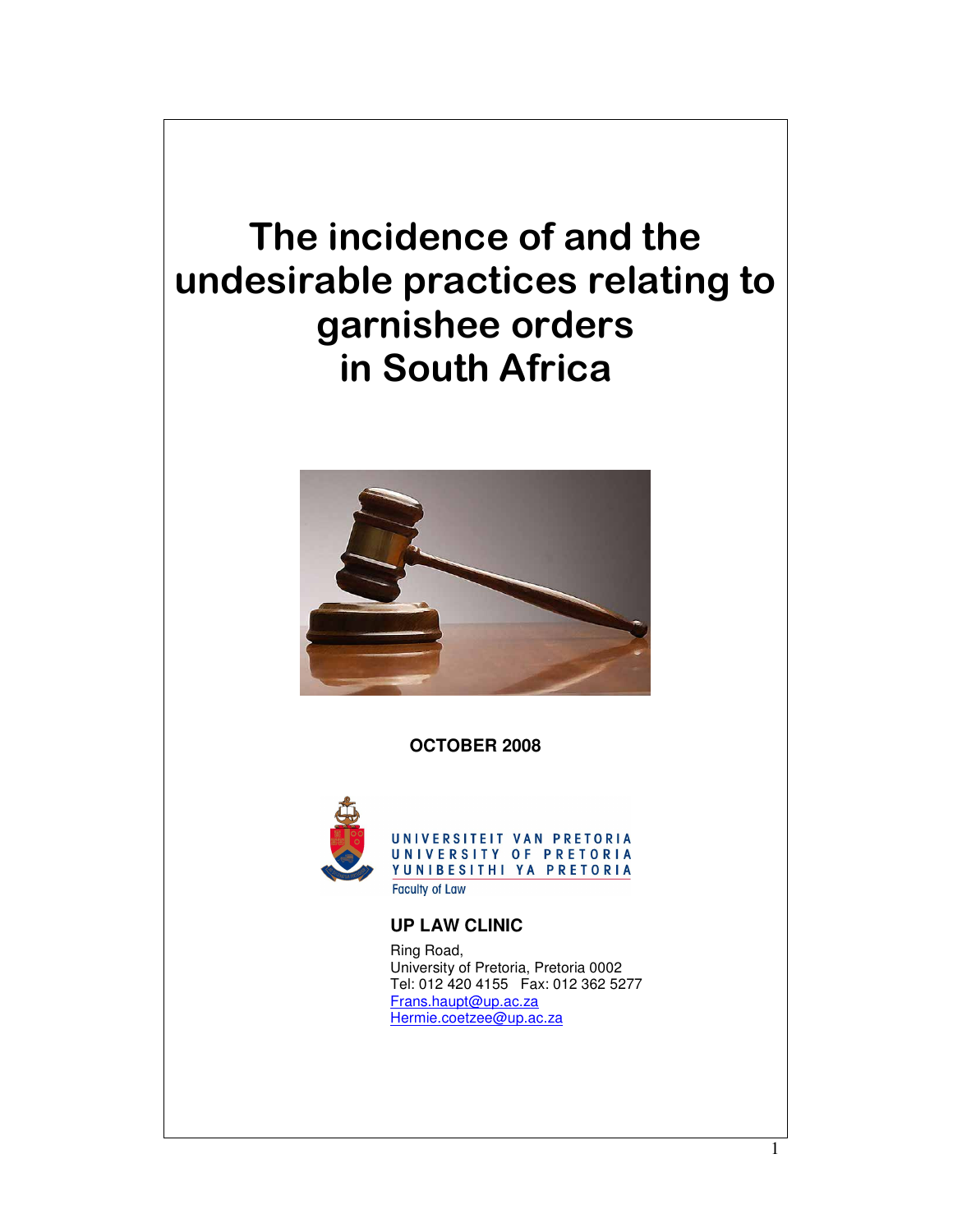# **THE RESEARCH TEAM**

- Mr Frans Haupt, Attorney and Director, University of Pretoria Law Clinic
- Ms Hermie Coetzee, Attorney and Debt Counsellor, University of Pretoria Law Clinic (convenor)
- Dr Dawid de Villiers, Candidate Attorney, University of Pretoria Law Clinic
- Ms Jeanne-Mari Fouché, Candidate Attorney, University of Pretoria Law Clinic

# **ACKNOWLEDGEMENTS**

#### **BE@UP**

- Mr Izan Crause, Operational Manager
- Ms Hannelie Turner, Project Manager

#### **GTZ Centre for Cooperation with the Private Sector**

- Ms Ellen Kalinowsky, Head of Office
- Mr Girum Bahri, Project Manager

#### **Consultants**

- Prof André Boraine, Head of the Department Procedural Law, University of Pretoria
- Mr Solly Millard, Senior Lecturer University of Pretoria Statomet
- Dr Frans Kanfer, Senior Lecturer University of Pretoria, Statomet
- Mr H P Jansen van Niewenhuizen, Attorney and Sheriff for the High Court and Magistrate's Court, Emalahleni
- Ms Nceba Mafongosi, Legal Advisor, National Credit Regulator

#### **Fieldwork: research and editing assistance**

- Ms Aniki van Wyk, Office Manager, University of Pretoria Law Clinic
- Mr Lourens Grové, Attorney, University of Pretoria Law Clinic
- Mr Teboho Tlooko, Candidate Attorney, University of Pretoria Law Clinic
- Mr Balcan Sengakana, Candidate Attorney, University of Pretoria Law Clinic
- Mr Deon Dennis, Candidate Attorney, University of Pretoria Law Clinic

#### **Source persons**

- Mr Ray Williams, Financial Manager, FairDebt CC
- Ms Jeanne Wessels, Director, Synrec (Pty) Ltd
- Mr Ettienne van Rensburg, Payroll Administrator, The SABS
- Ms Dinda de Klerk, Consultant, BMW
- Mr Melvin Fish, Legal Advisor, African Bank previously from Summit Financial **Services**
- Mr Mel da Silva, Debt Counsellor, Octogen
- Mr Stephan van der Merwe, Attorney and Clinician, University of Stellenbosch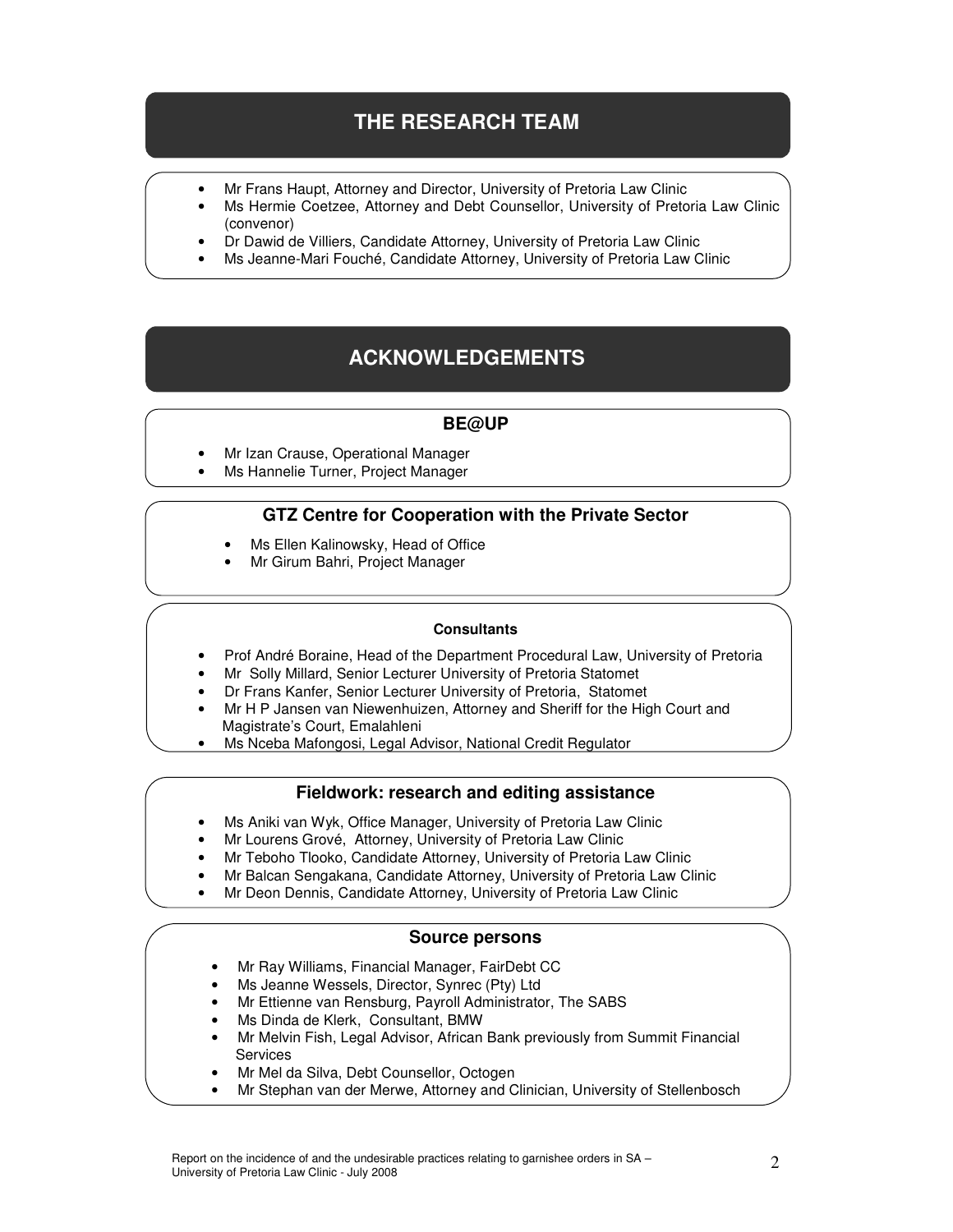|                                                      |                                                                                                     | <b>Source persons (continued)</b><br><b>Clerks of the courts</b>                                                                                                                                           |                                         |                                                                                                           |
|------------------------------------------------------|-----------------------------------------------------------------------------------------------------|------------------------------------------------------------------------------------------------------------------------------------------------------------------------------------------------------------|-----------------------------------------|-----------------------------------------------------------------------------------------------------------|
|                                                      |                                                                                                     | Gauteng                                                                                                                                                                                                    |                                         |                                                                                                           |
| $\bullet$                                            | Kempton Park<br>Krugersdorp                                                                         | Pretoria<br>$\bullet$<br>Soshanguve<br>$\bullet$                                                                                                                                                           |                                         | Vereeniging<br>Wonderboom                                                                                 |
|                                                      |                                                                                                     | <b>North-West</b>                                                                                                                                                                                          |                                         |                                                                                                           |
| ٠<br>٠<br>$\bullet$                                  | Bafokeng<br>Ditsobotla<br>Kudumane                                                                  | Madikwe<br>٠<br>Mankwe<br>$\bullet$<br>Molopo<br>$\bullet$                                                                                                                                                 |                                         | Taung<br>Temba                                                                                            |
|                                                      |                                                                                                     | <b>Mpumalanga</b>                                                                                                                                                                                          |                                         |                                                                                                           |
| ٠<br>٠<br>$\bullet$                                  | Gamarotha<br>Kwamhlanga<br>Mbibane                                                                  | Mdudjane<br>$\bullet$<br>Mkobola<br>$\bullet$<br>Nkomazi                                                                                                                                                   |                                         | Nsikazi<br>Nutsi                                                                                          |
|                                                      |                                                                                                     | <b>Western Cape</b>                                                                                                                                                                                        |                                         |                                                                                                           |
| $\bullet$<br>٠<br>٠<br>٠<br>٠<br>٠<br>٠<br>$\bullet$ | Atlantis<br>Beaufort-West<br>Bonnievale<br>Bredasdorp<br>Caledon<br>Ceres<br>Heidelberg<br>Hermanus | Knysna<br>٠<br>Kuilsrivier<br>$\bullet$<br>Ladismith<br>$\bullet$<br>Malmesbury<br>$\bullet$<br>Moorreesburg<br>$\bullet$<br>Piketberg<br>$\bullet$<br>Porterville<br>$\bullet$<br>Robbertson<br>$\bullet$ | ٠<br>٠<br>٠<br>٠<br>$\bullet$<br>٠<br>٠ | Stellenbosch<br>Swellendam<br>Uniondale<br>Vredenburg<br>Vredendal<br>Wellington<br>Wolseley<br>Worcester |
|                                                      |                                                                                                     | <b>Kwazulu Natal</b>                                                                                                                                                                                       |                                         |                                                                                                           |
| ٠<br>$\bullet$<br>$\bullet$<br>٠<br>٠<br>$\bullet$   | Bergville<br>Dukuza<br>Dundee<br>Durban<br>Ekuvukeni<br>Emlazi                                      | Estcourt<br>٠<br>Glencoe<br>$\bullet$<br>Harding<br>$\bullet$<br>Himeville<br>$\bullet$<br>Hlabisa<br>$\bullet$<br>Hlanganani<br>$\bullet$                                                                 | ٠<br>٠<br>٠<br>٠                        | Ingwavuma<br>Ixopo<br>Magudu<br>Mtunzini<br>Nqutu<br>Vulindlela                                           |
|                                                      |                                                                                                     | <b>Eastern Cape</b>                                                                                                                                                                                        |                                         |                                                                                                           |
| ٠<br>٠<br>$\bullet$<br>٠                             | Aberdeen<br>Alexandria<br>Burgersdorp<br>Cala<br>Cathcart<br>Cradock<br>Centane<br>East London      | Elliot<br>$\bullet$<br>Elliotsdale<br>٠<br>Encobo<br>$\bullet$<br>Flagstaff<br>Fort-Beaufort<br>Grahamstown<br>Hankey<br>$\bullet$<br>Hofmeyr                                                              | ٠<br>٠                                  | Seymour<br>Sterkstroom<br>Steynsburg<br>Nggeleni<br>Nqamakwe<br>Queenstown<br>Qumbu                       |
|                                                      |                                                                                                     | <b>Free State</b>                                                                                                                                                                                          |                                         |                                                                                                           |
| ٠<br>٠<br>٠<br>$\bullet$<br>$\bullet$                | Bethlehem<br><b>Bothaville</b><br>Botshabelo<br><b>Bultfontein</b><br>Excelsior                     | Ficksburg<br>٠<br>Fouriesburg<br>٠<br>Frankfort<br>٠<br>Harrismith<br>$\bullet$<br>Kestell<br>$\bullet$                                                                                                    | ٠<br>$\bullet$                          | Phuthaditjhaba<br>Thaba Nchu<br>Wepener<br>Zastron                                                        |
|                                                      |                                                                                                     | Limpopo                                                                                                                                                                                                    |                                         |                                                                                                           |
| $\bullet$<br>$\bullet$                               | Bochum<br>Bolebedu<br>Dzanani                                                                       | Gakgapane<br>Giyani<br>٠<br>Hlanganani<br>$\bullet$                                                                                                                                                        |                                         | Lulekani<br>Malamulele                                                                                    |
|                                                      |                                                                                                     | <b>Northern Cape</b>                                                                                                                                                                                       |                                         |                                                                                                           |
| $\bullet$<br>$\bullet$                               | <b>Barkly West</b><br>Calvinia<br>Carnarvon<br>Douglas                                              | Fraserburg<br>٠<br>Hopetown<br>$\bullet$<br>Kimberley<br>Port Nolloth                                                                                                                                      |                                         | Springbok<br>Sutherland<br>Victoria-West                                                                  |

Report on the incidence of and the undesirable practices relating to garnishee orders in SA – 3<br>University of Pretoria Law Clinic - July 2008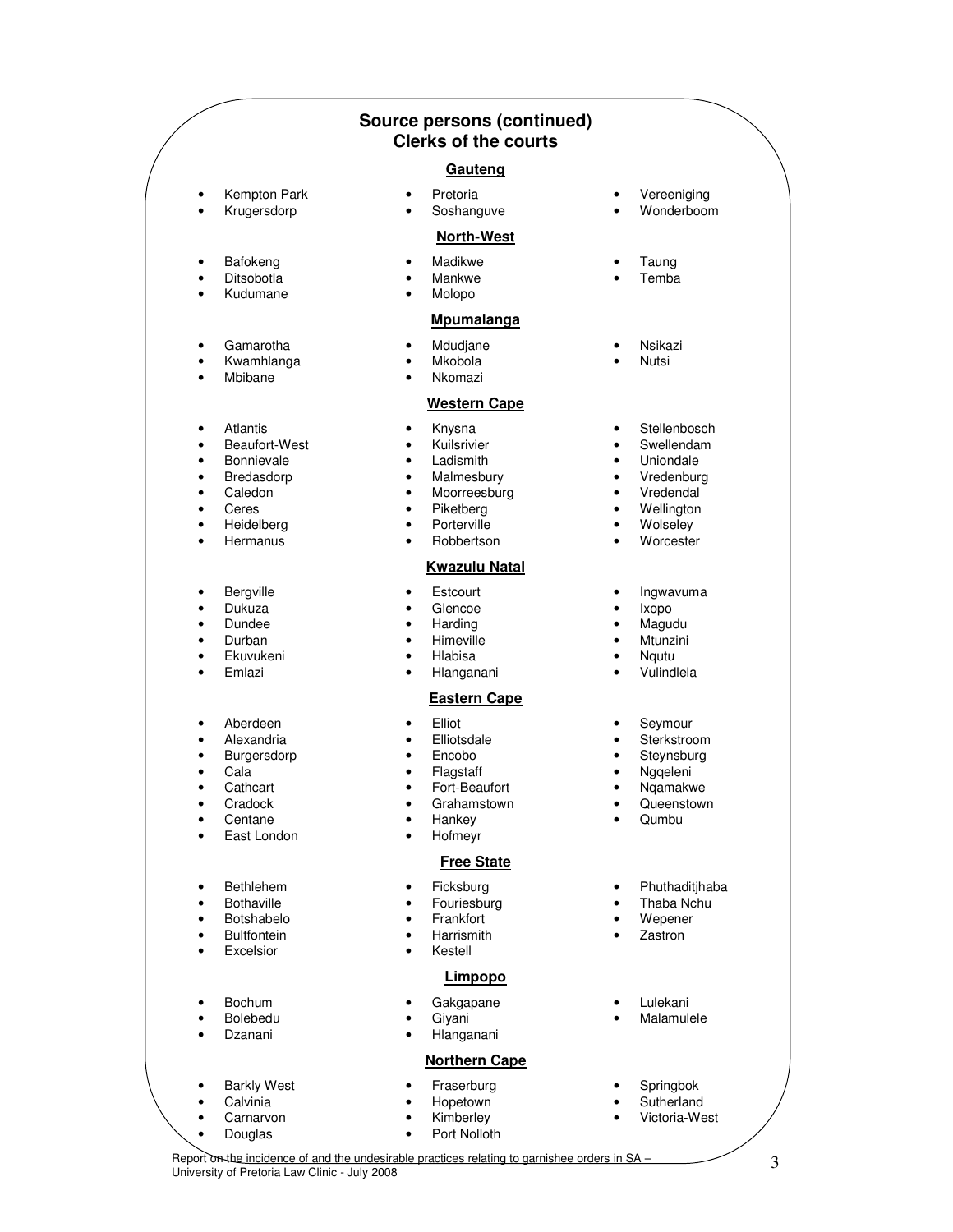#### **1. INTRODUCTION**

#### **1.1 Background**

Personal credit extension has more than doubled in the last five years exceeding R1 trillion in 2008. There were 16.9 million credit active consumers at the end of September 2007. Of these, 6.38 million or 37.7% had an impaired credit record. In May 2008 alone, 105 427 summonses were issued for debt and 54 755 judgments granted.

Over-indebtedness and the causes thereof have become an increasingly important social challenge to individuals employed in both the private and public sectors. The National Credit Act plays a major part in ensuring that responsible credit be extended in future and further provides a remedy in the form of Debt Review (or commonly know as Debt Counselling) in the event that a consumer finds him / herself to be over-extended. However, Debt Review in terms of the National Credit Act only pertains to credit agreements (not all debts) and then only where no legal action has commenced.

Anecdotal evidence and complaints regarding the irregularities in the obtaining, serving and applying of emoluments attachment orders and thus the exploitation of debtors abound. A research team of the Law Clinic of the University of Pretoria commissioned by  $BE \t Q$  UP in terms of an agreement with GTZ, conducted investigative research into the incidence of garnishee orders in South Africa, focusing on undesirable processes, practices and possible remedies.

#### **1.2 Objectives of the investigation**

The objectives of the investigation were: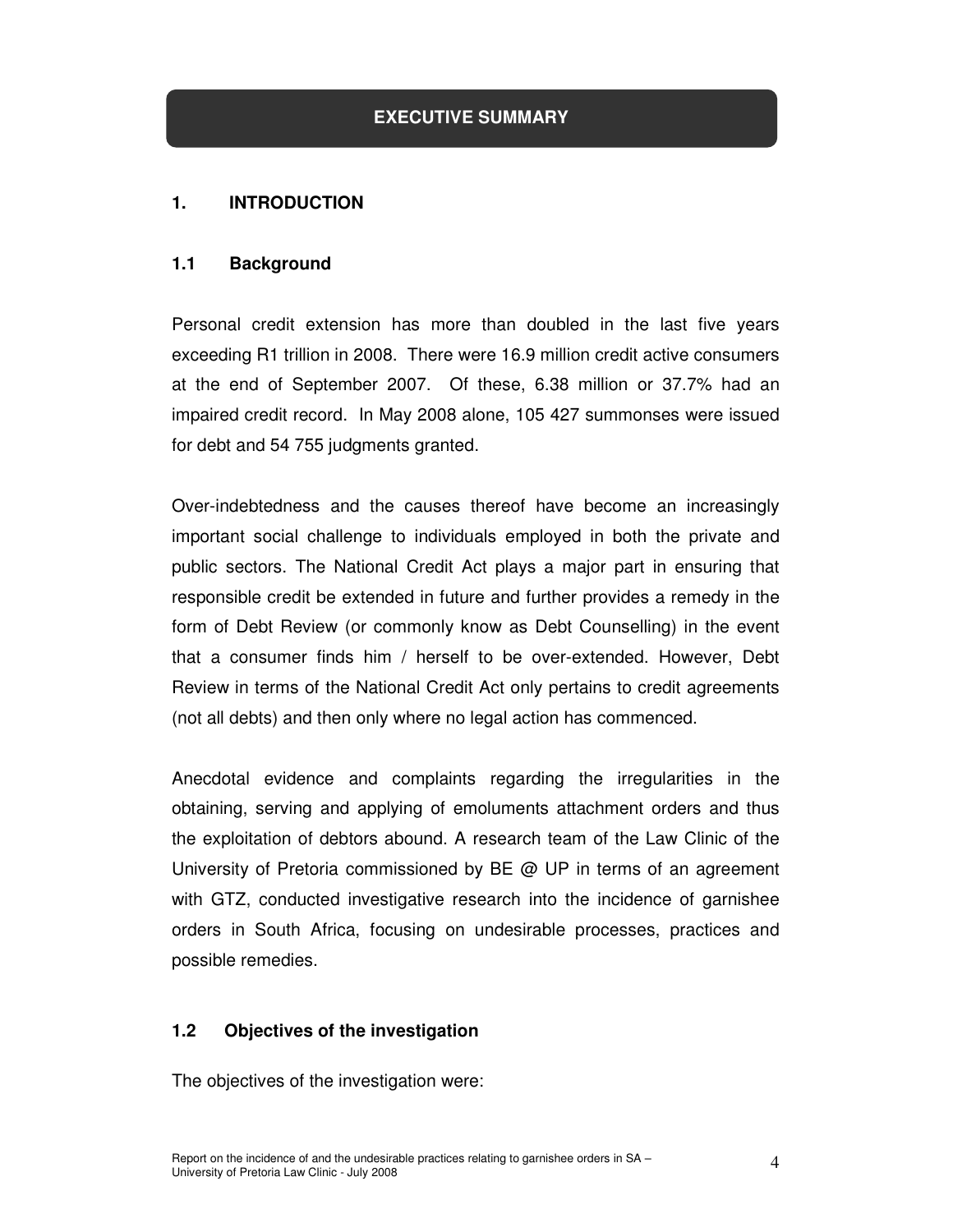- To develop a comprehensive report on the legal framework governing the garnishment of wages, including a detailed analysis of the processes for obtaining and dispersing garnishee orders and potential risk areas for irregularities; identification of gaps and recommendations;
- To conduct survey(s) and interviews on the scale of the garnishment of wages and its potential irregularities in South Africa, and to report on the type of irregularities that occur with regard to the garnishment of wages; and
- To report on the management and payroll processes, as well as costs in the business sector with regard to the garnishment of wages.

### **1.3 Project approach**

The legal framework of garnishee orders (emolument attachment orders) was reviewed, taking into account the relevant legislation, case law and the processes employed by the civil courts.

Numerous case studies of instances in which employees' salaries were attached were undertaken and some of these were included in the report. These case studies best illustrate the exploitation of debtors by credit providers, attorneys and debt collectors.

The research team also interviewed employers in order to access the level of knowledge of the process to be followed.

Data sets were obtained within the private sector, from which certain statistical inferences were drawn- including the average percentage of wage attached by means of emoluments attachment orders as well as the average number of emoluments attachment orders per individual. Possible contributors to the results were also tested and reported on.

The Public Servants Commission reported on the gravity of emoluments attachment orders within the public sector which results were incorporated within this report as far as these were applicable.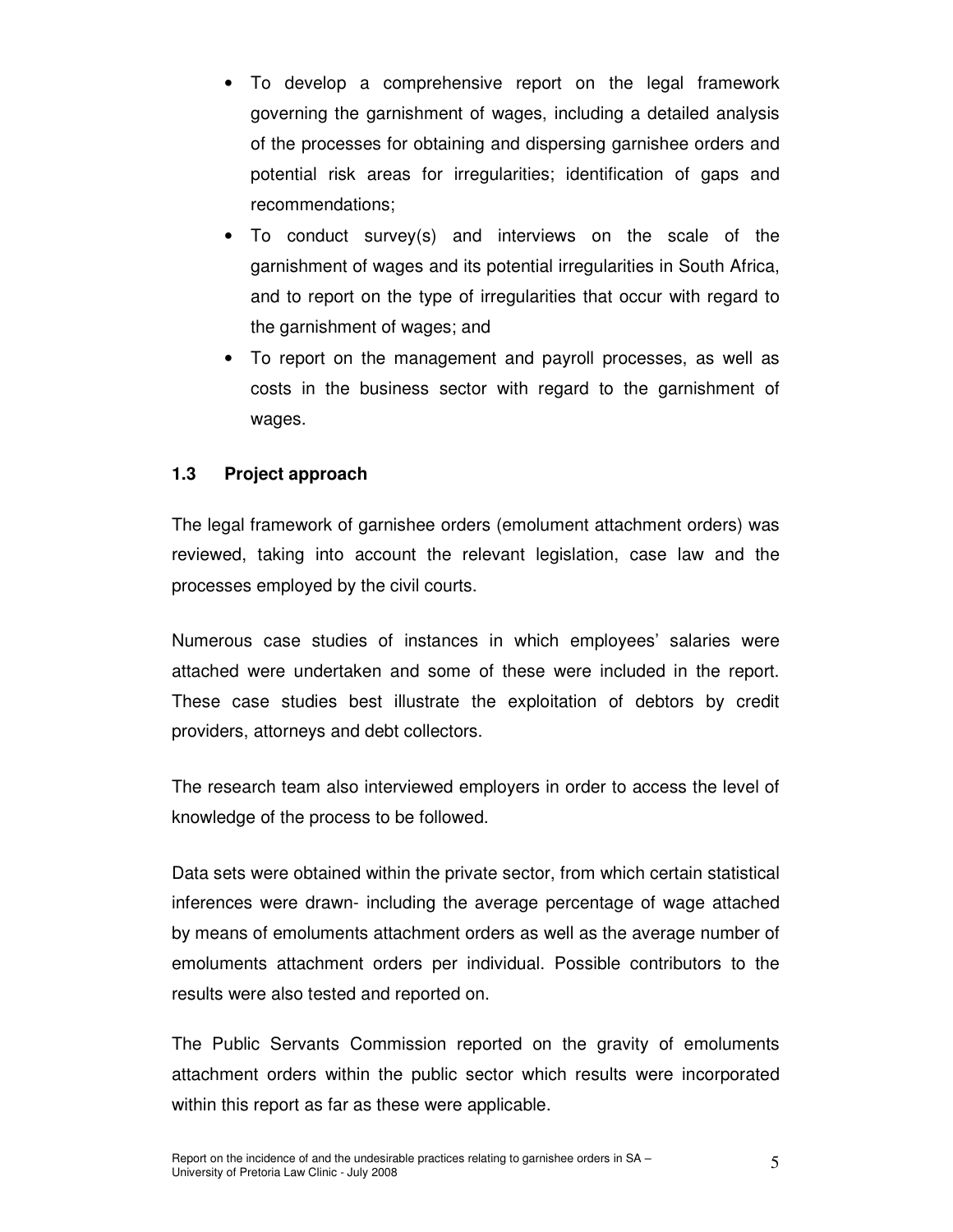The research team further facilitated interviews with clerks of court attached to more than 20% of all civil departments within Magistrate's Courts nationally in order to obtain input from them. In the process, their knowledge of the jurisdictional aspects of emoluments attachment orders was assessed.

Certain recommendations, mostly relating to legislative change, are proposed by the research team.

# **1.4 Limitations**

The following limitations were experienced:

- Data set sizes
- Confidentiality issues
- Unwillingness by employers to participate
- Incompatibility of payroll systems with investigation requirements
- Time and budget constraints

The results did however point in certain directions which at the very least can be regarded as indicative of most important aspects pertaining to the impact and extent of emoluments attachment orders.

# **1.5 Analysis and recommendations**

Appropriate analysis and evaluation of the findings are done throughout the study. Finally, certain recommendations are made.

# **2. LEGISLATIVE FRAMEWORK**

The legislative framework was researched with reference to relevant legislation, rules of court, reported and some unreported court cases as well as academic publications. In this regard, the team focused on the Magistrate's Court Act 32, 1944 and the Magistrate Court Rules as well as the National Credit Act 34, 2005. In the process, certain problem areas in the legislation or in the enforcement thereof were identified: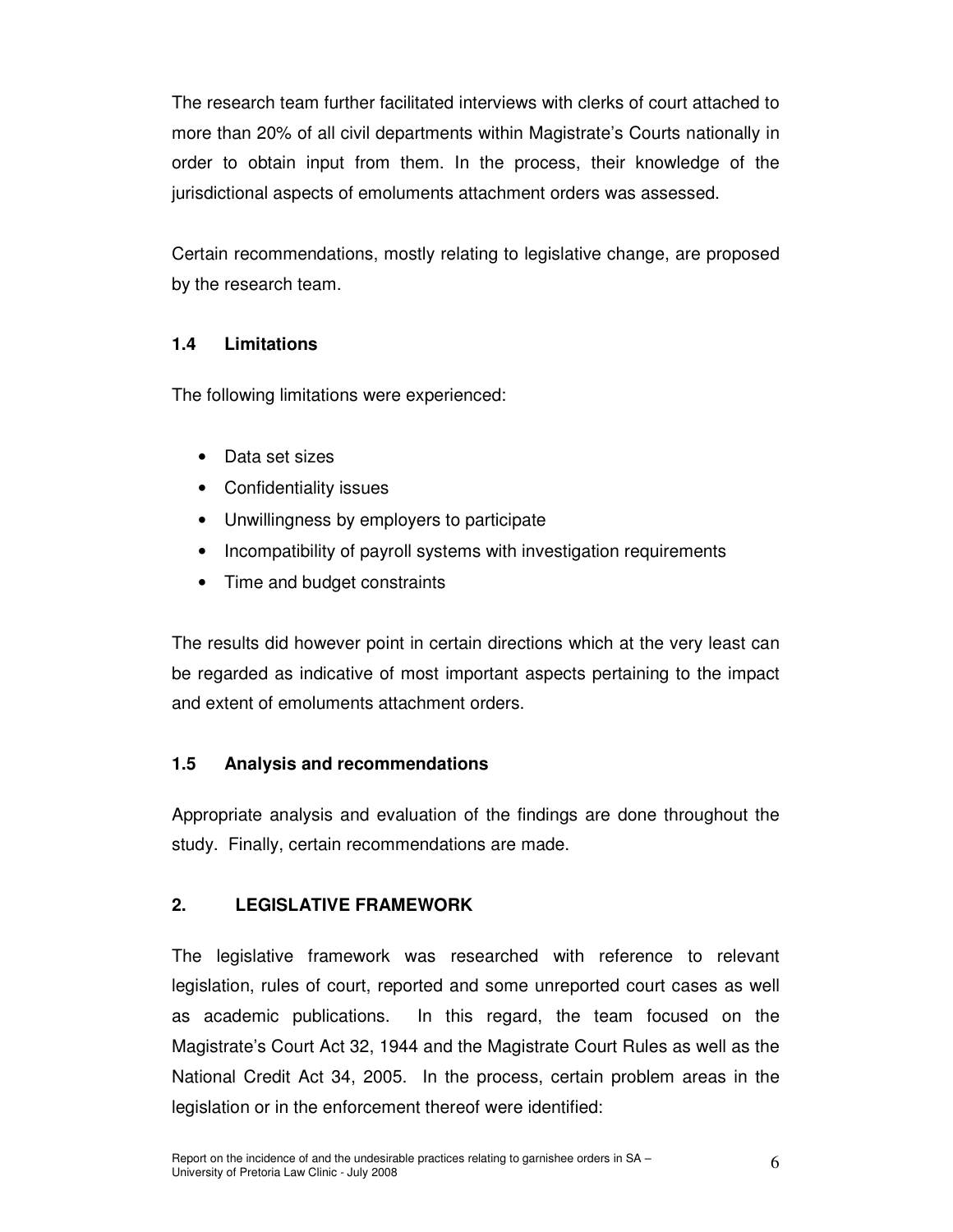#### • **Jurisdiction**

Although section 65J(1)(a) of the Magistrate's Court Act clearly states that the emoluments attachment order must be issued from the jurisdiction in which the employer of the judgement debtor resides, carries on business or is employed, or if the judgement debtor is employed by the State, from the jurisdiction where the judgement debtor is employed, this is often not applied. It is agreed that this provision was made for the benefit and convenience of the employer and or employee who wishes to apply to court for amendment, suspension or rescission of such order.

This provision is circumvented by creditors obtaining consent from ignorant consumers to the jurisdiction of specific other courts. In other instances this provision is simply not enforced by clerks of the civil court. See in this regard the report on the level of understanding regarding jurisdiction amongst clerks of court.

Issuing the emoluments attachment order from a court often situated far away from the employer/employee makes it extremely difficult and unlikely for the debtor or his employer to challenge the order.

### • **Requirements for obtaining emoluments attachment orders**

An emoluments attachment order can be obtained in one of the following three instances:

- o Where the court has so authorised;
- o Where the judgment debtor has consented thereto; or
- $\circ$  In terms of section 65J(2)(b)

The second and third instances create problems. In the case of a written consent, the clerk of court has no way of verifying the authenticity of the signature of the debtor or the reasonableness of the instalments consented to or even the circumstances under which the consent was obtained.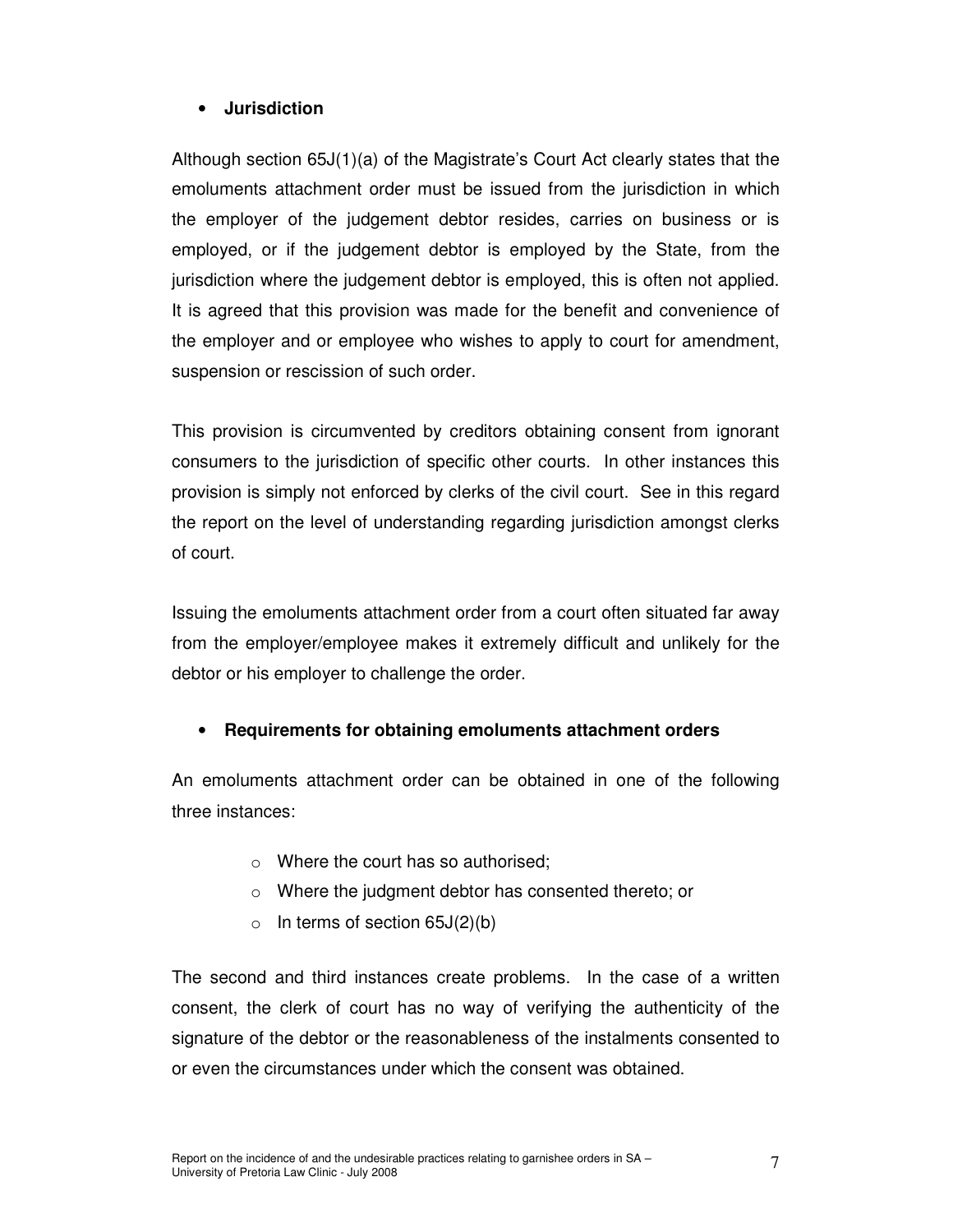In the third instance, the judgement creditor or his attorneys is required to send a registered letter to the judgement debtor, informing him of the judgement and of the fact that an emoluments attachment order will be issued if the amount is not paid within ten days. No mention is made of the amount of the instalment that will be applied for. The judgment creditor must also file an affidavit or a certificate by his attorney setting forth the debt, costs and proposed instalments. These are not served on the employer or the employee with the result that the employee only becomes aware of the amount to be deducted after service of the emoluments attachment order on his employer or after the deduction has been affected.

There is no enquiry into the financial affairs of the debtor and the creditor often decides unilaterally on the amount of the instalment. Neither the creditor nor the clerk of court granting the emoluments attachment order is aware of the existence or not of other garnishee orders.

#### • **Consent to judgement**

Although the research team has come across gross irregularities concerning consent to judgment and has referred to this in the case studies and elsewhere, this issue strictly speaking falls outside the scope of the investigation. The nature, incidence and scope of these irregular practices should be investigated further.

#### • **Service**

Section 65J(3) requires the emoluments attachment order to be served on the employer by the sheriff. The emoluments attachment order is not served on the employee.

Service is often affected at the head office of the employer whilst the employee could be working at a branch office in a different province. The opposite also happens: the order is served on the branch where the employee works whilst the payroll is administered at a provincial or national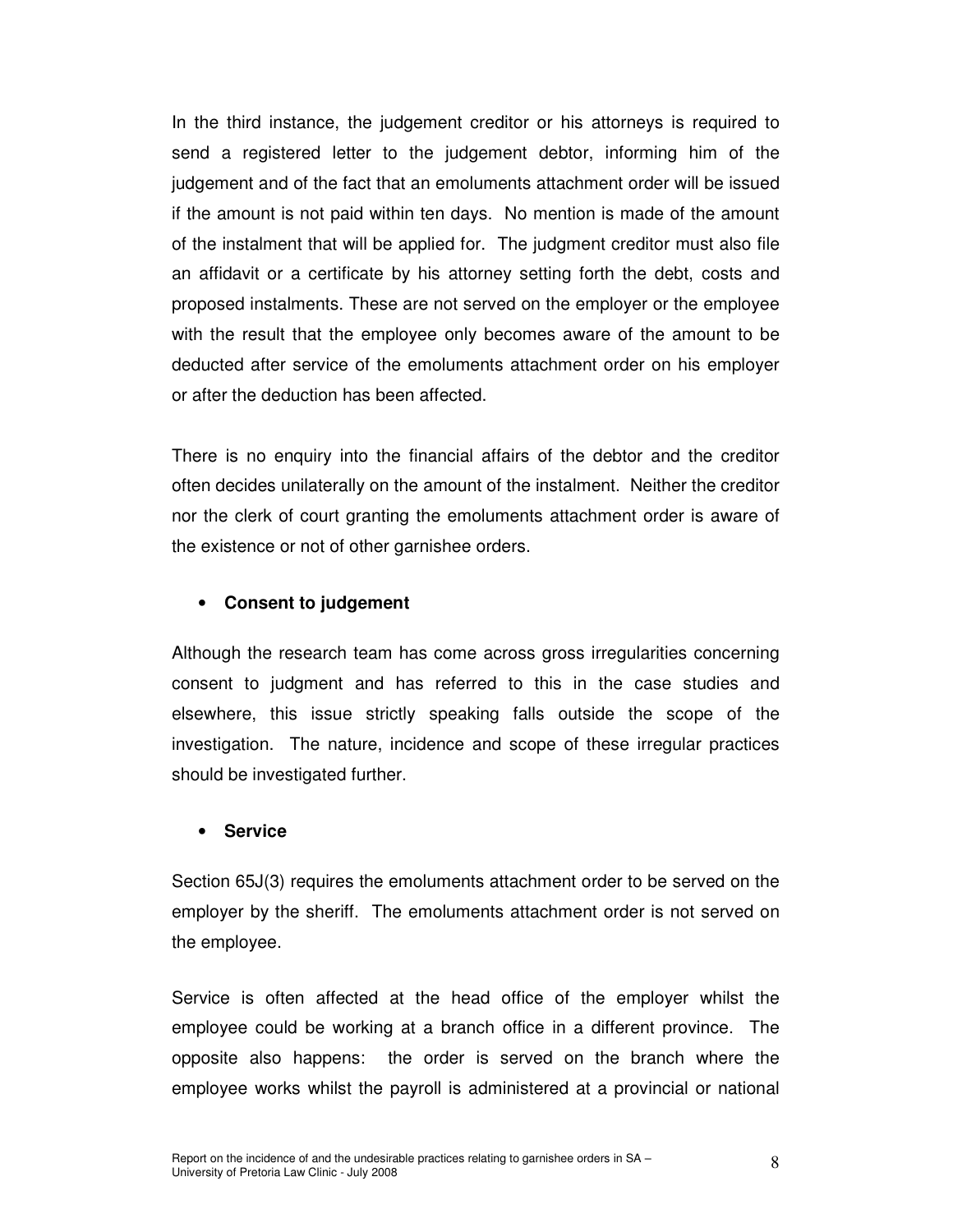office or even outsourced. This creates delays in payment and incurring of further legal costs when a warrant of execution is served on the employer.

# • **Judicial oversight**

As referred to above, the exclusion of the discretion and supervision of presiding officers in the granting of and determination of the deductions to be made comes at a heavy price. In many instances, clerks of the court lack the necessary knowledge and skill to effectively and efficiently administer these orders.

# • **Letter of demand**

Unlike the National Credit Act, the Magistrate's Court Act does not prescribe a given format for letters of demand. Some of the letters are misleading and are styled and formulated in such a manner that it resembles a summons or court process.

# • **Statement of account**

Section 65J only provides for the furnishing of a statement at the request of the employer and does not compel creditors and/or their attorneys to render statements on a regular basis.

# • **Lack of statutory cap on amount to be attached**

While regulation 23.3.6 in terms of the Public Finance Management Act 1 of 1999 caps the emoluments attachment to 40% of the state employee's salary, no such cap exists for debtors employed in the private sector. In most European jurisdictions, caps are applicable. The same applies to the United States of America.

### **3 SELECTED CASE STUDIES**

Comprehensive case studies where irregularities abound were undertaken. Numerous examples of different types of irregularities were found. The typical irregularities are: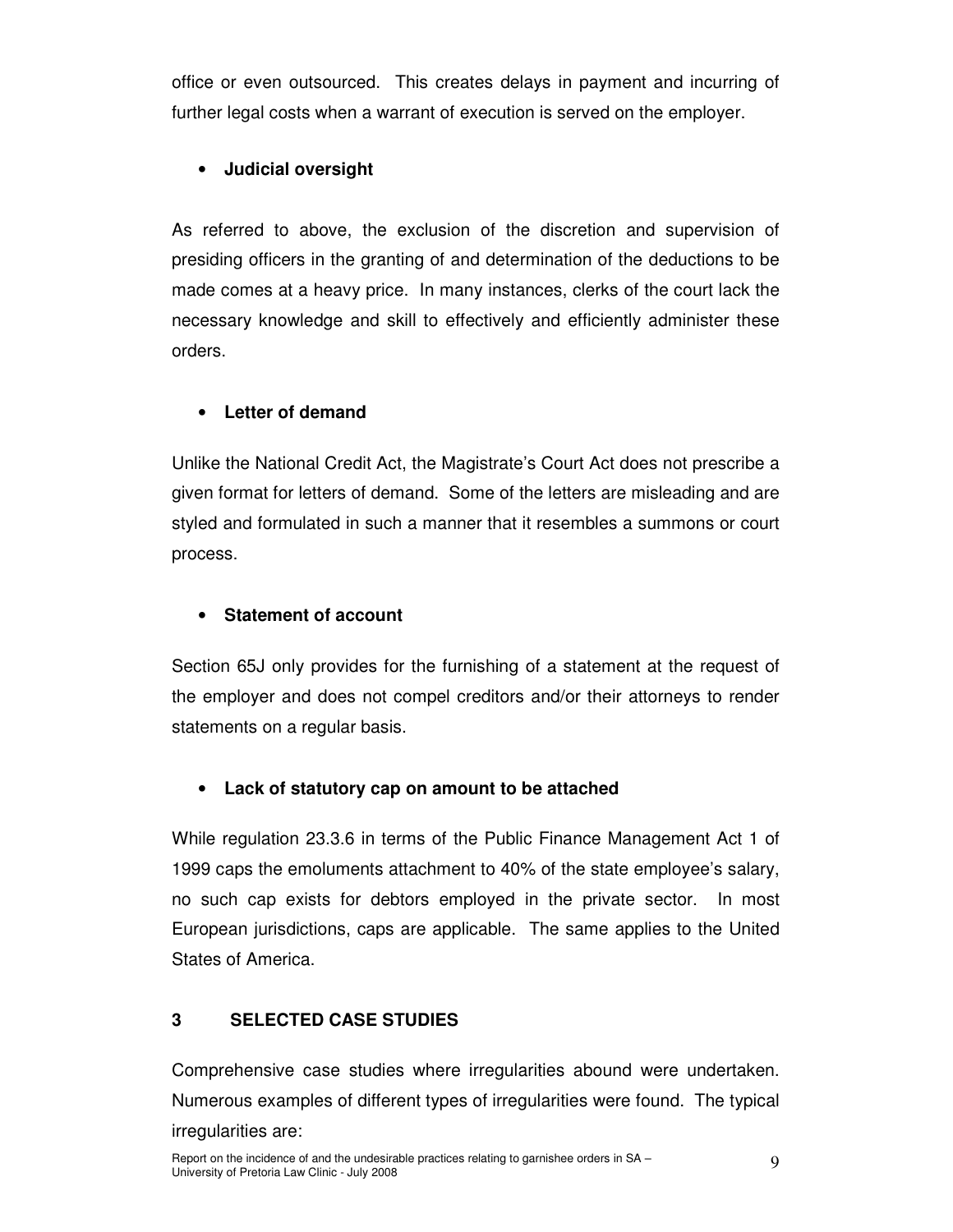#### • **Consent**

In many cases the debtors averred that they never signed consent to judgment even though judgment was granted on such basis. In some instances the debtors alleged duress or misrepresentation. Cases of blank consents, incomplete documentation and forgery of signatures are reported on.

### • **Obtaining, issuing and service**

The jurisdiction rule was frequently ignored. The orders were forthwith issued by the wrong court, mostly for the sake of the collector's convenience frustrating redress. Sometimes false orders were processed through fraudulent documentation forwarded to employers. Service was, in some instances, not affected by the sheriff but by an agent or lay person.

### • **Overcharging**

The research team found unlawful and burdensome charges to be added to the capital amount of the original debt in numerous cases. The worst incidence of exploitation and over-charging was contingency fees of 25% that was added by the collectors to the capital amounts, in stead of this amount being deducted from the money collected. Added to this 25% fee was a further "double" entry for collection costs which are allowed normally per instalment up to a certain maximum.

#### • **Lack of communication**

Insufficient communication between employer / payroll administrator and employee created late payments, issuing of further court process and continued deductions even after the setting aside of emoluments attachment orders by court.

### • **Alterations effected after issuing**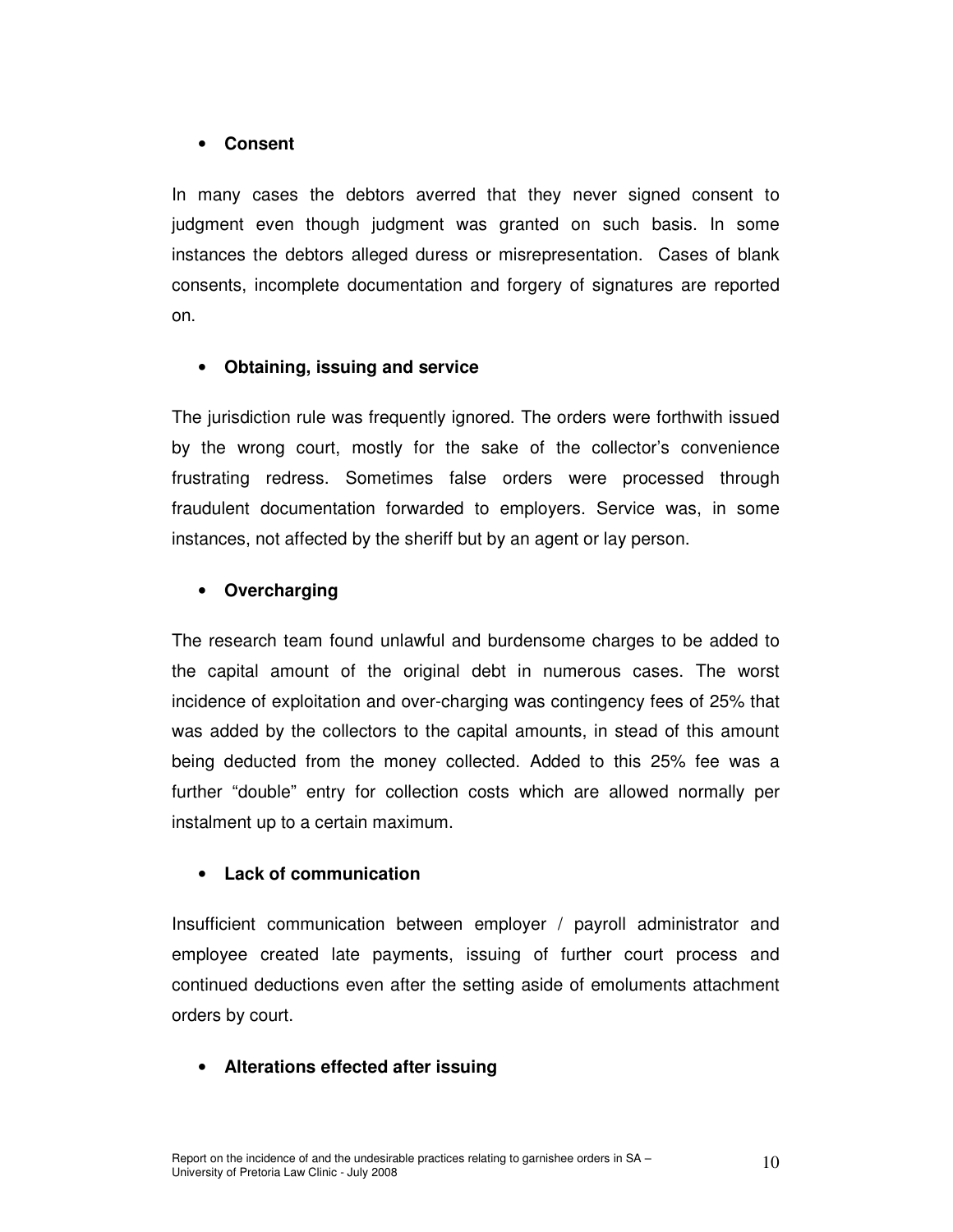A number of emoluments attachment orders perused contained alterations effected in pen. It was unclear whether these were effected before or after issuing of such orders and who was responsible for these alternations.

#### • **Duplication of orders on same debt**

Cases where more than one judgement and/or more than one emoluments attachment order arising from the same debt were obtained were identified.

#### **4. SURVEYS AND INTERVIEWS**

#### **4.1 Data Set A: Employees**

A data set consisting of 86 459 employees both with and without emoluments attachments orders against their salaries were obtained from employers operating in six different industries namely healthcare–finance, health services, security, retail, insurance and tertiary education. These employees are employed in both urban and rural areas in all nine provinces. Administration and maintenance orders paid by means of emoluments attachment orders formed part of this data set.

# • **Percentage of employees subject to emoluments attachment orders**

| $\circ$ Healthcare – Finance | 1.86%  |
|------------------------------|--------|
| $\circ$ Health               | 8.39%  |
| $\circ$ Security             | 5.15%  |
| $\circ$ Tertiary             | 1.23%  |
| ○ Retail                     | 13.60% |
| o Insurance                  | 3.82%  |

#### • **Percentage of employees subject to administration orders**

| $\circ$ Healthcare – Finance | 0.14% |
|------------------------------|-------|
| $\circ$ Health               | 1.45% |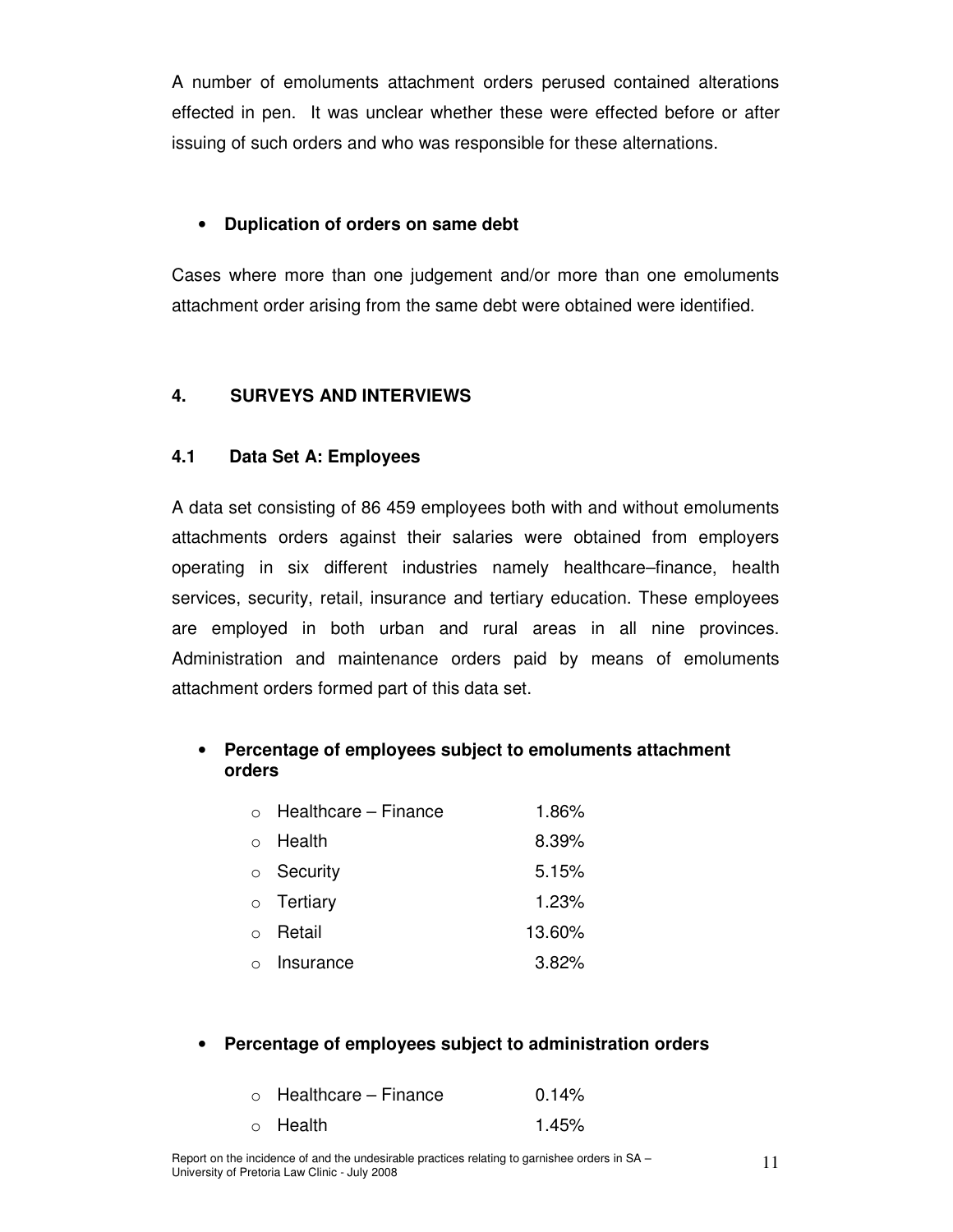| $\circ$ Security  | $1.06\%$ |
|-------------------|----------|
| $\circ$ Tertiary  | 0.12%    |
| ○ Retail          | $3.57\%$ |
| $\circ$ Insurance | 0.13%    |

### • **Average number of emoluments attachment orders per employee**

|           | $\circ$ Healthcare – Finance | 1.51 |
|-----------|------------------------------|------|
|           | $\circ$ Health               | 1.46 |
|           | $\circ$ Security             | 1.18 |
|           | $\circ$ Tertiary             | 1.47 |
| $\bigcap$ | Retail                       | 1.55 |
|           | Insurance                    | 1.37 |

# • **Subset: Credit providers**

A subset of 4 305 cases was analysed and the three major role players making use of emoluments attachment orders were micro lenders, banks and retailers. Micro lenders issued 28% of emoluments attachment orders followed by banks with 27%. Retail issued 24% of the emoluments attachment orders.

### **4.2 Data Set B: Employees with emoluments attachment orders**

In light of the limitations experienced regarding Data Set A, a data set consisting of 670 individual employees whose salaries were subject to garnishment were identified and data pertaining to these consumers and the attachment against their salaries were scrutinised. These employees were mainly resident or employed within the northern parts of Kwazulu Natal, the Eastern Cape, Gauteng, and Mpumalanga. Administration and maintenance orders were excluded from this study.

#### • **Variables considered**

Age, gender and salary level were used as variables.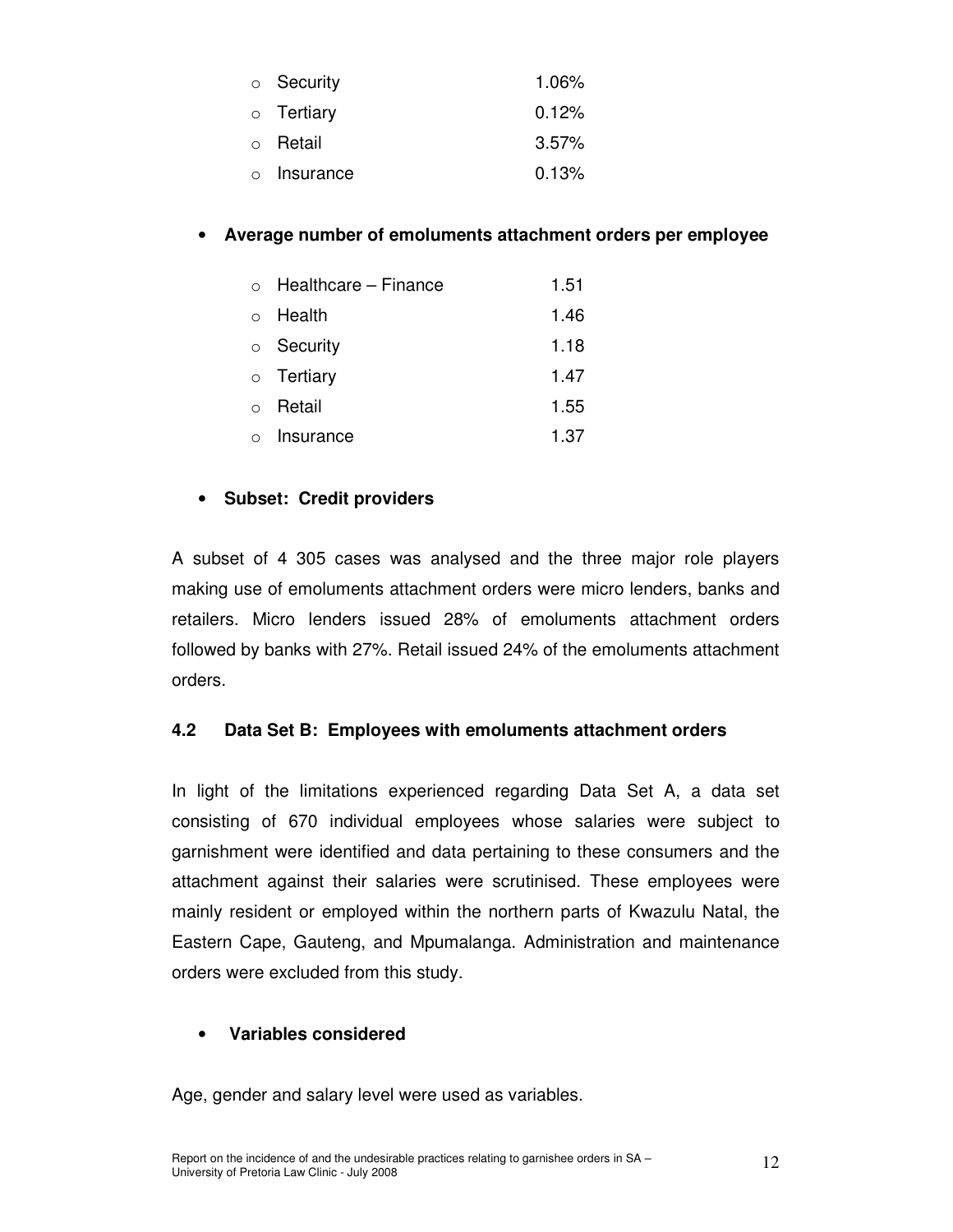Only salary level was identified to significantly influence the percentage gross income attached as well as the average number of emoluments attachment order per judgment debtor. Age and gender did not have any significant influence.

It was found that the percentage of salary attached through emoluments attachment orders generally decreases as the income increases. On the other hand, the average number of emoluments attachment orders per judgment debtor generally increase as the income increases.

### • **Average percentage of gross salary attached**

The average percentage of the gross salary attached was 11%.

# • **Average number of emoluments orders per employee**

The average number of orders per employee was 1.86.

# **4.3 Data Set C: Public sector**

The Public Service Commission (PSC) released a report on the indebtedness of public servants during November 2007.

The report covered all national and provincial departments within the public service and focused on information for the 2006/2007 financial year. Information was acquired from PERSAL. The PERSAL system did not provide sufficiently detailed information to enable the compilers of the report to distinguish between the total number of garnishee orders and the total number of public servants subject to garnishee orders. These numbers were regarded as being the same not taking into account that one public servant could have been served with more than one garnishee order.

A further limitation is that the number of public servants or the percentages of public servants in different age, categories and salary levels were not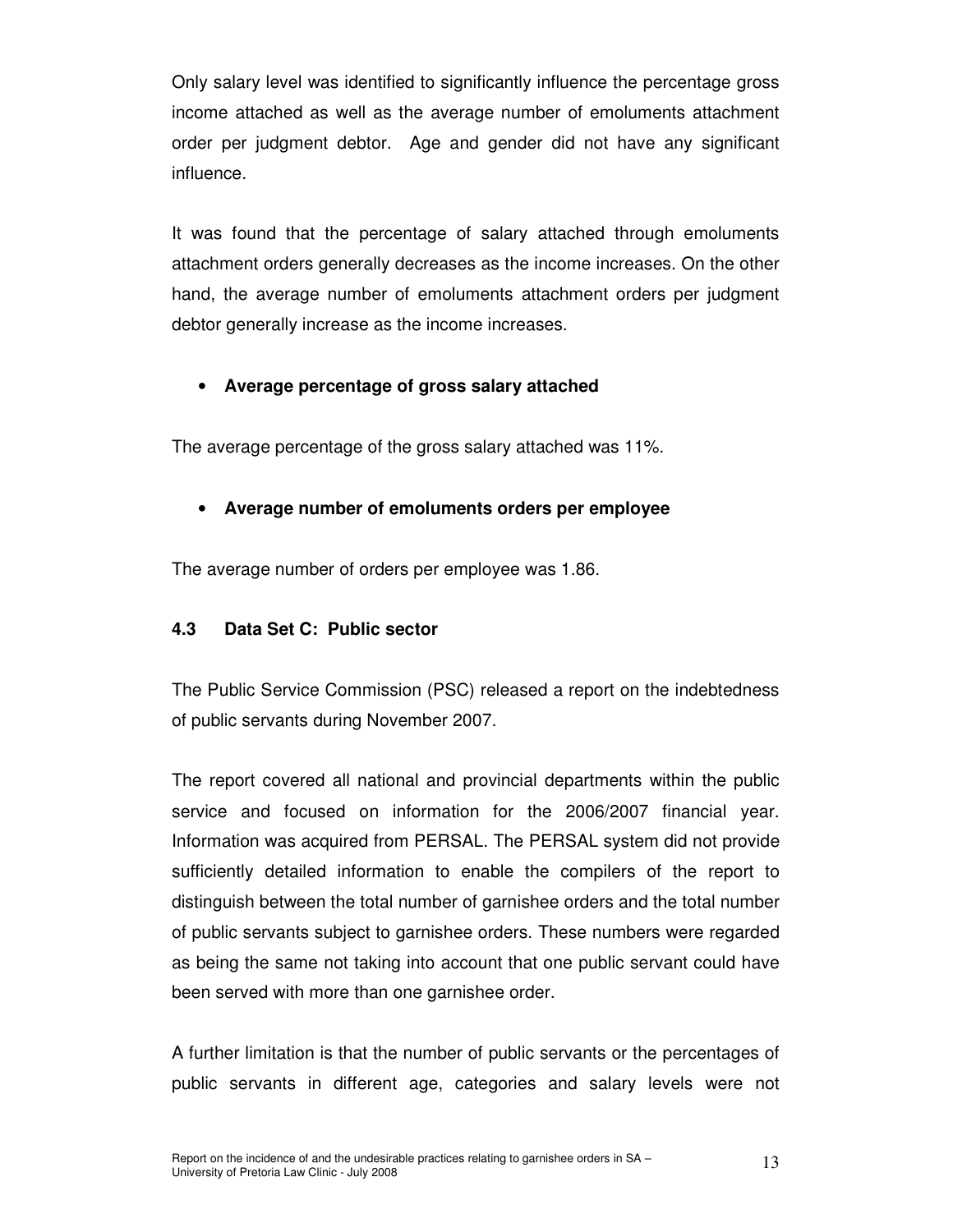provided. This makes the references to percentage of public servants subject to garnishee orders as per these different categories of limited value.

Bearing this limitation in mind, the following conclusions were drawn in the report:

### **4.3.1 The total cost of garnishee orders paid by public servants**

According to data provided by PERSAL, the total cost of payments as a result of garnishee orders that were issued to public servants amounted to R1.01 billion during the 2006/2007 financial year. Of the R1.01 billion, about R235 million (23%) is attributed to the garnishee debt of public servants based in National departments. The balance of about R776 million (77%) is attributed to the debt of public servants based in Provincial departments. This roughly corresponds with the percentage of public servants employed at national and provincial level.

# • **Distribution of garnishee debt, reflected according to gender at National and Provincial level**

Female public servants paid R473 million (46%) of the total amount for garnishee orders through PERSAL during 2006/2007. Males paid R538 million (54%) of the total figure.

# • **Garnishee debt paid, reflected according to salary level**

Public servants on salary level 7 accounted for the largest amount of payments towards garnishee debt, namely R269 million. While level 16 accounted for the lowest payments (R21 000), it is of concern that a head of department who is the accounting officer in terms of the Public Finance Management Act, 1999, and therefore entrusted with the financial soundness of a department, should have received a garnishee order.

# • **Garnishee debt, reflected according to age-group**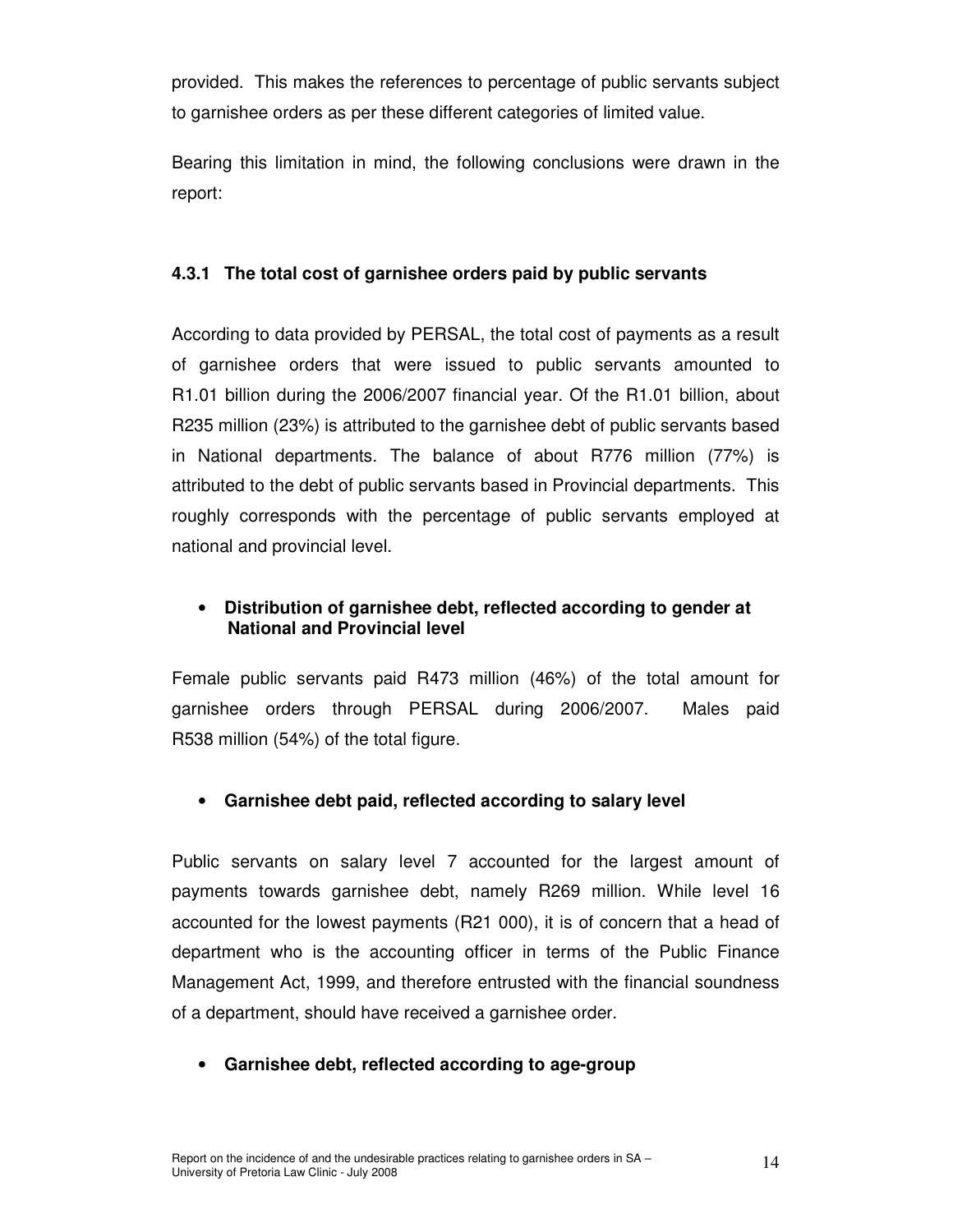Public servants within the age-group 40 – 49 were responsible for the highest amount (R482 million) of garnishee related cost, followed by the age-group 30 – 39 (R280 million), and those in the age-group 50 – 59 (R206 million).

### **4.3.2 Number of public servants who made garnishee related payments**

This section of the executive summary provides information on the number of public servants who made garnishee related payments.

# • **Total number of public servants who made payments**

During 2006/2007 there were 216 857 public servants who made garnishee related payments through PERSAL. This figure amounts to a staggering 20% of the total number of public servants employed within the Public Service.

### • **The number of public servants who made garnishee related payments, reflected according to gender**

Of the 216 857 public servants who made garnishee related payments, 101 000 (47%) were females and the remaining 115 857 (53%) were males.

#### • **The number of public servants who made garnishee related payments, reflected according to race**

It was also found that most public servants who made garnishee related payments during the 2006/2007 financial year were African (86%) followed by Coloured (9%), Whites (4%) and Indians (1%). The percentages of the different race groups employed in the public service were African (77%), Whites (11%), Coloured (9%) and Indians (3%).

#### • **The number of public servants who made garnishee related payments, reflected according to salary level**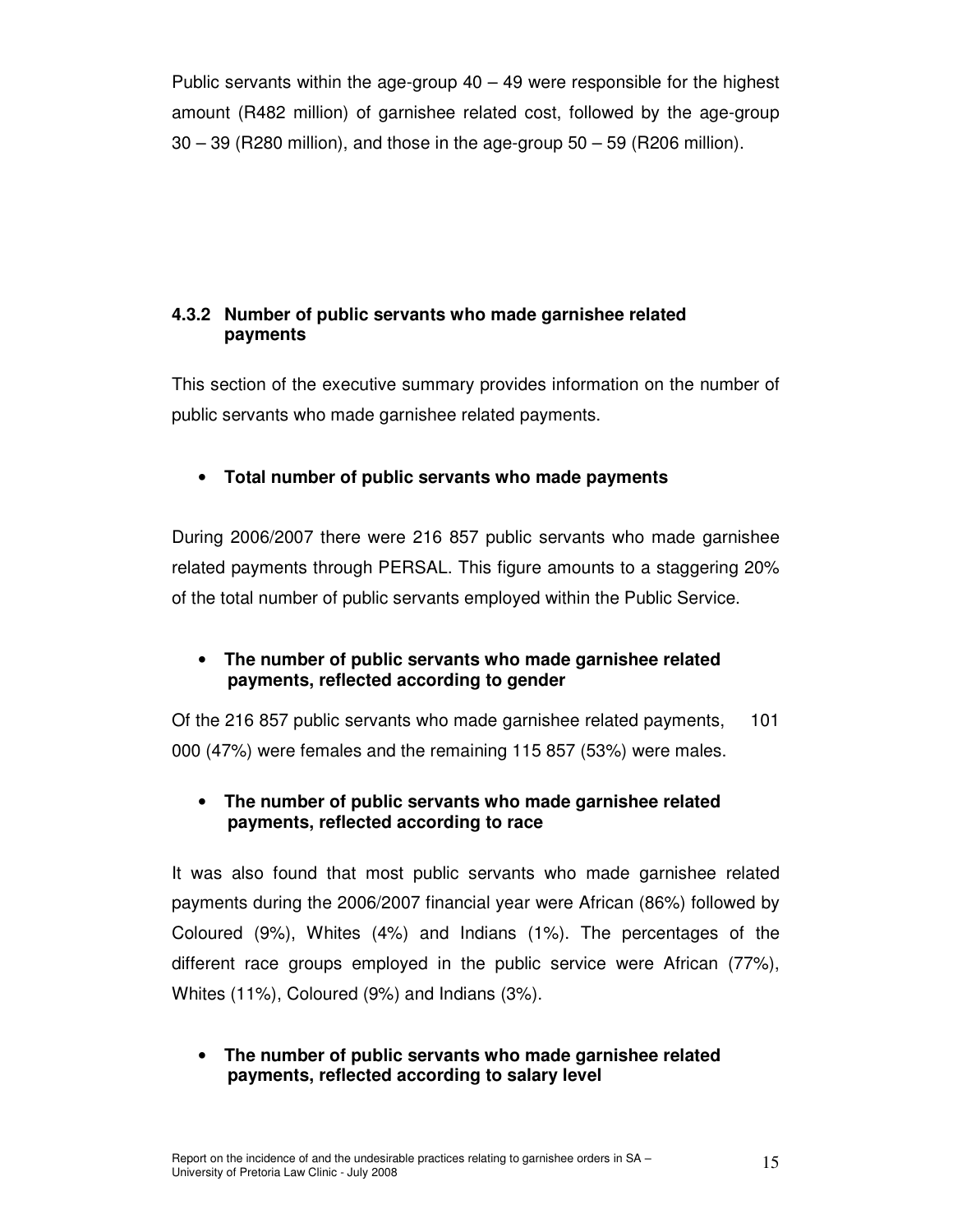In total 25% of public servants who made garnishee related payments were on salary level 7. This correlates with the fact that the cost associated with garnishee payments at this level was the highest and the fact that public servants at this level made the most payments to micro-lenders. In addition to the number of garnishee order payments made by public servants at salary level 7, the second highest number of payments were made by public servants at salary levels 6 (33 999) followed by those at salary level 8 (30 486).

#### • **The number of public servants who made garnishee related payments, reflected according to age-group**

It was found that the majority of public servants who made garnishee related payments (98 407), that is, 45% were within the age-group  $40 - 49$ . The second highest number of public servants to make such payments was in the age-group  $30 - 39$ , followed by those in the age-group  $50 - 59$ .

#### **4.4 Data Set D: Magistrate's Court**

The knowledge and understanding amongst clerks of civil courts regarding jurisdictional issues were tested. Interviews were conducted both telephonically and in person. These interviews were conducted nationally and represent more than 20% of all the courts from the nine provinces. Both rural and urban courts were consulted.

#### • **Assessment of knowledge on jurisdiction**

The following percentages clerks provided the correct answers to the question posed per province:

| $\circ$ | Gauteng | 83% |
|---------|---------|-----|
|---------|---------|-----|

- o Mpumalanga 63%
- o Free State 58%
- o Western Cape 50%
- o Limpopo 38%
- o Eastern Cape 28%
- o Northern Cape 27%
- o North West 25%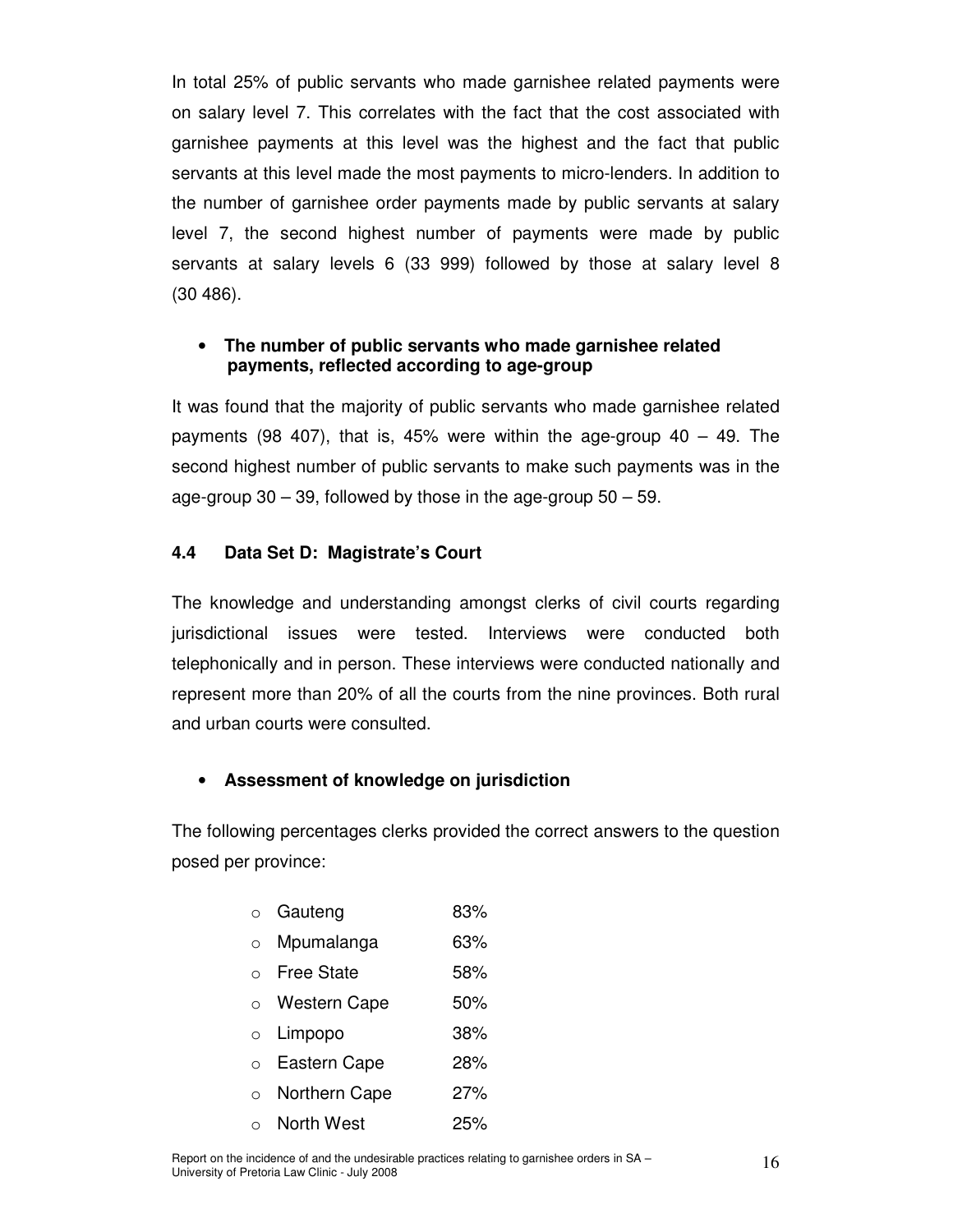The national average recorded was 44%.

#### **4.5 Data Set E: Employers**

Investigative interviews were conducted with two large garnishee order administrators representing the employers of more than 300 000 employees. In addition thereto interviews were conducted with accountants, bookkeepers and payroll administrators of twelve smaller employers who manage emoluments attachment orders in house. Some of the observations made were:

- After ensuring that the specific employee is on their payroll, most employers (75%) accepted the orders as correct and process them without any further query.
- Most orders are duly served on the employer by the sheriff accompanied by a letter from the collecting attorneys, but some employers (25%) indicated that orders are sometimes delivered by private persons or agents of debt collection agencies.
- Some employers (75%) feel that the deductions are not reasonable and contact the issuing lawyer. In many of these cases the latter agrees to a smaller amount be deducted monthly, but this arrangement is normally not formally recorded.
- Most employers did not know about the 5% allowance and in other instances (17%) employers were under the impression that the deduction would be to the detriment of the employee and therefore did not claim it.
- All the employers would welcome guidelines, especially on how the total debt is constituted (principal debt, costs, interest).
- The larger companies use the 5% administrative commission that the garnishee employer is entitled to fund outsourcing of the administration of garnishee orders whilst the smaller employers could not indicate the cost to company of administering these orders themselves.

#### **5. Recommendations**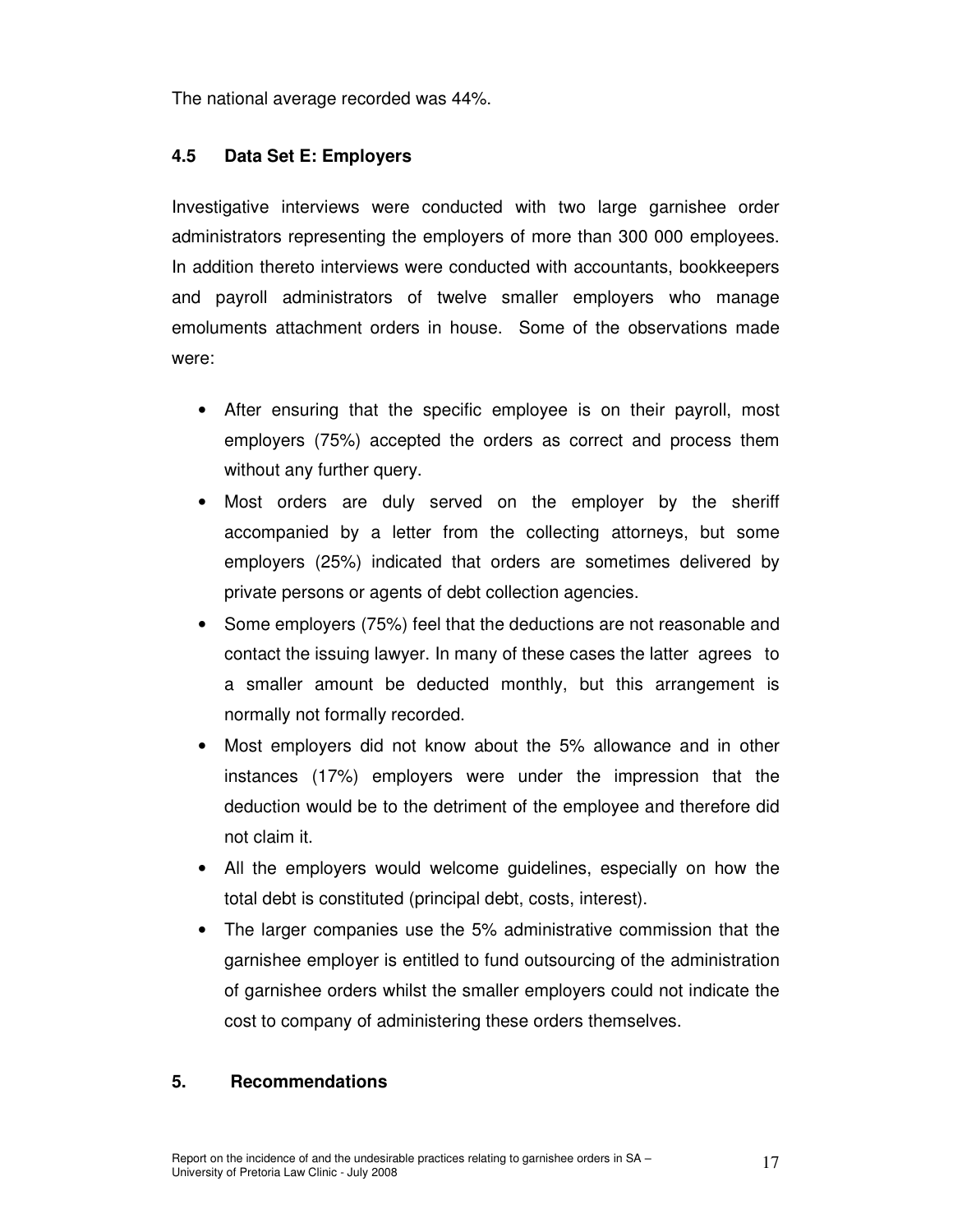The recommendations made are divided into those of a general nature and those regarding legislative reform i.e. proposed amendments to the Magistrate's Court Act and Rules. These are contained in the Chapter 5 of this report.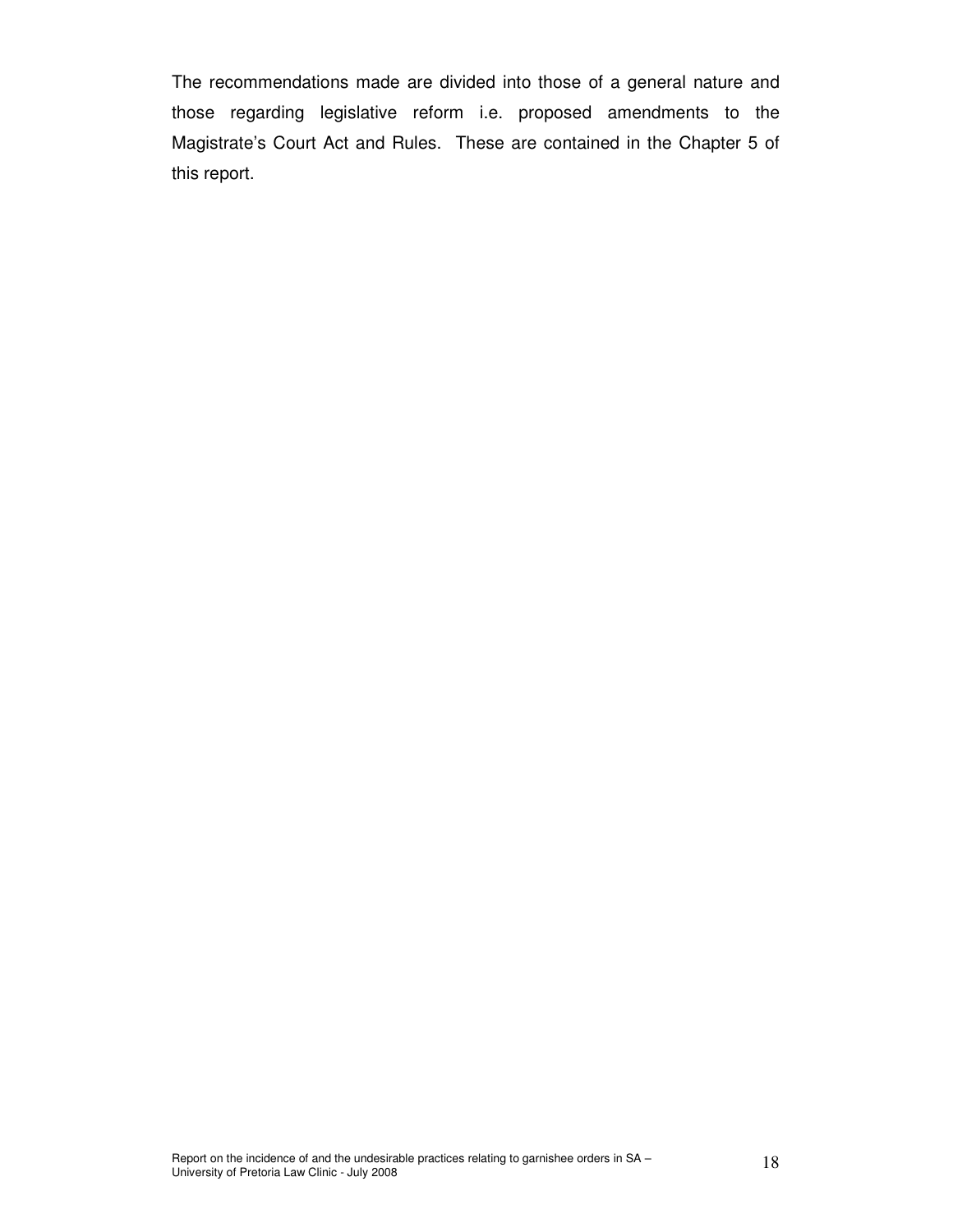# **CONTENTS**

### **CHAPTER 1 : INTRODUCTION**

| 1.1 | <b>Background</b>                                                                                                                                                                                                                                                    | 24                                                 |
|-----|----------------------------------------------------------------------------------------------------------------------------------------------------------------------------------------------------------------------------------------------------------------------|----------------------------------------------------|
| 1.2 | Objectives of the investigation                                                                                                                                                                                                                                      | 25                                                 |
| 1.3 | Project approach<br>Literature and case law review<br>1.3.1<br>1.3.2 Selected case studies<br>1.3.3<br>Surveys and interviews<br>Data Set A<br>$\bullet$<br>Data Set B<br>$\bullet$<br>Data Set C<br>$\bullet$<br>Data Set D<br>$\bullet$<br>Data Set E<br>$\bullet$ | 26<br>26<br>26<br>26<br>27<br>27<br>28<br>28<br>28 |
| 1.4 | <b>Recommendations</b>                                                                                                                                                                                                                                               | 28                                                 |
| 1.5 | <b>Methodology and limitations</b>                                                                                                                                                                                                                                   | 28                                                 |

### **CHAPTER 2 : LEGISLATIVE FRAMEWORK**

| 2.1 | <b>Emoluments attachment and garnishee orders</b>                                                                                                                                                                                                                                                                                                                                                                                                                                                                                                                                                                                                                                                           | 29                                                                   |
|-----|-------------------------------------------------------------------------------------------------------------------------------------------------------------------------------------------------------------------------------------------------------------------------------------------------------------------------------------------------------------------------------------------------------------------------------------------------------------------------------------------------------------------------------------------------------------------------------------------------------------------------------------------------------------------------------------------------------------|----------------------------------------------------------------------|
| 2.2 | <b>Emoluments attachment order</b>                                                                                                                                                                                                                                                                                                                                                                                                                                                                                                                                                                                                                                                                          | 29                                                                   |
| 2.3 | Garnishee order                                                                                                                                                                                                                                                                                                                                                                                                                                                                                                                                                                                                                                                                                             | 30                                                                   |
| 2.4 | Differences between emoluments attachment orders and garnishee<br>orders                                                                                                                                                                                                                                                                                                                                                                                                                                                                                                                                                                                                                                    | 30                                                                   |
| 2.5 | The emoluments attachment order and the debt collection process<br>Letter of demand<br>2.5.1<br>2.5.2<br>Summons<br>Grounds for granting default judgment in the Magistrate's Court<br>2.5.3<br>Defendant fails to serve notice of intention to defend<br>A defective notice of intention to defend was served<br>$\bullet$<br>Defendant fails to serve plea within the prescribed period<br>$\bullet$<br>A party fails to appear at the hearing<br>Where the defendant contents to judgment in terms of rule<br>11 of the Magistrate's Court rules<br>Consent to judgment in terms of section 58<br>$\bullet$<br>Consent to judgment in terms of section 57<br>Default judgment in the High Court<br>2.5.4 | 32<br>32<br>33<br>34<br>34<br>35<br>35<br>35<br>36<br>36<br>36<br>37 |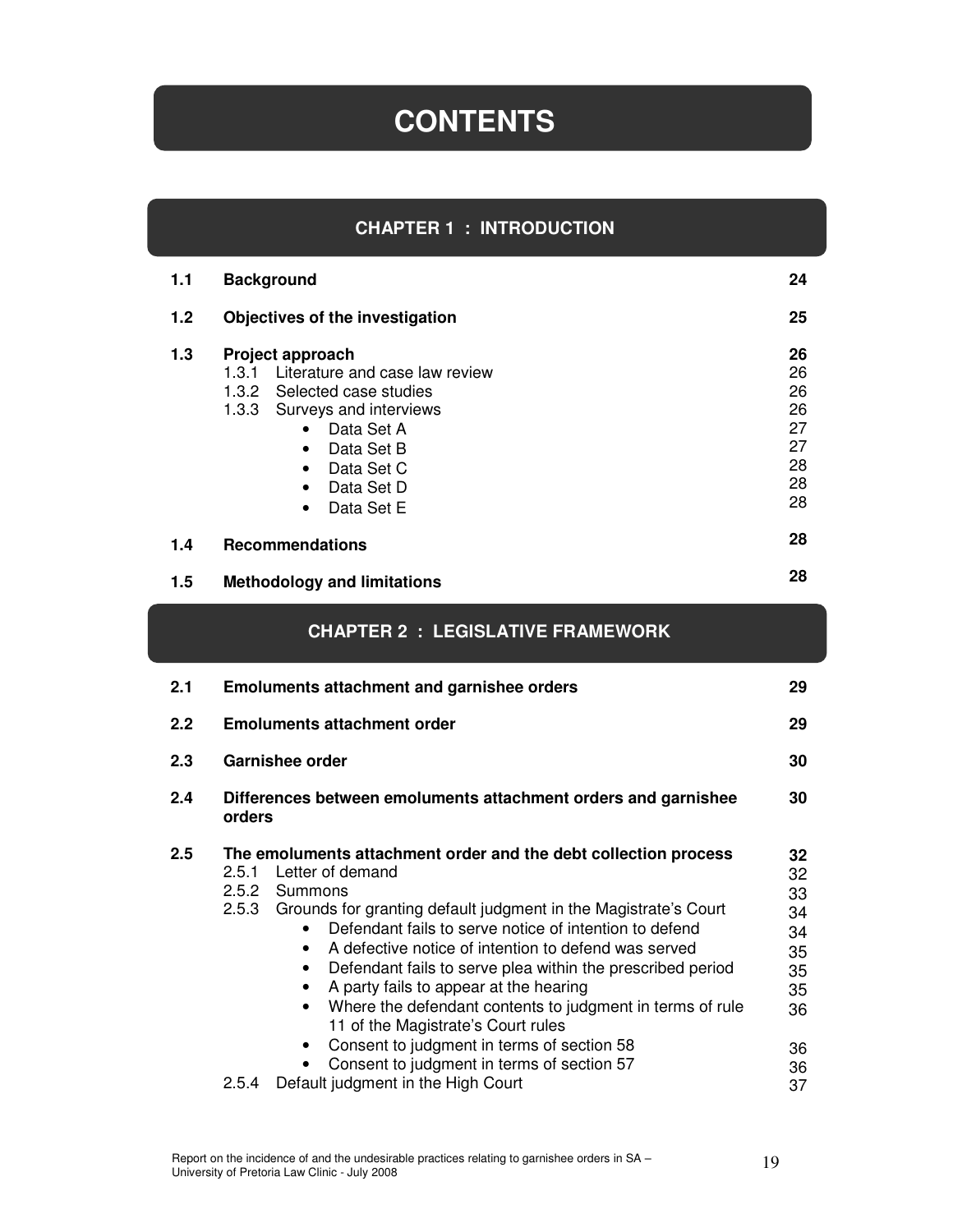| 2.6  | Rescission or amendment of default judgment<br>2.5.1<br><b>High Court</b><br>2.5.2<br>Magistrate's Court                                                                                                                                                                                                                                                                                                                            | 37<br>37<br>38                   |
|------|-------------------------------------------------------------------------------------------------------------------------------------------------------------------------------------------------------------------------------------------------------------------------------------------------------------------------------------------------------------------------------------------------------------------------------------|----------------------------------|
| 2.7  | Authority for applying for an emoluments attachment order                                                                                                                                                                                                                                                                                                                                                                           | 38                               |
| 2.8  | <b>Jurisdiction</b>                                                                                                                                                                                                                                                                                                                                                                                                                 | 39                               |
| 2.9  | Requirements to be met before an emoluments attachment order will<br>be issued<br>2.9.1<br>Where the judgment debtor has consented in writing to the                                                                                                                                                                                                                                                                                | 40<br>41                         |
|      | emoluments attachment order<br>2.9.2 Where the court authorises it<br>Notice in terms of subsection 2<br>2.9.3                                                                                                                                                                                                                                                                                                                      | 41<br>42                         |
| 2.10 | Drafting, issuing and service of an emoluments attachment order                                                                                                                                                                                                                                                                                                                                                                     | 42                               |
| 2.11 | Deductions and payments of an emoluments attachment order                                                                                                                                                                                                                                                                                                                                                                           | 44                               |
| 2.12 | The position where the debtor leaves the service of the garnishee<br>employer                                                                                                                                                                                                                                                                                                                                                       | 45                               |
| 2.13 | The rescinding and amendment of an emoluments attachment order                                                                                                                                                                                                                                                                                                                                                                      | 46                               |
| 2.14 | <b>Lost warrants and orders</b>                                                                                                                                                                                                                                                                                                                                                                                                     | 46                               |
| 2.15 | <b>Costs of emoluments attachment orders</b>                                                                                                                                                                                                                                                                                                                                                                                        | 48                               |
| 2.16 | Free statement of account                                                                                                                                                                                                                                                                                                                                                                                                           | 50                               |
| 2.17 | <b>Offences</b>                                                                                                                                                                                                                                                                                                                                                                                                                     | 51                               |
| 2.18 | National credit act and effects on civil procedure<br>2.18.1<br>Introduction<br>Procedure in terms of the National Credit Act<br>2.18.2<br>Section 129 letter of demand<br>Pre-enforcement procedures in terms of section 130<br>$\bullet$                                                                                                                                                                                          | 51<br>51<br>54<br>54<br>54       |
| 2.19 | Impact of emoluments attachment orders on other legislation and<br>vice versa                                                                                                                                                                                                                                                                                                                                                       | 56                               |
| 2.20 | <b>Summary</b><br>2.20.1<br>Emoluments attachment and garnishee orders<br>The emoluments attachment order and the debt collection<br>2.20.2<br>process                                                                                                                                                                                                                                                                              | 56<br>56<br>57                   |
|      | Jurisdiction<br>2.20.3<br>2.20.4<br>When to apply for an emoluments attachment order<br>2.20.5<br>Drafting, issuing and service of emoluments attachment orders<br>2.20.6<br>Deductions and payments of an emoluments attachment order<br>2.20.7<br>Where the debtor leaves the service of the garnishee employer<br>2.20.8<br>The rescinding and amendment of an emoluments attachment<br>order<br>2.20.9 Lost warrants and orders | 57<br>57<br>57<br>57<br>58<br>58 |
|      | 2.20.10 Costs of an emoluments attachment order<br>2.20.11 Free statement of account<br>2.20.12 Offences<br>2.20.13 National Credit Act and its effect on civil procedure                                                                                                                                                                                                                                                           | 58<br>59<br>59<br>59<br>59       |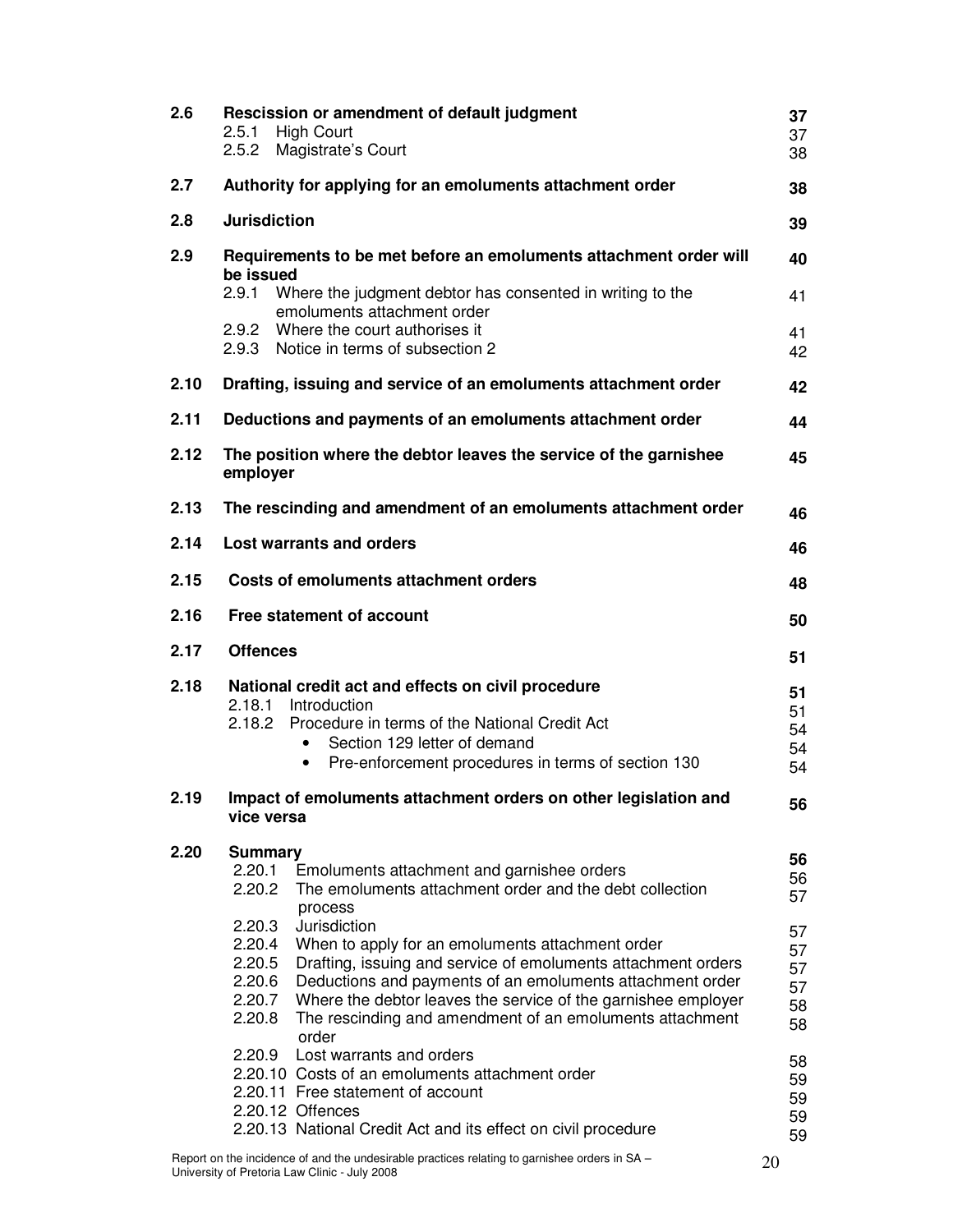**2.21 Emoluments attachment orders in other countries: some aspects** 

**3.1** 

٦

### **CHAPTER 3** : **SELECTED CASE STUDIES**

| 3.1 | <b>Introduction</b> |                                                                        | 63 |
|-----|---------------------|------------------------------------------------------------------------|----|
|     |                     | 3.1.1 JD Group (Pty) Ltd v John Koks                                   | 64 |
|     |                     | 3.1.2 Score Price & Price v Nyawo Nep                                  | 67 |
|     |                     | 3.1.3 RNT Ndwandwe                                                     | 69 |
|     |                     | 3.1.4 Balboa Finance (Pty) Ltd v Petros                                | 70 |
|     |                     | 3.1.5 Credit Wise (Pty) Ltd v J Smith                                  | 70 |
|     | 3.1.6               | Quantum v Cupido; Quantum v Adonis; Quantum v Joggems;                 | 71 |
|     |                     | Quantum v Tshwanti; Quantum v Jansen; Quantum v Ortell;                |    |
|     |                     | Quantum v Koelman; Quantum v Mathyse; Quantum v Adams                  |    |
|     |                     | 3.1.7 Furniture City v QJ Karolsin                                     | 74 |
|     |                     | 3.1.8 DB Peterson v M Peterson                                         | 76 |
|     | 3.1.9               | D Morara                                                               | 76 |
|     |                     | 3.1.10 The Council for Debt Collectors v Kochnel, Banties and Partners | 77 |
|     |                     | (Ptv) Ltd                                                              |    |

#### **CHAPTER 4 : SURVEYS AND INTERVIEWS**

| 4.1 | Data Set A: Employees<br>Introduction<br>4.1.1<br>4.1.2 Limitations<br>4.1.3 Summary of findings<br>Employees<br>Credit providers<br>$\bullet$                                                                                                                                                                                                                                         | 80<br>80<br>80<br>81<br>81<br>84                         |
|-----|----------------------------------------------------------------------------------------------------------------------------------------------------------------------------------------------------------------------------------------------------------------------------------------------------------------------------------------------------------------------------------------|----------------------------------------------------------|
| 4.2 | Data Set B: Employees with emoluments attachment orders<br>4.2.1<br>Introduction<br>4.2.2 Limitations<br>4.2.3 Summary of findings                                                                                                                                                                                                                                                     | 86<br>86<br>86<br>87                                     |
| 4.3 | Data Set C: Public sector<br>4.3.1 Introduction<br>4.3.2 Methodology<br>4.3.3 Limitations<br>4.3.4 Summary of findings<br>Introduction<br>$\bullet$<br>Cost of garnishee orders paid by public servants<br>$\bullet$<br>Garnishee orders according to gender<br>$\bullet$<br>Garnishee orders according to salary level<br>$\bullet$<br>Garnishee orders according to age<br>$\bullet$ | 92<br>92<br>92<br>92<br>93<br>93<br>93<br>93<br>94<br>96 |
| 4.4 | Data Set D: Magistrate's Courts<br>Introduction<br>4.4.1<br>4.4.2 Limitations<br>4.4.3 Summary of findings<br><b>Kwazulu Natal Courts</b><br>$\bullet$<br>Mpumalanga Courts<br>$\bullet$<br><b>Free State Courts</b><br>$\bullet$                                                                                                                                                      | 97<br>97<br>97<br>97<br>100<br>101<br>102                |

60 **60**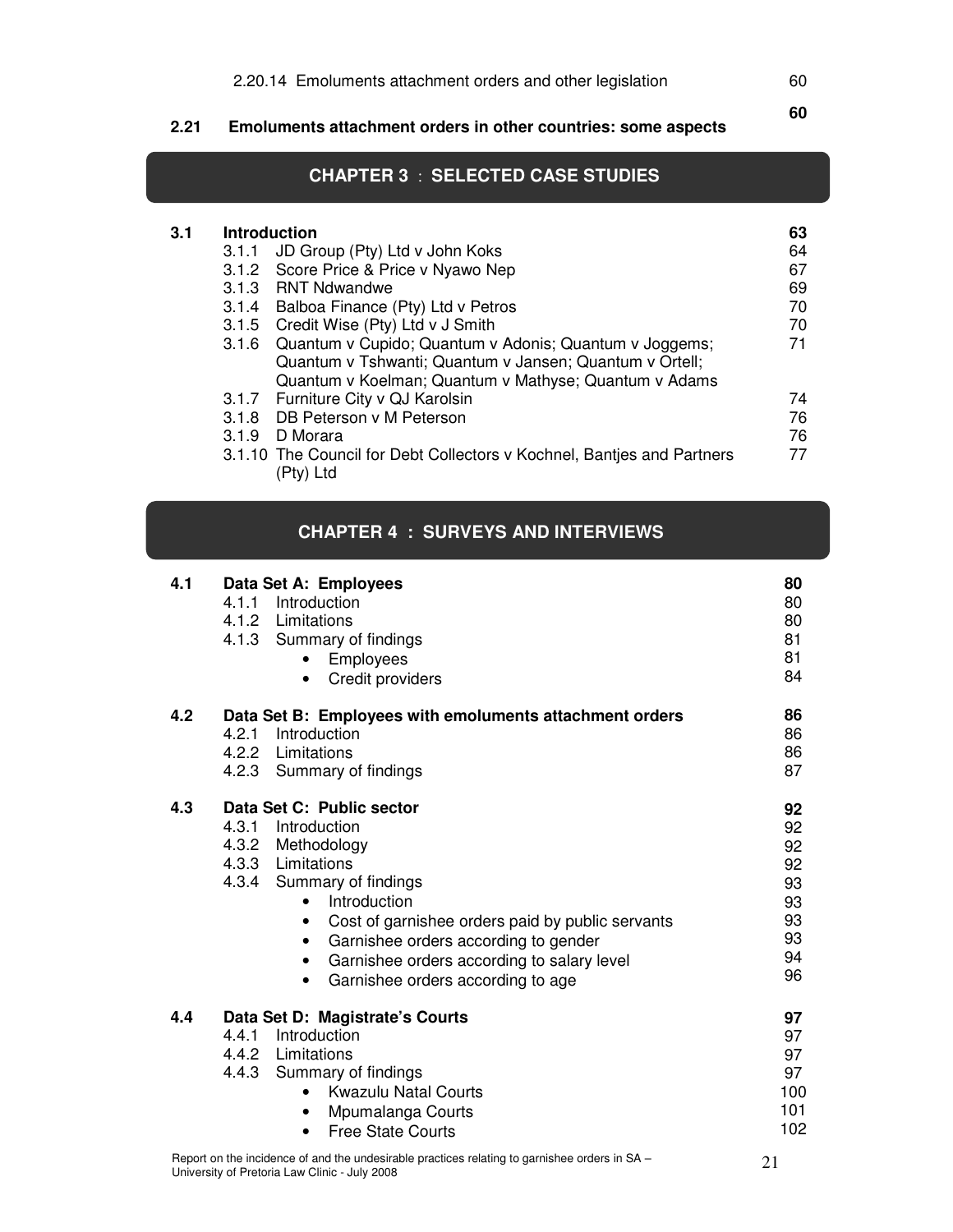|                       | <b>Gauteng Courts</b><br>$\bullet$<br><b>North-West Courts</b>                                                                                                                                                                                                                                                                                                                                                                                                                                                                                                                                                                                                                                                                 | 103<br>104                                                                                                          |
|-----------------------|--------------------------------------------------------------------------------------------------------------------------------------------------------------------------------------------------------------------------------------------------------------------------------------------------------------------------------------------------------------------------------------------------------------------------------------------------------------------------------------------------------------------------------------------------------------------------------------------------------------------------------------------------------------------------------------------------------------------------------|---------------------------------------------------------------------------------------------------------------------|
|                       | Limpopo Courts<br>$\bullet$<br>Northern Cape Courts<br>$\bullet$<br>Eastern Cape Courts<br>$\bullet$<br><b>Western Cape Courts</b>                                                                                                                                                                                                                                                                                                                                                                                                                                                                                                                                                                                             | 105<br>106<br>107<br>108                                                                                            |
| 4.5<br>4.5.1<br>4.5.2 | Data Set E: Employers<br>Introduction<br>Methodology<br>4.5.3 Limitations<br>4.5.4 Summary of findings<br>The processing of the emoluments attachment orders<br>The delivery of emoluments attachment orders<br>$\bullet$<br>The verification of the court's jurisdiction<br>$\bullet$<br>The verification of correctness of the order<br>$\bullet$<br>The verification of reasonableness of instalments<br>$\bullet$<br>The start and cessation of deductions<br>$\bullet$<br>The 5% allowed fee deduction<br>$\bullet$<br>An employee wellness program and debt counselling<br>٠<br>service<br>Guidelines on how these orders should be handled<br>$\bullet$<br>Communication with the employee concerned<br>Cost of company | 109<br>109<br>109<br>110<br>110<br>110<br>111<br>111<br>111<br>111<br>111<br>112<br>112<br>112<br>112<br>112<br>112 |

# **CHAPTER 5 : RECOMMENDATIONS**

Ī

| 5.1 | <b>Introduction</b>              |                                                                                                                                                                                                                                                                                                     | 114                                                                                     |
|-----|----------------------------------|-----------------------------------------------------------------------------------------------------------------------------------------------------------------------------------------------------------------------------------------------------------------------------------------------------|-----------------------------------------------------------------------------------------|
| 5.2 | <b>Findings</b><br>5.2.1         | Lack of basic financial and legal literacy skills and knowledge of<br>consumers / employees                                                                                                                                                                                                         | 114<br>114                                                                              |
|     | 5.2.2<br>5.2.3<br>5.2.6<br>5.2.7 | Irregularities regarding and abuse of processes<br>Insufficient communication between creditors and employers<br>5.2.4 Lack of knowledge amongst clerks of court<br>5.2.5 Lack of knowledge amongst employers<br>Lack of adequate administrative systems<br>Abuse of judicial oversight and control | 114<br>115<br>115<br>116<br>116<br>116                                                  |
| 5.3 | 5.3.1<br>5.3.2                   | <b>Recommendations</b><br>General<br>Legislative reform<br>Section 57<br>$\bullet$<br>Section 58<br>٠<br>Section 65<br>$\bullet$<br>Section 65C<br>$\bullet$<br>Section 65D<br>$\bullet$<br>Section 65E<br>٠<br>Section 65I<br>$\bullet$<br>Section 65J<br>٠<br>Section 65K<br>٠<br>Section 65M     | 117<br>117<br>117<br>119<br>120<br>121<br>126<br>126<br>127<br>129<br>130<br>133<br>133 |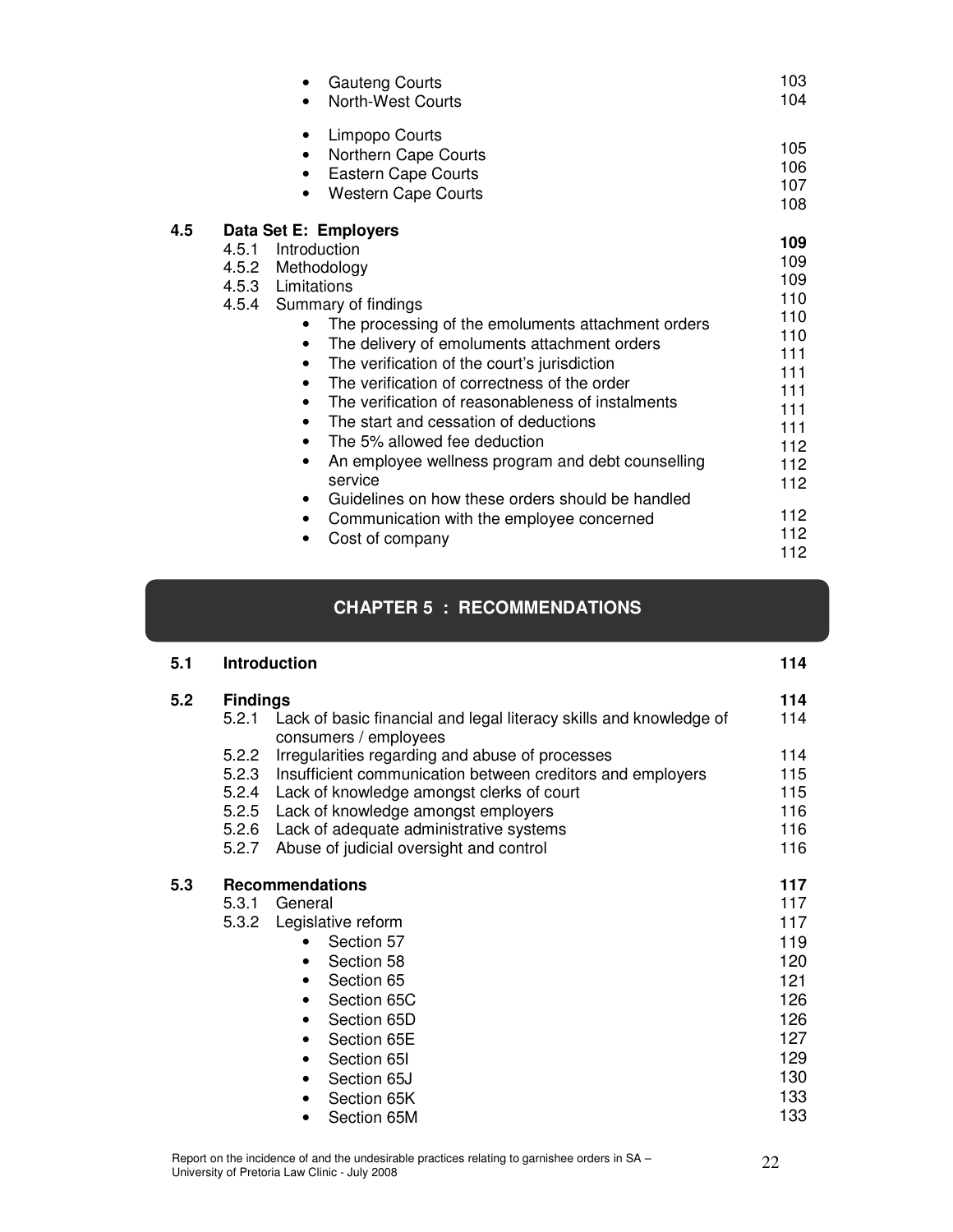# **LIST OF TABLES AND GRAPHS**

I

| The debt collection process                                                                                                                 | 30                                                                                                                                                                                                                                                                                                                                                                                                                                                                                                                                                                                                     |
|---------------------------------------------------------------------------------------------------------------------------------------------|--------------------------------------------------------------------------------------------------------------------------------------------------------------------------------------------------------------------------------------------------------------------------------------------------------------------------------------------------------------------------------------------------------------------------------------------------------------------------------------------------------------------------------------------------------------------------------------------------------|
| Emoluments attachment order<br>Endorsement on second or further warrants or attachment order                                                | 42<br>46                                                                                                                                                                                                                                                                                                                                                                                                                                                                                                                                                                                               |
| Differences between emoluments attachment orders and garnishee                                                                              | 29                                                                                                                                                                                                                                                                                                                                                                                                                                                                                                                                                                                                     |
| Summary statistics per industry<br>Type of creditors and their frequencies<br>Number of public servants who made garnishee related payments | 81<br>83<br>93                                                                                                                                                                                                                                                                                                                                                                                                                                                                                                                                                                                         |
| Summary of findings: Correct / wrong jurisdiction                                                                                           | 98                                                                                                                                                                                                                                                                                                                                                                                                                                                                                                                                                                                                     |
|                                                                                                                                             |                                                                                                                                                                                                                                                                                                                                                                                                                                                                                                                                                                                                        |
| Percentage employees subject to emoluments attachment orders<br>Emoluments attachment orders differentiating between                        | 82<br>83                                                                                                                                                                                                                                                                                                                                                                                                                                                                                                                                                                                               |
| Creditors issuing emoluments attachment orders                                                                                              | 84                                                                                                                                                                                                                                                                                                                                                                                                                                                                                                                                                                                                     |
| Gender distribution                                                                                                                         | 86                                                                                                                                                                                                                                                                                                                                                                                                                                                                                                                                                                                                     |
| Age distribution                                                                                                                            | 86                                                                                                                                                                                                                                                                                                                                                                                                                                                                                                                                                                                                     |
| Salary level composition                                                                                                                    | 87                                                                                                                                                                                                                                                                                                                                                                                                                                                                                                                                                                                                     |
| Salary distribution                                                                                                                         | 87                                                                                                                                                                                                                                                                                                                                                                                                                                                                                                                                                                                                     |
| Number of emoluments attachment orders distribution                                                                                         | 88                                                                                                                                                                                                                                                                                                                                                                                                                                                                                                                                                                                                     |
| Percentage gross versus salary level                                                                                                        | 88                                                                                                                                                                                                                                                                                                                                                                                                                                                                                                                                                                                                     |
| Average number of emoluments attachment orders versus salary<br>level                                                                       | 89                                                                                                                                                                                                                                                                                                                                                                                                                                                                                                                                                                                                     |
| Percentage gross versus gender                                                                                                              | 90                                                                                                                                                                                                                                                                                                                                                                                                                                                                                                                                                                                                     |
| Average number of emoluments attachment orders versus gender                                                                                | 90                                                                                                                                                                                                                                                                                                                                                                                                                                                                                                                                                                                                     |
| Percentage gross versus age                                                                                                                 | 90                                                                                                                                                                                                                                                                                                                                                                                                                                                                                                                                                                                                     |
| Average number of emoluments attachment orders versus age                                                                                   | 91                                                                                                                                                                                                                                                                                                                                                                                                                                                                                                                                                                                                     |
| Number of public servants who make garnishee related payments,<br>reflected according to salary level                                       | 93                                                                                                                                                                                                                                                                                                                                                                                                                                                                                                                                                                                                     |
| Amounts paid for garnishee orders by public servants, reflected<br>according to salary level                                                | 94                                                                                                                                                                                                                                                                                                                                                                                                                                                                                                                                                                                                     |
| Amount paid as a result of garnishee orders issued to public                                                                                | 95                                                                                                                                                                                                                                                                                                                                                                                                                                                                                                                                                                                                     |
|                                                                                                                                             | 98                                                                                                                                                                                                                                                                                                                                                                                                                                                                                                                                                                                                     |
|                                                                                                                                             | 98                                                                                                                                                                                                                                                                                                                                                                                                                                                                                                                                                                                                     |
|                                                                                                                                             | 99                                                                                                                                                                                                                                                                                                                                                                                                                                                                                                                                                                                                     |
|                                                                                                                                             | 99                                                                                                                                                                                                                                                                                                                                                                                                                                                                                                                                                                                                     |
|                                                                                                                                             | 100                                                                                                                                                                                                                                                                                                                                                                                                                                                                                                                                                                                                    |
|                                                                                                                                             | 100                                                                                                                                                                                                                                                                                                                                                                                                                                                                                                                                                                                                    |
|                                                                                                                                             | 101                                                                                                                                                                                                                                                                                                                                                                                                                                                                                                                                                                                                    |
|                                                                                                                                             | 101                                                                                                                                                                                                                                                                                                                                                                                                                                                                                                                                                                                                    |
|                                                                                                                                             | 102                                                                                                                                                                                                                                                                                                                                                                                                                                                                                                                                                                                                    |
|                                                                                                                                             | 102                                                                                                                                                                                                                                                                                                                                                                                                                                                                                                                                                                                                    |
|                                                                                                                                             | 103                                                                                                                                                                                                                                                                                                                                                                                                                                                                                                                                                                                                    |
| North-West Courts findings                                                                                                                  | 103                                                                                                                                                                                                                                                                                                                                                                                                                                                                                                                                                                                                    |
|                                                                                                                                             | orders<br>expressed as a percentage according to gender<br>administration orders, maintenance orders and other debt<br>servants, reflected according to age-group<br>Jurisdiction wrong<br>Jurisdiction correct<br>Kwazulu Natal Courts interviewed / not interviewed<br>Kwazulu Natal Courts findings<br>Mpumalanga Courts interviewed / not interviewed<br>Mpumalanga Courts findings<br>Free State Courts interviewed / not interviewed<br>Free State Courts findings<br>Gauteng Courts interviewed / not interviewed<br>Gauteng Courts findings<br>North-West Courts interviewed / not interviewed |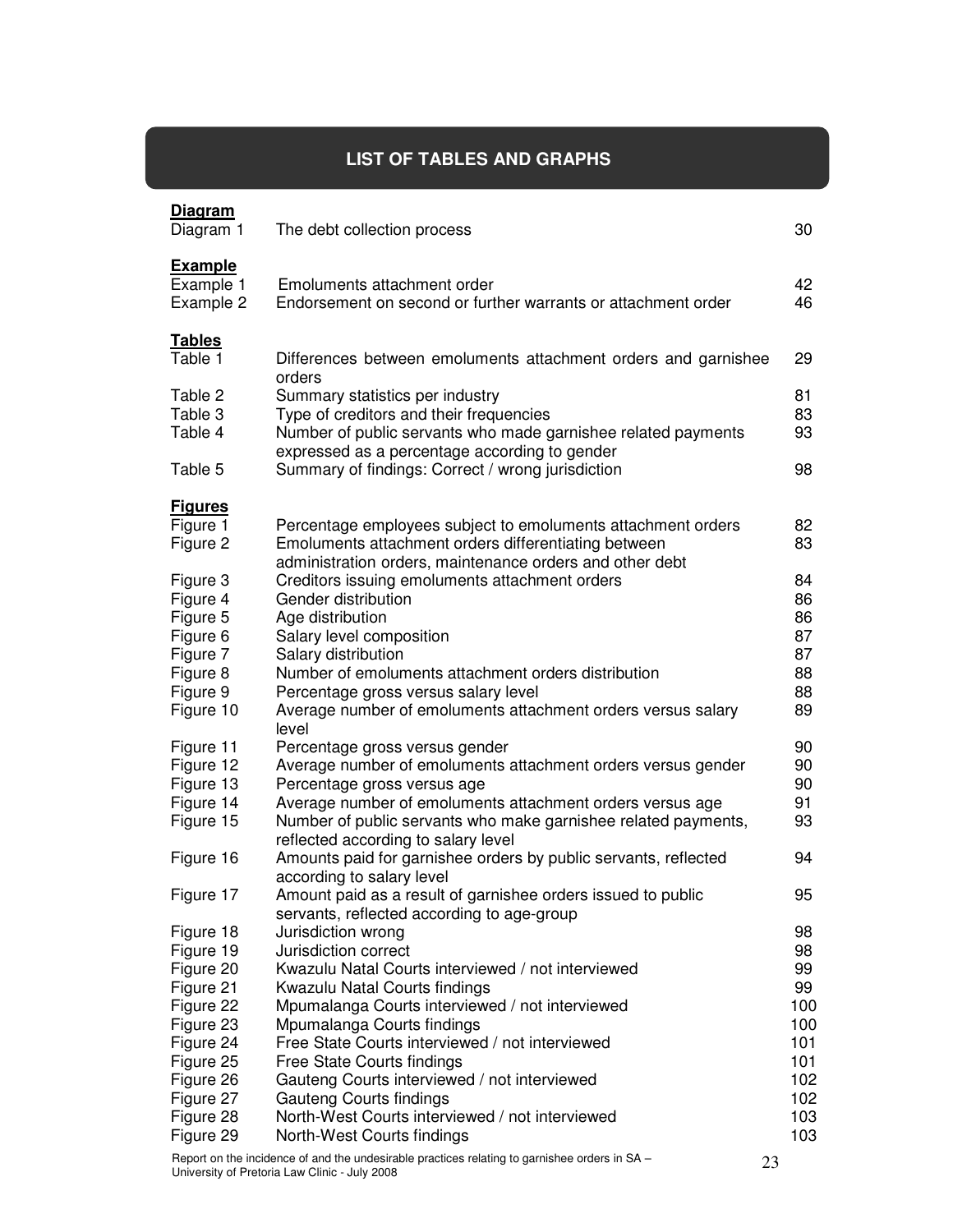| Figure 30 | Limpopo Courts interviewed / not interviewed       | 104 |
|-----------|----------------------------------------------------|-----|
| Figure 31 | Limpopo Courts findings                            | 104 |
| Figure 32 | Northern Cape Courts interviewed / not interviewed | 105 |
| Figure 33 | Northern Cape Courts findings                      | 105 |
| Figure 34 | Eastern Cape Courts interviewed / not interviewed  | 106 |
| Figure 35 | Eastern Cape Courts findings                       | 106 |
| Figure 36 | Western Cape Courts interviewed / not interviewed  | 107 |
| Figure 37 | Western Cape Courts findings                       | 107 |

# **BIBLIOGRAPHY**

| $\bullet$ | Articles        | 134 |
|-----------|-----------------|-----|
| $\bullet$ | Books           | 134 |
| $\bullet$ | Cases           | 134 |
|           | • Papers        | 134 |
| $\bullet$ | <b>Statutes</b> | 134 |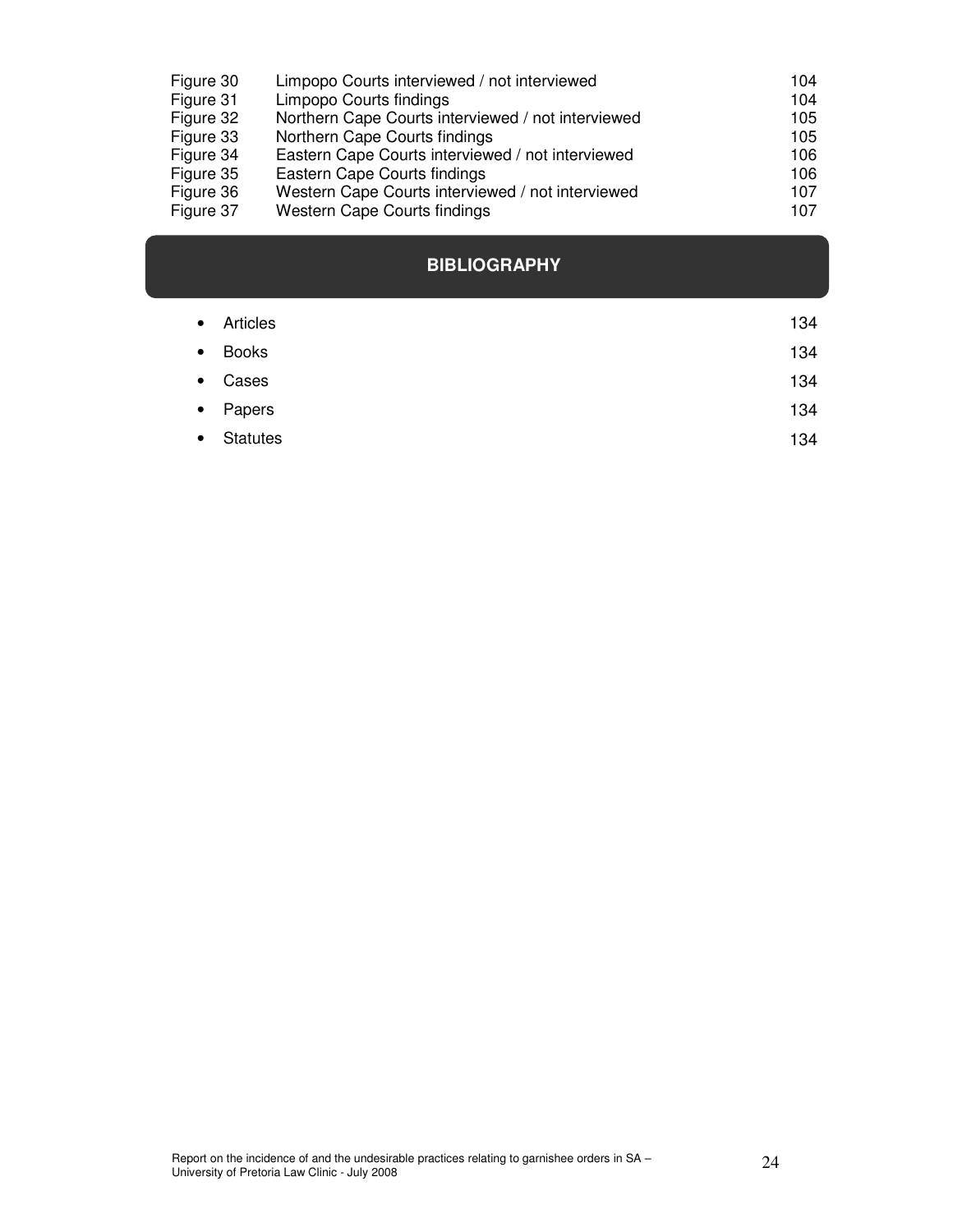# Report on the incidence of and the undesirable practices relating to garnishee orders in South Africa

# **CHAPTER 1 : INTRODUCTION**

# **1.1 BACKGROUND**

The Deutsche Gesellschaft für Technische Zusammenarbeit (GTZ), known in South Africa as the German Development Cooperation and Business Enterprises at University of Pretoria (BE at UP), entered into an agreement in terms of which investigative research into the incidence of and undesirable practices relating to emoluments attachment orders, commonly referred to as garnishee orders were to be conducted. The Law Clinic of the University of Pretoria (UP Law Clinic) acting as project leader, collaborated with the Bureau for Statistical and Survey Methodology (Statomet) in compiling this report.

**GTZ** is an international cooperation agency for sustainable development with worldwide operations. Its corporate objective is to improve the living conditions of people on a sustainable basis. GTZ has operated in South Africa on behalf of the German Federal Ministry for Economic Cooperation and Development since 1993. GTZ's assistance in South Africa continuously focuses on certain cross cutting themes such as poverty alleviation, social development, protection of natural resources, gender equality and the fight against HIV/AIDS.

**BE at UP (Pty) Ltd** is an enterprise established by the University of Pretoria in 2000 as a structure for the development of campus enterprises acting as the intermediary between the business world and the pool of multidisciplinary resources at the University, providing consultative and commercial contract research services to the private and public sector.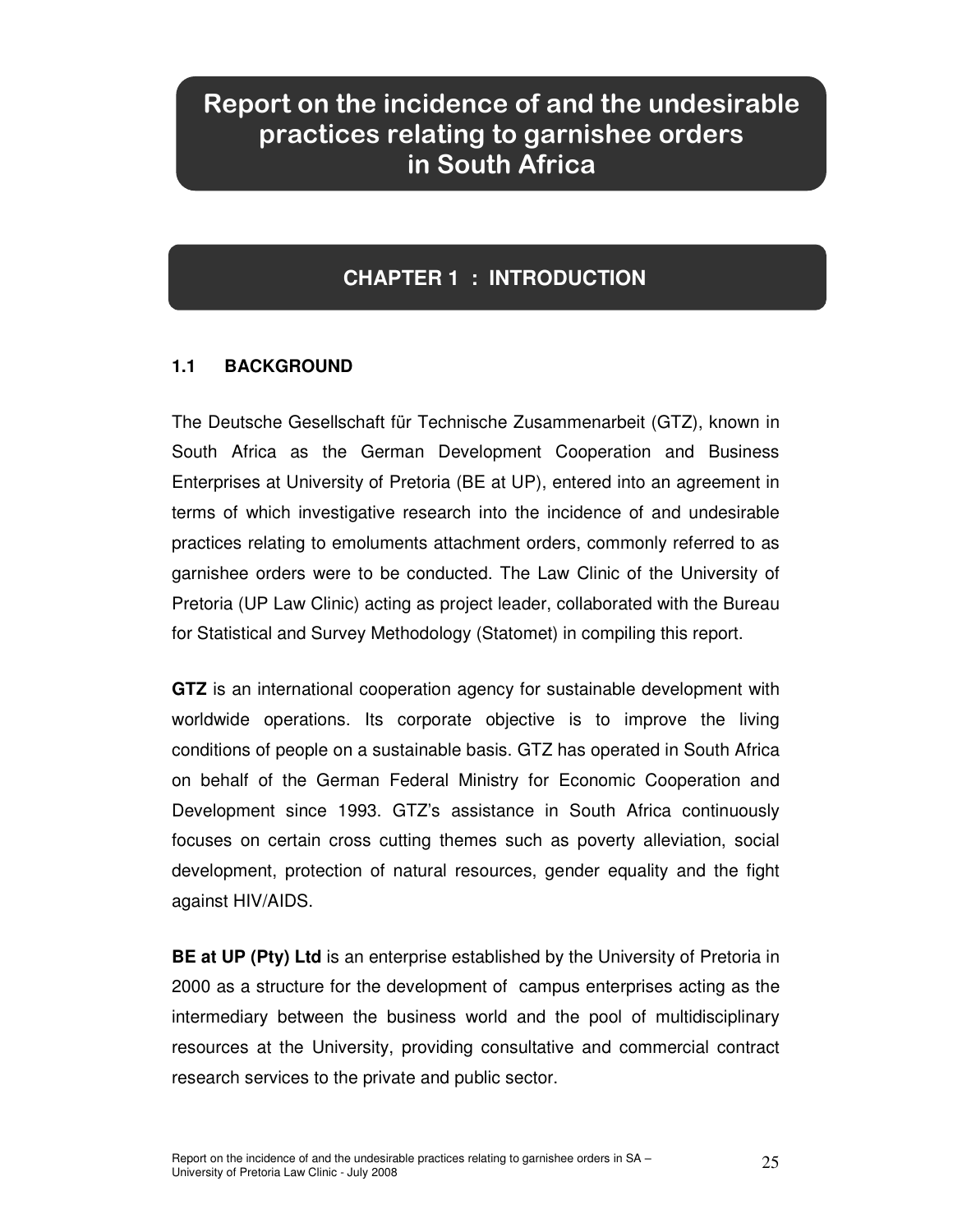**UP Law Clinic,** comprising of attorneys, candidate attorneys and administrative personnel, forms part of the Law Faculty of the University of Pretoria. The Law Clinic provides clinical legal education and experiential training opportunities to final year law students as well as to candidate attorneys. The Law Clinic offers legal services to indigent clients. Since 2001, the Law Clinic has also participated in various debt relief projects with the primary objective of assisting over-indebted consumers. The Law Clinic is the principal accredited training provider of the National Credit Regulator and is responsible for the training of aspirant debt counsellors. Clinic personnel were assisted in this research project by academic staff members of the University of Pretoria.

**Statomet** is a bureau at the University of Pretoria that focuses on the scientific design and management of research.

#### **1.2 OBJECTIVES OF THE INVESTIGATION**

The objectives of the investigation were to:

- Develop a comprehensive report on the legal framework governing the garnishment of wages, including a detailed analysis of the processes used for the obtaining of garnishee orders; the dispersing thereof; identifying potential risk areas for irregularities; identifying loopholes; finding solutions and making recommendations.
- Conduct a survey of the magnitude of garnishment of wages and its potential irregularities common in South Africa and develop a comprehensive and detailed report on the types of irregularities which occur.
- Analyse management and payroll processes, as well as the cost implications to the business sector with regard to the garnishment of wages.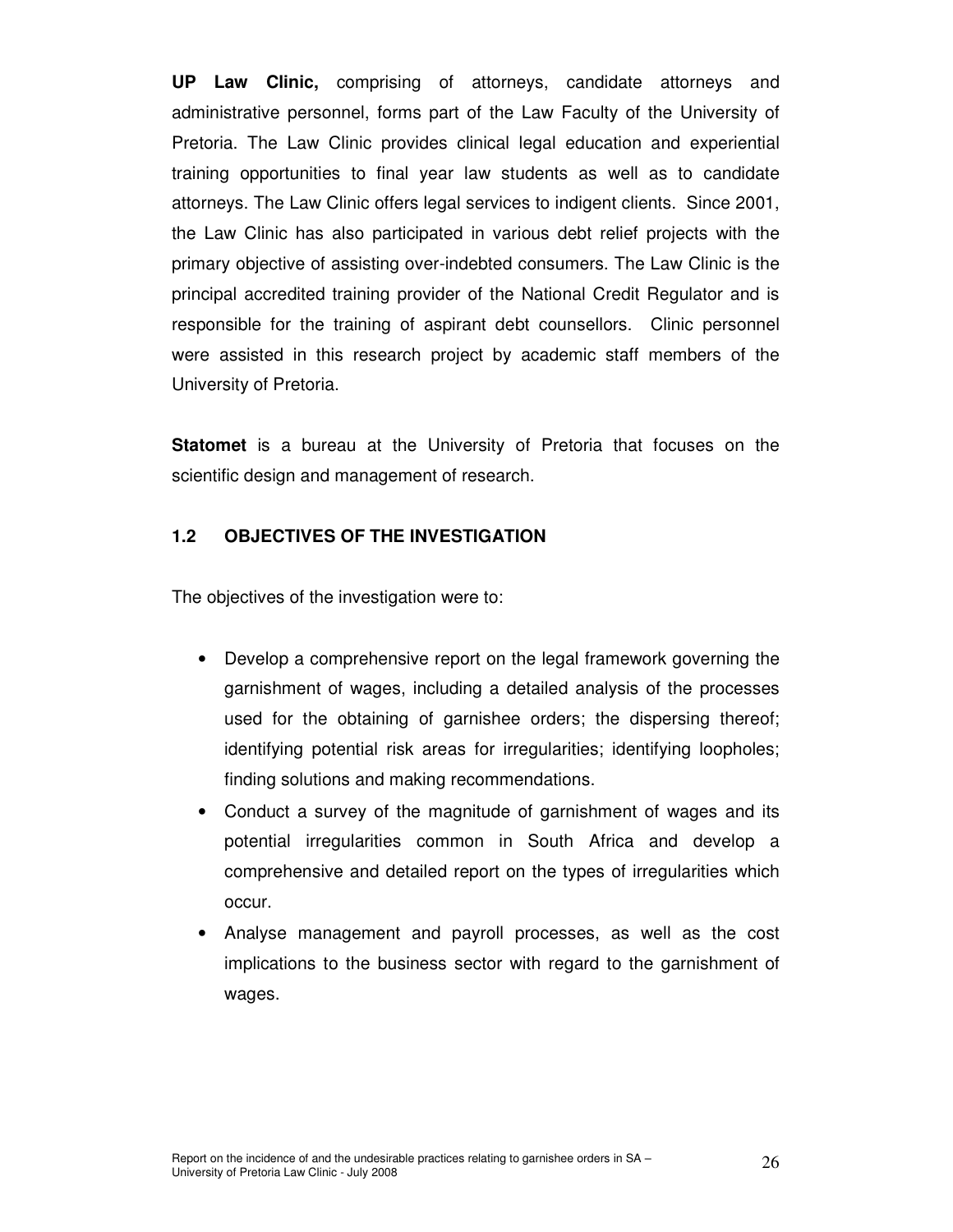# **1.3 PROJECT APPROACH**

The project is divided into the following sections:

#### **1.3.1 Literature and case law review**

A literature study of the legislative framework and procedural requirements for obtaining an emoluments attachment order on behalf of the creditor at court, including competencies of courts and court officials was conducted. Furthermore, the procedures used for the enforcement of an emoluments attachment were examined. This involved the studying of the legal requirements, duties and responsibilities, including legal relationships, of all stakeholders involved in the process. In the process, the relevant sections of the Magistrate's Court Act, 1944 (as amended), the National Credit Act, 2005, the Basic Conditions of Employment Act, 1997 (as amended), and the Public Service Act, 1994 (as amended) were examined as well as the Treasury Regulations, 2001.

A number of relevant reported and unreported court cases, academic articles, textbooks and sources from the internet were examined. Interviews were conducted with practitioners and academics.

### **1.3.2 Selected case studies**

A number of case studies highlighting the irregularities and problems associated with emoluments attachment orders are reported on. These cases were drawn from various courts or tribunals involving different credit providers, consumers and legal practitioners.

### **1.3.3 Surveys and interviews**

Nationwide surveys were conducted and the data obtained processed. Four data sets were used as well as the results of a study conducted by the Public Service Commission. The first two data sets dealt with the position of employees in the private sector whilst the third dealt with knowledge levels amongst clerks of court regarding emoluments attachment orders. The Public Service Commission's report dealt exclusively with employees in the public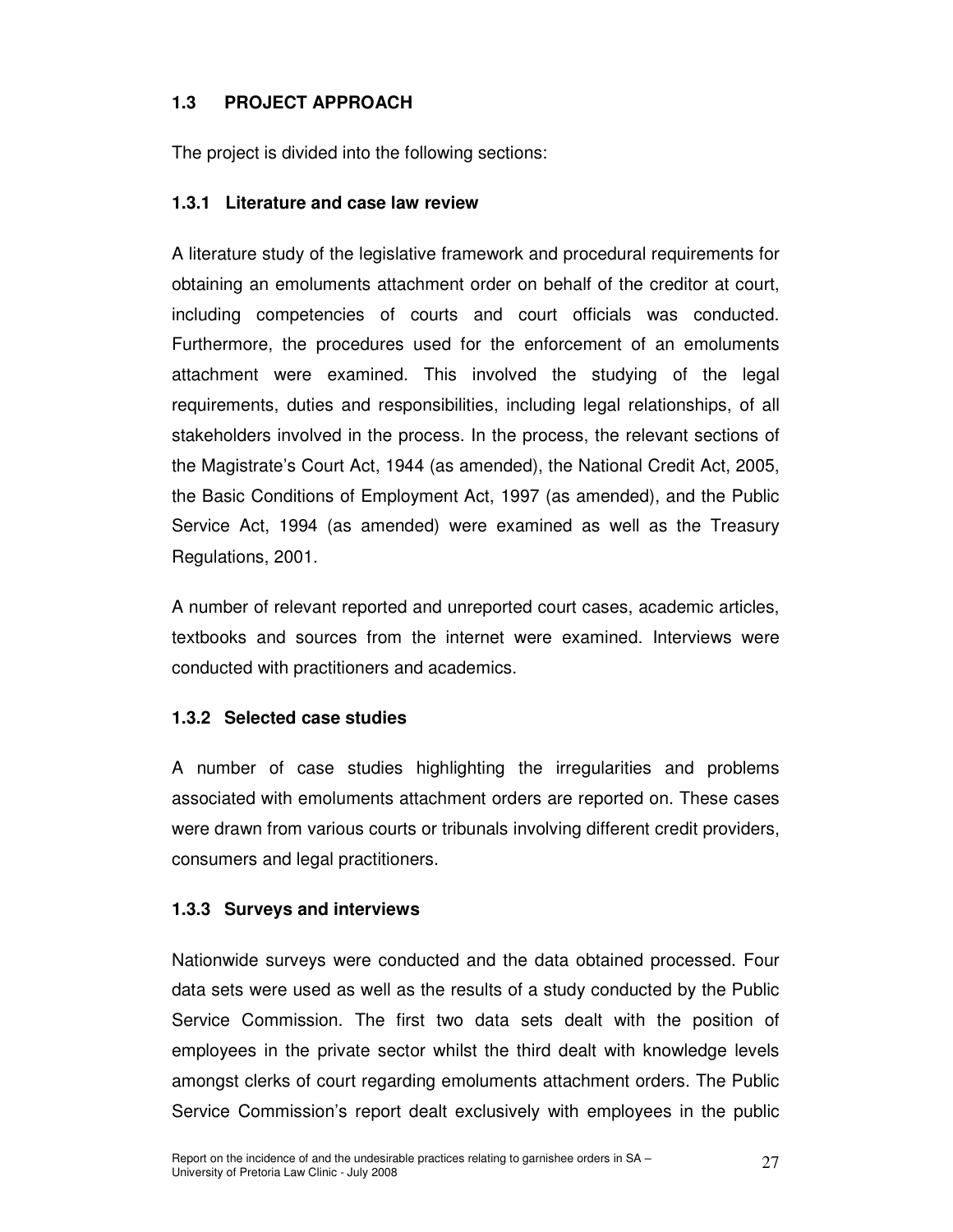sector. The fourth data set dealt with employers and their attitudes towards emoluments attachment orders.

In the process the following were investigated:

### • **Data Set A: Employees**

The payroll particulars of 86 459 employees throughout South Africa and employed in a number of industries were processed in order to obtain the following results:

- %PSC The total number emoluments attachment orders as a percentage of the number of employees
- %Incl Percentage of employees with emoluments attachment orders
- %Other Percentage of employees with emoluments attachment orders exclusive of administration and maintenance orders
- %Admin Percentage of employees subject to administration orders
- %Maint Percentage of employees subject to maintenance orders
- AEAO Average number of emoluments attachment orders per employee
- AAmount Average monthly monetary value of emoluments attachment orders

### • **Data Set B: Employees with emoluments attachment orders**

In the light of certain limitations regarding the data contained in data set A, the records of a smaller group of employees consisting of 670 individuals were scrutinised and processed. Data was summarised according to the following variables:

- Age
- **Gender**
- Salary level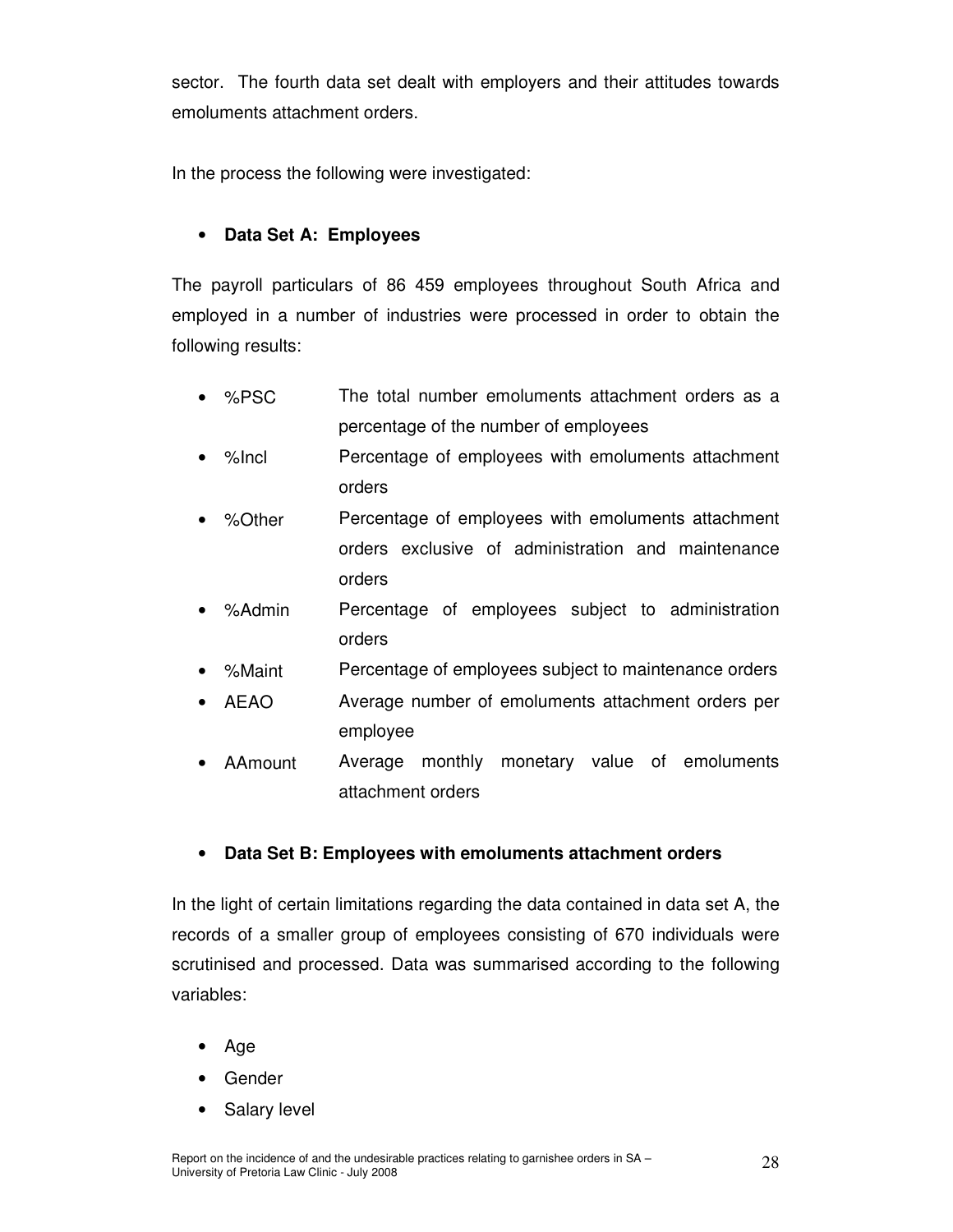- %Gross: The percentage of gross salary attached per judgment debtor
- EAO: Number of emoluments attachment orders per judgment debtor

# • **Data Set C: Public sector**

A nationwide survey of all state employees was conducted by the Public Servants Commission for the financial year 2006/2007. Results pertaining to garnishee orders forms part of the survey and were recorded in a report released in November 2007. Some of these results were incorporated into our report. Because of different methodologies employed scientific comparison proved to be impossible.

# • **Data Set D: Magistrate's Courts**

More than 20% of all clerks of the civil courts in all nine provinces were interviewed to determine their knowledge on jurisdictional aspects pertaining to emoluments attachment orders.

# • **Data Set E: Employers**

Investigative interviews were conducted, representing a number of larger employers representing a workforce of more than 300 000 employees. In addition hereto 12 smaller employers were interviewed. Questions relating to processing, delivery and verification of orders were addressed.

### **1.4 RECOMMENDATIONS**

On the basis of literature studies, case law reviews and survey results, a detailed analysis and evaluation of the situation was compiled. A number of recommendations are suggested in the Chapter 5.

### **1.5 METHODOLOGY AND LIMITATIONS**

The methodologies followed and the limitations experienced are discussed throughout the report where applicable.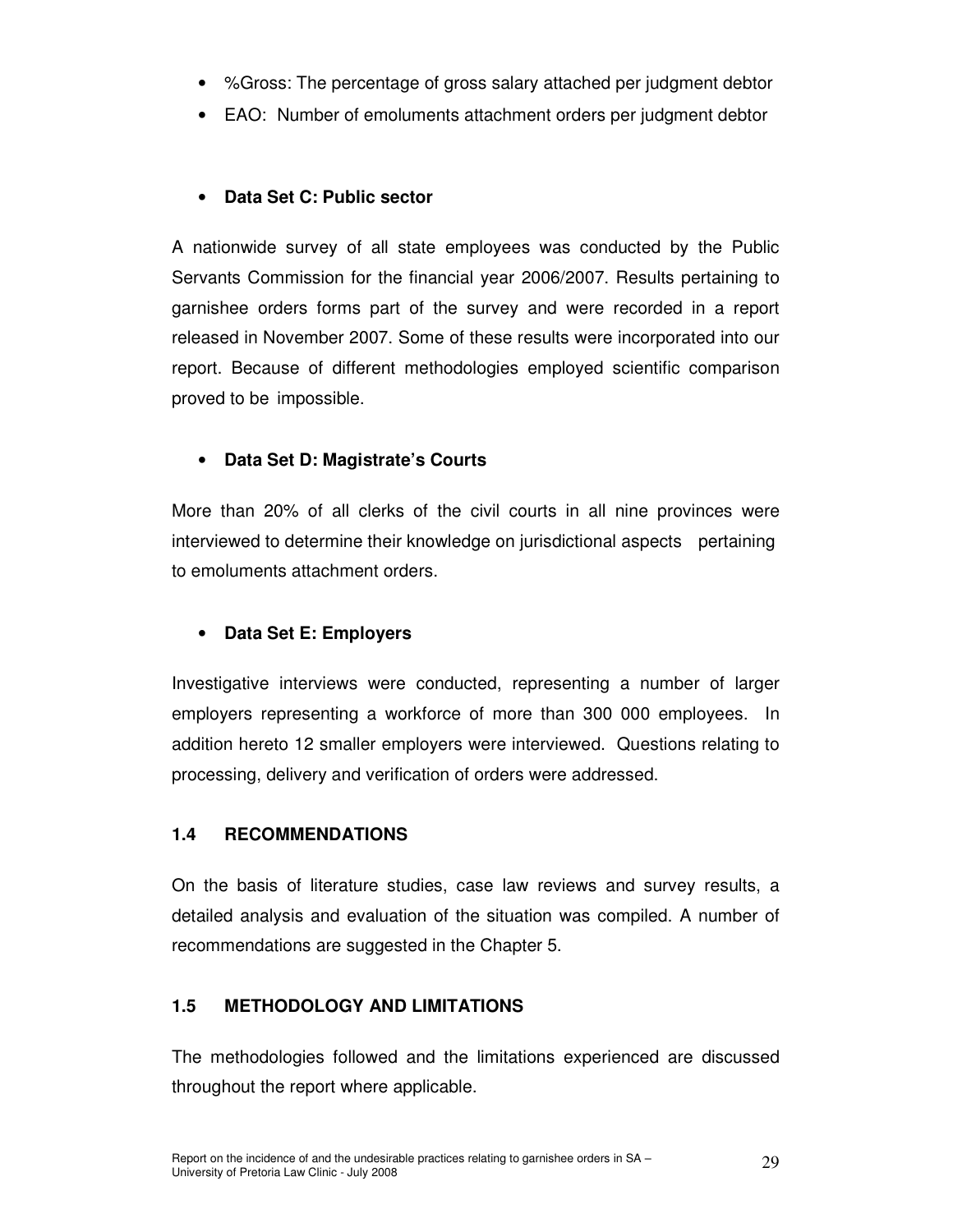# **CHAPTER 2 : LEGISLATIVE FRAMEWORK**

The term "garnishee order" has caused some confusion and is often used incorrectly to describe an emoluments attachment order.

### **2.1 EMOLUMENTS ATTACHMENT AND GARNISHEE ORDERS**

It is a common misconception that no distinction can be drawn between an emoluments attachment order and a garnishee order. This confusion arose as an emoluments attachment order can be seen as a type of garnishee order, furthermore, the employer of the employee against whom an emoluments attachment order is issued is referred to as a garnishee. This misconception often leads to the false idea that the effects of, and granting of such orders are achieved through the same procedures, and that the same requirements are needed in order to obtain both orders. There is a substantial difference between the two abovementioned orders and different requirements need to be satisfied in each instance. Therefore it is necessary to shed some light upon the differences between the two.

# **2.2 EMOLUMENTS ATTACHMENT ORDER**

The word "emoluments" basically refer to a wage or salary. An emoluments attachment order grants the judgment creditor the opportunity to receive weekly or monthly instalments from the judgment debtor through a process of monthly deductions made from the judgment debtor's wage or salary by the judgment debtor's employer before the judgment debtor receives such wage or salary. The debtor's employer is obligated by court order to make such deductions, and in this instance is referred to as the garnishee-employer. Deductions made by the garnishee-employer are paid directly to the creditor or his representative e.g. attorney.

Report on the incidence of and the undesirable practices relating to garnishee orders in SA – 30<br>University of Pretoria Law Clinic - July 2008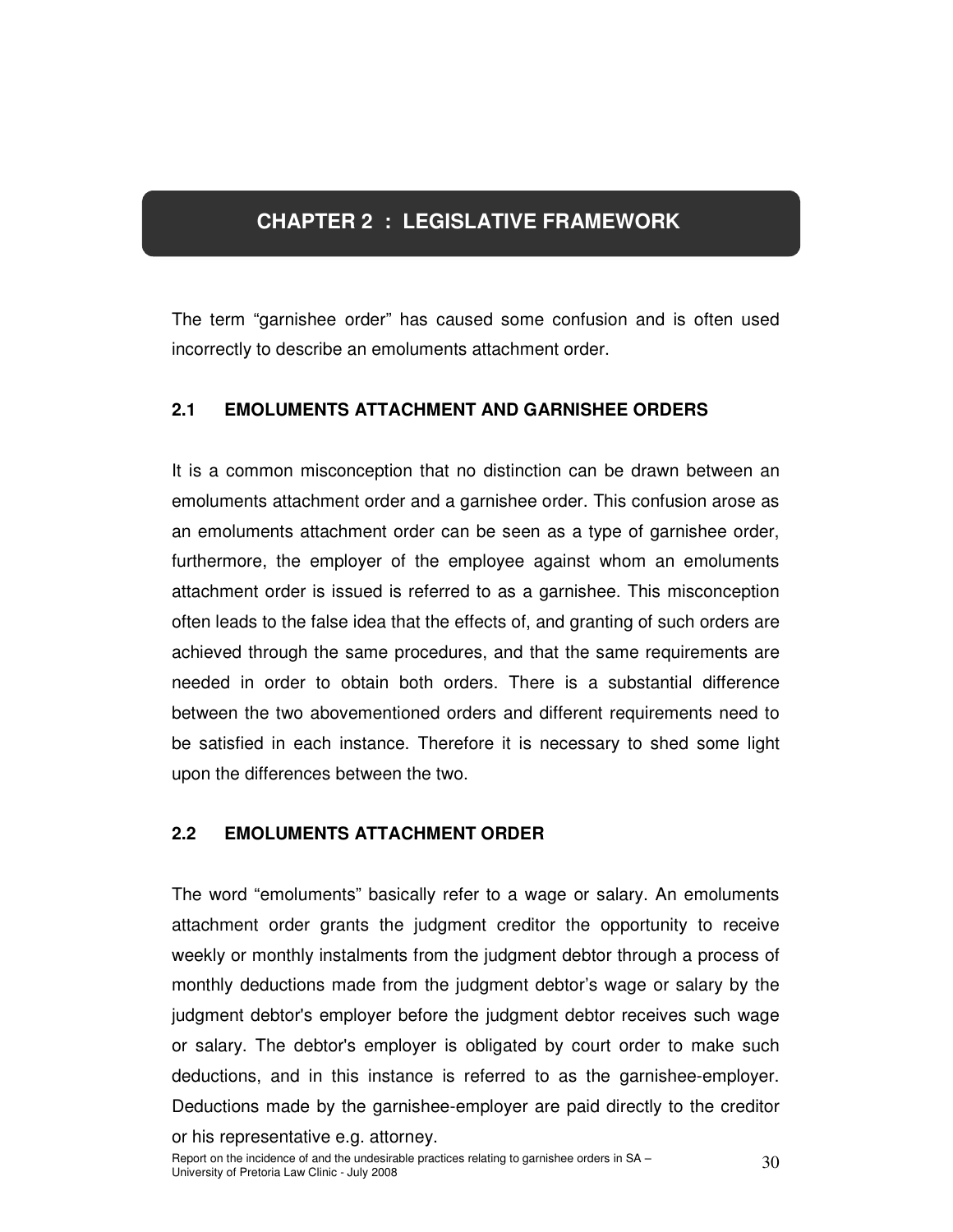#### **2.3 GARNISHEE ORDER**

The Garnishee order on the other hand is dealt with in terms of Section 72 of the Magistrate's Court Act, which authorises an application by a judgment creditor to attach any debt owed or to become due to the judgment debtor. Where the attachment of such a debt owing to the judgment debtor is ordered, the garnishee is the person whom owes any such debt to the judgment debtor. Examples of debts that can be so attached would include commissions of debtors working on a commission only basis, proceeds of a sale of property held by a conveyancing attorney, money held in bank accounts, and money owed for contract work done by the debtor.

#### **2.4 DIFFERENCES BETWEEN EMOLUMENTS ATTACHMENT ORDERS AND GARNISHEE ORDERS**

| <b>GARNISHEE ORDER</b>                                                                         | <b>EMOLUMENTS ATTACHMENT</b><br><b>ORDER</b>                                                        |  |  |  |
|------------------------------------------------------------------------------------------------|-----------------------------------------------------------------------------------------------------|--|--|--|
| A third party is the garnishee                                                                 | The judgment debtor's employer is<br>the garnishee                                                  |  |  |  |
| Debt paid to judgment creditor by the<br>third party quite often by way of a<br>single payment | Debt paid to judgment creditor by<br>judgment debtor's employer in<br>monthly or weekly instalments |  |  |  |
| Method through which debt is<br>attached                                                       | Forms part of procedure for collection<br>of debt                                                   |  |  |  |
| In terms of section 72 and rule 47                                                             | In terms of section 65J and rule 46                                                                 |  |  |  |
| Served on garnishee and debtor                                                                 | Served only on garnishee                                                                            |  |  |  |

**Table 1: Differences between emoluments attachment orders and garnishee orders** 

As the terms garnishee order and emoluments attachment order are used interchangeably within the South African context, a similar approach will be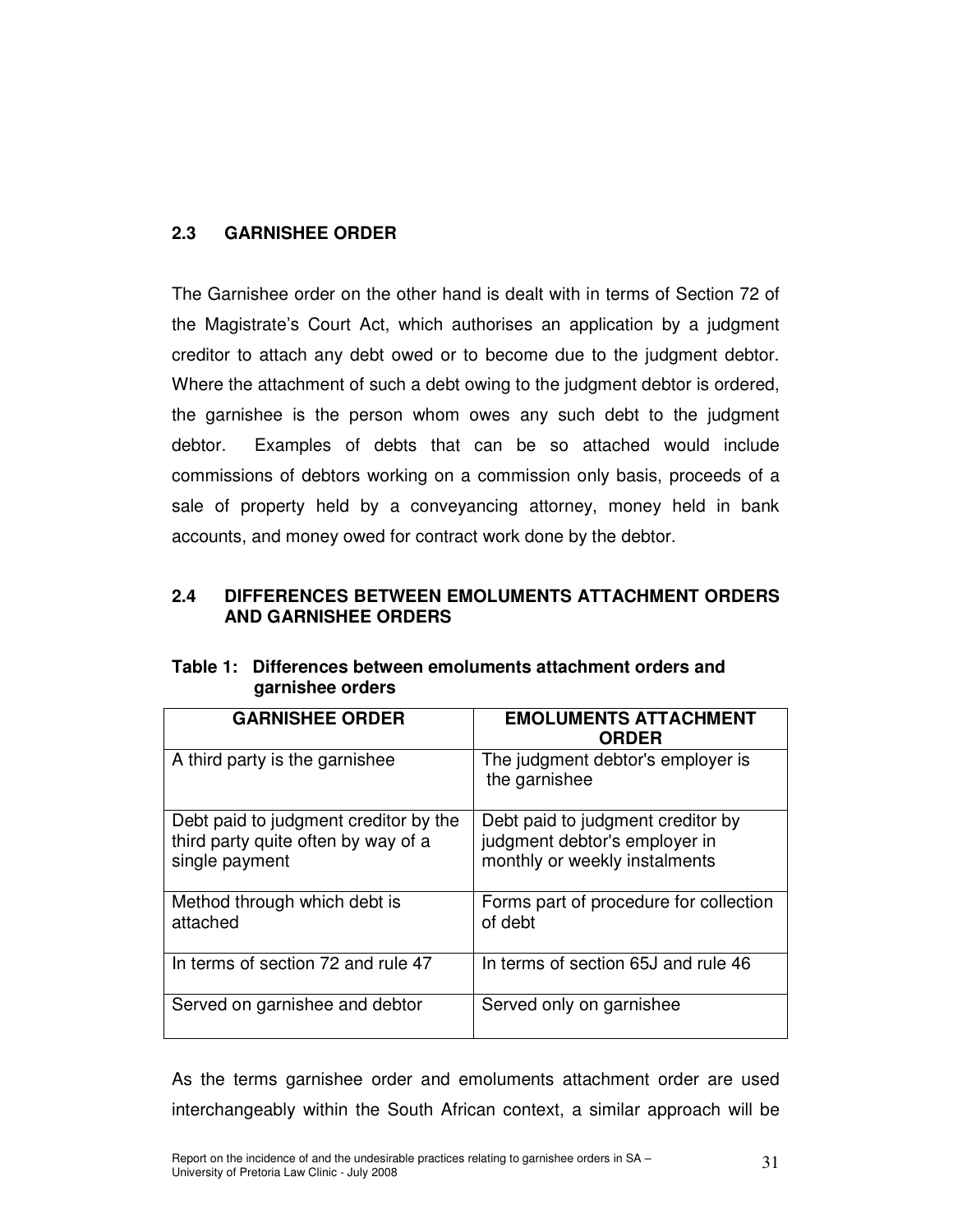adopted in this report. The focus of this report will be on emoluments attachment orders.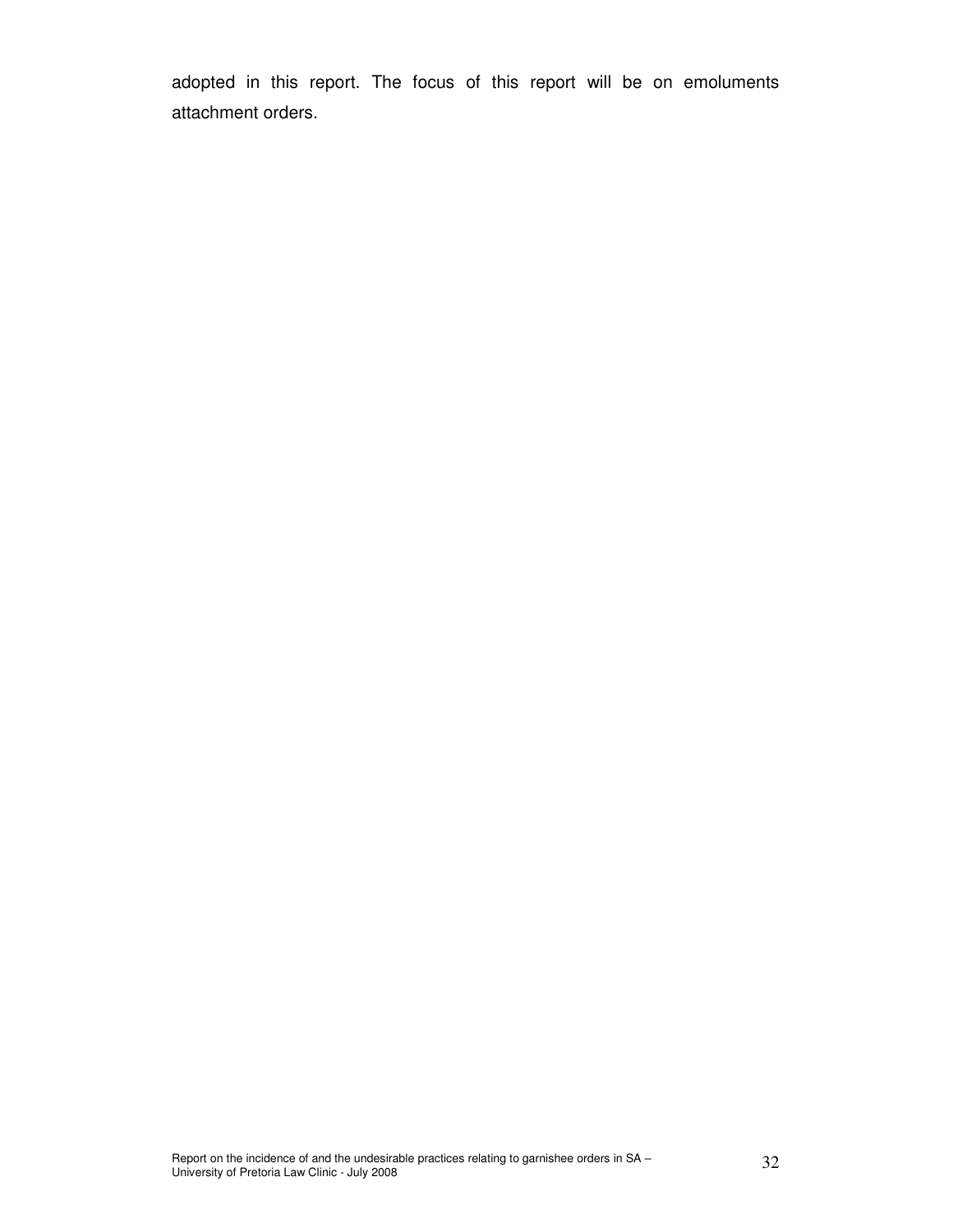

#### **Diagram 1: Diagram of the debt collection process**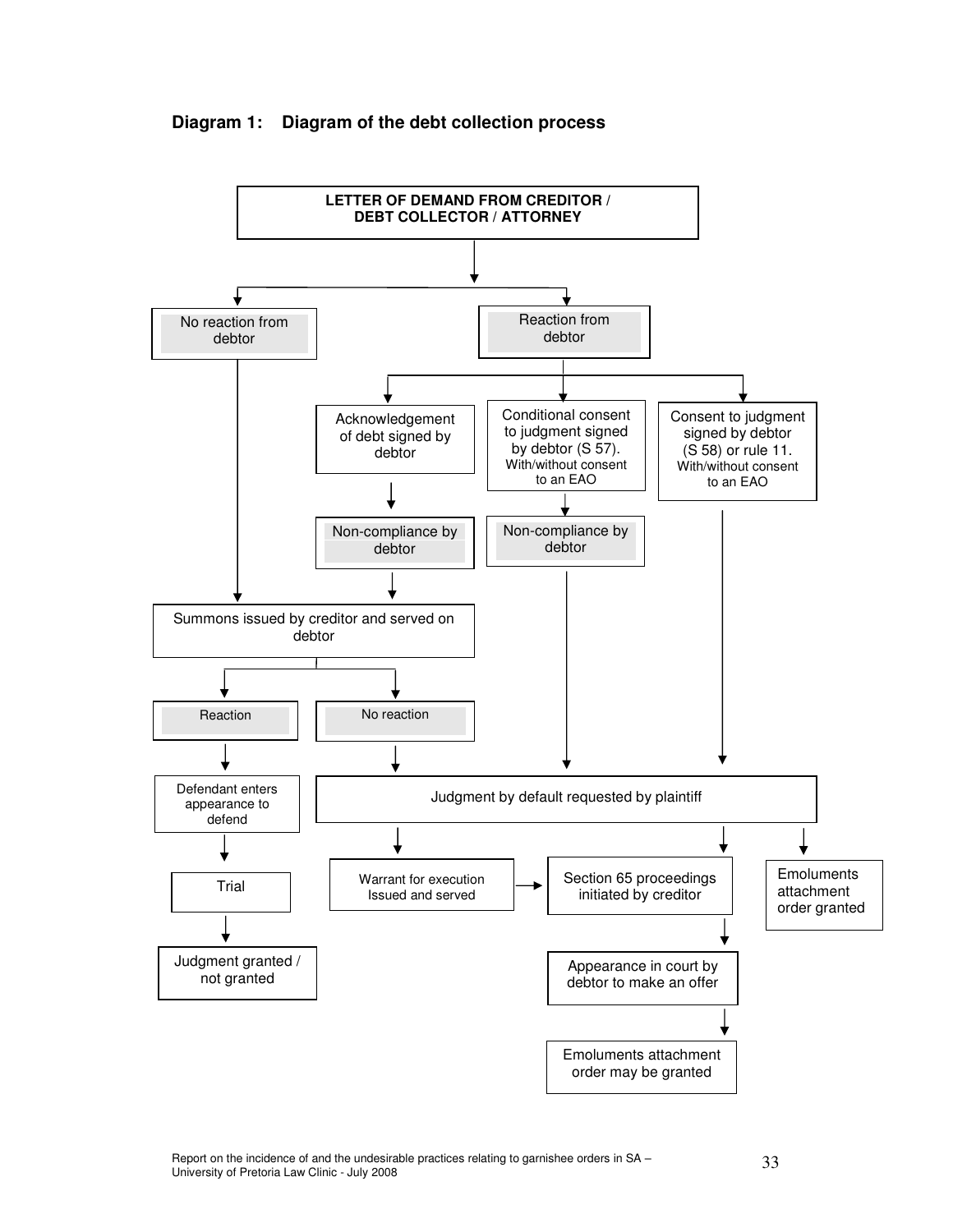#### **2.5 THE EMOLUMENTS ATTACHMENT ORDER AND THE DEBT COLLECTION PROCESS**

The emoluments attachment order forms part of the debt collection process and is one of the methods used to extinguish debt. The debt collection process can be described as those steps, judicial and extra judicial taken by the creditor for the collection of debt.

The issuing of an emoluments attachment order as part of the judicial debt collection process usually follows upon a default judgment, whereto the debtor has consented in terms of section 57 or 58 of the Magistrate's Court Act 32 of 1944. An order may also be granted after a formal financial inquiry has been conducted in terms of section 65(A) of the Magistrate's Court Act 32 of 1944. A court order for the payment of debt in instalments can be seen as a forerunner to the emoluments attachment order (s 65J), but mostly an emoluments attachment order is directly requested by the creditor as part of the same court process, primarily because it is a more effective and speedy method to execute judgment.

Other related execution methods are: an attachment order for the execution of property, an attachment order for due debt owed by a third party to the debtor, and a compulsory sequestration order.

### **2.5.1 Letter of demand**

The formal debt collection process normally starts with a letter of demand or a summons. A letter of demand is a prerequisite to complete the creditor's cause of action in the following circumstances:

- Where the parties have agreed expressly or implicitly that the creditor will not take any further steps until a written demand has been made to the debtor to comply with his obligation, for example in contracts.
- Where a statutory provision requires that prescribed notice be given to the debtor before a summons or other court process can be issued.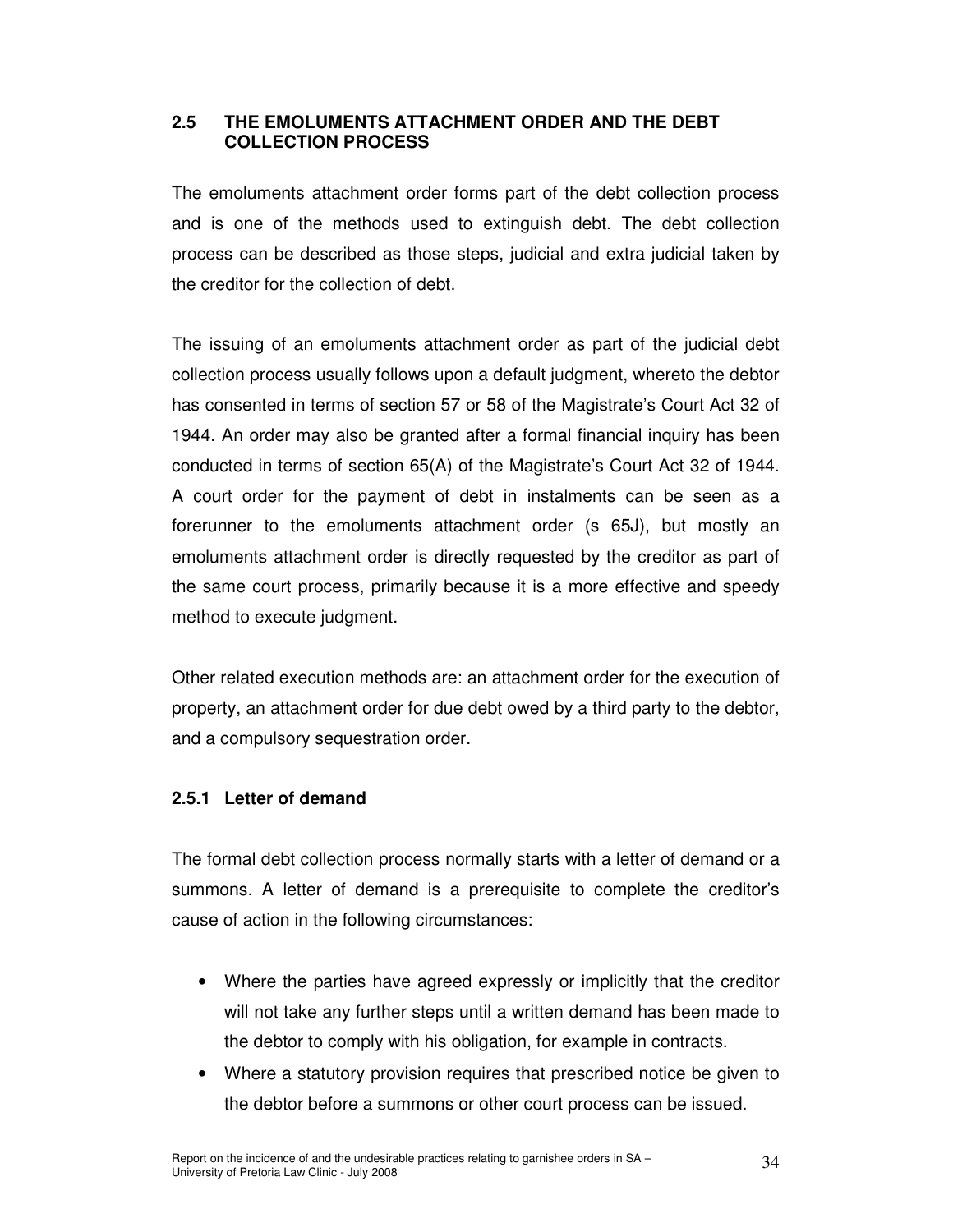Examples of such statutory requirements can be found in sections 129 and 130 of the National Credit Act 34 of 2005 with regards to credit agreements, as well as in the provisions contained in the Institution of Legal Proceedings against Certain State Organs Act 40 of 2002 with regards to actions instituted against the State and its Organs.

In certain instances a letter of demand is not necessary, e.g. in claims based on a delict. In practice, however, a letter of demand is almost without exception sent out.

#### **2.5.2 Summons**

Following upon the letter of demand, is a summons which is normally issued and served upon the debtor except for those instances where the debtor immediately settles the outstanding debt upon receipt of the letter of demand or alternatively where the debtor arranges for periodic payments (in instalments) or consents to judgment in terms of section 57 or 58 of the Magistrate's Court Act. In addition to these instances the debtor may also apply for debt review in terms of section 86 of the National Credit Act. A summons can be described as a judicial document through which an action is commenced and which calls upon the defendant to enter an appearance to defend such action within a specific period of time. It also informs the defendant of the consequences of failing to defend the action, namely that default judgment may be granted against him.

The summons is issued by the clerk of court who provides a unique case number. The issued summons is sent to the sheriff of court who serves it on the defendant.

In terms of rule 9 of the Magistrate's Court rules a copy of the summons instituting such action may be served on the defendant in the following ways by the sheriff of court:

• On the defendant himself or his duly authorised agent.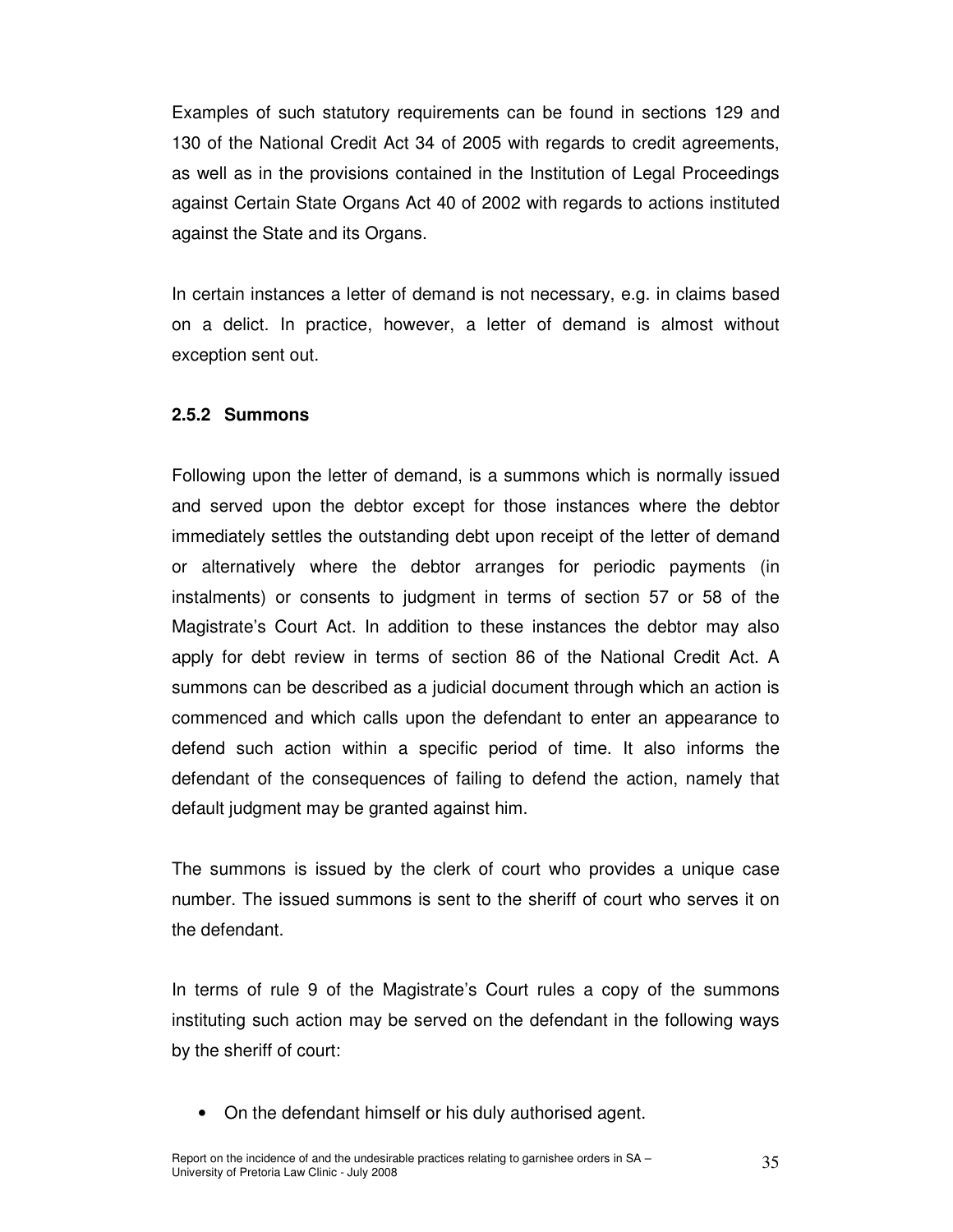- At the defendant's place of residence or place of business, to a person apparently not less than 16 years of age and apparently residing or employed there.
- At the defendant's place of employment, to a person apparently not less than 16 years of age and apparently in authority or in charge.
- If the defendant has chosen a *domicilium citandi et executandi* (place agreed to by defendant for such service of such summons), at such domicilium chosen.
- by way of registered post if the plaintiff gives instructions to that effect.

In the vast majority of cases, defendants do not enter appearance to defend the matter. In these circumstances the plaintiff may request a default judgment against the defendant in terms of rule 12(1)(a). Therefore a brief summary of the process and requirements for obtaining a default judgment will follow.

### **2.5.3 Grounds for granting default judgment in the Magistrate's Court:**

### • **Defendant fails to serve notice of intention to defend**

The plaintiff is entitled to request default judgment should the defendant fail to give notice of his intention to defend within the prescribed period of five court days.

The clerk of the court may grant default judgment if the claim is for a liquidated amount, for example claims for the purchase price of goods sold and delivered. If the claim is for an unliquidated amount, for example claims for damages, the matter is referred to a magistrate for judgment. In the proceedings before the magistrate the plaintiff has to provide oral or written evidence in the form of an affidavit stipulating the quantum of the claim.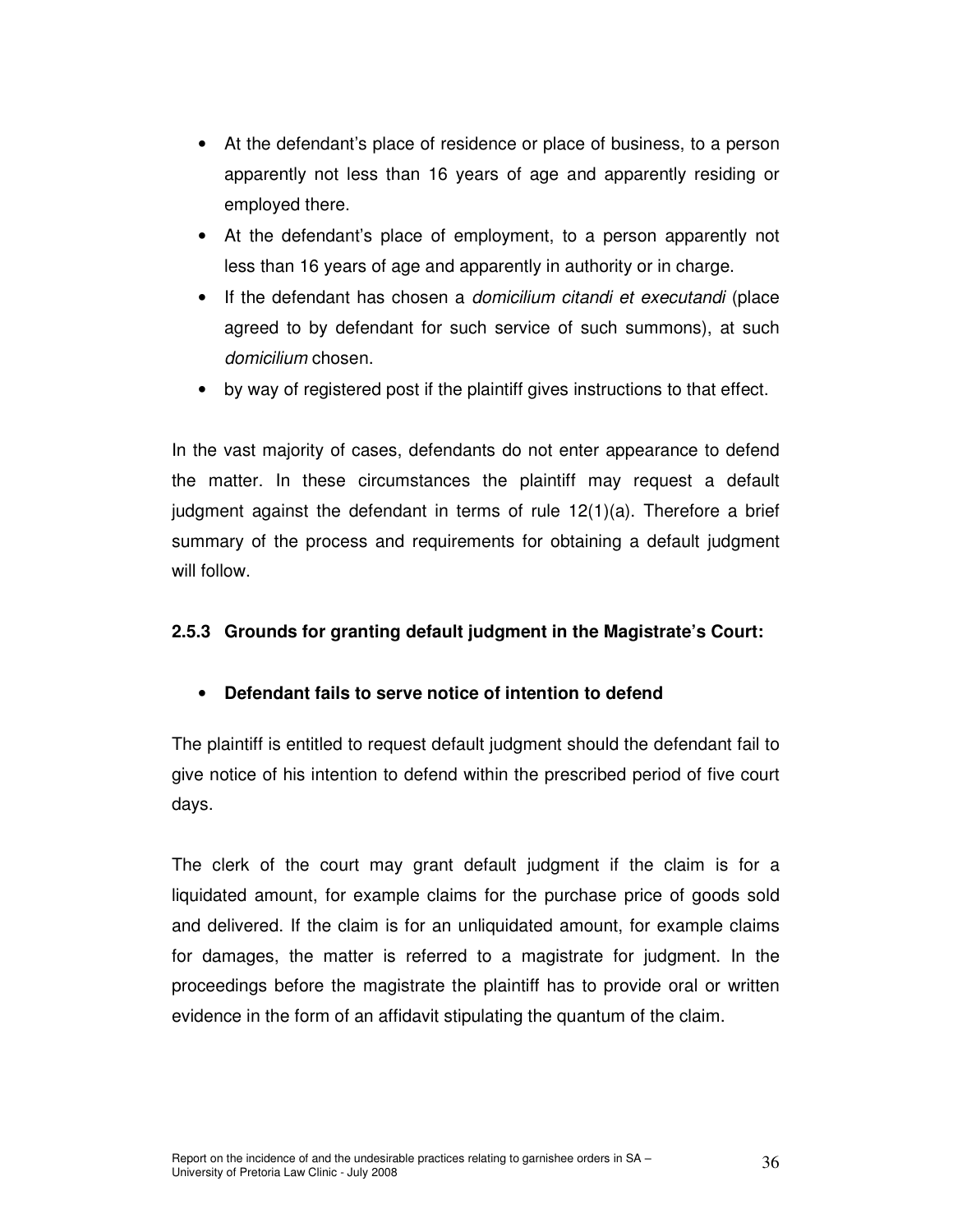## • **A defective notice of intention to defend was served**

Should the defendant's notice of intention to defend be defective in any of the following ways, the clerk may ask the plaintiff to request in writing to the defendant to rectify the notice within a certain period:

- o notice of intention to defend was not served properly
- o notice of intention to defend was not signed properly
- o notice of intention to defend does not provide the postal address of the person who signed the notice; or alternatively no address as provided for in rule 13 for the serving of pleadings was provided
- o any two or more of above defects occur

## • **Defendant fails to serve plea within the prescribed period**

This situation occurs when the defendant served his notice of intention to defend but failed to serve his plea within the prescribed period. Before the plaintiff can request default judgment he is required to serve a notice of bar in terms of rule 12(1)(b) on the defendant granting him five days to serve his plea. The plaintiff will have leave to request default judgment once said five day period has expired. After the expiry of such a period the normal court procedure for default judgment, as set out above, will apply.

## • **A party fails to appear at the hearing**

In terms of rule 32(1) and (2) default judgment can be granted against a party should he fail to attend a hearing or any other court proceedings personally or by way of legal representation.

Judgment by default may also be granted in the following circumstances: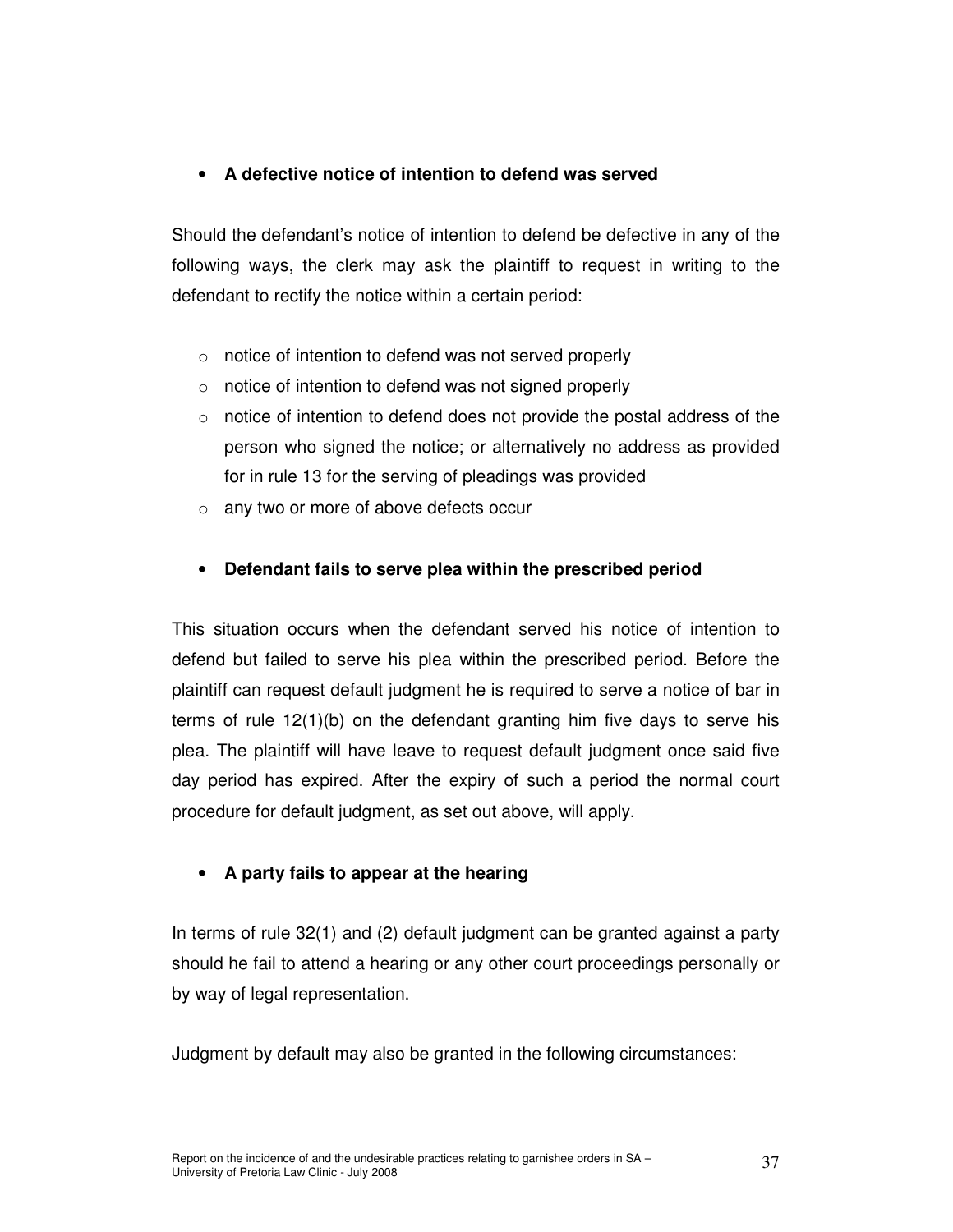## • **Where the defendant consents to judgment in terms of rule 11 of the Magistrate's Court rules**

This can be done by the Defendant in the prescribed form upon receipt of summons or after entry of appearance in order to settle the claim or part thereof. Defendant files the consent to judgment with the clerk of the court who then records the judgment in accordance with the defendant's consent.

## • **Consent to judgment in terms of section 58**

Upon receipt of a letter of demand or summons claiming an outstanding debt, the defendant may give an unconditional written consent for judgment in favour of the judgment creditor. This is known as a section 58 procedure (Magistrate's Court Act 32 of 1944). In this instance the judgment debtor provides his unconditional consent to judgment. Should the judgment creditor receive the abovementioned consent, an application may be brought to the clerk of the court, by the creditor himself or his lawyer, requesting judgment for the debt amount and the cost of the summons or letter of demand. A copy of the demand, if there is no summons, should be brought with the application, along with the written consent of the judgment debtor. The judgment debtor may also consent to judgment for the repayment of the debt and agreed costs in specified instalments. The debtor may also at this stage consent to an emoluments attachment order. This method namely the letter of demand followed by obtaining consent to judgment by the debtor and consent to an emoluments attachment order is frequently used.

Should judgment be granted in the judgment debtor's absence, the creditor or his lawyer should immediately inform the debtor of the specifics of such order by way of registered mail.

#### • **Consent to judgment in terms of section 57**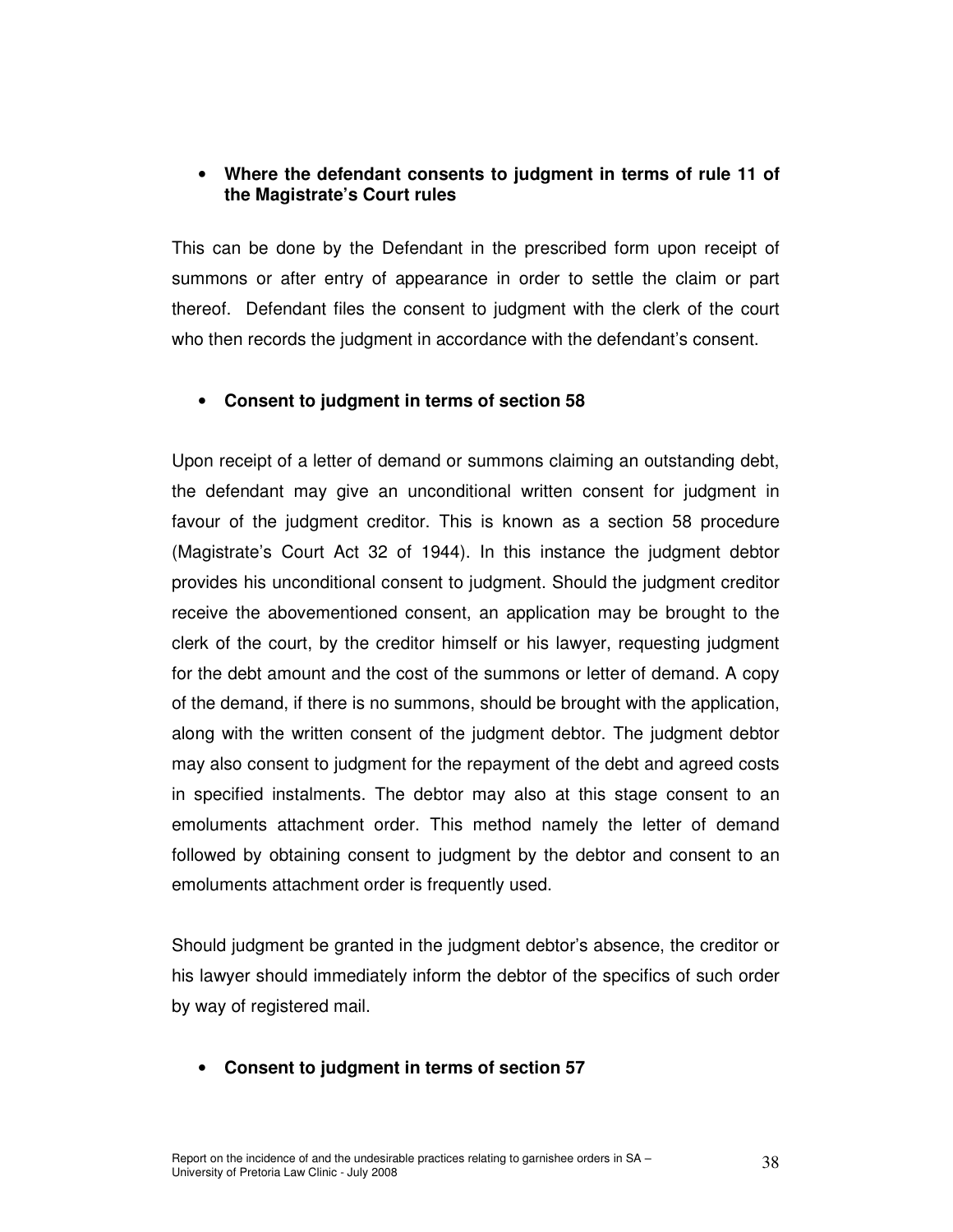There is however, also a section 57 procedure whereby the judgment debtor can give his conditional consent to judgment. In terms of this procedure the debtor may after receipt of a letter of demand or a summons admit liability to

the plaintiff for the amount of the debt and costs claimed in the letter of demand or summons or for any other amount. This includes an offer to pay the amount plus collection fees in instalments. In the event of the debtor failing to pay, the creditor may without further notice to the debtor apply for default judgment. Such request for default judgment is accompanied by an affidavit from the creditor, alternatively a certificate by his attorney confirming non-payment.

## **2.5.4 Default judgment in the High Court**

Similar but also further grounds for the granting of default judgments apply to the high court. It is unnecessary to dwell on these for purposes of this report.

Section 65M of the Magistrate's Court Act provides that any high court judgment for a claim sounding in money can be prosecuted in the Magistrate's Court that has jurisdiction over the person of the judgment debtor. A certified copy of the high court judgment with an affidavit by the creditor or a certificate by his attorney stating the balance owing in terms of the judgment and how it is computed, must be attached. A case file is then opened in the relevant Magistrate's Court and further steps in execution of the judgment taken from there.

#### **2.6 RESCISSION OR AMENDMENT OF DEFAULT JUDGMENT**

#### **2.6.1 High Court**

The party against whom default judgment was granted may apply in terms of rule 31(2)(a) of the High Court rules to the court which granted the judgment for the rescission or amendment of such judgment, within 21 days from the date he became aware of said judgment. The applicant is obligated to send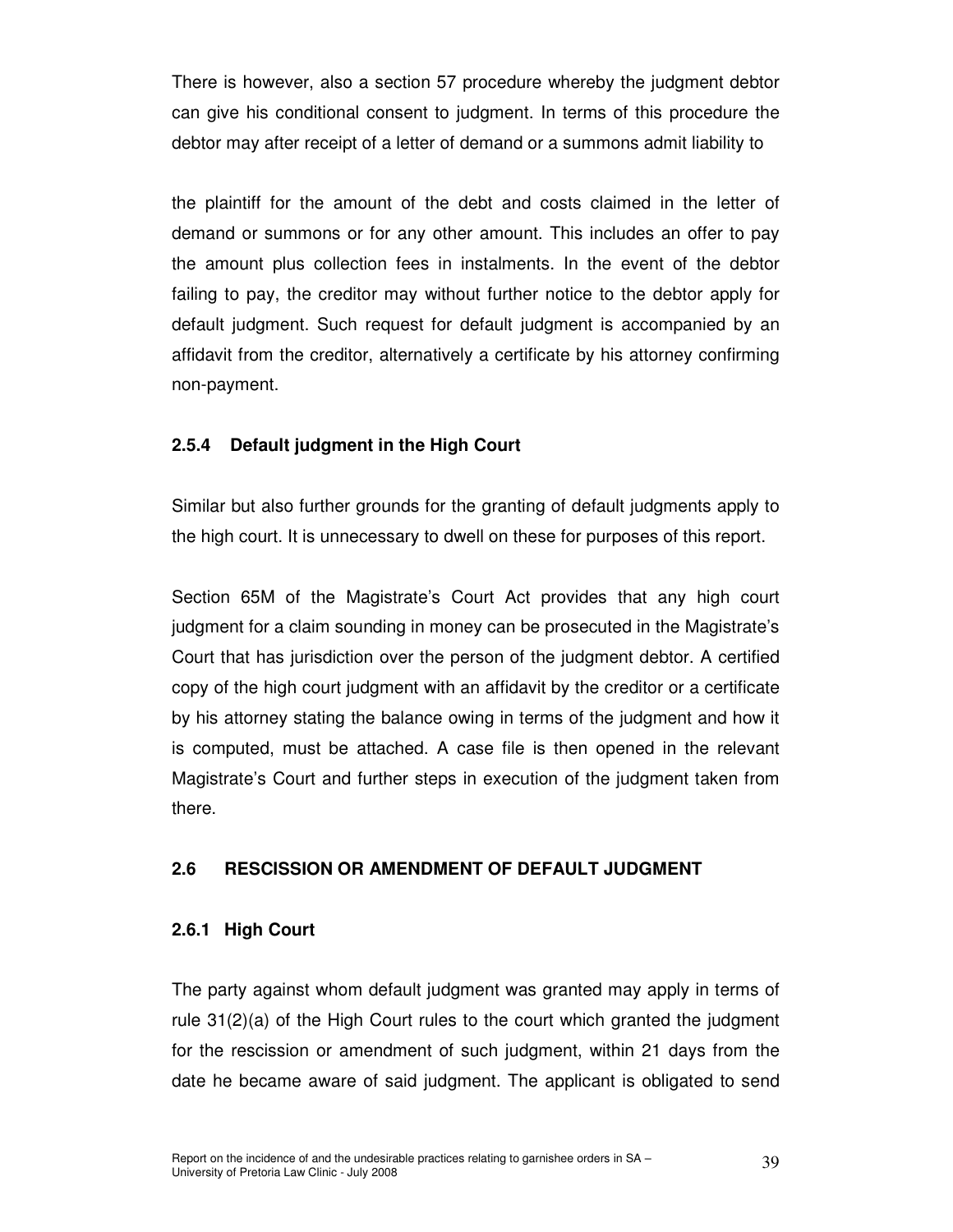notice of intention to apply for rescission of judgment to the judgment creditor's attorney.

The court may grant rescission on following grounds:

- Where the applicant has a reasonable explanation as to why he was in default
- Where the applicant has a *bona fide* argument which, based upon the facts, has a reasonable chance of success

## **2.6.2 Magistrate's Court**

Section 36 states that this court can rescind or amend judgments granted against a party in his absence. A party wishing to rescind or amend said judgment should apply to court in terms of rule 49 with due notice to all parties concerned. A person is deemed to have cognisance of the judgment within ten days after it was granted, unless he / she can prove the opposite and the application must be brought within 20 days of becoming aware of the judgment. Rule 60(5) provides for condonation for late filing of the application if good cause is shown.

In order to convince the court to rescind or amend a judgment, the applicant must prove that he / she was not willfully in default and that he/she has a bona fide defence.

## **2.7 AUTHORITY FOR APPLYING FOR AN EMOLUMENTS ATTACHMENT ORDER**

The Magistrate's Court Act authorises an emoluments attachment order in section 65J:

 (1) (a) Subject to the provisions of subsection (2), a judgment creditor may cause an order (hereinafter referred to as an emoluments attachment order) to be issued from the court of the district in which the employer of the judgment debtor resides, carries on business or is employed, or, if the judgment debtor is employed by the State, in which the judgment debtor is employed.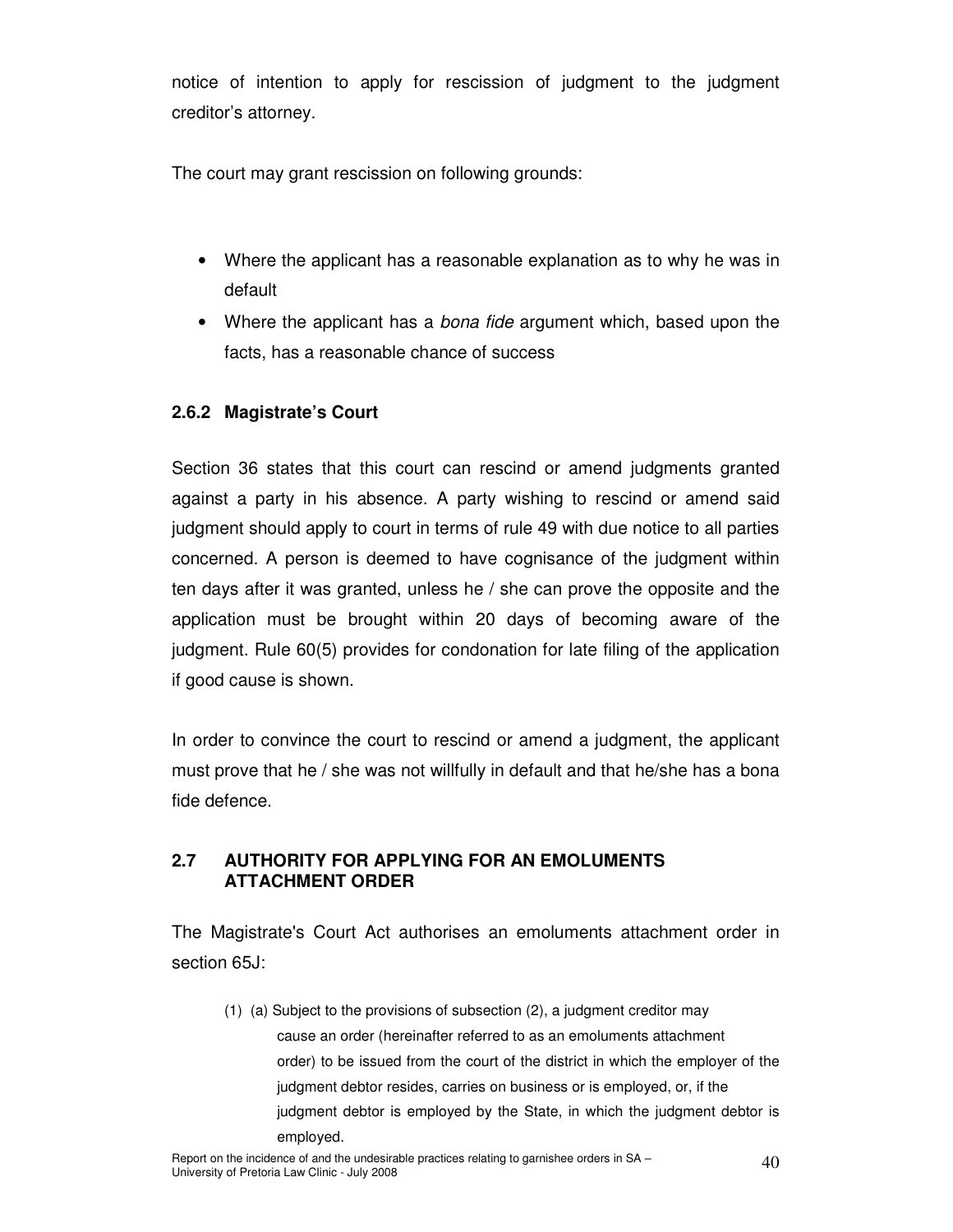- (b) An emoluments attachment order-
	- (i) shall attach the emoluments at present or in future owing or accruing to the judgment debtor by or from his or her employer (in this section called the garnishee), to the amount necessary to cover the judgment and the costs of the attachment, whether that judgment was obtained in the court concerned or in any other court; and
	- (ii) shall oblige the garnishee to pay from time to time to the judgment creditor or his or her attorney specific amounts out of the emoluments of the judgment debtor in accordance with the order of court laying down the specific instalments payable by the judgment debtor, until the relevant judgment debt and costs have been paid in full.

In addition to the above section an emoluments attachment order may also be issued in terms of section 74D, where an administration order in terms of section 74(1) provides for payment of instalments from future emoluments. The Maintenance Act 99 of 1998 also provides for emoluments attachment orders.

## **2.8 JURISDICTION**

In terms of section 65J(1), a judgment creditor may issue an emoluments attachment order in the district where the employer of the judgment debtor resides, carries on business or is employed. If the State is the employer of the judgment debtor, an emoluments attachment order may only be issued from the court in the district where the judgment debtor is employed.

Rule 46(1) of the Magistrate's Court rules provided further that if the judgment creditor issues an emoluments attachment order out of a court other than the court in which the judgment or order was obtained, a certified copy of the said judgment or order should be included.

Section 45 of the Magistrate's Court Act makes provision that a party to legal proceedings can consent to the jurisdiction of a specific Magistrate's Court subject to the following: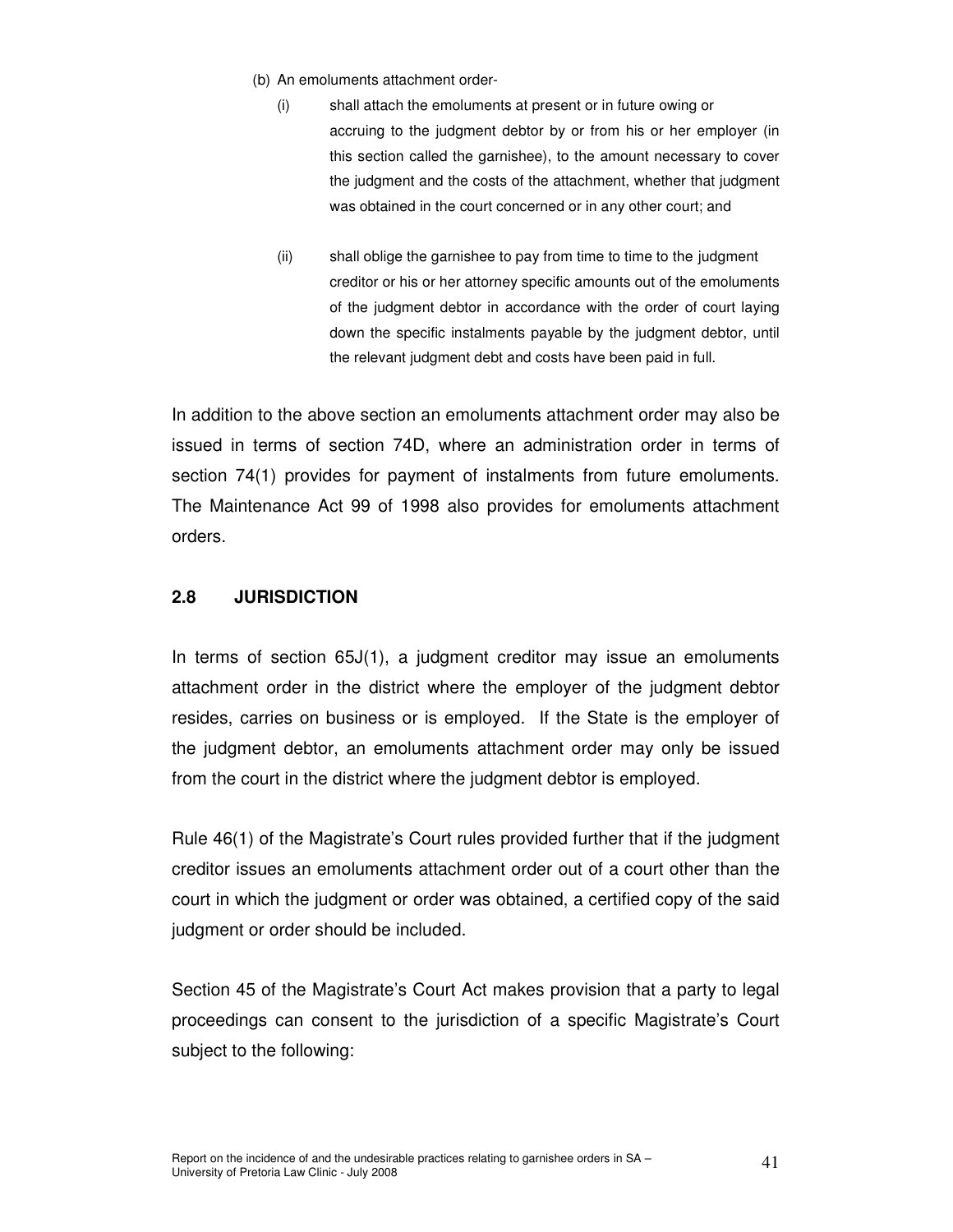- That such consent cannot grant jurisdiction if the court does not have jurisdiction over the person of the debtor
- Action must have been instituted in that court or is on the verge of being instituted

In two unreported cases Springs Financial Services CC v Margaret Balakista in haar hoedanigheid as Klerk van die Siviele Hof, Pretoria (case number 7714/2000) and Protea Furnishers SA (Edms) Bpk h/a Barnets Meubeleerders v Margaret Balakista in haar hoedanigheid as Klerk van die Siviele Hof, Pretoria en andere (case number 1419/2003), the Transvaal Provincial Provision considered section 45. It was held that the parties to the proceedings with regards to the issuing of the emoluments attachment orders could consent to the specific Magistrate's Court jurisdiction.

## **2.9 REQUIREMENTS TO BE MET BEFORE AN EMOLUMENTS ATTACHMENT ORDER WILL BE ISSUED**

Section 65J (2) states:

- (2) An emoluments attachment order shall not be issued-
	- (a) unless the judgment debtor has consented thereto in writing or the court has so authorized, whether on application to the court or otherwise, and such authorization has not been suspended; or
	- (b) unless the judgment creditor or his or her attorney has first-
		- (i) sent a registered letter to the judgment debtor at his or her last known address advising him or her of the amount of the judgment debt and costs as yet unpaid and warning him or her that an emoluments attachment order will be issued if the said amount is not paid within ten days of the date on which that registered letter was posted; and
		- (ii) filed with the clerk of the court an affidavit or an affirmation by the judgment creditor or a certificate by his or her attorney setting forth the amount of the judgment debt at the date of the order laying down the specific instalments, the costs, if any, which have accumulated since that date, the payments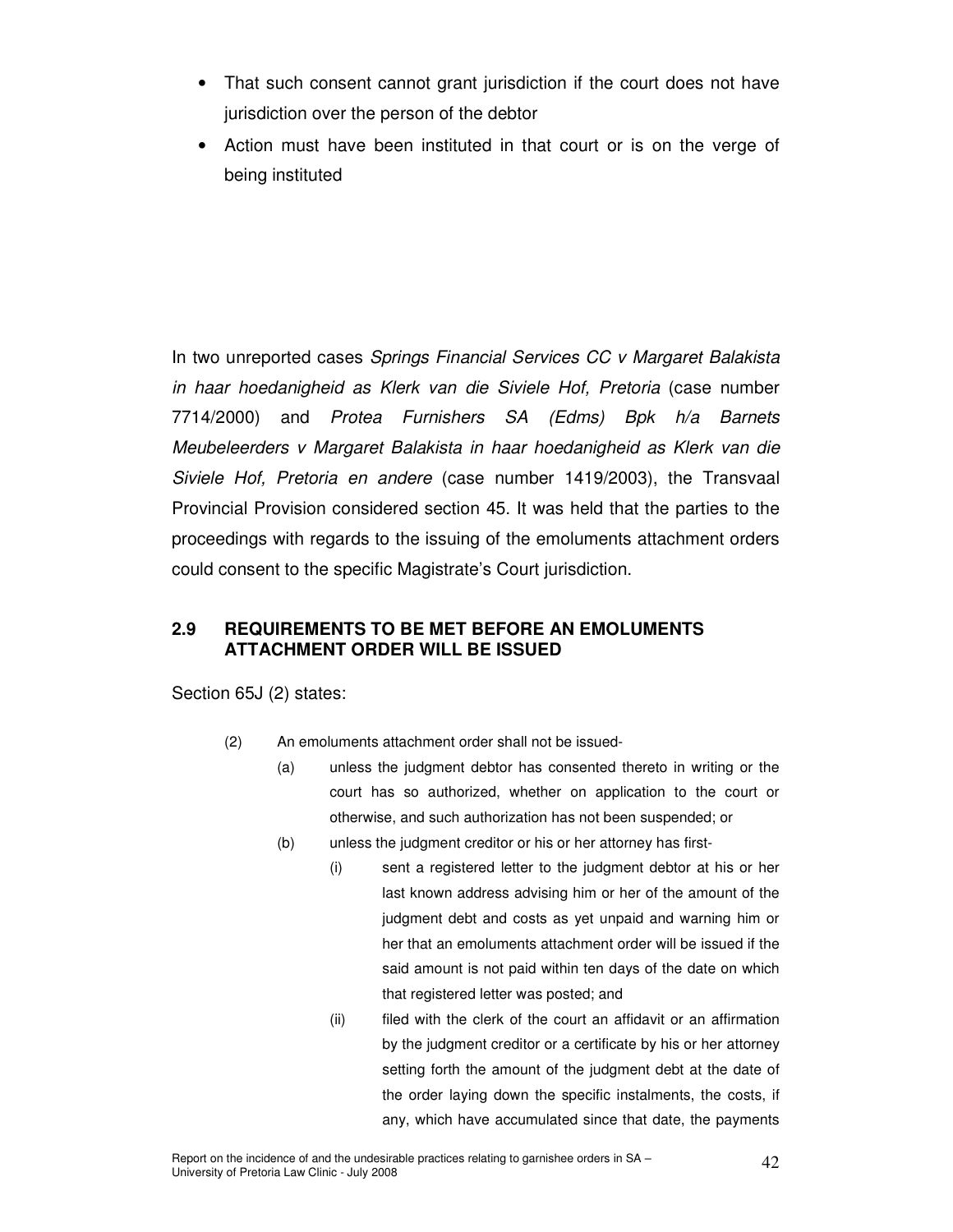received since that date and the balance owing and declaring that the provisions of subparagraph (i) have been complied with on the date specified therein.

Three instances exist:

## **2.9.1 Where the judgment debtor has consented in writing to the emoluments attachment order**

These consents can legally be obtained when the debtor arranges for payment or consents to judgment conditionally in terms of section 57, unconditionally in terms of section 58 or after judgment in terms of section 65.

In Russells (Ceres) v Manyashe en 'n ander 2005 (4) SA 380 (C) the Cape Provincial Division upheld an appeal arising from a consent to judgment in terms of section 58(1) and a consent for the granting of an emoluments attachment order .

The magistrate held that consent to an emoluments attachment order could only validly be granted after judgment had already been granted. On appeal the high court held that the Magistrate's Court Act did not prohibit the debtor from consenting before judgment to an order for the payment of the future judgment debt in instalments and to the issuing of an emoluments attachment order in terms of section 65J.

## **2.9.2 Where the court authorises it**

An example would be where after judgment, a judgment debtor is by way of a notice in terms of section 65(A)1 required to appear in court where an enquiry into his financial position is held. The court may then make an order for periodic payments and authorise an emoluments attachment order. Similarly a judgment debtor may upon receipt of such notice make an offer of payment by way of periodic instalments, coupled to an emoluments attachment order or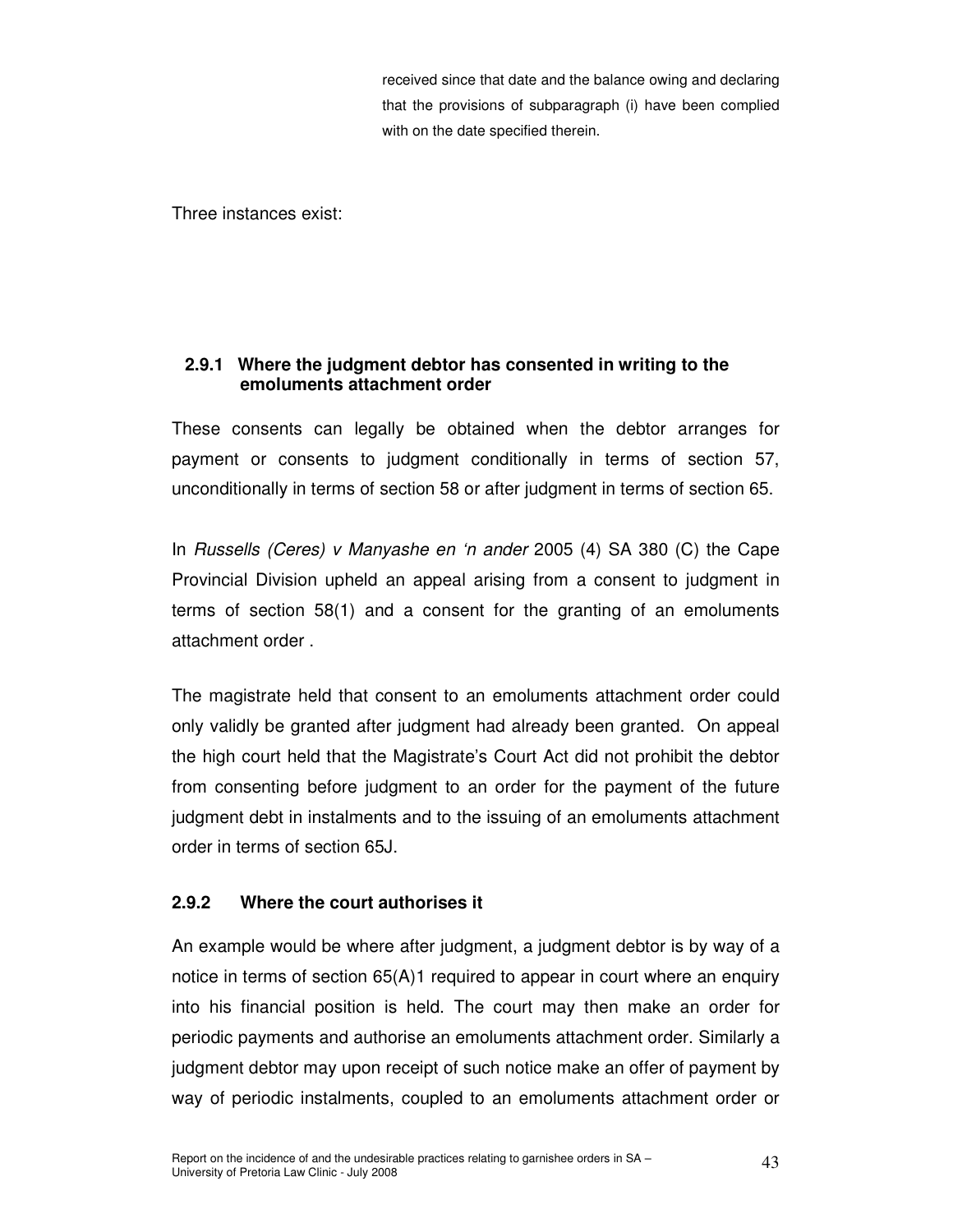not, and the court may in terms of section 65E(1)(C) grant an emoluments attachment order.

Magistrate's Court Act 32 of 1944 - section 65 E(1)(c) reads:

- (1) If at the hearing of the proceedings in terms of a notice under section 65A(1) the court is satisfied—
	- (c) that the judgment debtor or, if the judgment debtor is a juristic person, the director or officer summoned as representative of the juristic person, at any time after receipt of a notice referred to in section 65A (1), has made an offer in writing to the judgment creditor or his attorney to pay the judgment debt and costs in specified instalments or otherwise, whether by way of an emoluments attachment order or otherwise, or, if such an offer has not been made, that the judgment debtor is able to pay the judgment debt and costs in reasonable instalments, the court may order the judgment debtor to pay the judgment debt and costs in specified instalments and, if the judgment debtor is employed by any person who resides, carries on business or is employed in the district, or if the judgment debtor is employed by the State in the district, in addition authorize the issue of an emoluments attachment order by virtue of section 65J (1) for the payment of the judgment debt and costs by the employer of the judgment debtor, and postpone any further hearings of the proceedings.

#### **2.9.3 Notice in terms of subsection 2**

In the absence of a written consent from the debtor or authorisation by the court, i.e. the two instances mentioned in 2.9.1 and 2.9.2 above, the judgment creditor or his attorney must first sent a registered letter to the judgment debtor at his last known address advising him of the amount of the judgment debt and unpaid costs and warn him that an emoluments attachment order will be issued if the said amount is not paid within 10 days of the date on which the registered letter was posted.

Thereafter, the judgment creditor must file an affidavit or affirmation or a certificate by his attorney confirming the sending of such registered letter as well as setting out the amount of the judgment debt, the specific instalments due, costs payable from date of order, payments received and the outstanding amount.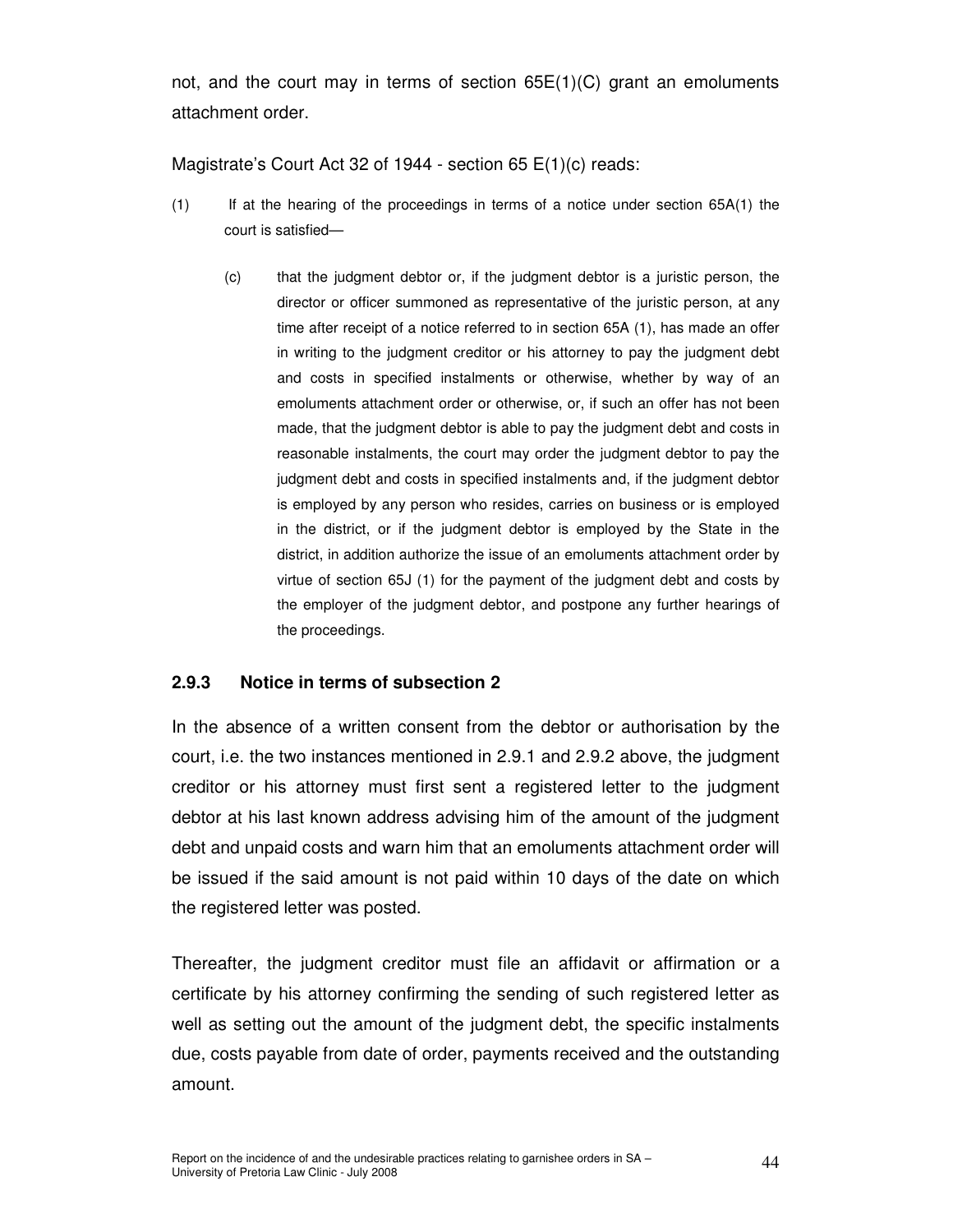### **2.10 DRAFTING, ISSUING AND SERVICE OF AN EMOLUMENTS ATTACHMENT ORDER**

Section 65J(3) provides that an emoluments attachment order should be drafted and signed by either the judgment creditor or his attorney as well as signed by the clerk of the court and should be served on the garnishee by the sheriff in terms of rule 9. Form 38 in Annexure 1 to the Magistrate's Court rules may be used for this purpose and should contain sufficient information for the employer (garnishee) to identify the judgment debtor. The said information includes the judgment debtor's identity number, birth date or

salary number. An emoluments attachment order is not served on the judgment debtor, as is the case with a garnishee order.

#### **Example 1: An example of an emoluments attachment order (supplied by Du Plessis and Goodey (2003) 153)**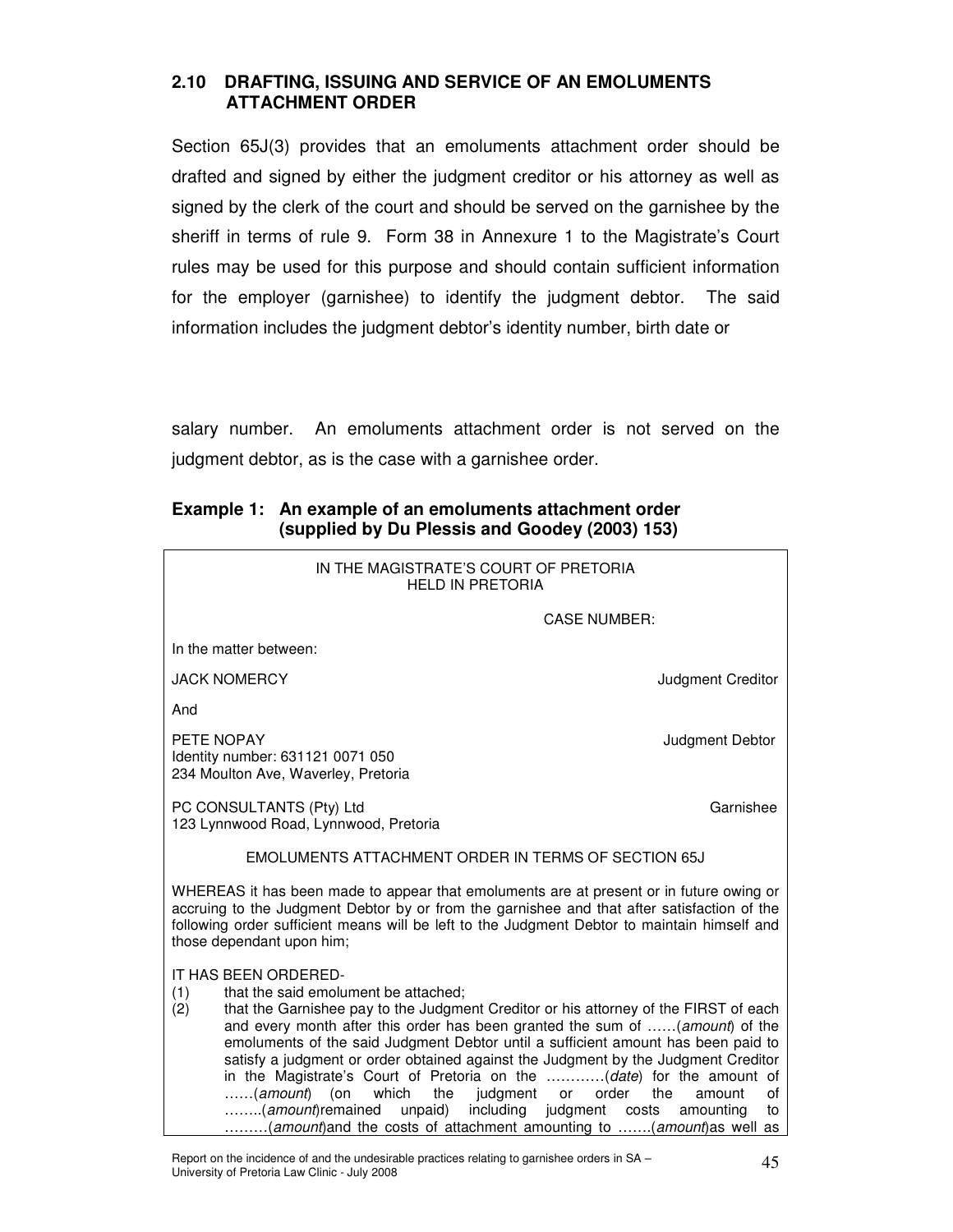the fees of the Sheriff serving this order and interest at the rate of 15.5% on the said amounts calculated from (indicate date) until date of payment.

SIGNED at PRETORIA on this the ..............(date).

Clerk of the Court

Attorney for the Judgment Creditor ……………..(name) Address and reference

Attention is drawn to the provisions of section 65J(10) of the Magistrate's Court Act that reads as follows:

"Any Garnishee may, in respect of the services rendered by him in terms of an emoluments attachment order, recover from the Judgment Creditor a commission of up to 5 percent of all amounts, deducted by him from the Judgment Debtor's emoluments by deducting such commission from amount payable."

## **2.11 DEDUCTIONS AND PAYMENTS OF AN EMOLUMENTS ATTACHMENT ORDER**

Section 65J of the Magistrate's Court Act 32, 1944 states that:

4 (a) Deductions in terms of an emoluments attachment order shall be made, if the emoluments of the judgment debtor are paid monthly, at the end of the month following the month in which it is served on the garnishee, or, if the emoluments of the judgment debtor are paid weekly, at the end of the second week of the month following the month it is served on the garnishee, and all payments there under to the judgment creditor or his attorney shall be made monthly with effect from the end of the month following the month in which the said order is served on the garnishee.

If the garnishee pays the judgment creditor on a monthly basis, the first deduction and payment must be made at the end of the month following the month in which the emoluments attachment order was served on him. If the garnishee pays the judgment creditor on a weekly basis, the first deduction must be made at the end of the second week of the month in which the emoluments attachment order was served. Payments to the creditors, however, must still be made at the end of each month.

Section 65J(10) determines further that a garnishee is entitled to commission of 5% of all amounts deducted by him from the judgment debtor's salary. The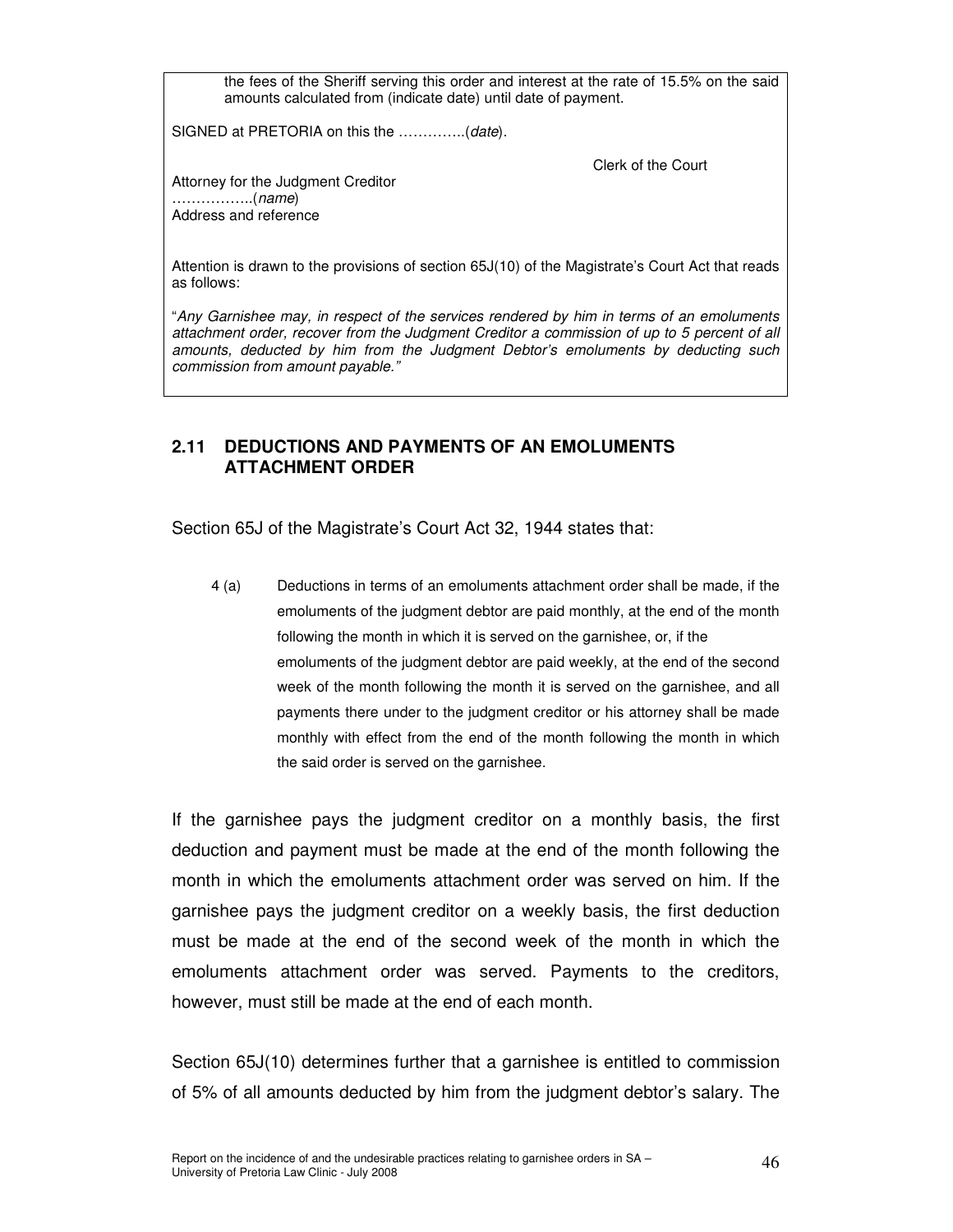commission should be deducted from the amount payable to the judgment creditor who effectively pays the commission.

In terms of section 65J(5) an emoluments attachment order may be executed against the garnishee as if it were a court order. It is submitted that should the garnishee refuse to make the payments as prescribed in the Act, either the judgment creditor or his attorney may issue a warrant of execution for the arrear payments against the garnishee, provided that the garnishee, judgment debtor or any other interested party may dispute the existence or validity of such an order. The correctness of the judgment on which the emoluments attachment order is based, may however not be disputed.

## **2.12 THE POSITION WHERE THE DEBTOR LEAVES THE SERVICE OF THE GARNISHEE EMPLOYER**

Section 65J (8)(a) and (b) provides for the procedure to be followed should the judgment debtor leave the services of the employer before the debt has been settled. It reads as follows:

- (8) (a) Whenever any judgment debtor to whom an emoluments attachment order relates leaves the service of a garnishee before the judgment debt has been paid in full, such judgment debtor shall forthwith advise the judgment creditor in writing of the name and address of his new employer, and the judgment creditor may cause a certified copy of such emoluments attachment order to be served on the said new employer, together with an affidavit or affirmation by him or a certificate by his attorney specifying the payments received by him since such order was issued, the costs, if any, incurred since the date on which that order was issued and the balance outstanding.
	- (b) An employer on whom a certified copy referred to in paragraph (a) has been so served, shall thereupon be bound thereby and shall then be deemed to have been substituted for the original garnishee, subject to the right of the judgment debtor, the garnishee or any other interested party to dispute the existence or validity of the order and the correctness of the balance claimed.

The certified copy of the emoluments attachment order must therefore be served on the new employer by the sheriff on instruction of the creditor or his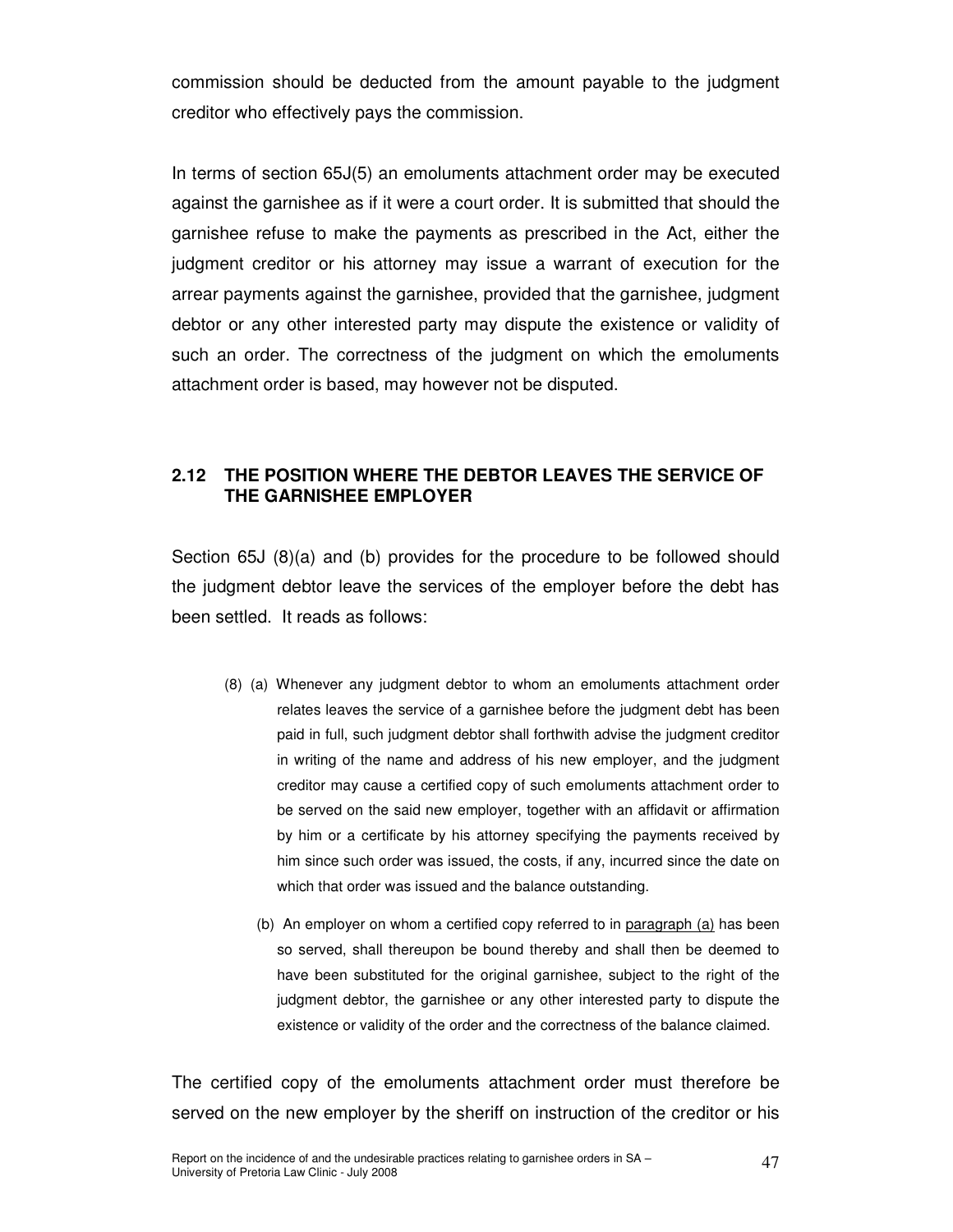attorney. This procedure clearly presents no problem where the new employer is resident, carries on business or is employed within the same area of jurisdiction i.e. Magistrate Court district as the former employer. However, in the situation where the new employer resides, carries on business or is employed in a different district the position is unclear. Some authors argues that in such an event a fresh emoluments attachment order must be issued from that court as emoluments attachment orders may only be issued from the court where the employer resides, carries on business or is employed. Others argue that section  $65J(8)$  and (9) authorise the transfer to another district of the emoluments attachment order and the provision regarding *issuing* is not applicable.

#### **2.13 THE RESCINDING AND AMENDMENT OF AN EMOLUMENTS ATTACHMENT ORDER**

- (5) An emoluments attachment order may be executed against the garnishee as if it was a court judgment, subject to the right of the judgment debtor, the garnishee or any interested party to dispute the existence or validity of the order and the correctness of the balance claimed.
- (6) If, after the service of such an emolument attachment order on the garnishee, it is shown that the judgment debtor, after satisfaction of the emoluments attachment order, will not have sufficient means for his own and his dependants' maintenance, the court shall rescind the emoluments attachment order or amend it in such a way that it will affect only the balance of the emoluments of the judgment debtor and above such sufficient means.

Any emoluments attachment order may at any time, on good cause shown, be suspended, amended or rescinded by the court, and when suspending any such order the court may impose such conditions as it may deem just and reasonable.

An emoluments attachment order may be rescinded or amended if the judgment debtor can prove that the portion of his wages left after the instalment is deducted, is insufficient for purposes of providing for himself and his dependants. This may result in the order being stopped or the instalment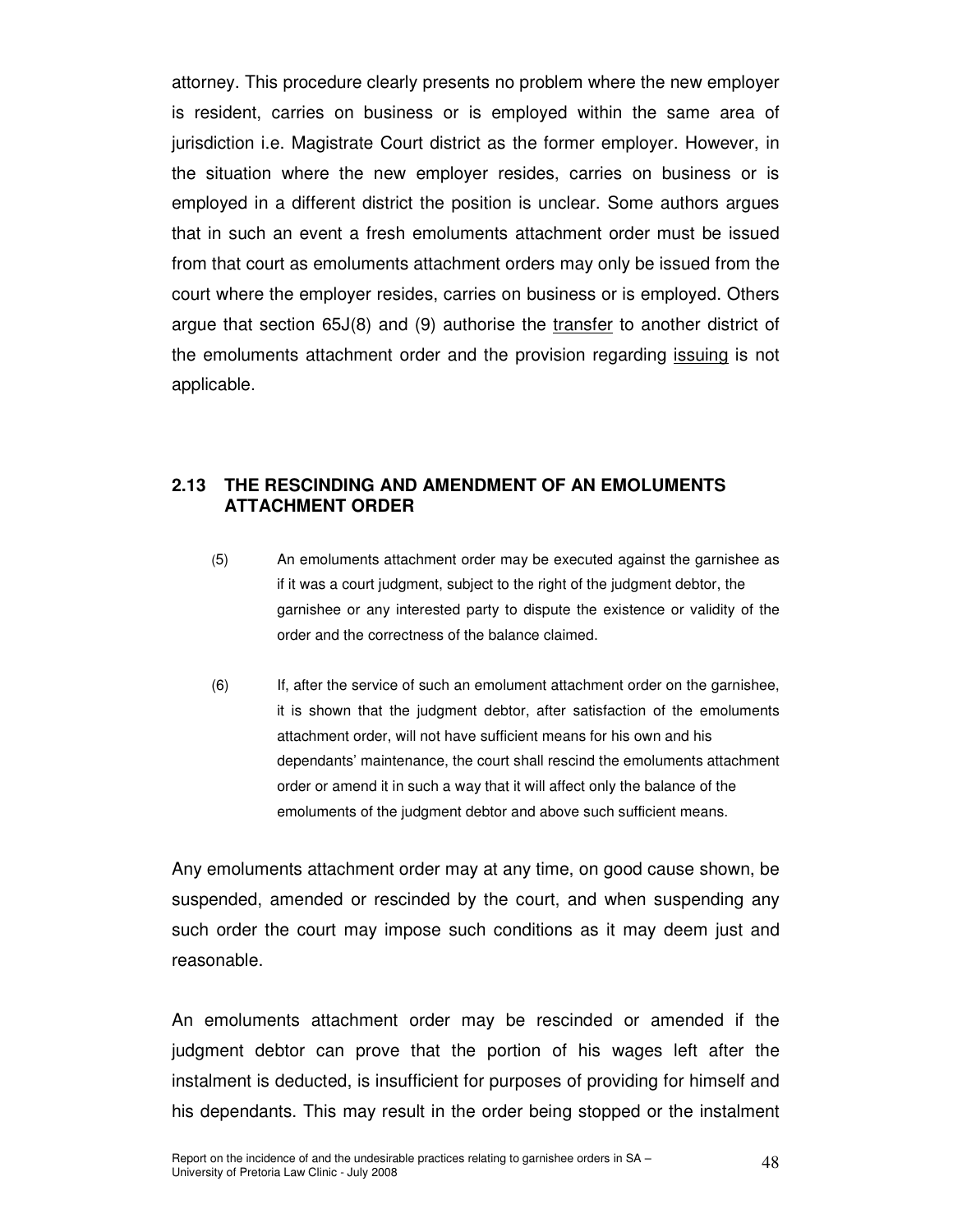amounts being lowered. This will have to be done by way of an application to court.

## **2.14 LOST WARRANTS AND ORDERS**

Where a warrant or an emoluments attachment order or a garnishee order becomes lost or misplaced, rule 37(1) provides that the court may, on application of any interested party and after notice to any person affected thereby, authorise the issue of a second or further warrant or emoluments attachment order or garnishee order, as the case may be, on such conditions as the court may determine and may make such order as to costs as the court may deem fit.

It is clear that the interested party in these circumstances should bring a formal application to court in terms of rule 55 of the Magistrate's Court rules. Rule 55(1) provides that notice of such an application should be made no less than ten days prior to the hearing thereof. The said notice of the application may be served by registered post to all the interested parties and need not be delivered by the sheriff.

Rule 37(2) provides further that the reasons for the application should also be stated in the notice. In practice however, the reasons are not contained in the notice but in a supporting affidavit annexed to the notice of the application.

The provisions of rule 36(1) to (6) of the Magistrate's Court rules relating to the process of execution are, mutatis mutandis applicable to a second or further warrant or attachment. The following endorsement should be set out clearly on the second or further warrants or attachment order:

## **Example 2: Endorsement on second or further warrants of attachment order**

This further or second warrant (state nature of warrant) or emolument attachment order or garnishee order (as the case may be) was authorised by the court on ……………………… and replaces any warrant (state nature or warrant) or emolument attachment order or garnishee order (as the case may be) relating to which it was issued or re-issued.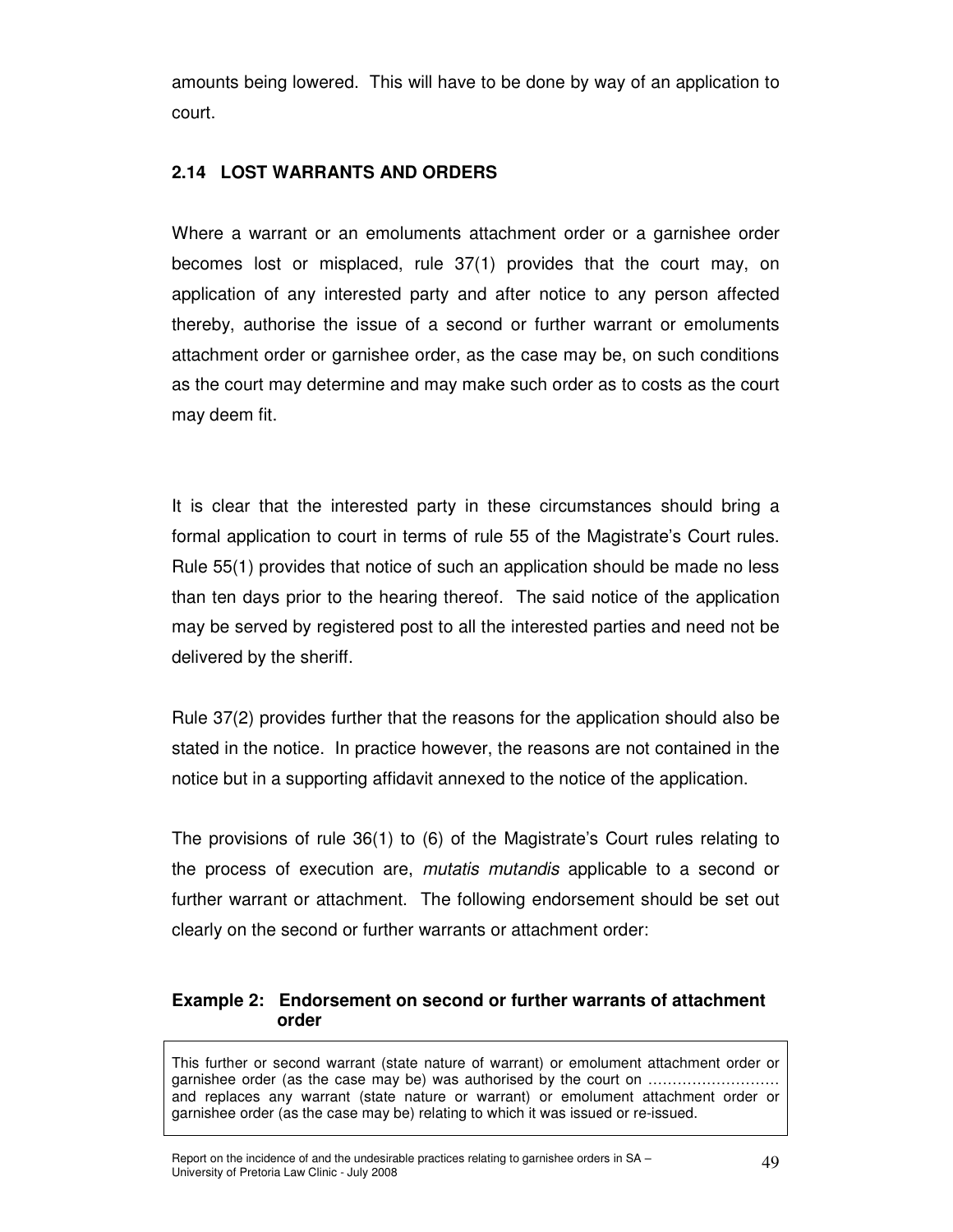Where a lost warrant that has been replaced, is subsequently found, it should be cancelled immediately by the clerk of the court by effecting an endorsement as prescribed.

The fact that a second or further warrant for a "garnishee" order has been issued as well as the date and amount thereof, should be endorsed upon the record of the case by the clerk of the court.

## **2.15 COSTS OF EMOLUMENTS ATTACHMENT ORDERS**

The tariffs used to determine the costs of emoluments attachment orders are set out in Part I of Table B of Schedule 2 to the Magistrate's Court rules. VAT may be added to the fees. It is important to note that the prescribed fees for letters, telephone calls and attendance may be recovered on a party-andparty-scale. An attorney may also recover collection commission of 10% on every instalment paid towards the capital and costs of the action, subject to a maximum amount of R300 of every instalment.

The following is or may be applicable:

| (e) (i) Emoluments Attachment Order (Form 38)                                | R75, 00             |
|------------------------------------------------------------------------------|---------------------|
| (ii) Reissue (Certificates included)                                         | R60.00              |
| (h) Obtaining a certified copy of a judgment                                 | R37, 00             |
| (i) Affidavit or certificate by the judgment creditor or his attorney        | R <sub>27</sub> .00 |
| (k) Affidavit or affirmation by debtor $[Rule 45(7)]$                        | R45, 00             |
| Request for an order under section 65 of the Act<br>(1)                      | R <sub>27</sub> .00 |
| Correspondence: For every necessary letter or telegram written<br>(O)<br>(1) |                     |
| or received, including copy to retain, provided that a fee for               |                     |
| perusal shall not be allowed in addition to the fee herein provided          |                     |
| for, per folio                                                               | R <sub>11.00</sub>  |
| (ii) Attendances: For each necessary attendance not otherwise                |                     |
| provided for, per attendance                                                 | R <sub>11.00</sub>  |
|                                                                              |                     |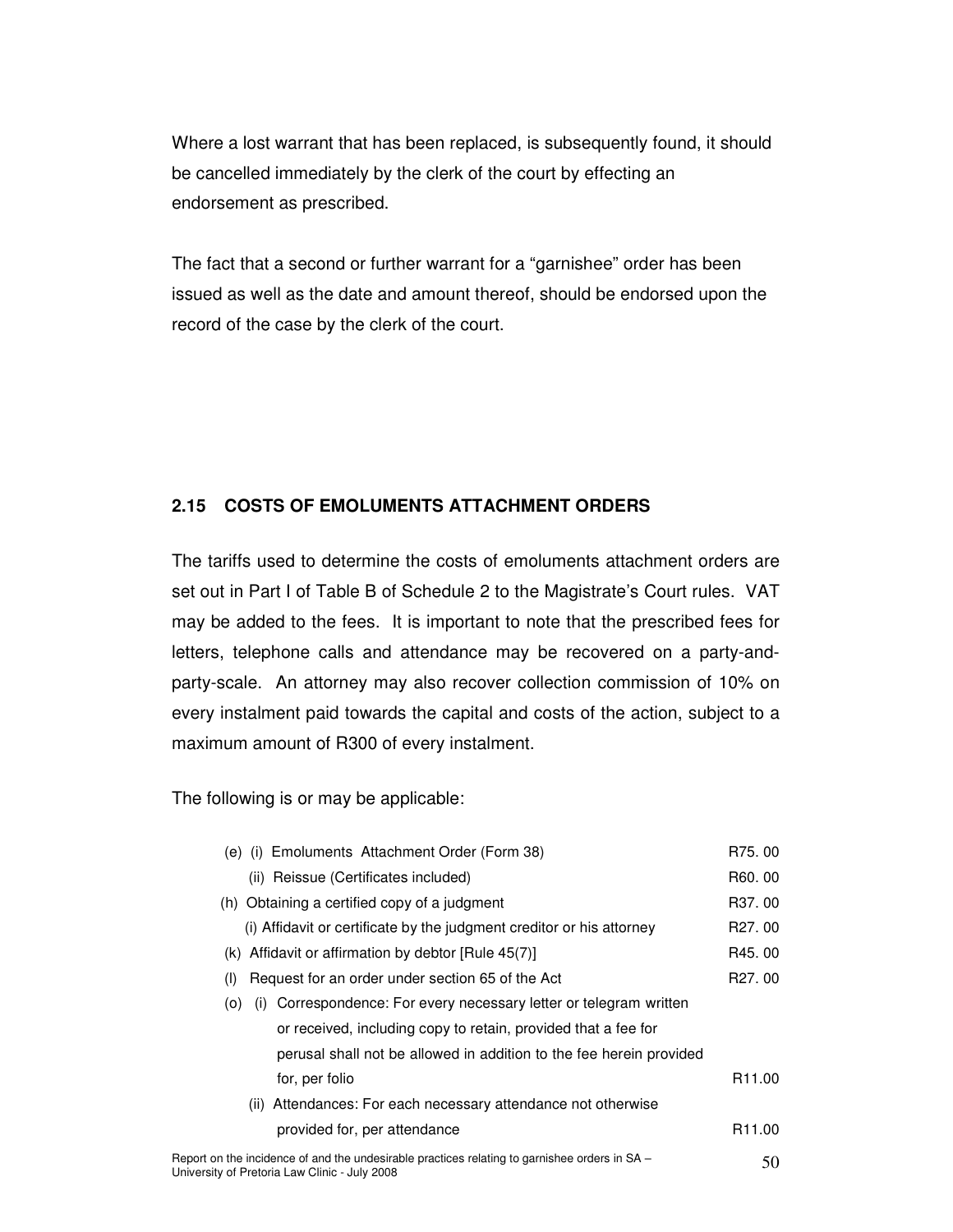The following shall be allowed in addition to the fees laid down in the Tariff of this Part:

- (a) All necessary disbursements incurred in connection with the proceedings.
- (b) A fee of 10% on each instalment collected in redemption of the capital and costs of the action, subject to a maximum amount of R300, 00 on every instalment. Where the amount is payable in instalments the collection fees shall be recoverable only on payment of every instalment. Such fees shall be in substitution for and not in addition to the collection fees prescribed in paragraph 13 of Part I of Table A.
- (c) All necessary disbursements incurred in connection with any prior abortive proceedings under section 72, if the court has so ordered.
- (d) Any amount necessarily and actually disbursed in tracing the judgment debtor, where the capital amount of the debt at the time the tracing agent was employed was not less than R187, 00. The total amount to be allowed for each tracing shall not exceed R143, 00.

In addition to these cases the fees charged by the sheriff for service of the order must be added. These costs depend on the distance traveled by the sheriff to the employer to serve the order.

- 2 (a) For the execution of a warrant, interdict or garnishee order, the journey to and the place of execution of the above-mentioned documents-
	- (i) within a distance of 6 kilometers from the court-house of the district for which the sheriff is appointed: [R26.25] R31.00;
	- (ii) within a distance of 12 kilometers but further than 6 kilometers from the court-house of the district for which the sheriff is appointed: [R30.00] R35.00;
	- (iii) within a distance of 20 kilometers but further than 12 kilometers from the court-house for which the sheriff is appointed: [R37.50] R44.00;
	- (iv) where a mandatory instructs the sheriff in writing to execute a document referred to in item 2(a) urgently on the day of receipt of such document or after normal office hours, the cost shall be calculated at double the tariff in item 2(a )(i), (ii) and (iii) respectively, which additional costs shall be paid by the mandatory, save where the court orders otherwise.
	- (b) For the attempted execution of the documents mentioned in paragraph (a), the journey to and from the place of attempted execution of the above-mentioned documents-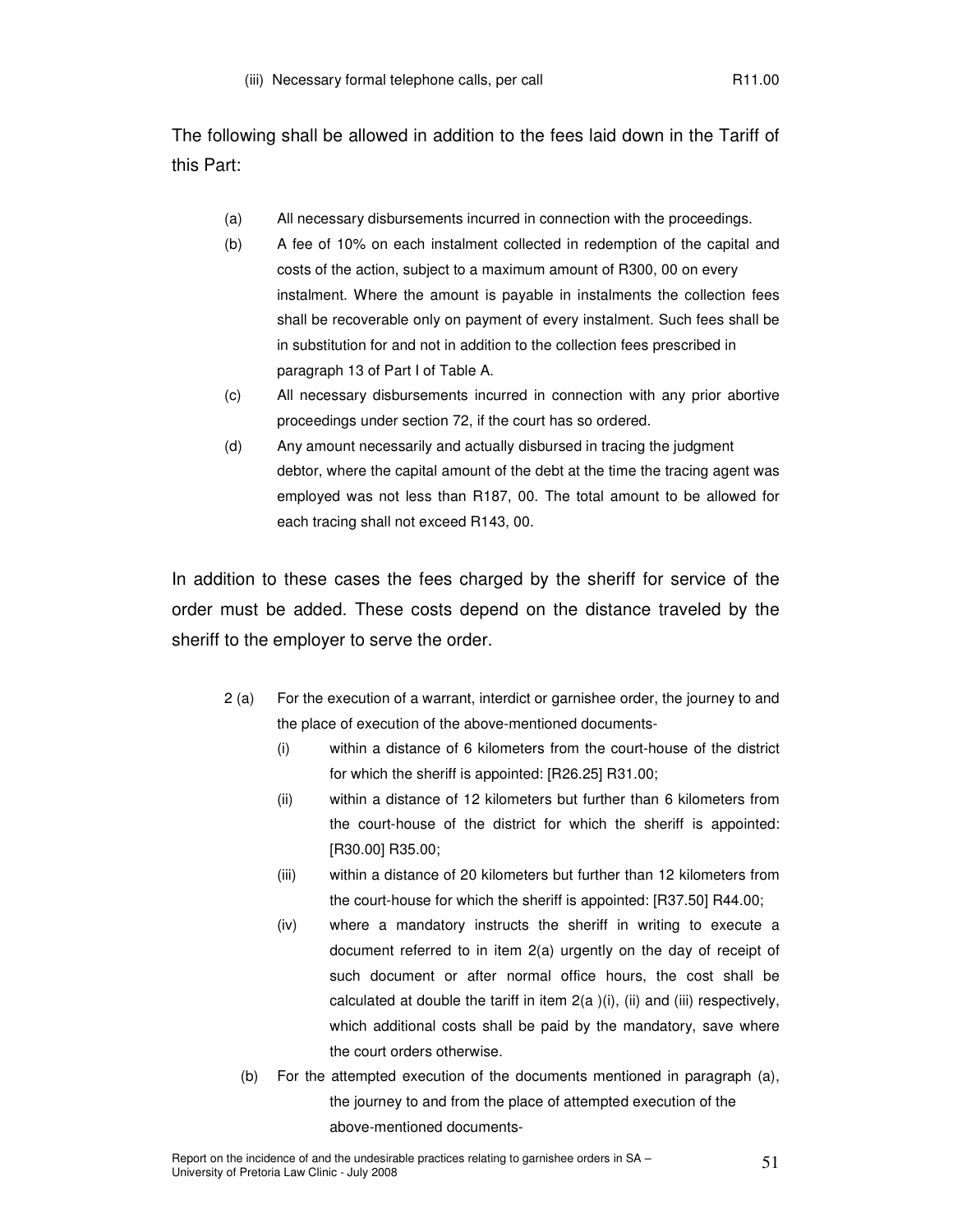- (i) within a distance of 6 kilometers from the court-house of the district for which the sheriff is appointed: [R22.50] R26.00;
- (ii) within a distance of 12 kilometers but further than 6 kilometers from the court-house of the district for which the sheriff is appointed: [R26.25] R31.00;
- (iii) within a distance of 20 kilometers but further than 12 kilometers from the court-house of the district for which the sheriff is appointed: [R33.75] R40.00;
- (iv) where a mandatory instructs the sheriff in writing to execute a document referred to in item 2(a) urgently on the day of receipt of such document or after normal office hours, the cost shall be calculated at double the tariff in item  $2(a)(i)$ , (ii) and (iii) respectively, which additional costs shall be paid by the mandatory, save where the court orders otherwise.

In terms of section 65(J)(10) of the Magistrate's Court Act the employer (garnishee) may recover from the judgment creditor a commission of up to 5% of all amounts collected on his behalf from the amount payable to him. This subsection has been strongly criticised by attorneys Du Plessis, Hutchinson & Preller (1978) De Rebus Procuratoriis, May 228 - 229):

The last subsection of this section is totally unacceptable. This provides that the garnishee (the employer) may recover from the judgment creditor a commission of up to five per cent of all amounts collected on his behalf from the amount payable to him. This means in effect that the judgment creditor now has to pay for the convenience of the debtor having his monthly instalments deducted directly from his salary. Although an emoluments attachment order is to the advantage of the judgment creditor in the sense that the receipt of his monthly instalments is to a lesser extent dependant on the economic ups and downs of the debtor, this procedure is in the first place designed for the convenience of the debtor who is relieved of the responsibility of having to make regular payments. No reason can accordingly be seen why the judgment creditor should lose half his collection commission just because the judgment debtor is saved the inconvenience of having to send a monthly cheque or postal order. Numerous other deductions are regularly made by employers in respect of income tax, insurance premiums, medical benefit fund contributions and the like, without any remuneration therefore.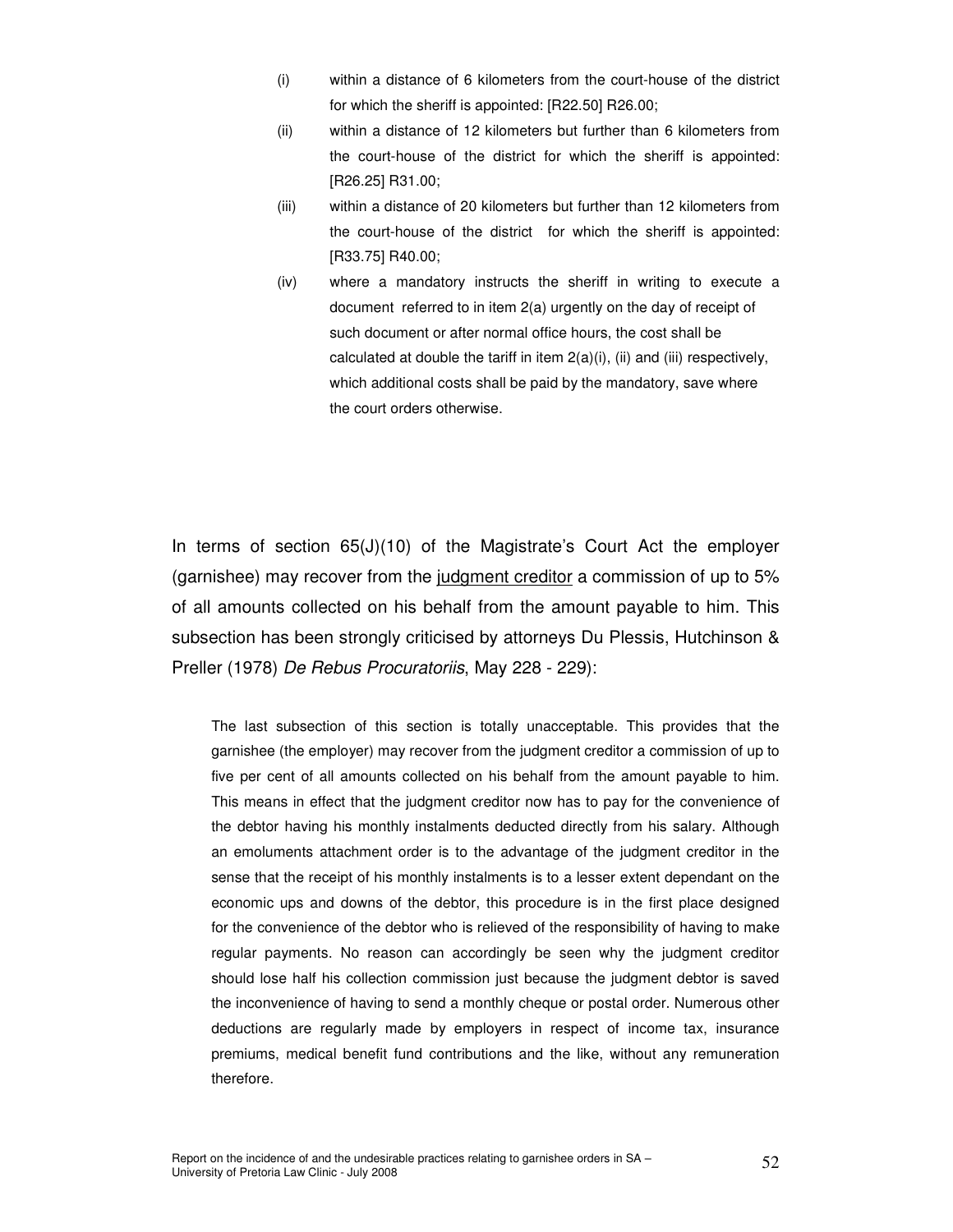In practice however, the situation regularly occurs where the employer deducts his 5% over and above the 10% commission collected by the attorney. This causes a commission deduction of 15% instead of 10%.

#### **2.16 FREE STATEMENT OF ACCOUNT**

Section 65J(4)(b) provides for the garnishee or debtor to obtain a statement free of charge.

(b) The judgment creditor or his or her attorney shall, at the reasonable request of the garnishee or the judgment debtor, furnish him or her free of charge with a statement containing particulars of payments received up to the date concerned and the balance owing.

## **2.17 OFFENCES**

Section 106A & B create a criminal offence. Section 106A states:

Any garnishee who, by reason of an emoluments attachment order having been served on him in respect of the emoluments of a judgment debtor not occupying a position of trust, in which he handles or has at his disposal moneys, securities or other articles of value, dismisses or otherwise terminates the services of such an judgment debtor, shall be guilty of an offence and on conviction liable to a fine not exceeding R300 or, in default of payment, to imprisonment for a period not exceeding three months.

Section 106B of the Magistrate's Court Act 32 of 1944 provides further:

… any employer who, having been requested by an employee to furnish a written statement containing full particulars of such employee's emoluments, fails or neglects to do so within a reasonable time, or who wilfully or negligently furnishes incorrect relevant particulars shall be guilty of an offence and on conviction liable to a fine not exceeding R300 or, in default of payment, to imprisonment for a period not exceeding three months.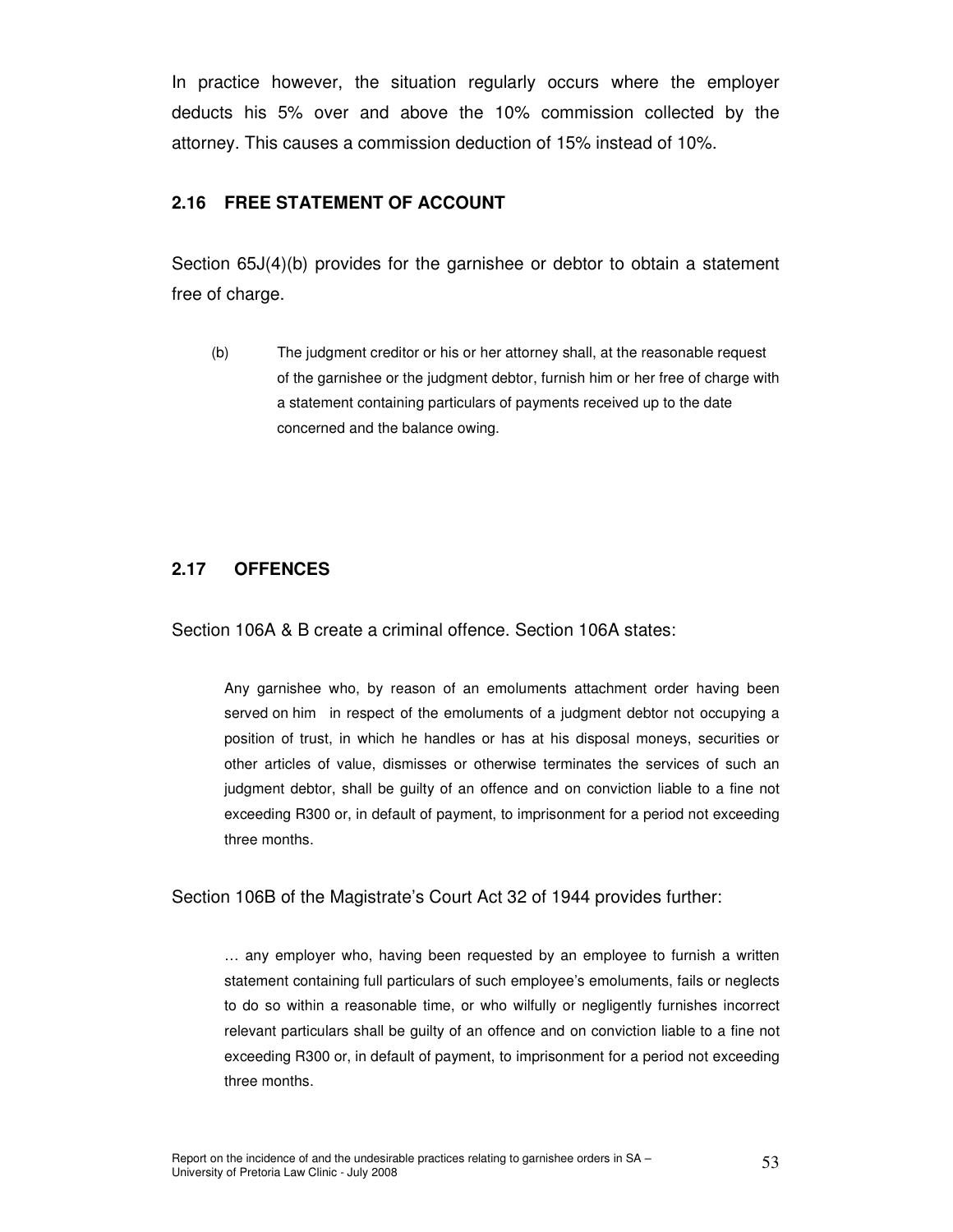These statutory offences created by these subsections are aimed at preventing an employee from being dismissed as a result of an emoluments attachment order being served on the employer (save in specific circumstances) and at compelling an employer to furnish complete and correct particulars of emoluments at the request of the affected employee, respectively.

#### **2.18 NATIONAL CREDIT ACT AND EFFECTS ON CIVIL PROCEDURE**

#### **2.18.1 Introduction**

On 1 June 2007 the National Credit Act 34 of 2005 (hereinafter referred to as "the Act") became fully effective. In terms of section 4, the Act only applies to credit agreements between parties dealing at arm's length made within or having an effect within the Republic.

Credit agreements are further defined in section 8 of the Act. An agreement constitutes a credit agreement if it qualifies as a credit facility, credit transaction, credit guarantee or a combination.

An agreement will be termed a credit facility if a credit provider supplies goods, services or money to a consumer from time to time and either defers the consumer's obligation to pay any part of the cost of goods or services or money or bill the consumer periodically therefore. A further prerequisite to qualify as a credit facility is that a charge, fee or interest will be charged to the amount deferred or periodically billed to the consumer. This type of credit agreement can generally be described as revolving credit e.g. credit cards, overdrafts or store cards.

An agreement will be classified as a credit transaction if the agreement constitutes a:

• Pawn transaction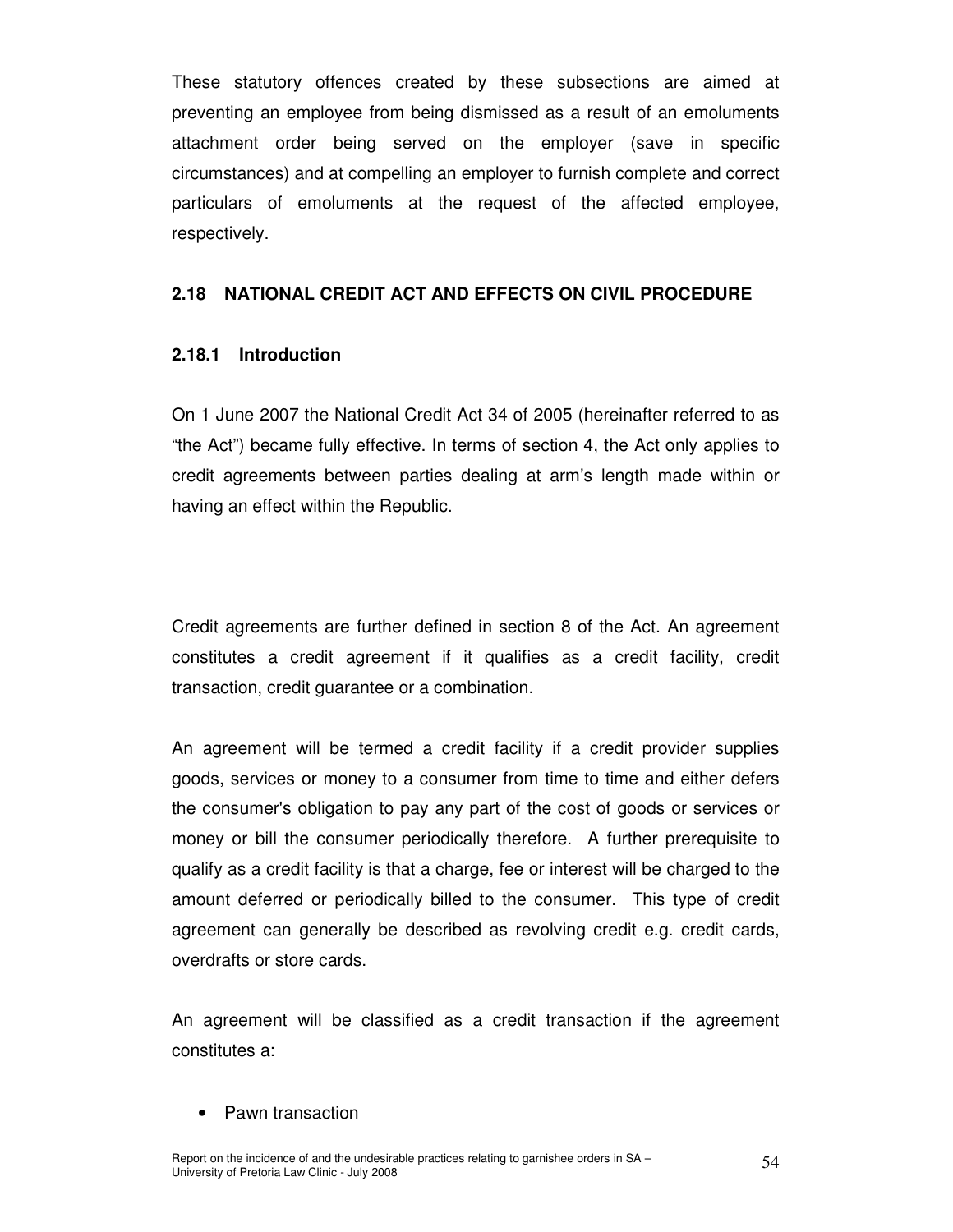- Discount transaction
- Incidental credit agreement
- Instalment agreement
- Mortgage agreement
- Secured loan
- Lease of movable property

Should an agreement not fall within these categories and cannot be classified as revolving credit (credit facility) or suretyship (credit guarantee), it will still be a credit transaction if the agreement is characterised by a deferral of payment and the levying of a charge, fee or interest.

An agreement constitutes a credit guarantee, if a person undertakes or promises to satisfy upon demand any obligation of another consumer in terms of a credit facility or a credit transaction to which this Act applies. This is commonly known as a suretyship.

Certain agreements, as specifically stipulated by section 8(2), are not regarded as credit agreements for purposes of the Act. These agreements are a policy of insurance (or credit extended for maintaining the premiums on an insurance policy), a lease of immovable property and transaction between a stokvel and its members. Other agreements may well be classified as credit agreements but falls outside the ambit of protection of the Act. These include the following agreements:

- Where the consumer is a
	- o juristic person whose asset value or annual turnover exceeds one million rand at date of entering into the agreement.
	- $\circ$  the state or an organ of state.
- Where the consumer is a juristic person with asset value or annual turnover of less than one million rand at date of entering into a large agreement (a mortgage agreement or any other credit transaction or guarantee in excess of R250 000).
- Where the credit provider is the Reserve Bank of South Africa.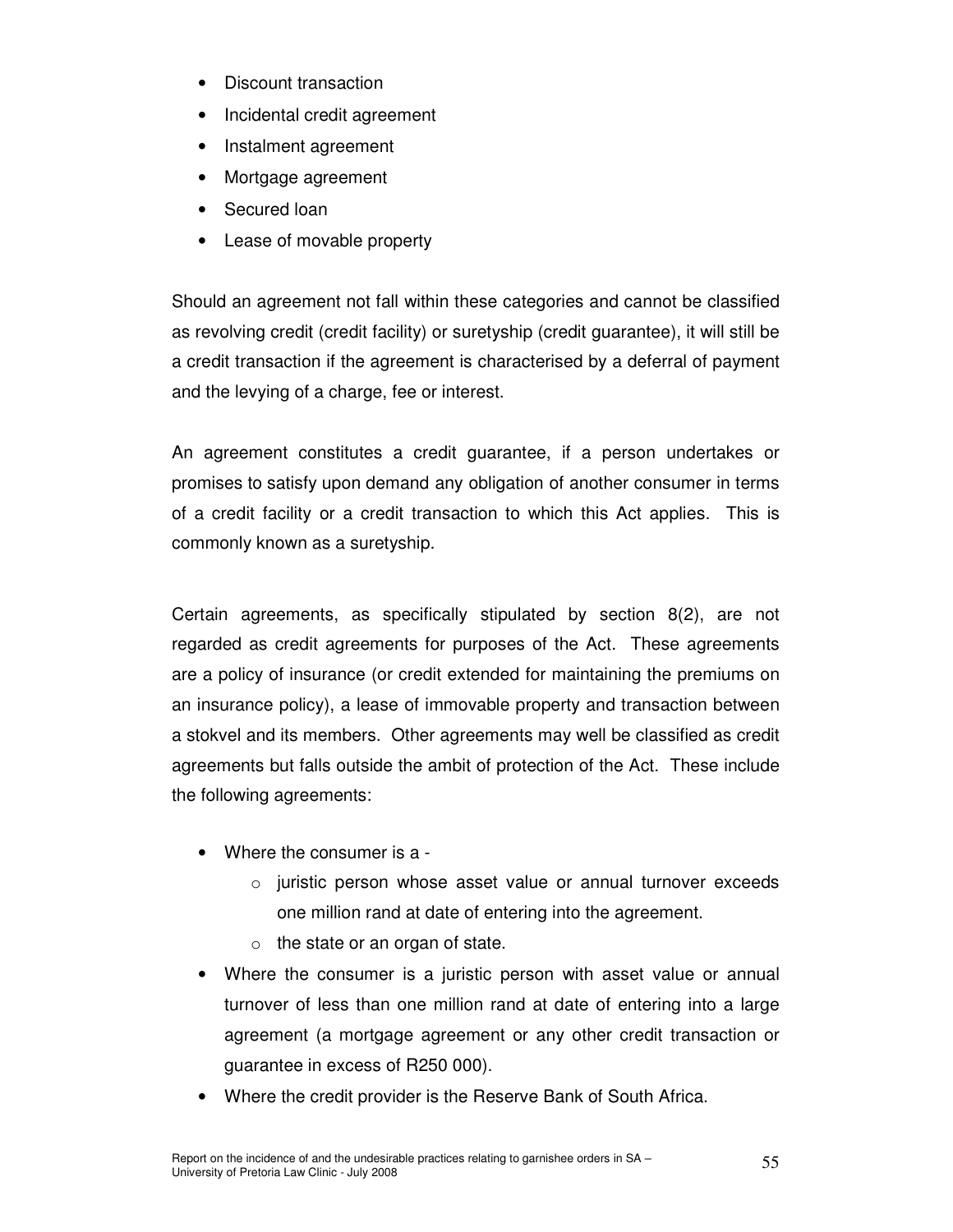• Where the credit provider is situated outside the Republic and the consumer has successfully applied to the Minister to be exempted.

Furthermore, as mentioned above, the Act will not apply to agreements entered into between parties dealing within arm's length, for example:

- a shareholder loan or other credit agreement between a juristic person, as consumer, and a person who has a controlling interest in that juristic person, as credit provider or vice versa.
- a credit agreement between natural persons who are in a familial relationship and are co-dependent or where one is dependent on the other.
- that is of a type that has been held in law to be between parties who are not dealing at arm's length.

## **2.18.2 Procedures in terms of the National Credit Act**

Should an agreement qualify as a credit agreement, the general enforcement procedures are expanded in terms of the section 129 and section 130 of the National Credit Act. This effectively means that it is expected that certain extra requirements must be adhered to before a credit provider may commence with enforcement procedures.

## • **Section 129 letter of demand**

If a consumer is in default under a credit agreement, section 129(1)(a) states that the credit provider may draw the default to the notice of the consumer in writing and inform the consumer of certain rights that he has in terms of the Act. The credit provider must propose that the consumer refer the matter to a debt counsellor, alternative dispute resolution agent, consumer court or ombud, with the intention that the parties resolve any dispute or agree on a plan to bring the payments up to date.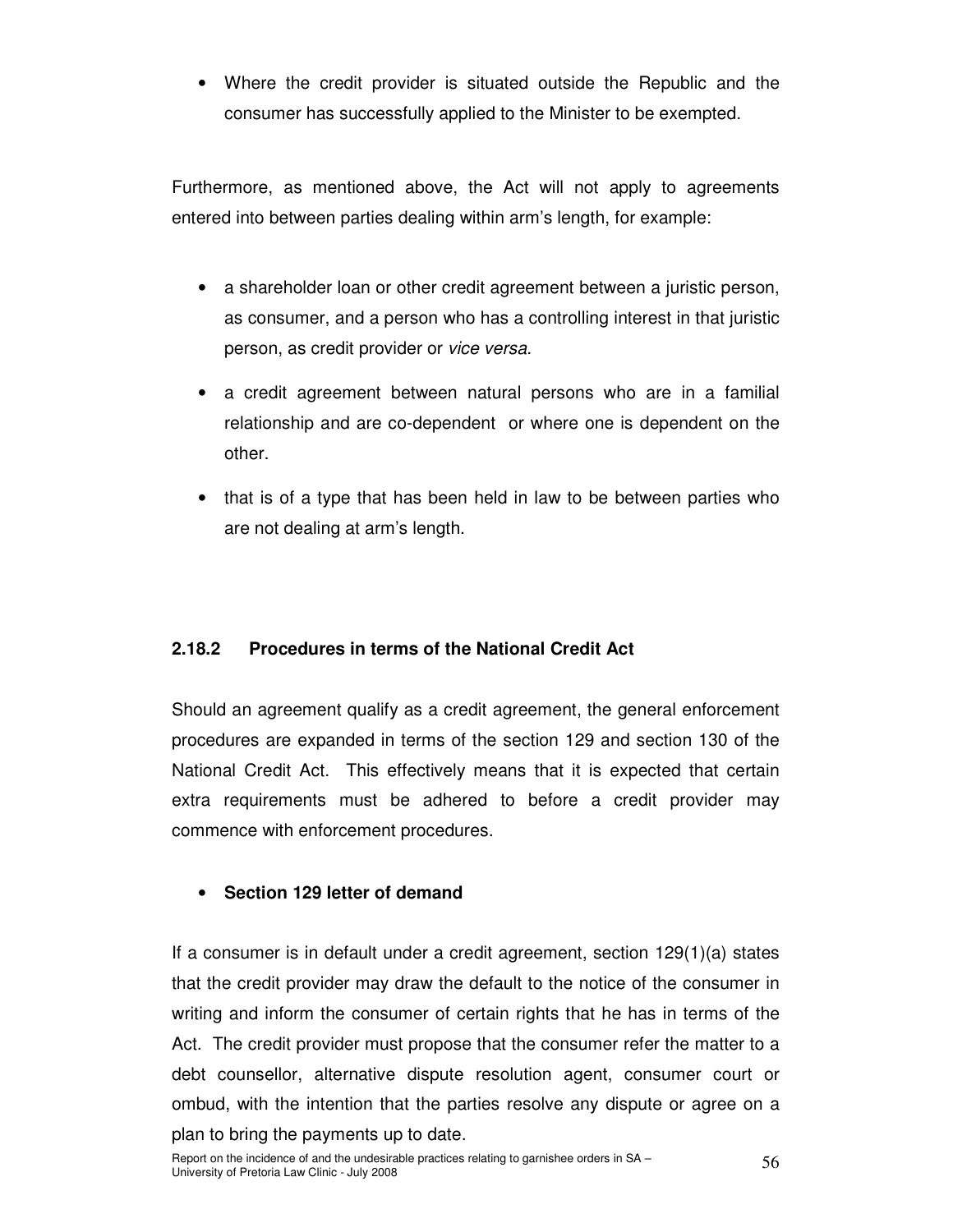Even though section 129(1)(a) states that the credit provider "may" bring the default to the notice of the consumer, section 129(1)(b) states that a credit provider may not commence any enforcement proceedings before providing such a notice.

### • **Pre-enforcement procedures in terms of section 130**

A credit provider may only approach a court for an order to enforce a credit agreement if the consumer is in default and has been in default for at least 20 business days and at least 10 business days have elapsed since the section 129(1) notice was sent to the consumer. These two periods may run concurrently.

#### Section 2(5) of the Act describes how business days should be calculated:

When a particular number of business days is provided for between the happening of one event and another, the number of days must be calculated by-

- (a) excluding the day on which the first such event occurs;
- (b) including the day on or by which the second event is to occur; and
- (c) excluding any public holiday, Saturday or Sunday that falls on or between the days contemplated in paragraphs (a) and (b) respectively.

If a consumer does not respond to the section 129(1) notice within the 10 business days provided or responded to the notice by rejecting proposals made by the credit provider, the credit provider may commence enforcement procedures, in other words, may proceed to issue and serve summons.

In the event that a consumer does approach a debt counsellor within the time constraints set out above, and if the consumer is found to be over-indebted, the enforcement of all credit agreements are effectively suspended for a period of 60 business days according to section 86(10). This provides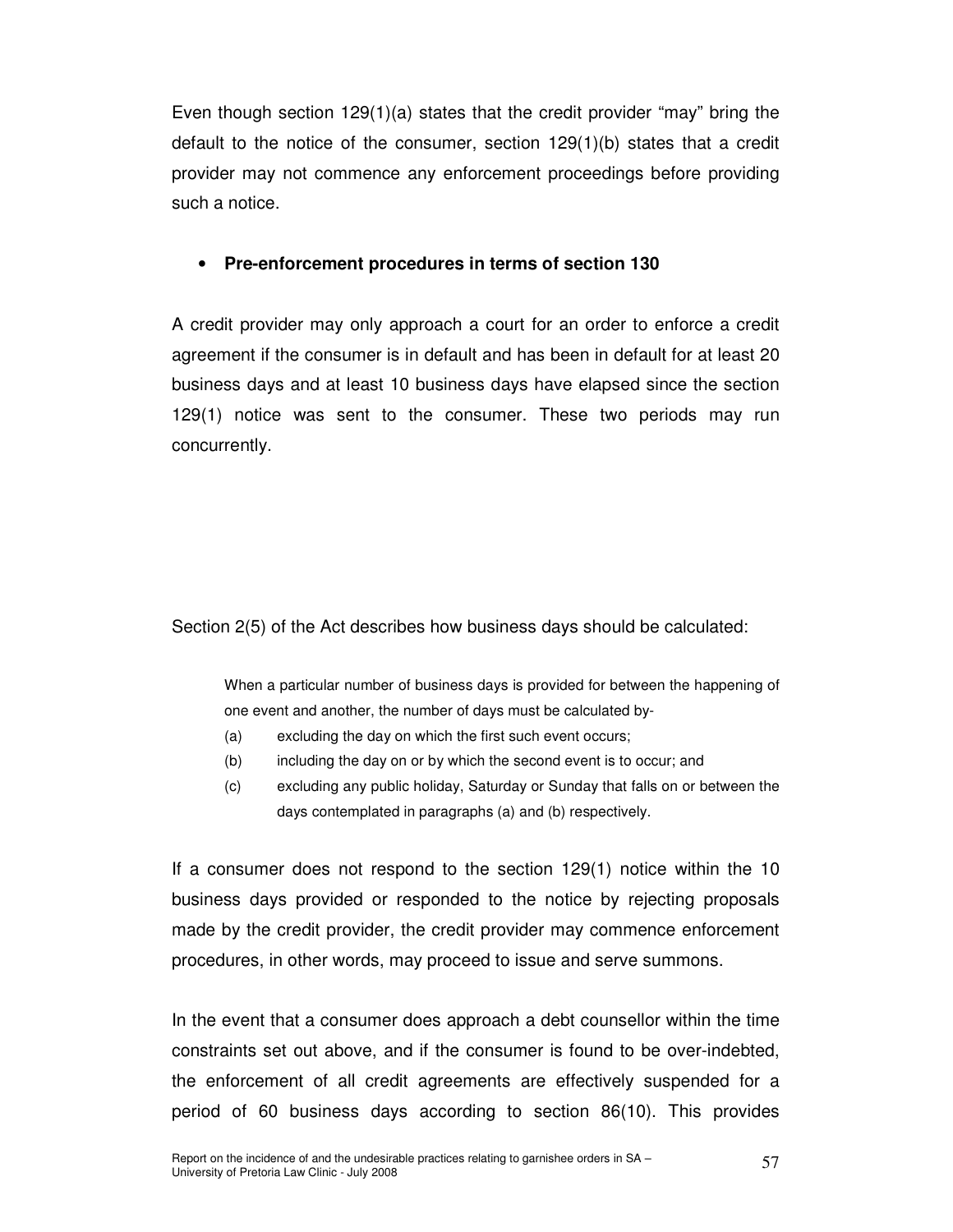sufficient time for the debt counsellor to assess the consumer's financial situation and propose a possible solution to the credit providers concerned. If all parties concerned reach *consensus*, the Magistrate's Court or the National Consumer Tribunal may confirm that resolution or agreement as a consent order in terms of section 138. If, however, no agreement could be reached, the debt counsellor may refer the matter to the Magistrate's Court with a recommendation. This process is known as debt review and is a formal debt restructuring procedure. It can be seen as a debt relief measure, but also a collective enforcement mechanism.

In the event that the consumer is still in default after the 60 business days have expired, no *consensus* has been reached and the matter has not been referred to the Magistrate's Court, any credit provider concerned may terminate the debt review. Giving notice of such termination to the consumer, the debt counsellor and the National Credit Regulator terminates the debt review. The credit provider may now enforce the credit agreement. The general civil procedure as set out above will now apply.

#### **2.19 IMPACT OF EMOLUMENTS ATTACHMENT ORDERS ON OTHER LEGISLATION AND VICE VERSA**

Section 34(1)(b) of the Basic Conditions of Employment Act, 1997 states that:

… an employer may not make any deduction from an employee's remuneration unless the deduction is required or permitted in terms of a law, collective agreement, court order or arbitration.

Section 34(4) of the Basic Conditions of Employment Act, 1997 stipulates that:

… an employer who deducts an amount from an employee's remuneration for payment to another person must pay the amount to the person in accordance with the time period and other requirements specified in the agreement, law, in accordance with the time period and other requirements specified in the agreement, law, court order or arbitration award.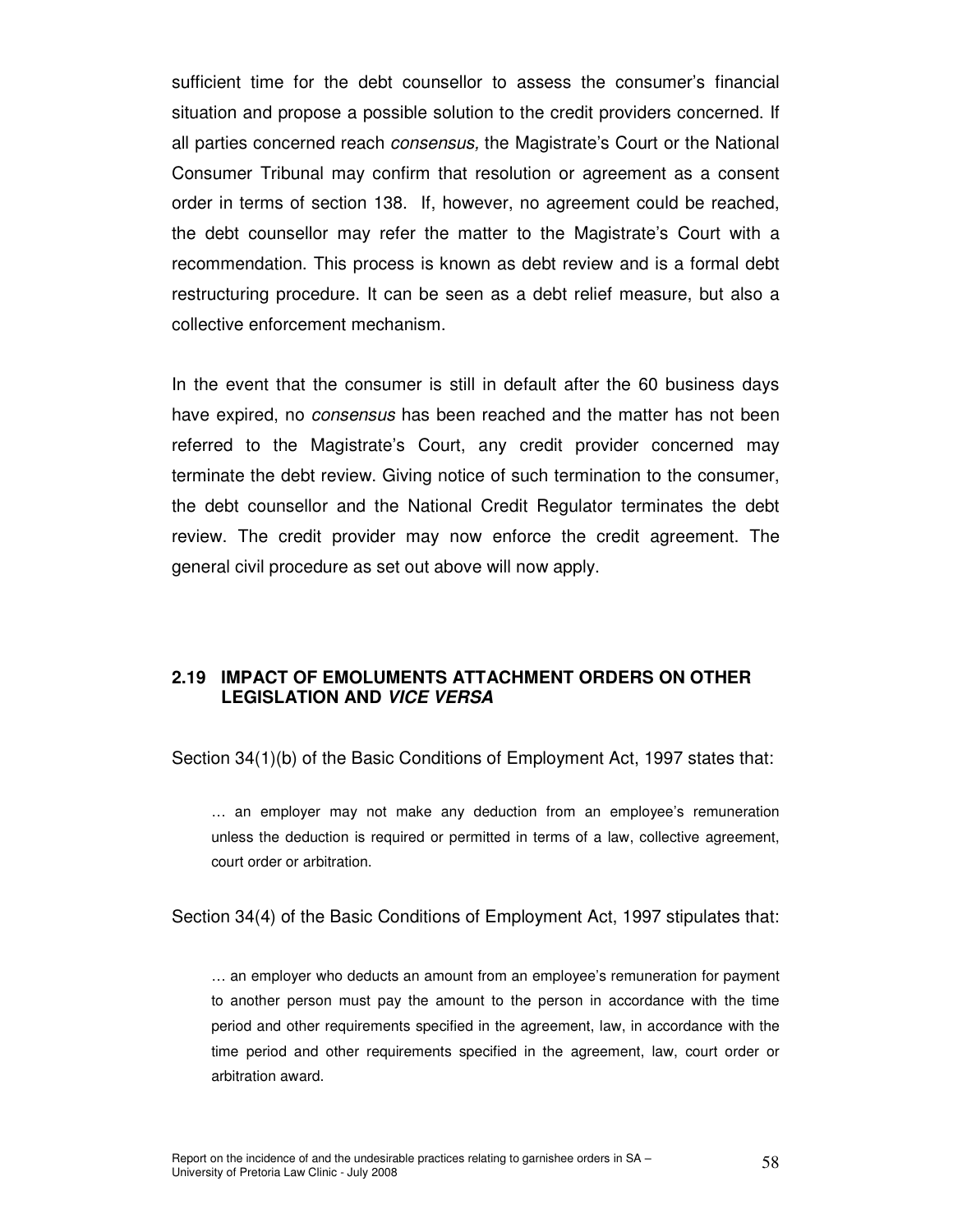It should be noted however, that the situation is different when dealing with government employees. The employer can refuse the deduction if the emoluments attachment order would cause more than 40% of the employee's salary to be subjected to deductions. See regulation 23.3.6 in terms of Public Finance Management Act 1 of 1999.

#### **2.20 SUMMARY**

#### **2.20.1 Emoluments attachment and garnishee orders**

A common misconception that a garnishee order and an emoluments attachment order are one and the same exists. This is not the case. An emolument attachment order refers to the process through which the employee's salary is attached. The employers are referred to as the garnishee, as it is his duty to deduct the amount stipulated by the order from the employee's salary.

## **2.20.2 The emoluments attachment order and the debt collection process**

An emoluments attachment order forms part of the debt collection process and is one of the instruments available to enforce a court judgment. In practice the order usually follows upon default judgment obtained in terms of a consent to judgment provided for in sections 57 and 58 of the Magistrate's Court Act 32, 1944. It should be noted that other debt collection methods exist, such as execution against property of the debtor or orders obtained after enquiry into the financial position of a debtor by the court. The issuing of an emoluments attachment order seems to be the preferred collection method especially where the consumer does not have any other attachable assets.

#### **2.20.3 Jurisdiction**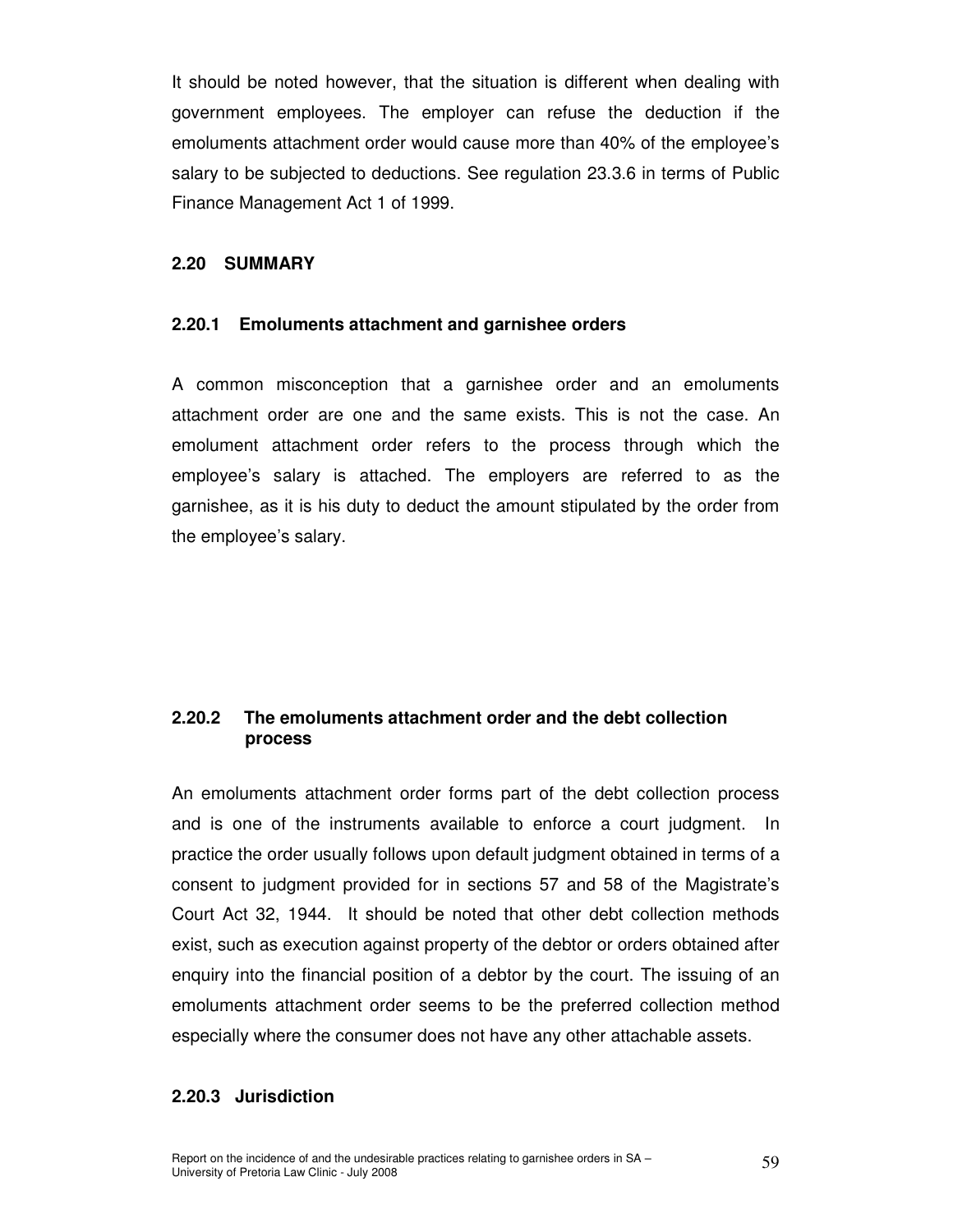The Magistrates' Court Act states that a judgment creditor must issue an emoluments attachment order in the district where the judgment debtor's employer is resident, or carries on business or is employed.

#### **2.20.4 When to apply for an emoluments attachment order**

An emoluments attachment order can only be issued when the judgment debtor has consented to such an order; when the court authorises such order; or in terms of a notice. In the latter instance a notice is sent to the judgment debtor by way of registered mail, informing him of the judgment debt and all unpaid costs. This notice deems to warn the judgment debtor that an emoluments attachment order will be issued against him after 10 days of issuing such a notice.

#### **2.20.5 Drafting, issuing and service of emoluments attachment orders**

An emoluments attachment order should be signed by the judgment creditor or his attorney, and the clerk of the court. It must be served on the judgment debtor's employer by sheriff, and sufficient information needs to be provided in order to enable the employer to identify the employee (judgment debtor).

#### **2.20.6 Deductions and payments of an emoluments attachment order**

The first instalment must be deducted by the employer at the end of the month following the month in which the order was issued. If deductions are to be made on a weekly basis, payment will commence at the end of the second week in the same month in which the order was issued. The garnishee is entitled to 5% commission on the amount payable to the judgment creditor. As an emoluments attachment order is a order of court a warrant of execution may be issued against the garnishee if he fails to abide by such order. Both the garnishee and judgment debtor may dispute the validity of such an order in a court of law.

#### **2.20.7 Where the debtor leaves the service of the garnishee employer**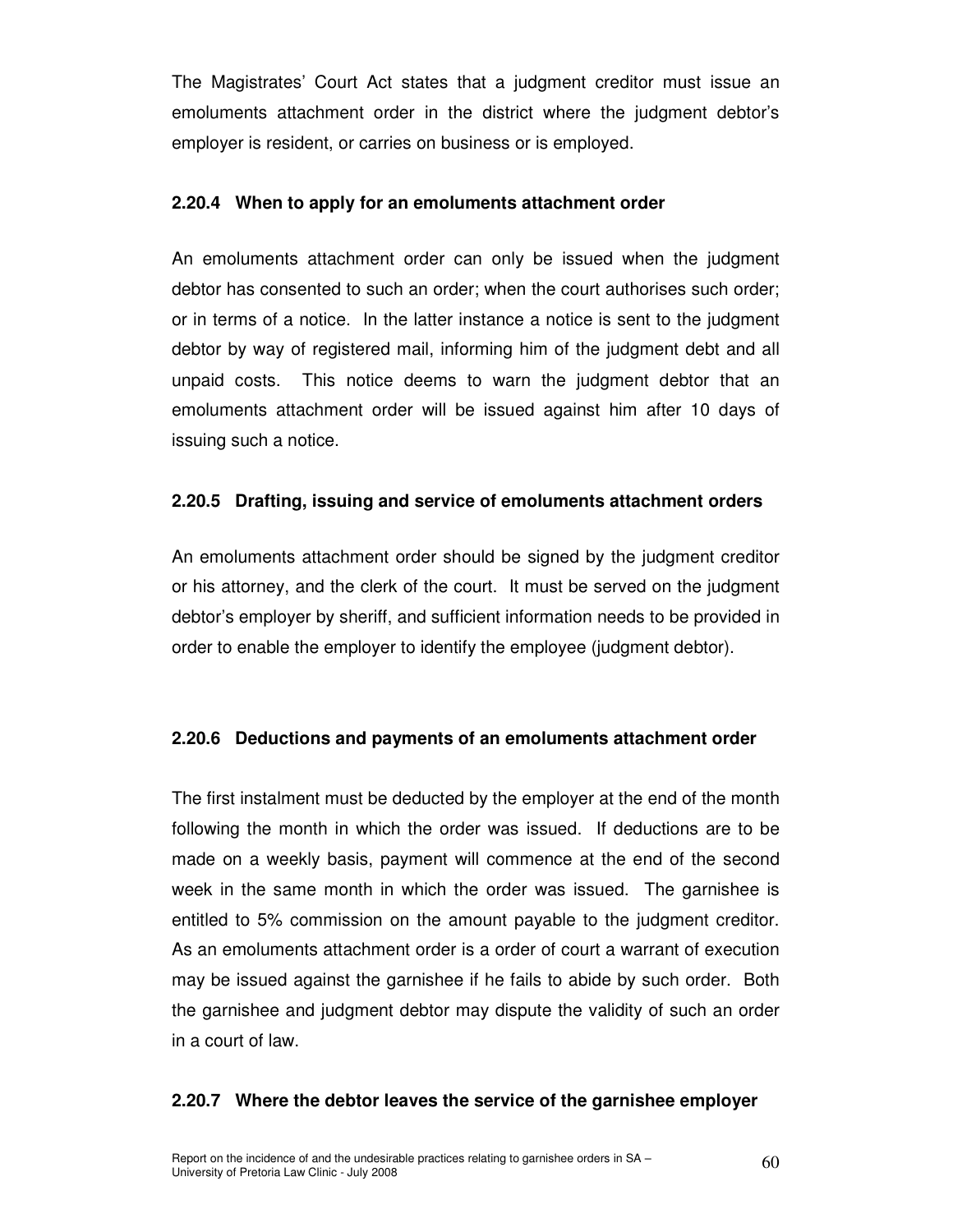In the event that the judgment debtor leaves the service of the garnishee employer and thereafter resume employment elsewhere, the judgment creditor or his attorney, must serve a copy of the order on the new employer by sheriff.

## **2.20.8 The rescinding and amendment of an emoluments attachment order**

Any emoluments attachment order may be amended, rescinded or suspended by order of court if good reason can be shown. Should the judgment debtor prove that he has insufficient funds after deductions were made, the order can be rescinded, or the instalment amounts can be decreased.

#### **2.20.9 Lost warrants and orders**

Should an emoluments attachment order become lost or misplaced, a court may issue a new order upon application to court. All interested parties must be informed by way of registered mail.

#### **2.20.10 Costs of an emoluments attachment order**

Part I of Table B of Schedule 2 to the Magistrate's Court rules sets out the tariffs used to determine the costs of an emoluments attachment order. It should be noted that VAT may be added, and that the prescribed fees for letters, telephone calls and attendance may be charged additionally on a party-and-party-scale. In collection matters the collecting attorney is entitled to a 10% collection commission, capped on an amount of R300.00 of each instalment collected. However when emoluments attachment orders are utilised, the garnishee employer is entitled to a 5% administration fee payable by the creditor, and therefore the collecting attorney may only collect a further 5% from the debtor. Sheriff's fees may also be added. These fees will depend on the distances that were travelled by the sheriff.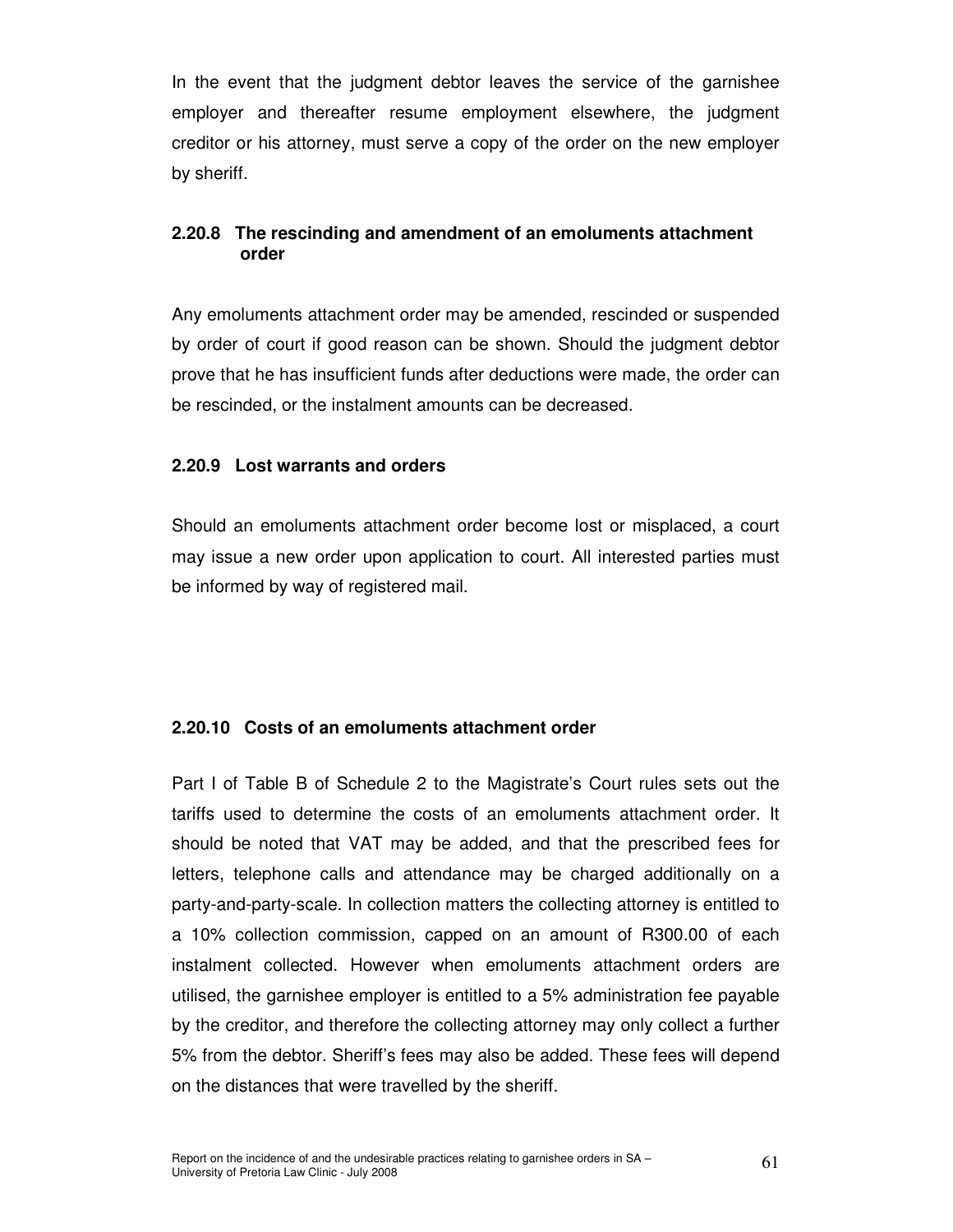#### **2.20.11 Free statement of account**

The judgment debtor may obtain a statement of account free of charge.

### **2.20.12 Offences**

It is a statutory offence for an employer to dismiss a judgment debtor due to the service of an emoluments attachment order. It is also a statutory offence if the garnishee does not provide full particulars of the judgment debtor's emoluments upon request of same.

## **2.20.13 National Credit Act and its effect on civil procedure**

The National Credit Act 34 of 2005 amended the civil procedure as far as the enforcement of credit agreements is concerned.

The National Credit Act 34 of 2005 became fully effective on 1 June 2007. The Act only applies to credit agreements between parties dealing at arms length, and made or having an effect within the Republic. Credit agreements are divided into four categories, namely: credit transactions, credit guarantees, credit facilities and a combination of the aforementioned.

Before a creditor may commence enforcement procedures on an agreement qualifying as a credit agreement, certain extra requirements apply. The creditor has to serve a notice on the debtor informing him of the debt owed and of certain rights under the Act. One such right is the right to refer the matter to a debt counsellor. No enforcement measures may commence without first delivering such notice to the consumer. According to the Act a creditor may only approach a court for enforcement of a credit agreement if the consumer is in default, and has been in default for at least 20 business days, and at least ten business days have elapsed since service of the notice. These periods can overlap. Should the consumer approach a debt counsellor and the debt counsellor determine that the consumer is indeed over-indebted, the enforcement period is suspended for a period of sixty business days.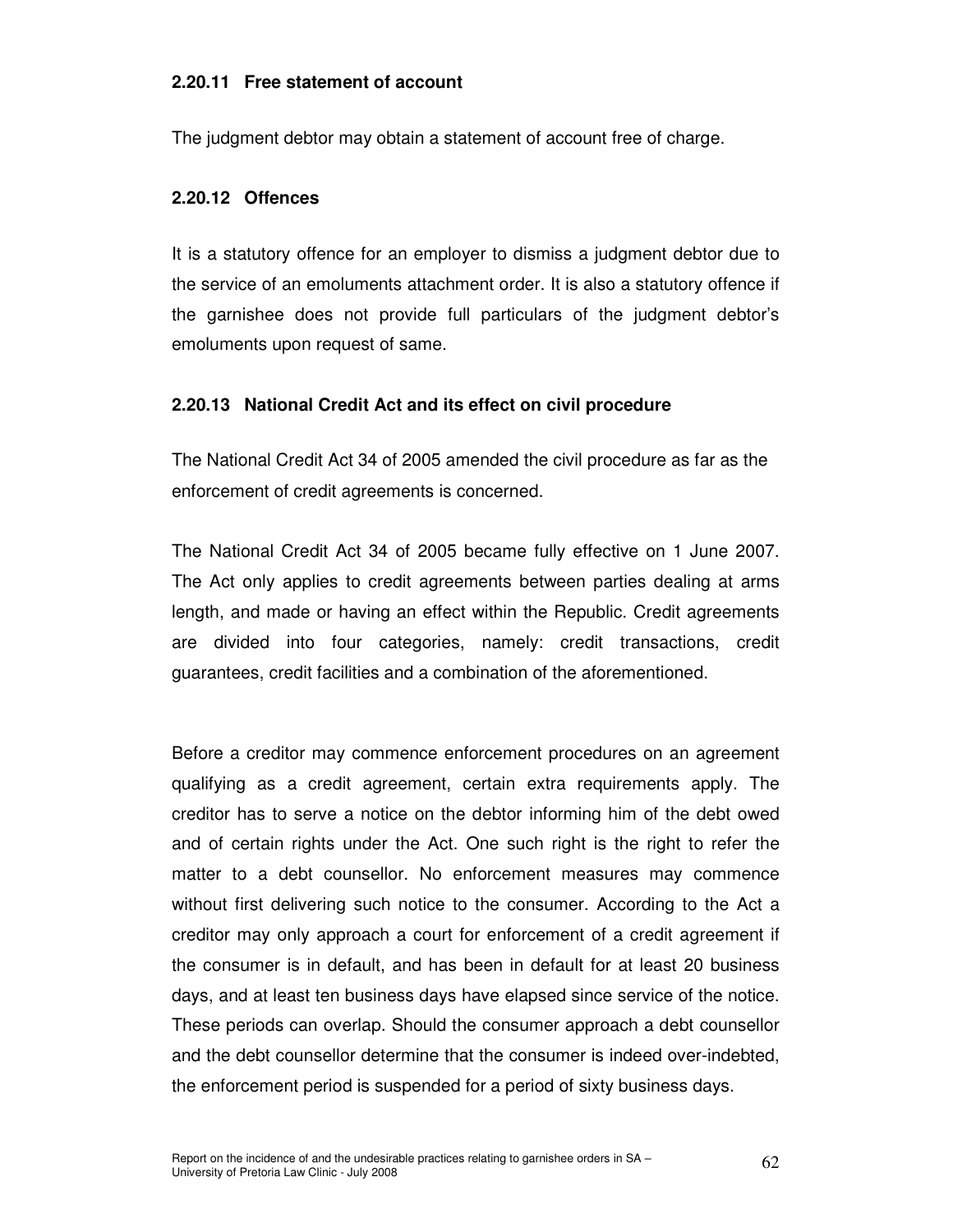#### **2.20.14 Emoluments attachment orders and other legislation**

The Basic Conditions of Employment Act states that an employer may not deduct any monies from the employee's remuneration unless permitted by law. It further states that an employer should pay said deductions in accordance with the time periods provided by law. State employers may refuse deduction, should it result in more that 40% of the employee's remuneration to be subject to deductions.

## **2.21 EMOLUMENTS ATTACHMENT ORDERS IN OTHER COUNTRIES: SOME ASPECTS**

The original terms of reference of this investigation did not include a comparative analysis of the position re in respect of garnishees in other countries. Time and costs factors thus understandably limited a thorough investigation. It could however be extremely useful to analyse the position in other countries regarding legal requirements, procedure and limitations.

In the **United States of America** Title III of the Consumer Credit Protection Act (CCPA) governs the garnishment of wages. Title III applies to all employers and individuals who receive earnings for services (including wages, salaries, commissions, bonuses and income from a pension or retirement program.

Wage garnishment occurs when an employer withholds the earning of an individual for the payment of a debt as the result of a court order.

Title III provides certain protective measures to employees. An employer is prohibited from discharging an employee because his or her earnings have been subject to garnishment for any one debt, regardless of the number of levies made or proceedings brought to collect it. Title III does not, however, protect an employee from discharge if the employee's earnings have been subject to garnishment for a second or subsequent debt.

Title III further protects employees by limiting the amount of earnings that may be garnished in any workweek or remuneration period to the lesser of 25% of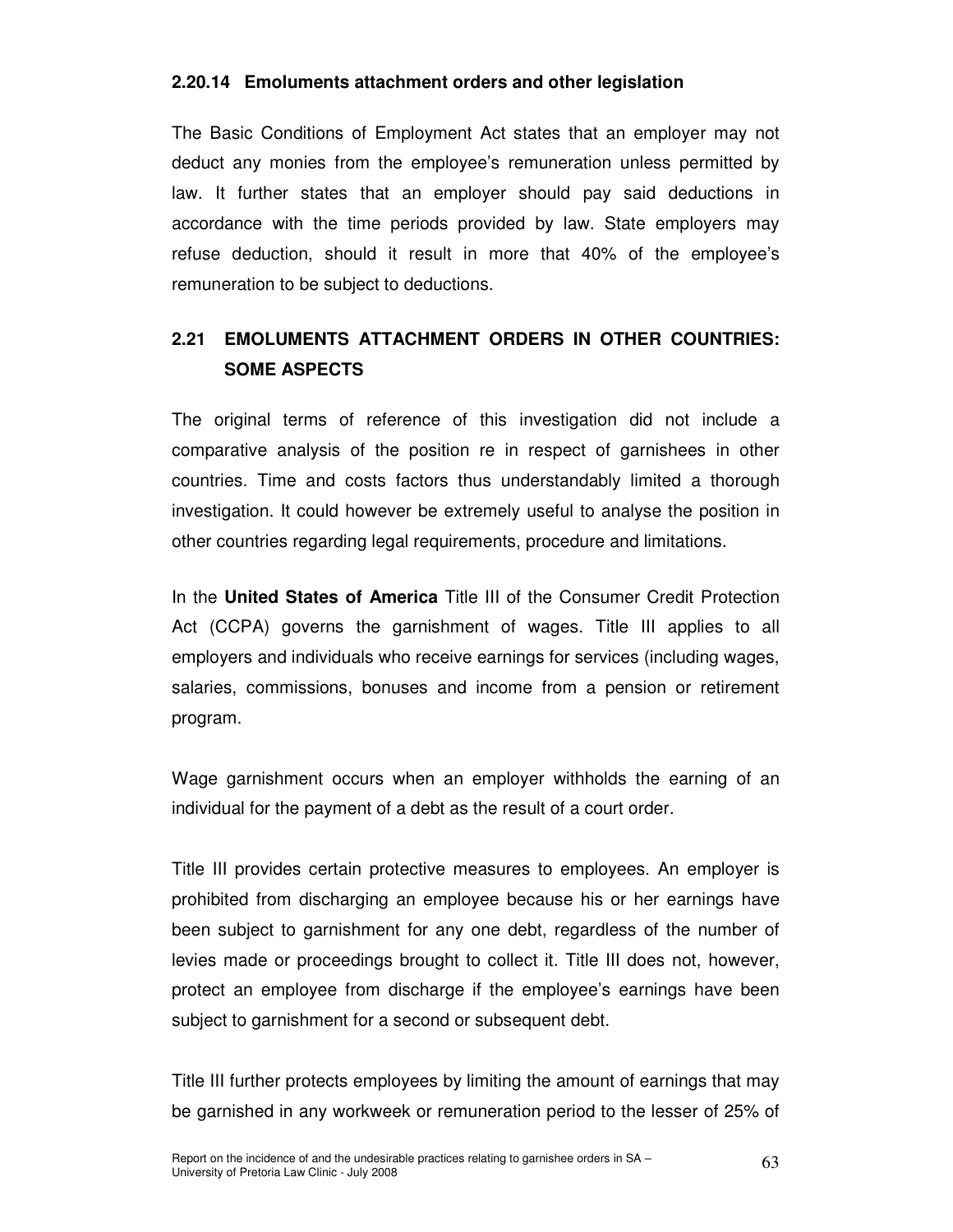disposable earnings or the amount by which disposable earnings are greater than 30 times the federal maximum hourly wage prescribed by section  $6(a)(1)$ of the Fair Labor Standards Act of 1938. This limit applies regardless of the number of garnishment orders received. The federal minimum wage us \$5.85 per hour effective 24 July 2007; \$6.55 per hour effective July 24 2008 and \$7.25 per hour effective 24 July 2009. Disposable earnings are the amount left after statutory deductions (e.g. federal, state and local taxes, social security, UIF and state employer retirement systems).

The restrictions do not apply to court orders for payment of federal or state taxes or for child support or alimony. In support (maintenance) cases up to 50% of an employee's disposable earnings may be garnished if the employee is supporting a current spouse or child and up to 60% in cases where the employee is not doing so. An additional 5% may be garnished for child support or alimony payments over 12 weeks in arrears.

If a specific state's garnishment law differs from the provisions of federal law as contained in Title III, the employer must adhere to the law resulting in the smaller garnishment, or prohibiting the discharge of an employee because his or her earnings have been subject to garnishment for more than one debt.

At present four **US States: North Carolina, South Carolina, Pennsylvania and Texas** do not allow wage garnishment at all except for debts related to taxes, child support, federally guaranteed student loans and court-ordered fines of restitution for a crime the debtor committed. Several other States observe maximum thresholds that are lower than the 25% maximum provided for the federal law. In some States garnishment are prohibited in certain circumstances. In **Florida,** for example, the wages of a person who provides more than half the support for a child or other dependant are exempt from garnishment altogether.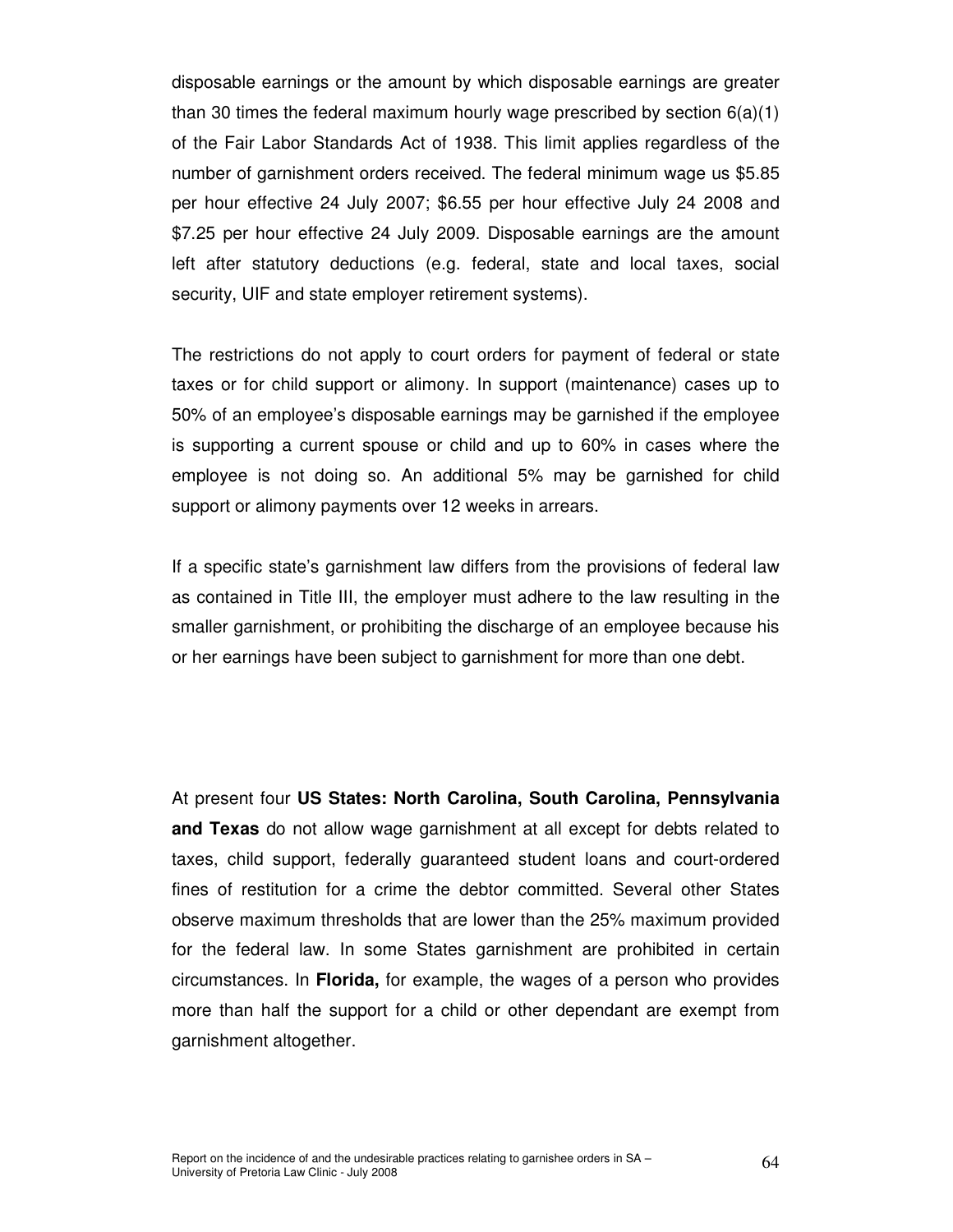While some types of disability are exempt from attachment, only active duty members of the armed forces and disabled veterans are completely "judgment proof".

The position regarding attachment of wages, salary and income differs between member states of the European Union.

In **Greece,** enforcement action may not be taken against salary, pension or insurance claims at all; whilst the position in the other member states seem to be that wages may be garnished under specific circumstances and conditions normally subject to quantitative restrictions.

In **Finland and Portugal**, as a general rule one third of the debtor's net wage may be garnished.

A similar restriction exists in **Poland** except that in the case of maintenance payments up to 50% can be seized.

In **Sweden** only a portion in excess of the debtor's needs may be garnished, prioritising claims under the Marriage and Parents and Children's Code.

In **France** a proportion of salary fixed according to a sliding scale depending on the amount of income and number of dependants, re-evaluated on an annual basis is exempt from garnishment.

Similarly in the **United Kingdom** an attachment of earning procedure exists. The sum of earnings deducted for enforcement is calculated taken into account the "normal deduction rate" and "the protected earnings rate". The former is the rate at which the Enforcement of Judgment Office thinks it is reasonable for the debtor's earnings to be applied to meet his liability under the judgment. The latter is the rate below which the Enforcement of Judgments Office considers the debtors earning should not be reduced having regard to his resources and needs (food, rent or mortgage and essentials – regular bills such as electricity).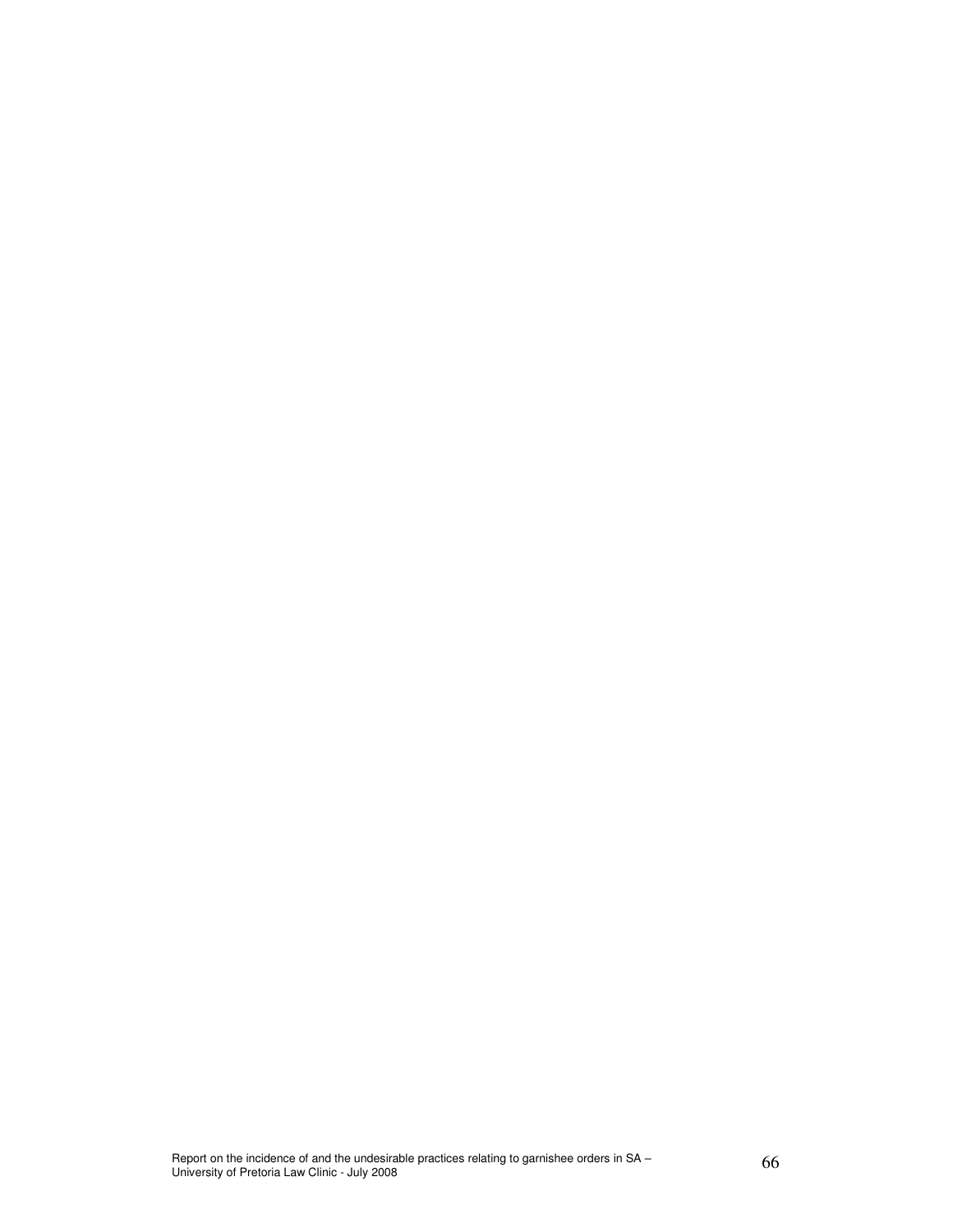## **3.1 INTRODUCTION**

Anecdotal evidence of numerous cases abound where irregularities regarding the consent to emoluments attachment orders, the overcharging of judgment debtors, irregularities in the obtaining, issuing or service of emoluments attachment orders are mentioned.

The approach of the research team has been that it is unnecessary to record in detail large numbers of these cases if they merely prove the same type of irregularity, for example emoluments attachment orders issued from courts without jurisdiction. Cases where allegations of irregularities or fraud could not be verified or have not been proved (despite strong suspicions) have for obvious reasons not been included.

A number of apparent irregularities have also been encountered that still warrants further investigation and could therefore not be included in this report. These include claims by consumers and payroll administrators where they are unwilling to allow their names to be published; cases where court files containing corroboration are missing or where matters are contested and thus sub judice. The team also came across a large number of cases where consumers, as a result of financial and legal illiteracy wrongly believed they had been prejudiced, for example not taking interest or costs into account when claiming accounts have been paid in full.

It was also clear that certain agencies acting on behalf of consumers or employers in managing or attaching emoluments attachment orders were making claims regarding the abuse of the process or the extent of the irregularities (and their own successes) that they could/would not back up with reliable evidence. In some instances some of these service providers were initially very keen to assist the team, but once they realised that there was no immediate benefit for them they became reluctant to share information that they initially claimed to have.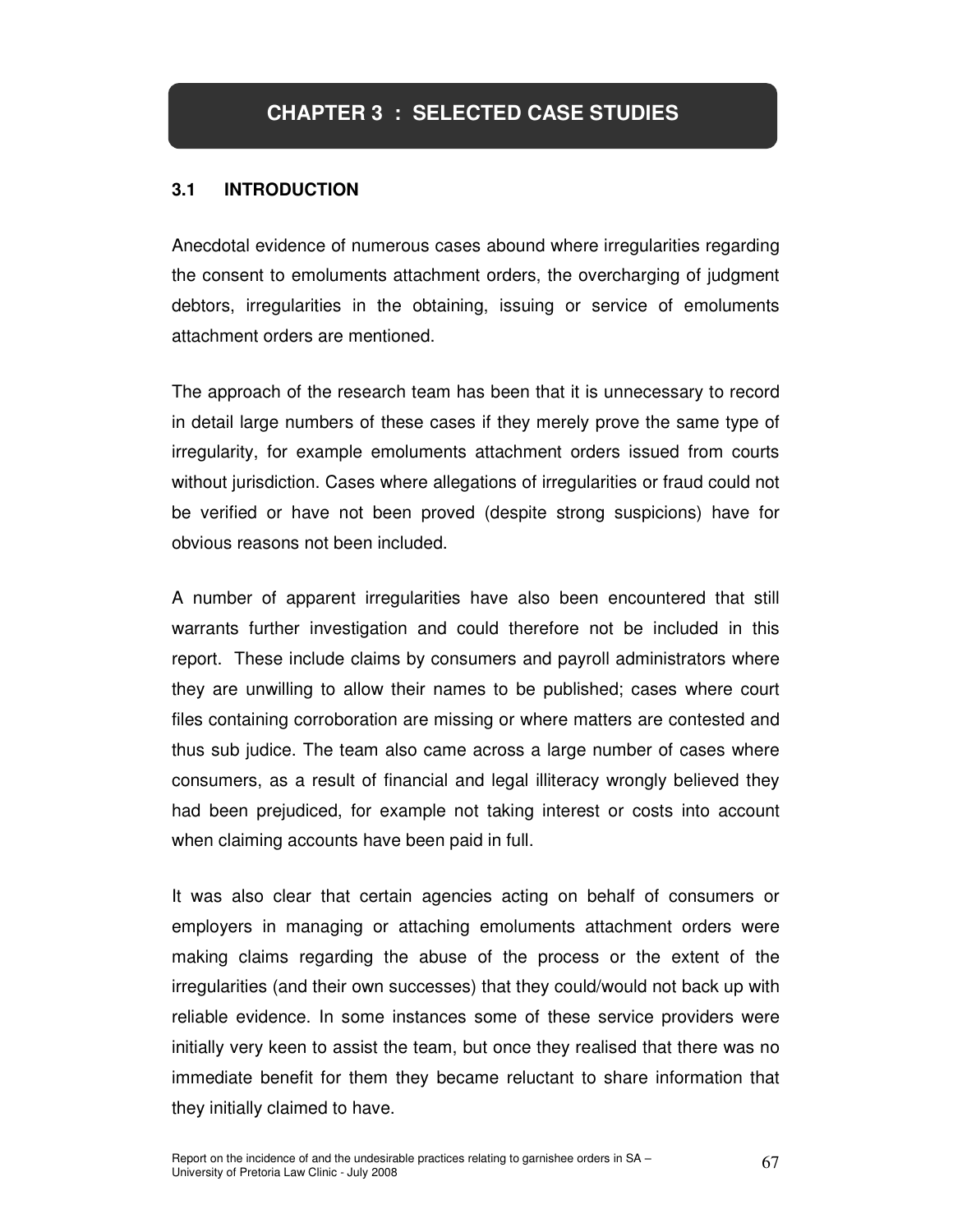The following cases illustrate various irregularities or apparent irregularities.

## **3.1.1 In the matter of: JD GROUP (PTY) LTD v JOHN KOKS Magistrate Court: District of Johannesburg Case Number: 0033056/2005**

A common irregularity that occurs in the garnishee orders, that is impossible for both the clerk of court from where the emoluments attachment order is issued and the payroll administrator to detect, is the fact that the capital amount claimed is incorrect. This stems from the fact that the emoluments attachment order merely reflects the amount that judgment was granted for. In the case of default judgments these are the amounts that summons was issued for or consent to judgment was signed for.

A practice has developed amongst debt collectors and attorneys to contract with creditors on the basis that a contingency fee or reward of 25% of the amount handed over and collected will be retained by the debt collector or attorney as remuneration in lieu of any fees charged to the creditor.

The advantage to the creditor is that he is not saddled with legal fees in cases where the bad debt cannot be recovered, for example the risk of not recovering fees and disbursements is passed on to the debt collector or attorney acting on behalf of the creditor, who in case of success is entitled to 25% of the amount collected, irrespective of the time or money spent to recover same.

Some debt collectors or attorneys simply add the contingency fee to the capital amount claimed and proceed to claim this in the summons or to include this as part of outstanding capital in the case of consent to judgment. Where debtors query this amount they are simply told either by the creditor or the debt collector that fees and disbursements are included in the amount claimed.

This contingency fee can be, and often is 25% of the original capital amount. It gets even worse – interest and the 10% collection commission are also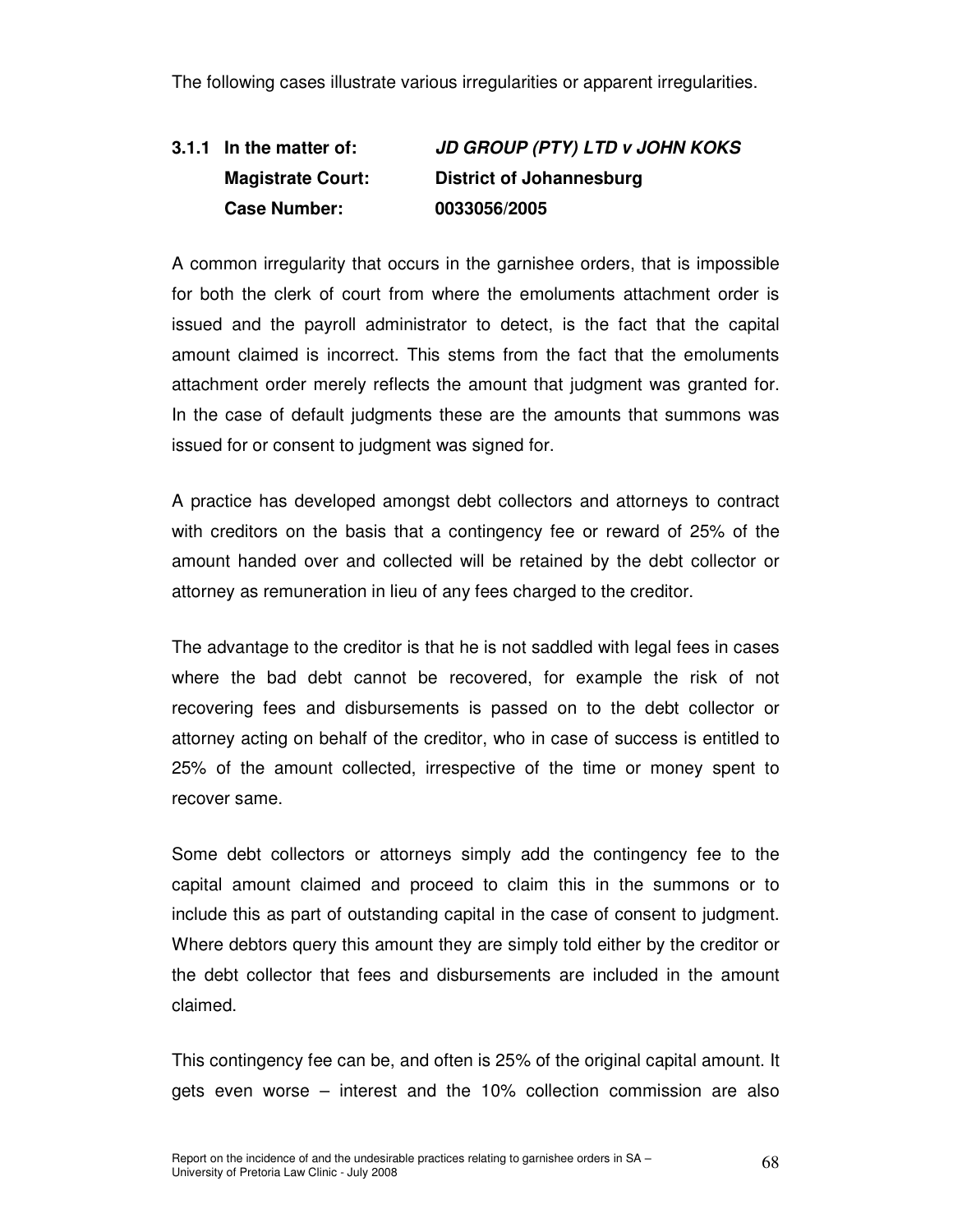claimed on this inflated capital amount, to which further costs and disbursements are added.

This is prevalent in but not limited to the furniture retail sector and some of its debt collectors. In fact FairDebt, estimates this arrangement to be applied to the vast majority of cases investigated by them.

One such case is that of JD Group (Pty) Ltd trading as Russells v John Koks. During February 2005, Russells South Gate handed an amount of R34 553.88 to T&J Associates for collecting. A letter of demand was sent to the debtor, who subsequently signed a consent in terms of section 58 for the amount of R43 446.10 for which judgment was obtained and an emoluments attachment order was issued together with R20.00 costs (presumably a revenue stamp). In this was included the amount of R187.00 sheriff's fees (presumably for service of the emoluments attachment order).

The employer deducted R2 655.00 per month for the period 5 May 2005 to 6 September 2006: an amount of R45 135.00. Only R35 815.59 was paid over to Russells.

Upon query the attorneys concerned supplied the following explanatory statement:

| Opening balance     | R34 553.99  |
|---------------------|-------------|
| <b>Sheriff fees</b> | 187.00      |
|                     | 34 740.88   |
| "All costs"         | 8 685.22    |
|                     | 43 426.10   |
| Revenue stamp       | 20.00       |
|                     | R 43 446.10 |

When an explanation for how the "All costs" of R8 685.22 was made up (this incidentally is 25% of the amount handed over plus sheriffs fees) the explanation was that this was "customary". FairDebt acting on behalf of the consumer then approached the plaintiff who conceded: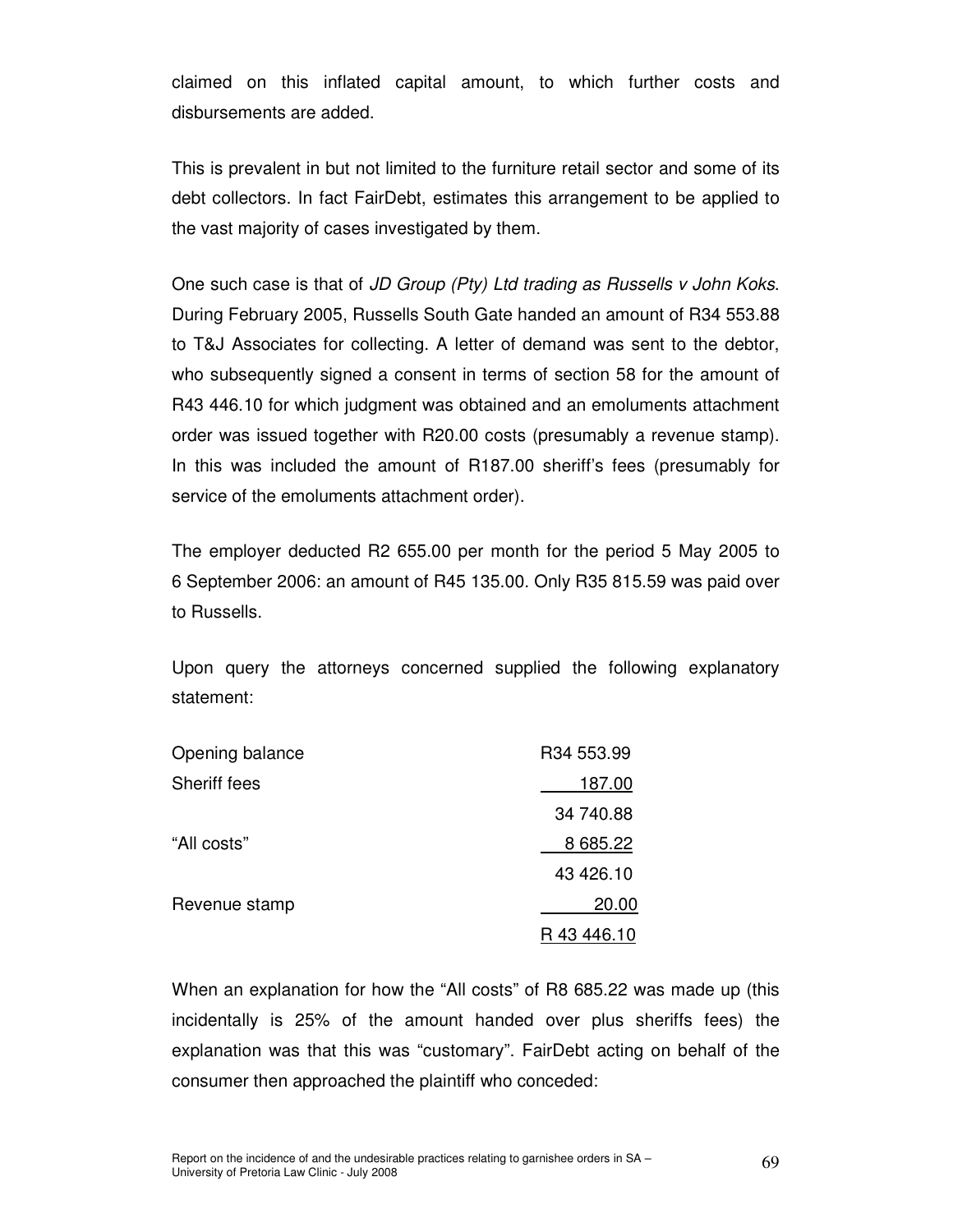that T&J Associates had no right to add 25% to the capital amount. No instruction to do so was issued to them. Our contract reads that we will pay the attorney 25% on all collections.

They offered to repay this amount.

Further investigation showed that an amount of R4 190.00 was received by Russells directly from the debtor after handover of the account to the attorneys. This was never conveyed to the attorneys and thus not taken into account when the emoluments attachment order was granted.

It also turned out that Russells had at a stage added R888.35 "legal fees" to the account prior to handover, without Russells being entitled to it.

A recalculation was done:

| Capital              | R34 553.88             |
|----------------------|------------------------|
| Less direct payments | 4 190.00               |
|                      | 30 363.88              |
| Less payments by EAO | 45 135.00              |
| Less legal costs     | 888.35                 |
| Collection costs     | 3 632.00 *             |
| Overpaid             | R <sub>12</sub> 027.43 |

- A refund of R12 017.43 was obtained for the client
- \*10% plus vat
- In fact only 5% could be charged if the employer also deducted 5% as he would be entitled to do

This case study begs serious questions. If the debt collectors and attorneys concerned added 25% to this client's account and claimed that this was customary, it can only be assumed that this was done to all the accounts handed to them.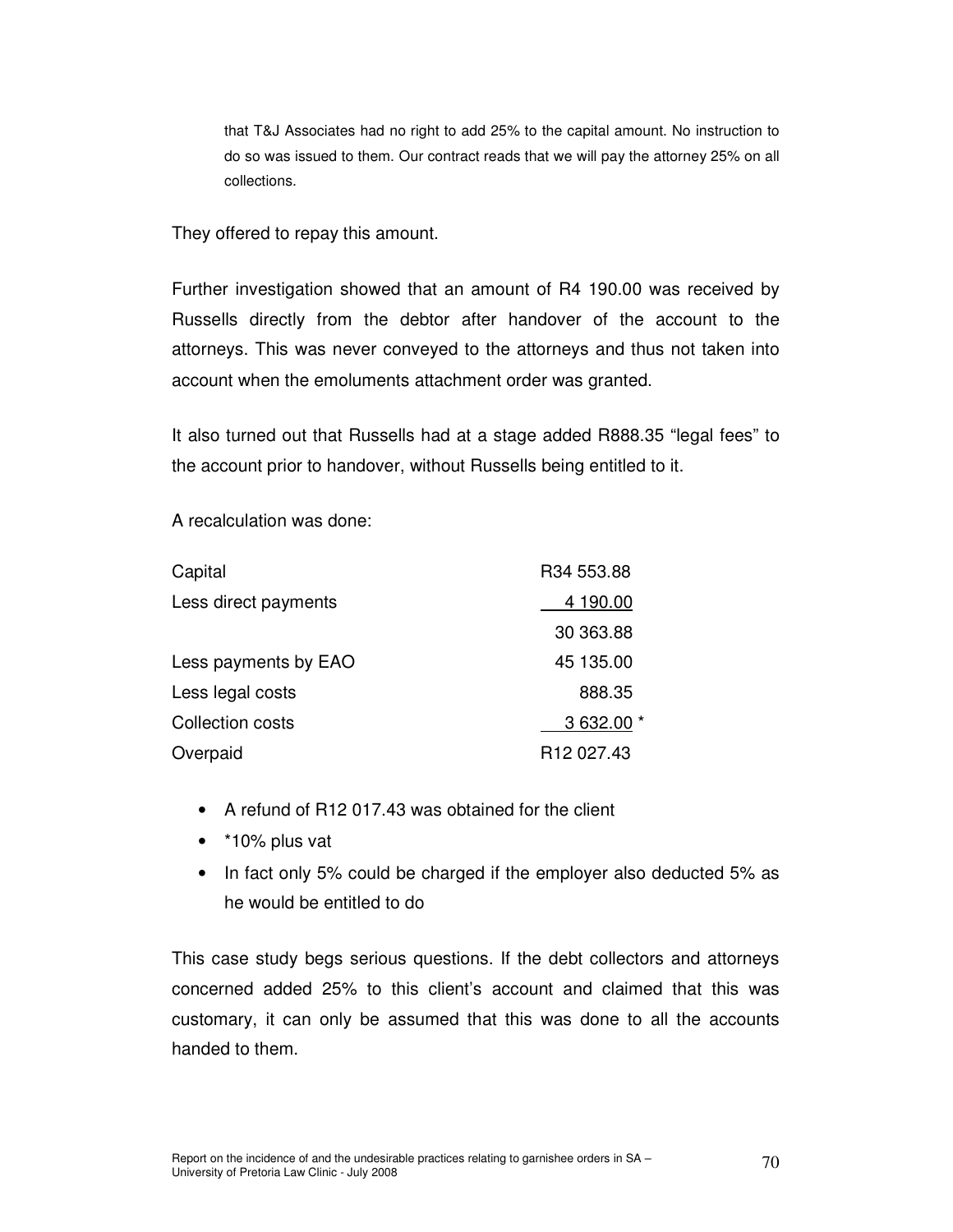The same applies to the illegal charging of legal costs by Russels and the lack of communication between creditor and attorney regarding payments made to the creditor after handing the matter over to the attorneys for collection.

# **3.1.2 In the matter of: SCORE PRICE & PRICE v NYAWO NEP Magistrate Court: District of Kempton Park Case Number: 21824/07**

This case is only used to reflect the huge mistakes that attorneys can and do make regarding outstanding balances as well as the importance of it being checked by the employer/employee or their agents. It should also be checked against the employee salary advices as well as the records kept by the instructing creditor.

On 4 June 2008, A van der Walt Attorneys, acting on behalf of Score Price & Pride, informed the employer that an amount of R5 245.88 was still due by the debtor who had consented to judgement and an emoluments attachment order.

The balance was placed in dispute by FairDebt, who acted on behalf of the debtor, on 23 June 2008. On 24 June 2008 the employer received a letter simply stating:

Abovementioned refers. Please note that the balance has been settled in full. Please note that the emoluments attachment order must be cancelled with immediate effect. We trust you find this in order.

Most employers and employees would leave it at that but in this case the debtor continued the dispute (as payments were made and not credited; illegal costs charged; etc). This resulted in the attorney repaying the debtor R5 178.49 (less R650 + VAT for rescission of judgment) i.e. R4 435.49 on 3 July 2008.

It may also be mentioned that the particular emoluments attachment order was issued from the Kempton Park Magistrate's Court, although the employer and employee both at all relevant times were domiciled in Natal.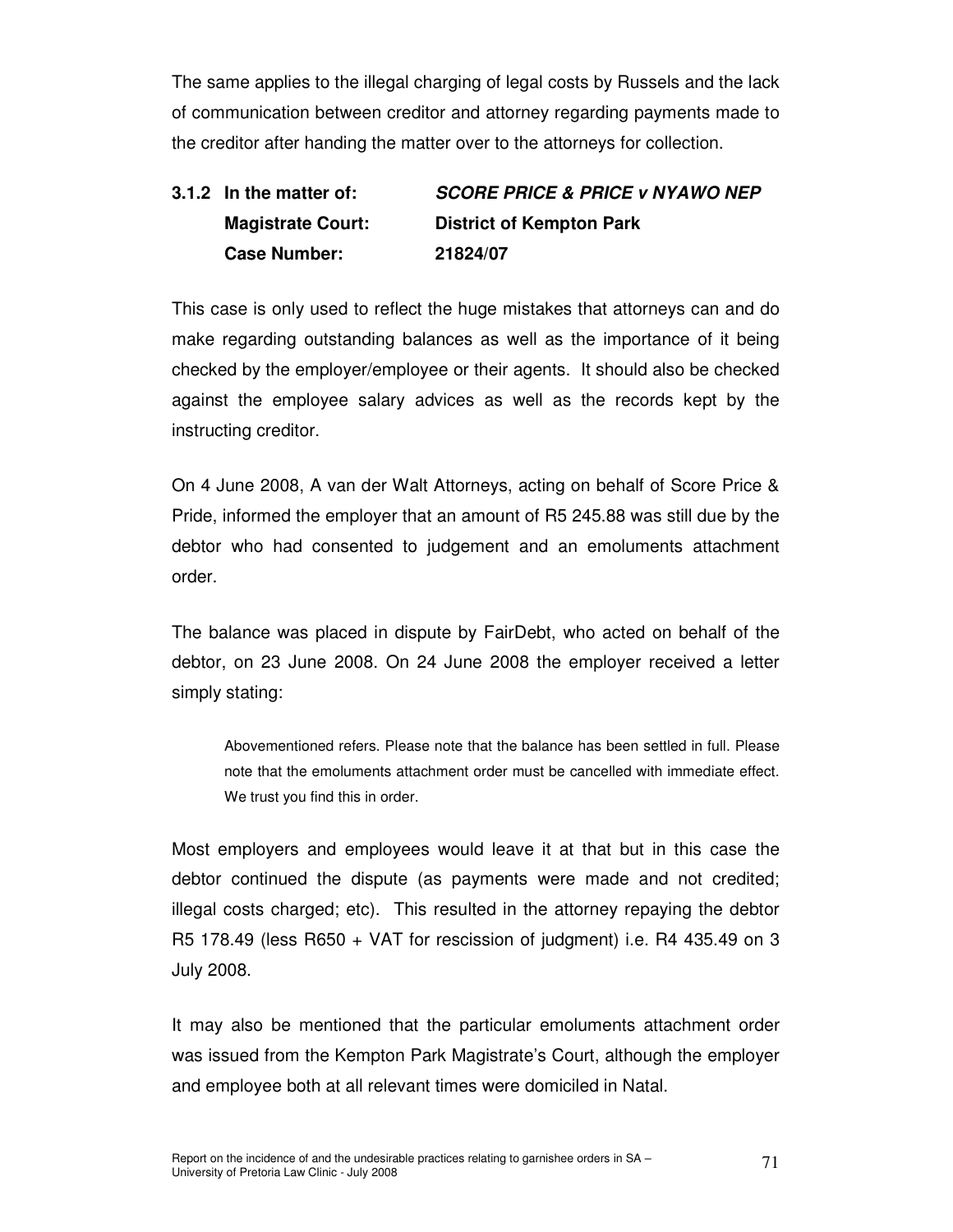The attorney relied upon a consent to judgment which included the following paragraph:

Consent to jurisdiction of the Magistrate's Court.

After Magistrate's Court is then written in Kempton Park.

This is followed by:

 Signed at ……………….. on the and once again Kempton Park & 15 February is inserted.

Provision is then made for the signature of the defendant as well as the signatures and addresses of the two witnesses. Both these addresses are in Natal.

The debtor denies that she ever consented to the jurisdiction of the Magistrate's Court Kempton Park; moreover that contrary to the document stating it, she never signed the document in Kempton Park. In fact, she insisted that she never signed the consent at all and never met the debt collector who claimed to have obtained her signature.

It was also apparently acknowledged by the witnesses that they were not present when the debtor allegedly signed the document. One of them allegedly stated that he merely signed the document as witness when it was presented to him by a field agent who claimed to have obtained Ms Nyawo's signature (in Natal!).

Report on the incidence of and the undesirable practices relating to garnishee orders in SA –  $72$ <br>University of Pretoria Law Clinic - July 2008 Note: During the course of our investigations it was apparent that a huge number of consents to judgment and emoluments attachment orders was obtained in the Magistrate's Court Kempton Park, irrespective of where the debtor resides or is employed or for that matter where the debt arose or even where the creditor or his attorney was situated. It can be argued that a debtor in given circumstance could consent to the jurisdiction of a specific Magistrates' Court for reasons of convenience. However, as the employer also has an interest in the matter it has become custom not to obtain the consent of the employer as well, which apparently is wrong. During the course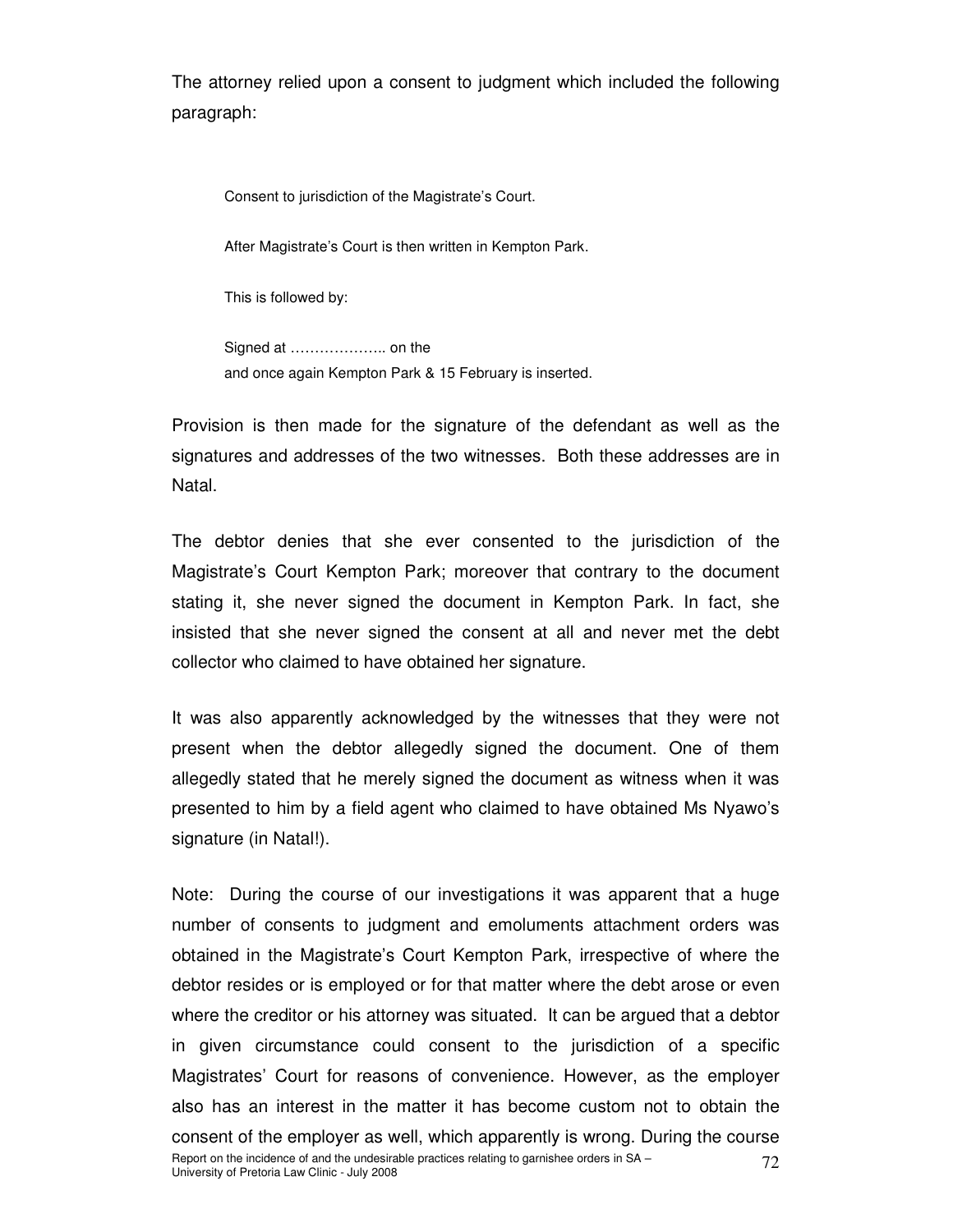of our investigation we could not get an explanation why the specific Magistrates' Court i.e. Kempton Park, featured so prominently in consents to jurisdiction.

| 3.1.3 In the matter of:  | <i><b>RNT NDWANDWE</b></i>     |
|--------------------------|--------------------------------|
| <b>Magistrate Court:</b> | <b>District of Nongoma</b>     |
|                          | <b>District of Piet Retief</b> |
| <b>Case Number:</b>      | 181/03 (Nongoma)               |
|                          | <b>104/04 (Piet Retief)</b>    |

Due to poor administration by credit providers, outstanding debt are sometimes handed to more than one collector which results in multiple summonses as well as emoluments attachment orders. Two collectors then collect on the debt and the consumer is held liable for the legal costs. An uninformed consumer will not dispute this practice and even if such consumer directs enquiries to the credit provider, the consumer will generally not be in a position to recalculate or verify the amount due.

Ms Ndwandwe bought furniture from Price & Pride. This account was handed over for collections to AR COLLECTIONS and later also to A van der Walt Attorneys. Two judgments were obtained against the client for the same debt. The first on 5 March 2003 in Nongoma (case number 181/03) and the second on 29 January 2004 in Piet Retief (case number 104/04). The consumer approached FairDebt who insisted on a refund of all monies deducted in terms of the second judgment.

It is quite peculiar that an exact percentage of 25% of instalments received was added to the consumers account under the inscription legal charges (similar to the matter of Mr. Koks discussed above). This is an unlawful practice as a contingency fee negotiated between an attorney and his client, must be deducted from the instalment paid over to the client and not added to the consumer's account. In this case, an amount of more than R13 000.00 was unlawfully charged in this way.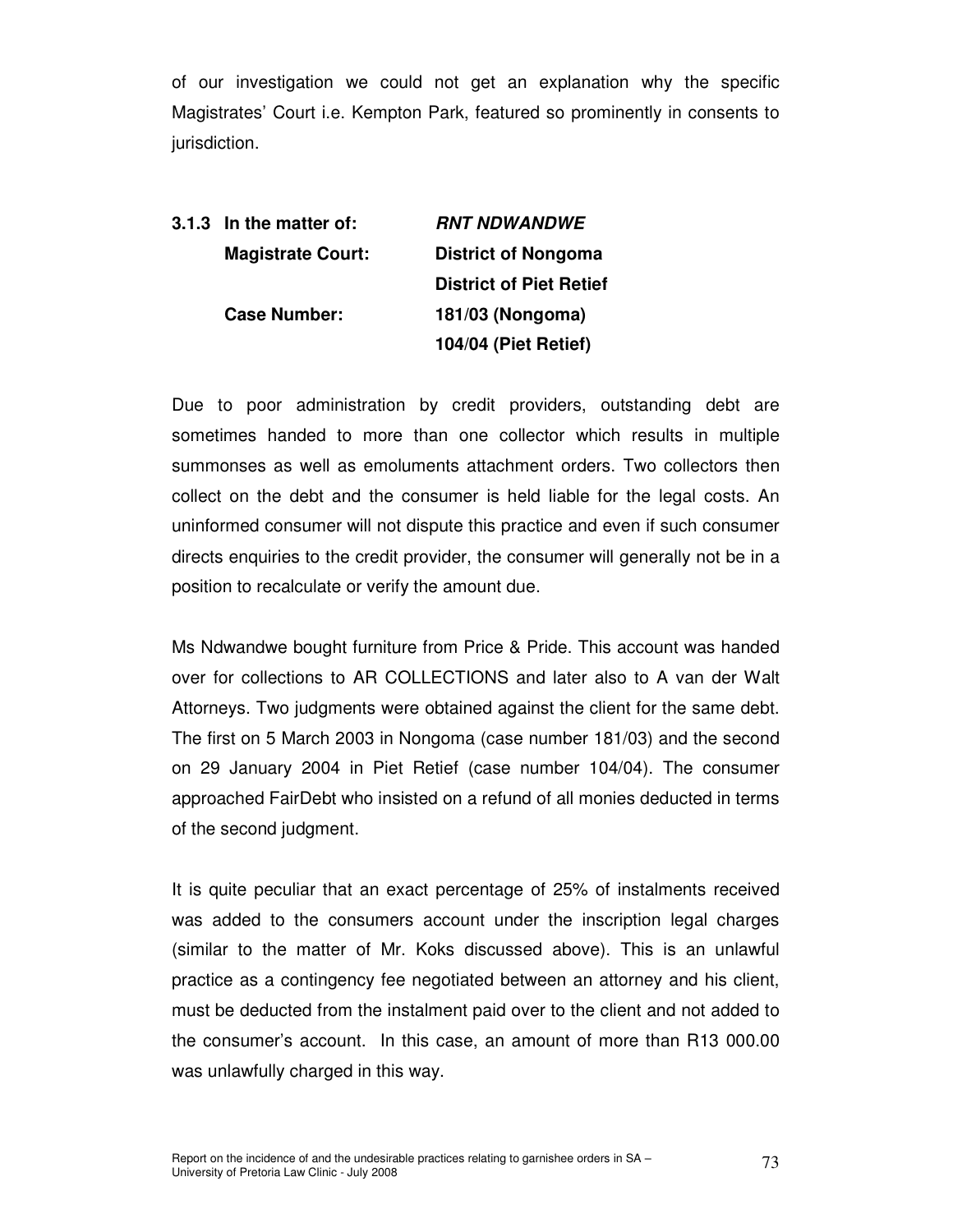The JD Group offered an amount of R24 844.19 to Mrs. Ndwandwe in full and final settlement which she accepted.

## **3.1.4 In the matter of: BALBOA FINANCE (PTY) LTD v PETROS Magistrate Court: District of Kempton Park Case Number: 38636/07**

This matter illustrates the issuing of an emoluments attachment order despite the fact that the account is up to date. It is a further example of a court issuing such order despite the fact that neither the employer nor the cause of action has any link to the jurisdiction of such court. The consumer further specifically denied any consent to the jurisdiction of this court.

In this instance, Mr Petros obtained a loan with principal debt of R2 000.00 from Balboa Finance. He paid this account in weekly instalments by way of bank deposits and was surprised when an emoluments attachment order was obtained against his salary as the account was not in arrears. A total amount of R2 232.00 was deducted from his salary and he paid an amount of R3 490.50 via bank deposits and debit orders. A further irregularity that occurred was the fact that the judgment as well as the emoluments attachment order was obtained in Kempton Park. The consumer resides and is employed in Pietermaritzburg. The consumer denies to have ever consented to the jurisdiction of the Magistrate's Court for the district of Kempton Park.

FairDebt investigated the matter and upon enquiry, Balboa and their attorneys (Landau Inc), responded by refunding the consumer an amount of R1 869.86 and later also a further amount of R1 387.08 pertaining to legal fees and commission wrongly charged to the account.

# **3.1.5 In the matter of: CREDIT WISE (PTY) LTD V J SMITH Magistrate Court: District of Kempton Park Case Number: 4634/2007**

Report on the incidence of and the undesirable practices relating to garnishee orders in SA – 74<br>University of Pretoria Law Clinic - July 2008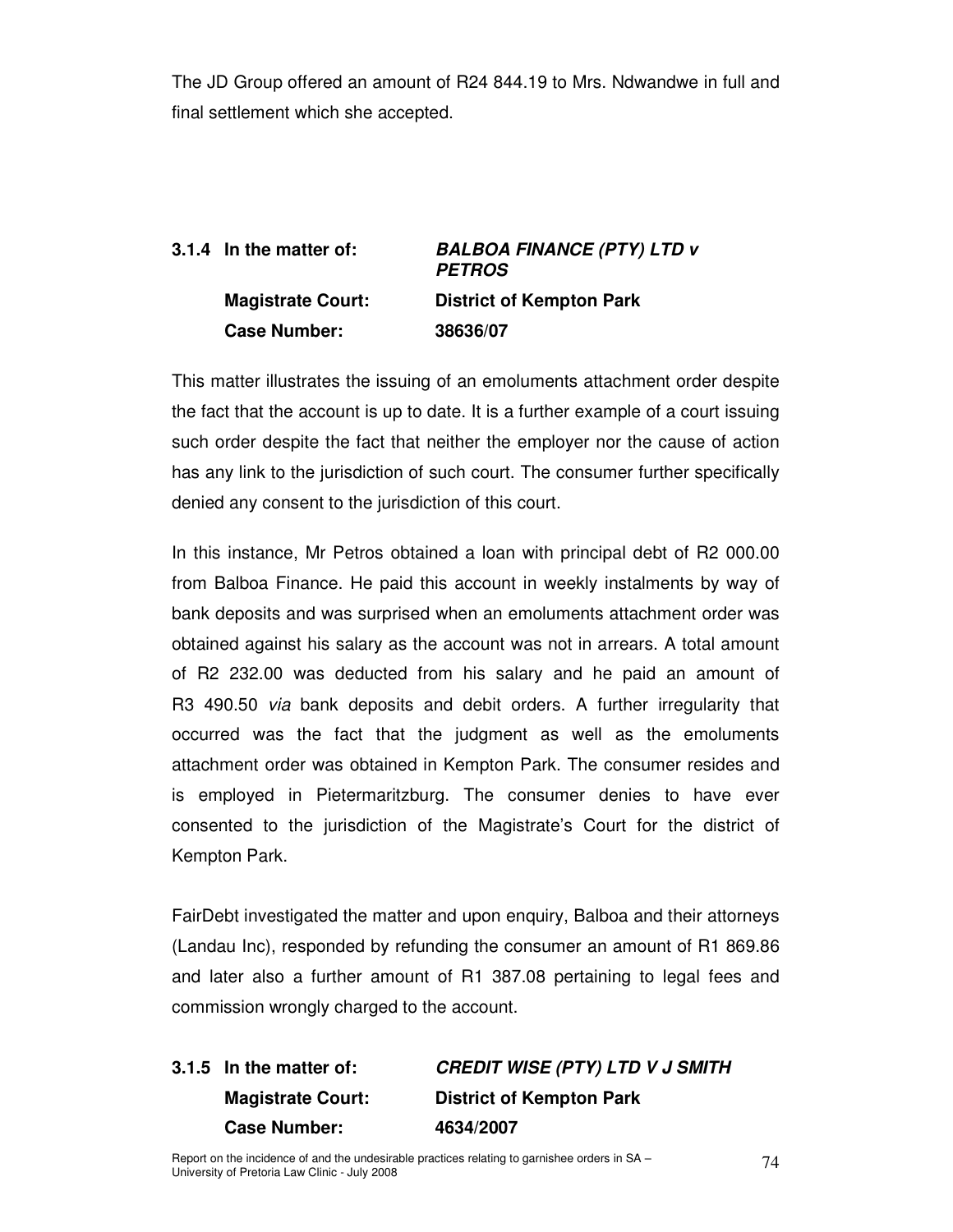Mr. Smith is a consumer resident in Fochville. Onecor, a micro lender, through De Beer & De Klerk attorneys obtained judgment as well as an emoluments attachment order against his salary in the Magistrate's Court for the district of Kempton Park. The judgment was obtained in terms of a consent to judgment in terms of section 58 of the Magistrate's Court Act. The consumer alleges that he never signed such an acknowledgement of debt and that the signature appearing on the said documentation bears no resemblance to his own. Furthermore the document allegedly signed by the consumer is not completed. There are blank spaces where the consumer should have entered the agreed instalments to be paid on a monthly basis. Also the place and date of this alleged signing of the documentation was left blank. The witnesses (the names of Frederik Basson and Theunis Rossouw appear as witnesses) signed in Johannesburg. The consumer states that he did not travel to Johannesburg and therefore no-one could have witnessed his signature there. When all of this was brought to the attention of the attorneys concerned they investigated the matter and agreed to rescind the judgment and refunded the consumer the amount of R5 734.00.

#### **3.1.6 In the matters of:**

**QUANTUM v CUPIDO; QUANTUM v ADONIS; QUANTUM v JOGGEMS; QUANTUM v TSHWANTI; QUANTUM v JANSEN; QUANTUM v ORTELL; QUANTUM v KOELMAN ; QUANTUM v MATHYSE ; QUANTUM v ADAMS Magistrate Court: District of Bloemfontein Case Numbers: 49528/02; 44954/02; 46029/02; 26424/03; 50105/02; 16588/02; 47267/02; 47253/02; 47306/02** 

During 2004, the Stellenbosch Legal Aid Clinic was approached by 10 employees of Berco cleaning services. Their average monthly salaries were approximately R1400.00 per month. It transpired that they were all approached during their 45 minute lunch breaks by an agent offering cash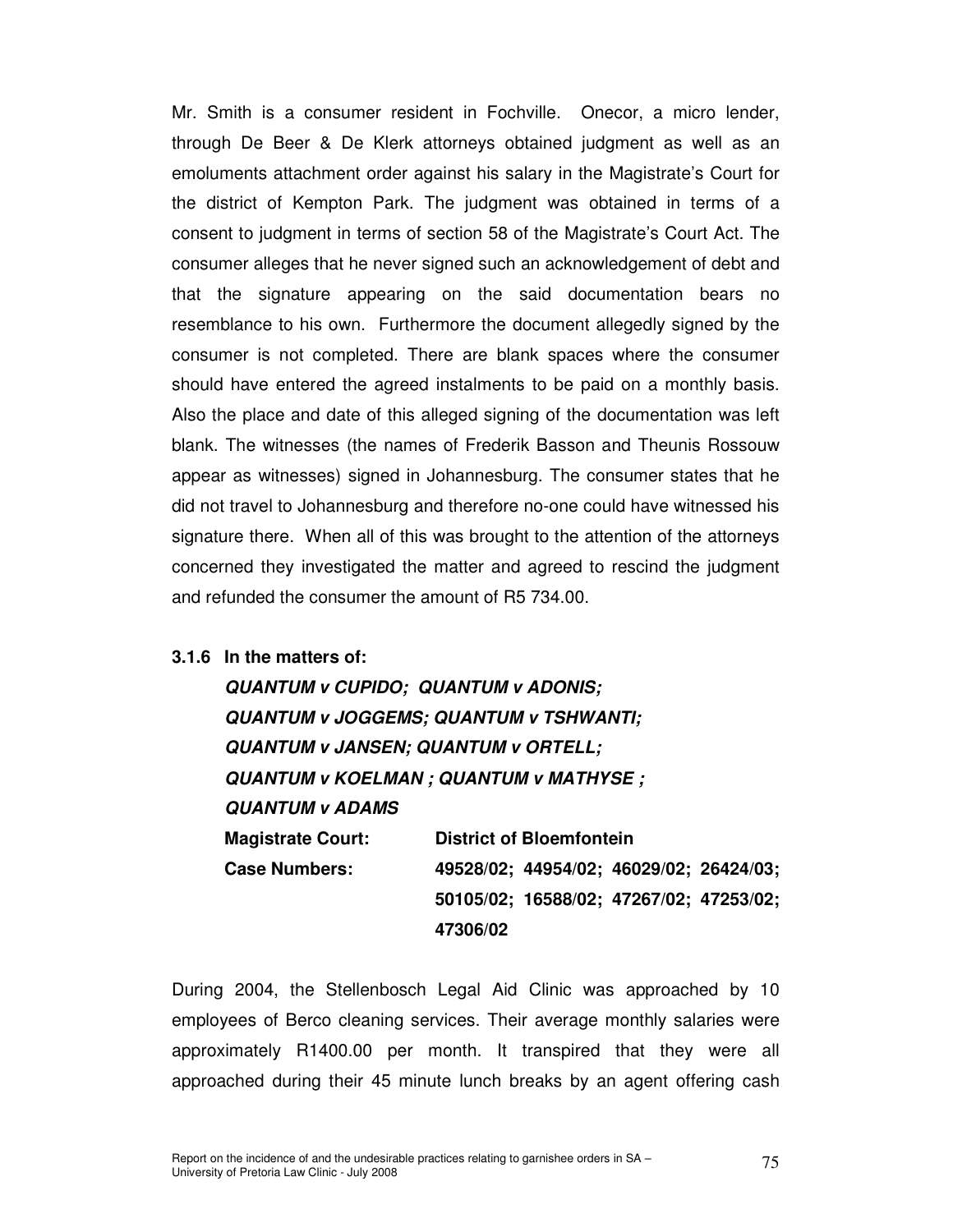loans and were induced to sign contracts in a language which was not familiar to them. These persons had very little schooling and educational training.

Amounts of between R820.00 and R1 820.00 were paid to each person. Garnishee orders were then issued from the Bloemfontein court, where the creditor resided, even though the debtors were employed (and resided) in Stellenbosch. Amounts ranging from R4 000.00 to R7 000.00 were already garnished against the salaries of each of these persons when they sought legal aid.

Investigation of the matters revealed that the balance of the debt increased dramatically from month to month notwithstanding the garnishee deductions. In one of the debtors, Mrs C's case, her initial loan was R1300.00 in 2002. By March 2003 a garnishee order of R212.00 per month was implemented and the creditor informed the employer that the amount of the total debt was R4251. By January 2004, 11-monthly instalments amounting to R2338.00 had been deducted from Mrs C's salary. At this stage, the creditor indicated that the amount still due was R7 953.00. By July 2004 a further R1 062.00 had been paid over to the creditor, who informed that the balance was now R8 391.00!

In all of above discussed matters, garnishee orders were issued by the Clerk of the court. These orders were rife with various amendments made in pen, and it was impossible to say whether these amendments were made before or after the order was granted. In at least one instance an amendment to the total judgment (debt) was proven to be made unilaterally by the creditor after the order was obtained. All of the orders were issued from the wrong court, where the creditor abused the tactical advantage of going to a court practically inaccessible to the debtor.

The Clinic received instructions to apply for rescission of the default judgments which had to be brought in the Bloemfontein Magistrate's Court where, as pointed out previously, the judgment was granted.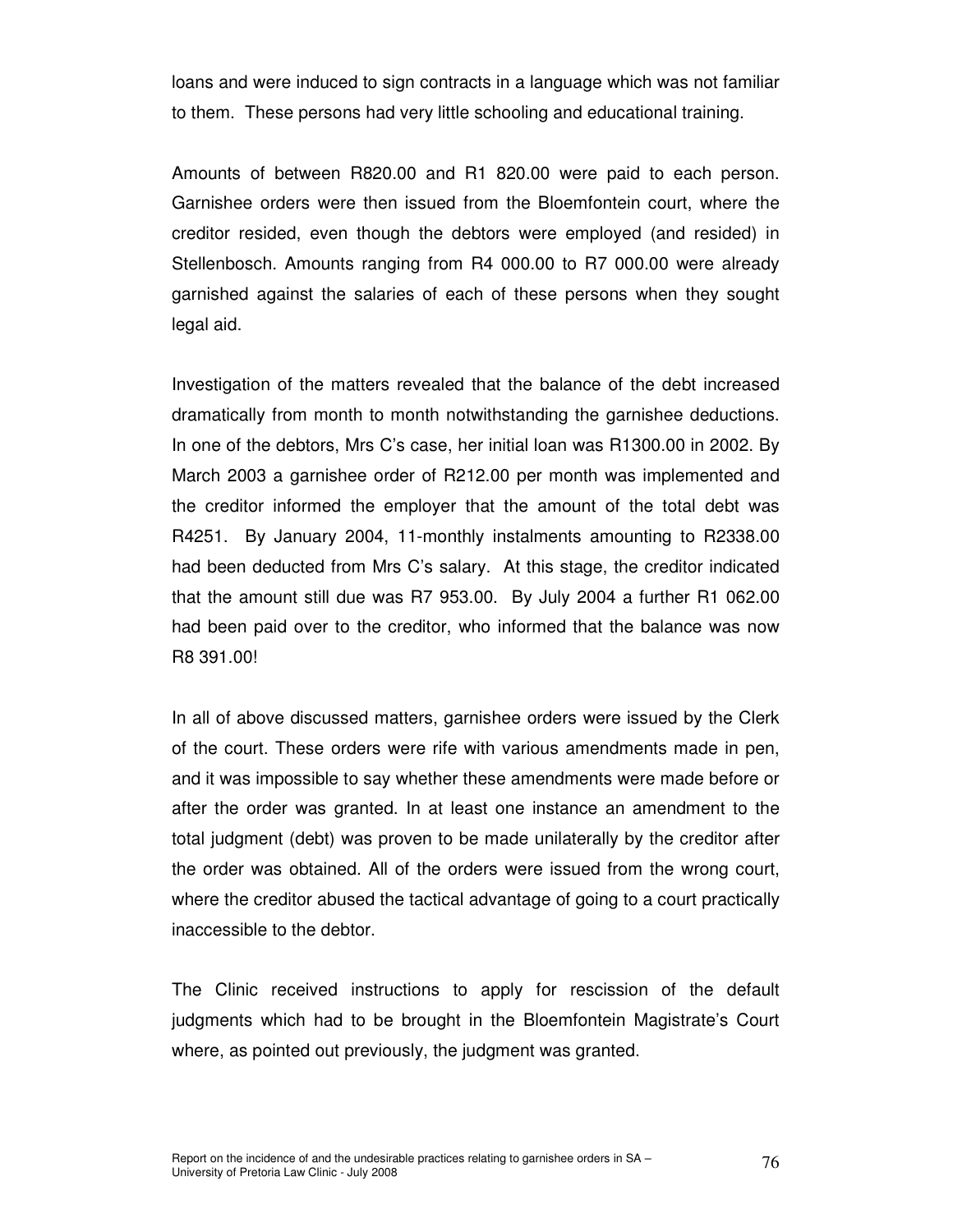The Magistrate's Court Act is clear on the fact that the court will only entertain applications for the rescission of judgments taken by default where there are merits in such an application and where the application is brought before the court within 20 days after obtaining knowledge of the judgment.

The last restriction is highly problematic in the situation at hand. The debtors had knowledge of the judgment against them well in advance of their objection to the continued enforcement thereof. As has been shown in the case-studies, shrewd money lenders can also manipulate the system to make it impossible for debtors to repay the agreed instalments. The debtor realises that judgment has been entered against him when he is informed of this by his employer, who deducts amounts from his salary in accordance with the emoluments attachment order. Initially the debtor reluctantly agrees to this measure, as he realises that he does owe an amount to the creditor.

When, after several months or years of substantial payments, the outstanding balance according to the creditor still increases with every instalment paid, the debtor develops an issue with the current existence, justification and enforceability of the judgment. Unless the creditor grants his consent to the rescission, the debtor now, maybe years after the initial judgment, came to his knowledge, barred from attacking the illegally enforced judgment as 20 days have expired a long time ago.

The court may grant condonation of the time period; but the Bloemfontein court in the Berco matters decided that the fact that the applicants were initially, though reluctantly, ad idem with the judgment and that they only much later indicated that they were now no longer so, proved insufficient cause for it to grant condonation.

Should it be impossible to rescind the judgment itself as a result of the 20-day limit, the only further option is to deal with the symptoms of the judgment. By this is meant specifically to tackle the garnishee order issued against the debtor's salary.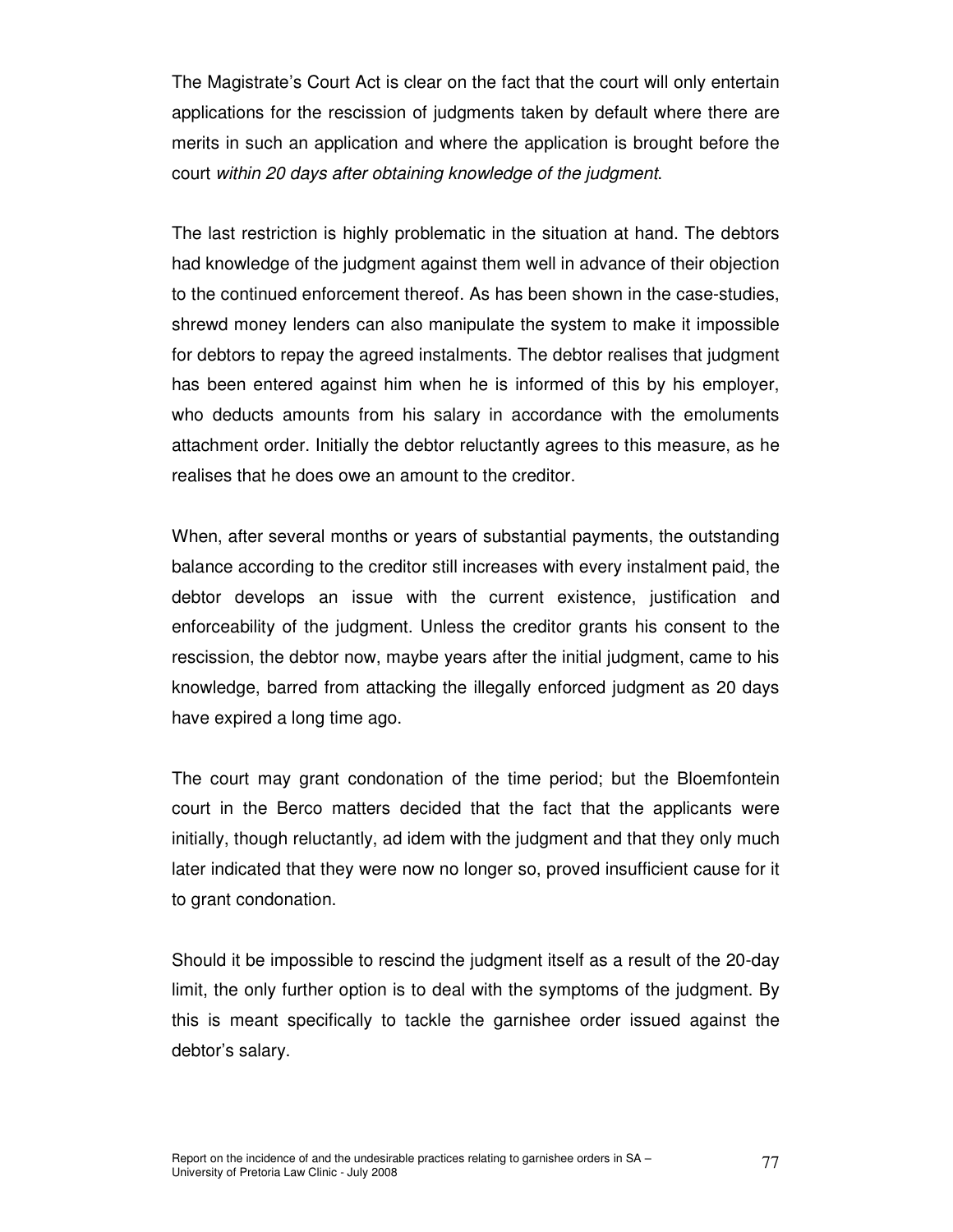The results were that the garnishee order was rescinded, and no more deductions were made from the employer's salary. The threat of the looming impenetrable judgment against them was however not in the least bit diminished. They all remained "black-listed" as a debtor owing an amount of money established by unilateral fabrication by his creditor. The creditor could now still issue a warrant of execution against his debtor's property and also simply return to court with another application for the reinstatement of an emoluments attachment order.

A further practical problem which exists and which has been encountered in this matter has been the ineffectiveness of the human resource departments of the employer of garnishee debtors. In the Berco matter, the emoluments attachment orders of 10 employees of a large cleaning company were set aside. The relevant court orders, ordering the employer to cease deductions from the salaries, were faxed and hand delivered to the employer's human resource department. When the deductions continued in the following month, the relevant employer informed the employees that he could not be held responsible for this as the required administration took more than a month to finalise. Some months after the relevant orders were eventually administrated, debtors returned to the clinic with complaints that deductions had again been made from their salaries. Upon further investigation, it transpired that the creditor and / or his attorney had simply addressed a letter to the employer informing him that a certain amount was still outstanding on the debt and to continue subtracting the garnishee. Human resources acted on these instructions, under the threat that the employer could be directly responsible for payment of these debts if he failed to pay on behalf of his employees.

Although it is clear that the employer and the creditor acted negligently and / or dishonestly in these instances, reimbursing the debtor for these additional amounts subtracted from his salary proved to be a further labour-sapping exercise for Stellenbosch Law Clinic.

**3.1.7 In the matter of: FURNITURE CITY v QJ KAROLISIN Magistrate Court: District of Humansdorp Case Number: 1295/07**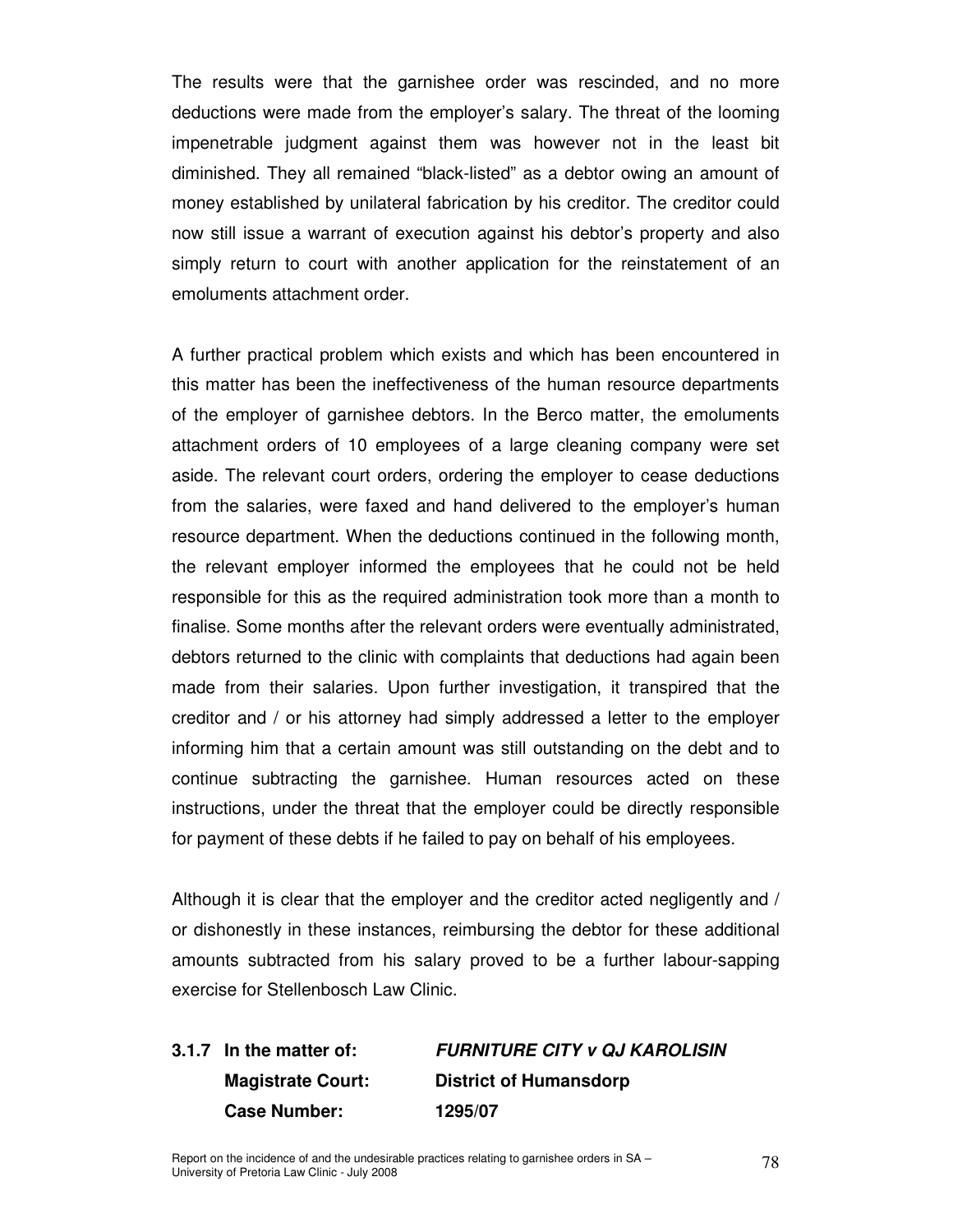The case of Furniture City v Queeny Johanna Karolisin (execution debtor) and Isiuvana Private Hospital (garnishee) provides proof of the onerous position that the employer of the judgment debtor often finds itself in. Ms Karolisin consented to judgment in terms of section 58 of the Magistrate's Court Act. At all relevant times, she was an employee of Life Health Care Group (Pty) Ltd, a company with limited liability and registered address at Oxford Manor 21 Chaplin Road, Illovo. The Life Health Care Group operates a number of private hospitals. Ms. Karolisin was employed at Isiuvana Private Hospital situated in Humansdorp. The payrolls administration is dealt with on a regional basis in Port Elizabeth.

The emoluments attachment order was issued by the court in Humansdorp and served by the sheriff of Humansdorp at the hospital in Humansdorp were she was physically employed. This hospital does not deal with salaries at all. As aforesaid, these are dealt with on a regional basis from Port Elizabeth. To complicate the matter further, the administration of emoluments attachment orders are outsourced to an external service provider, Summit Financial Partners situated at Midrand, Gauteng. It is not clear whether the emoluments attachment order was not forwarded to the payroll administrator in Port Elizabeth or from there to the external service provider or if it was received, why payment in terms of the garnishee order was not made timeously or at all. The unfortunate result was that a warrant for execution against Isiuvana Private Hospital was obtained in terms of s 65J(5) and movables belonging to the hospital attached. This matter was eventually resolved six months later by payment of the outstanding balance as supplied by the judgment creditor's attorney. In the process, additional costs of the attorneys and sheriff as well as further interest had to be paid, although we could not establish whether these extra costs was for the account of the employee, employer or external service provider.

A further practice that deserves to be noted is that the attorney concerned demanded that the employer (in case of payment into the attorney's trust account) should fax to his offices a proof of payment by way of deposit slip. He further demanded that the employer hereafter telephonically contacted the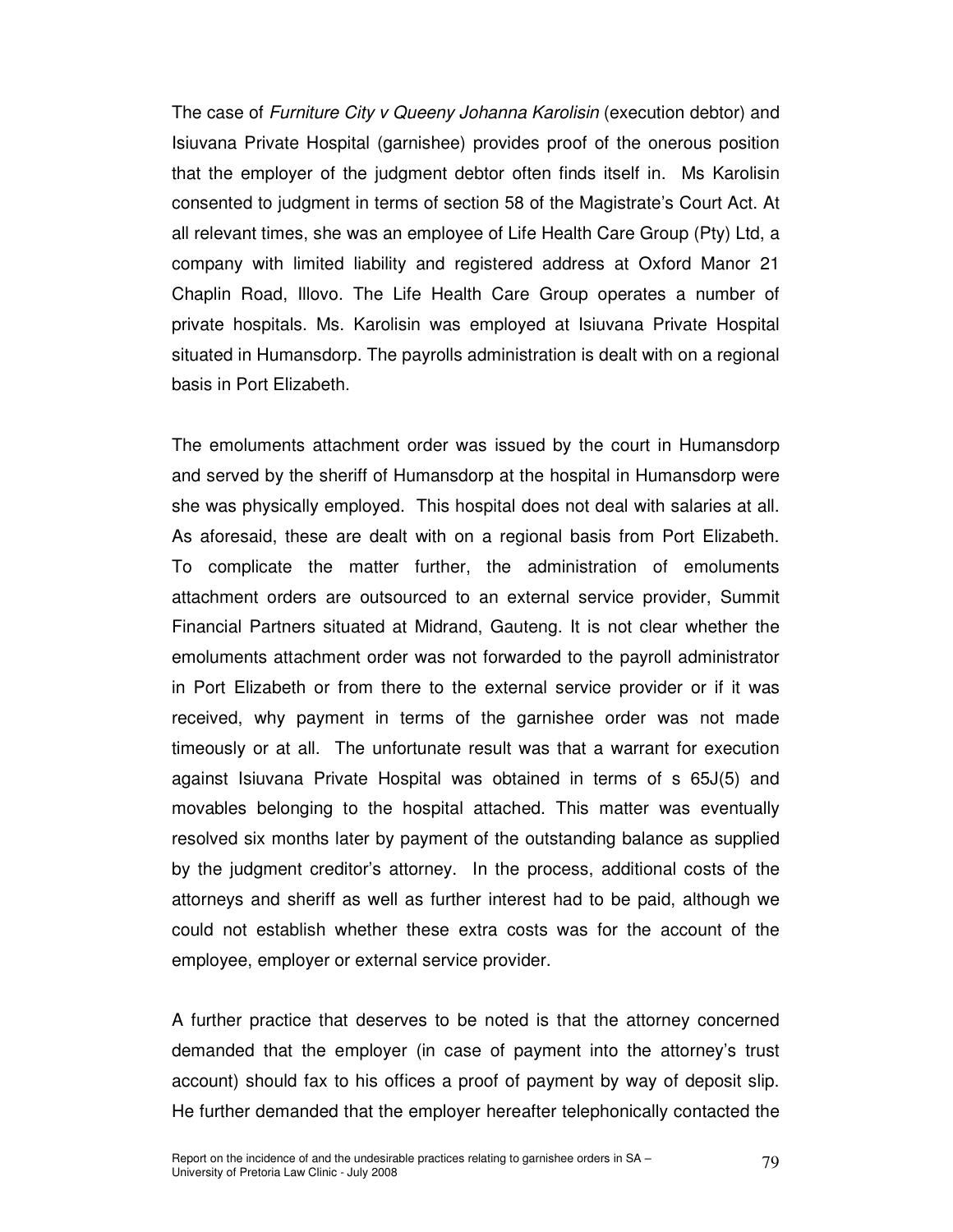attorney to ensure receipt of the faxed proof of payment. Failure to adhere to this was followed by a threat that further legal action will be taken.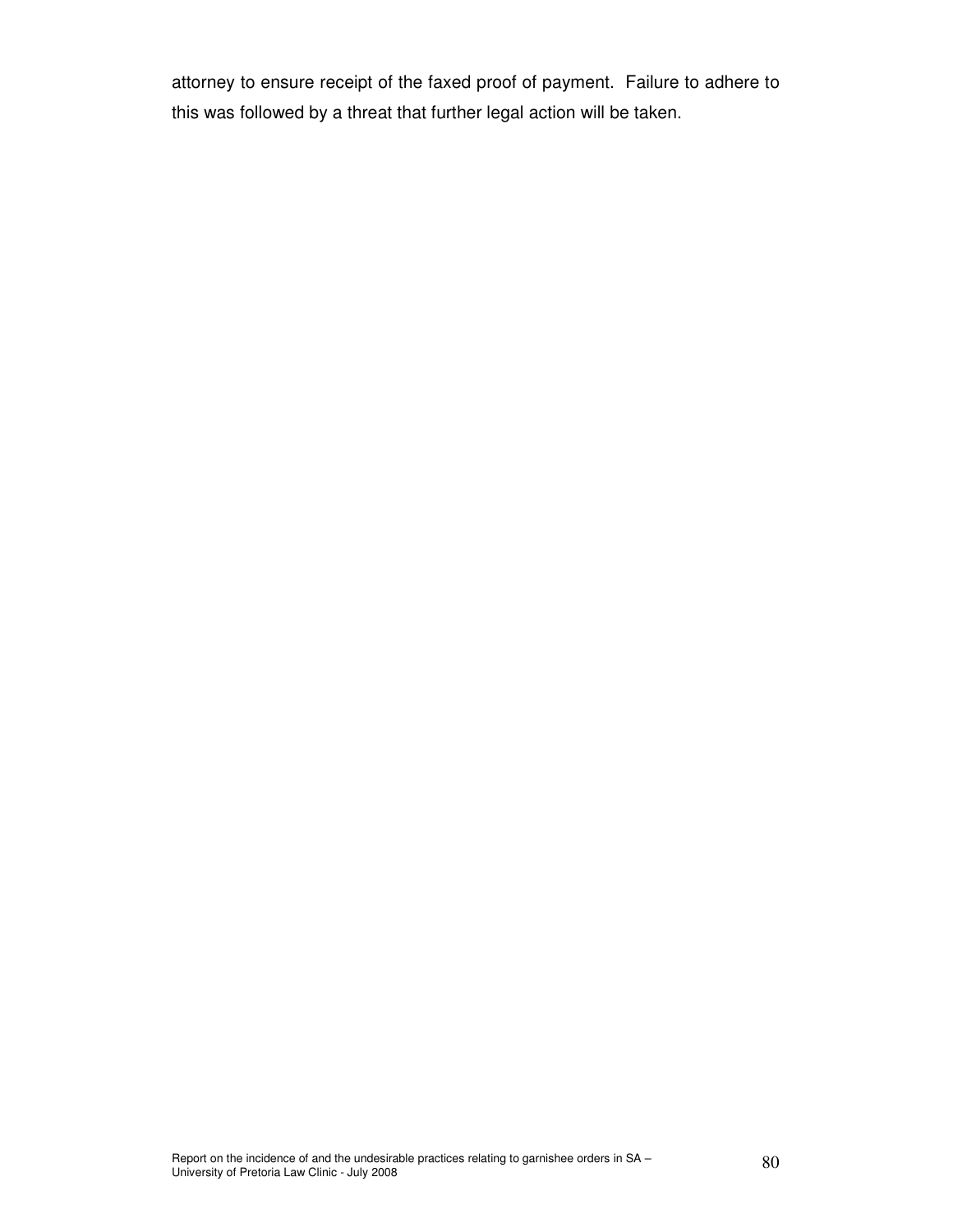# **3.1.8 In the matter of: DB PETERSON v M PETERSON Magistrate Court: District of Port Elizabeth Case Number: 32409/07**

In the case of Dr DB Peterson (execution creditor) and Marlous Peterson (execution debtor), employed by Afrox Health Care Hospitals, an emoluments attachment order was served on the "paymaster" on 26 November 2007 for a R100 per month. In terms of section  $65J(4)(a)$  the first deduction is to be made at the end of the month following the month on which the order is served on the garnishee (In case end of December 2007). On 24 January 2008, a warrant of execution was served on the hospital concerned in terms of which payment for 30 November and 31 December 2007 was claimed (R200.00). The costs for the warrant of execution amounted to R51.30 plus the sheriff's fees for service of the warrant of execution as well as the costs for the upliftment thereof. Again, it was not clear which party was eventually liable for these extra costs incurred.

# **3.1.9 In the matter of: D MORARA Magistrate Court: District of Highveld Ridge Case Number: 5196/07**

The cause of action was a micro loan of R2 000.00 (plus interest of R600.00) entered into on 1 June 2007 repayable on or before 25 June 2007. In the agreement provision was made for interest at 438% per annum as well as further "penalty interest" in case of failure to pay at the same rate. Consent to judgment and to an emoluments attachment order dated 25 June 2007 (i.e. last day for payment) was used in support of judgment. Judgment and emoluments attachment order was granted for R3 401.00 plus further interest at 15.5% i.e. normal mora interest payable at R800.00 per month. The reason for the refusal to grant interest at 438% is unclear. When furnishing an account to the garnishee/employer, the creditor however still claimed and charged interest at 438%.

Fortunately for Mr Morara, the payroll administrator noticed the discrepancy and insisted on paying at 15.5% which the creditor had to accept.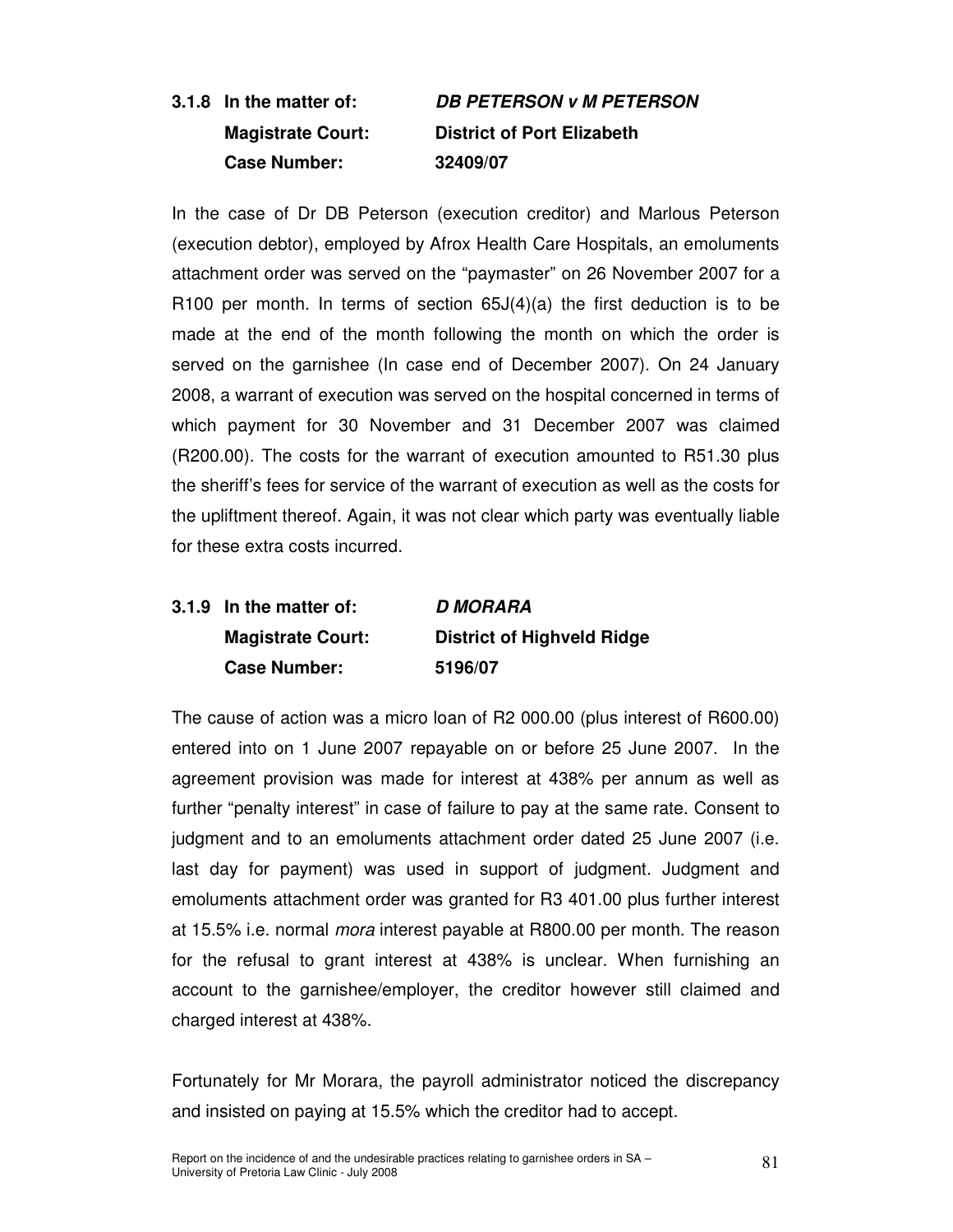## **3.1.10 In the matter of: THE COUNCIL FOR DEBT COLLECTORS v KOCHNEL, BANTJES AND PARTNERS (PTY) LTD**

The Council for Debt Collectors has charged Kochnel, Bantjes and Partners, a major debt collection firm situated in Pretoria, for contravening the Debt Collectors Act. Disciplinary inquiries were instituted and the charges were failure to register personnel conducting debt collection functions, failure to perform duties with care and skill and also the use of unprofessional collection procedures.

The firm allegedly "served" fraudulent court documentation (judgments and emolument attachment orders) on employers. The creditor (plaintiff) in all these matters was ABSA or Unibank ABSA and most of the debtors were government employees.

On face value, all the documentation seems to have been issued from the Magistrate's Court for the district of Johannesburg.

Evidence was lead on behalf of the Council and the witnesses (most being clerks of the Magistrate's Court for the district of Johannesburg) testified to the following:

- No correlation could be found between the case numbers on the documents and the physical files at the court itself.
- None of the clerks that testified could identify the signatures on the consent to judgments as their own or could recognise the signatures as belonging to one of the other clerks.
- In some instances no revenue stamps were attached to the consent to judgments.
- Many consent to judgements and emoluments attachment orders had no stamps on it.
- The electronic numbering on some of the documents was not brought about by the court's franking machine or bar coded franking machine. If the franking machine is out of order the clerk assigns a number by hand, signs and stamps the document. None of these procedures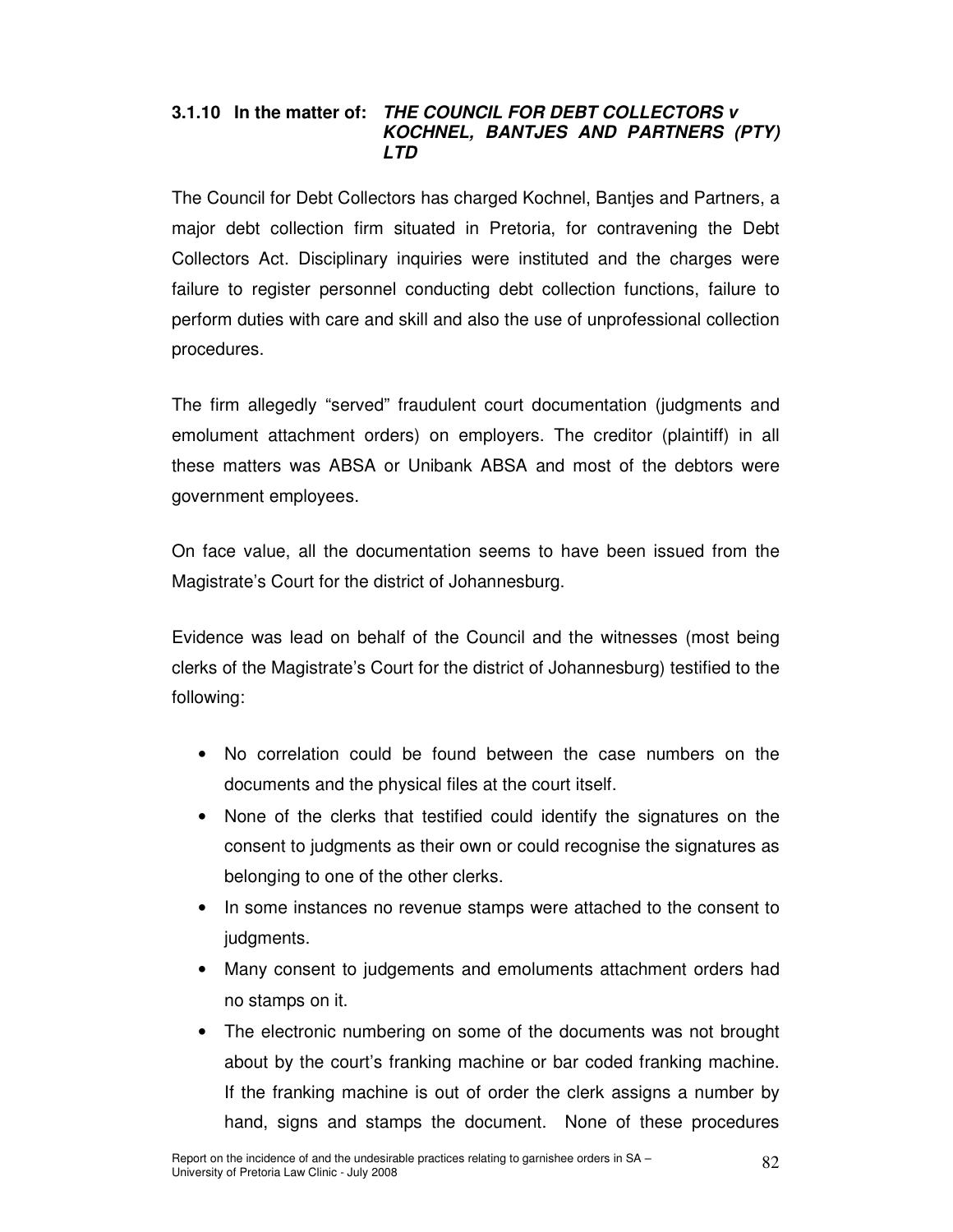appeared to have been followed in the documentation under suspicion. On some of the documentation, where the unfamiliar electronic number appeared, the year was not indicated.

- In certain other instances, a date has been stamped on the documents. The witnesses testified that they have never seen such a stamp and that clerks enter the date with a pen.
- Many of the requests for judgments had no signature on behalf of ABSA as required by the Act.
- There is an absence of the bar-coded machine as used by the court and the numbering of the documents was irregular.

The advocate on behalf of Kochnel, Bantjes and Partners closed his case without calling any witnesses. The respondents thus did not provide any explanation for the irregularities as evident from their documentation, although it could have reasonably been expected from them in the circumstances.

The Council stated that it is clear from the evidence of the clerks of the Magistrate's Court for the district of Johannesburg that the documentation was not processed in Johannesburg, that the signatures were not known to them and that the processes generally followed by the court was not adhered to in the documentation. The franking machine or bar-coded franking machine was not used on the documentation. On some of the documentation there was an absence of signatures of the clerks and the numbers on the documentation are unrelated to the physical files at court.

The evidence of the clerks was not contradicted. There is no evidence that the documentation was submitted to the Magistrate's Court for the district of Johannesburg. If the documents were issued it was done irregularly. It was found by the committee that the Council proved its case on a balance of probabilities.

Kochnel, Bantjes and Partners were found guilty in the judgment delivered on 31 January 2008. In July 2008 an order was obtained by the Asset Forfeiture Unit of the National Prosecuting Authority in terms of which assets belonging to the directors of Kochnel Bantjies were seized under the Prevention of Organised Crime Act - the first such case of its kind.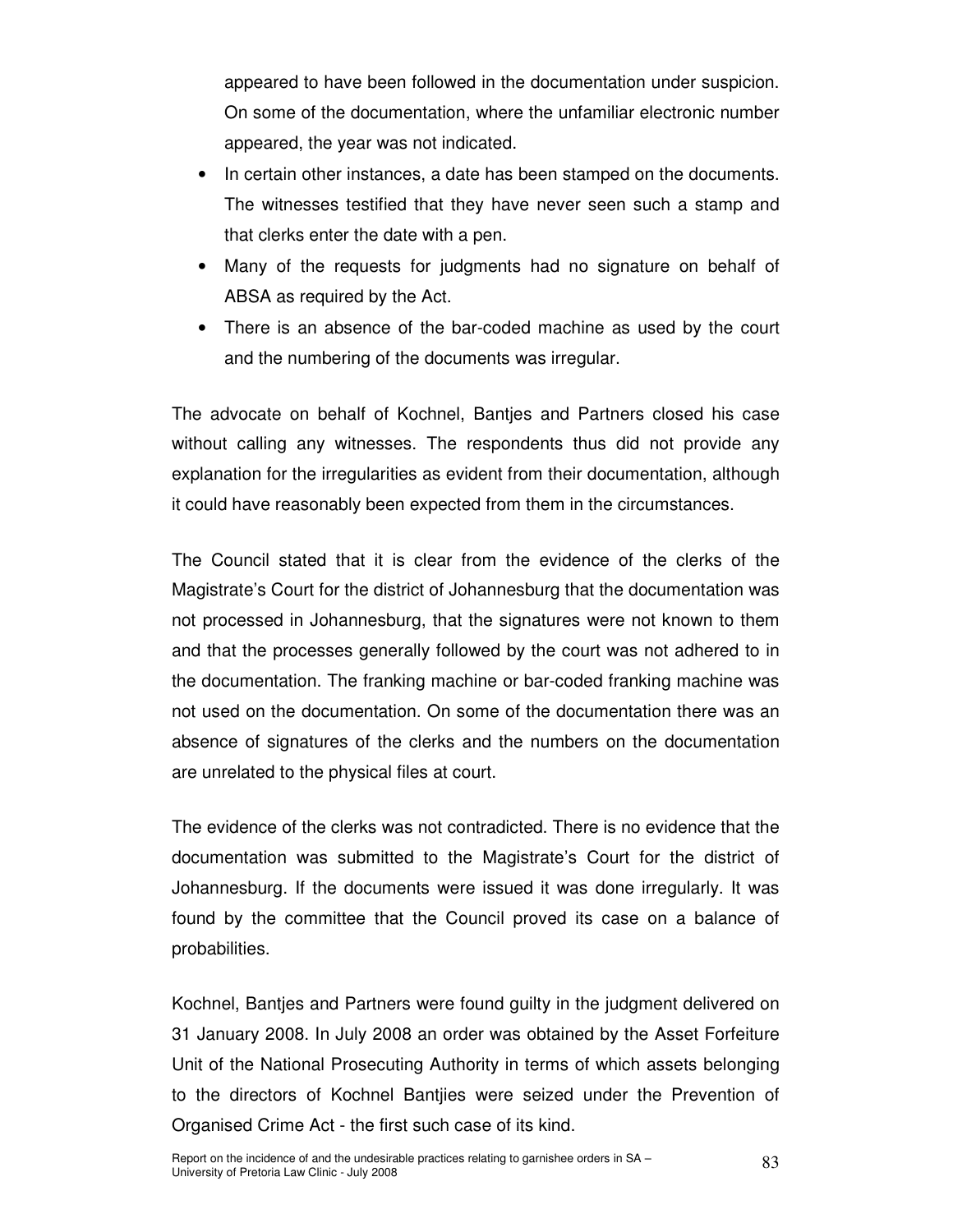# **CHAPTER 4 : SURVEYS AND INTERVIEWS**

## **4.1 DATA SET A: EMPLOYEES**

## **4.1.1 Introduction**

A data set consisting of the payroll records of 86 459 employees, both with and without emoluments attachments orders against their salaries were obtained. These employees were drawn from employers from the following industries:

- Health Care/Finance
- Health
- **Security**
- Tertiary
- **Retail**
- **Insurance**

They are employed in both urban and rural areas in all nine provinces. Administration and maintenance orders paid by means of emoluments attachment orders formed part of this data set. The data was captured by a single company who administers emoluments attachment orders on behalf of all the above employers.

## **4.1.2 Limitations**

Although the employees' records reflected different industries and different provinces the sample does not purport to represent South Africa as a whole or for that matter the industries included in the data set. Since the underlying weighing structures between the industries are not readily available, it is not possible to calculate a national average over the different industries.

The type of creditors making use of emoluments attachment orders was not available in all cases. In most instances, the name of the collecting agency or the attorney collecting on behalf of the creditors is reflected in the data set.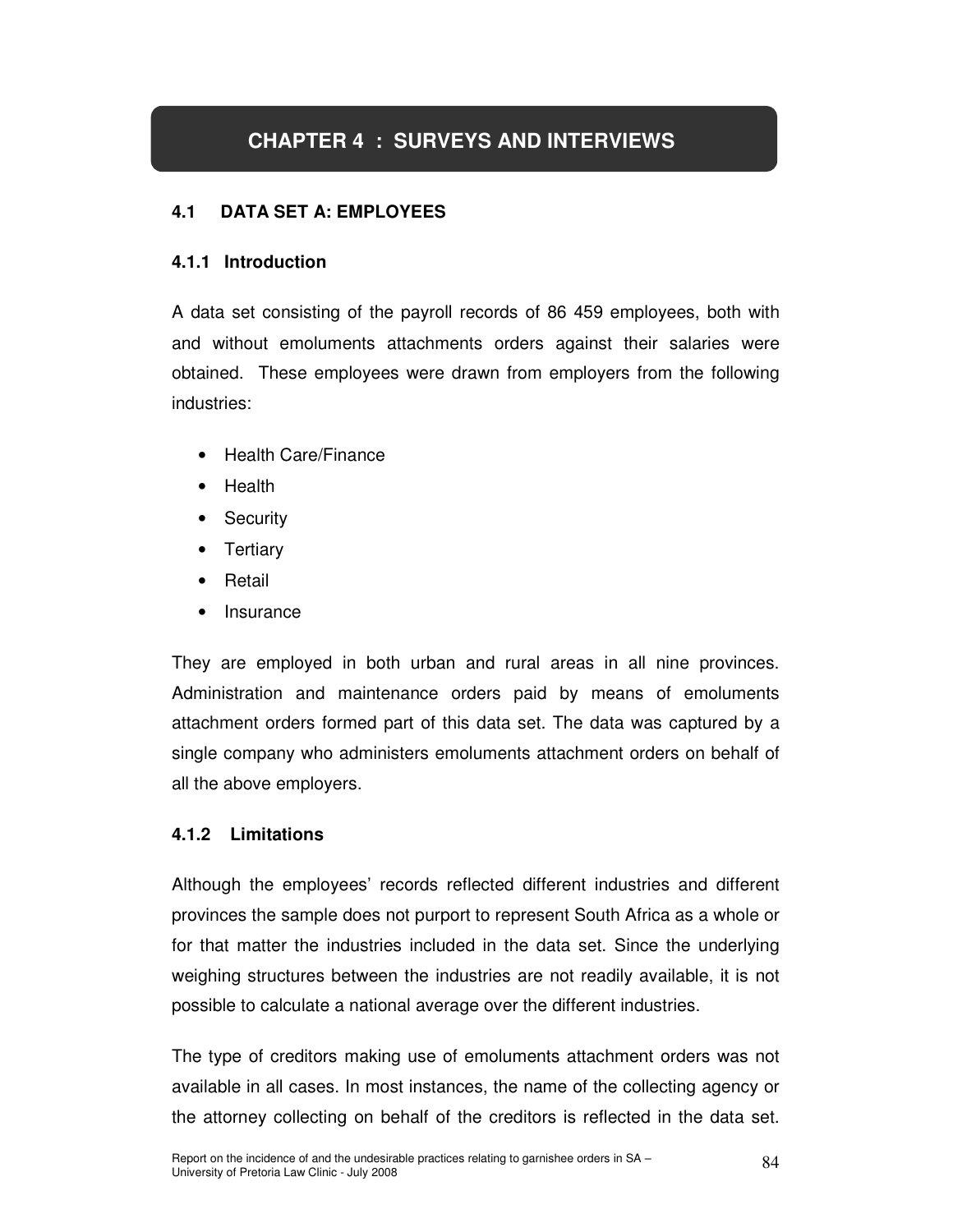For 4 305 cases, the type of creditors could generally be established. When interpreting the results, the limited structure of the subset must be kept in mind.

The data set could not be used to accurately ascertain irregularities regarding emoluments attachment orders. The administrators referred those orders containing obvious irregularities back to the creditors or their attorneys for rectification. The remainder were accepted as correct and processed accordingly. It increasingly became clear to the research team that in order to accurately detect irregularities, a variety of investigations would have to be employed including forensic auditing, investigations by the Law Societies, the Debt Collectors Council and personal interviews with individual debtors.

Employers were reluctant to disclose personal particulars of employees, especially their salaries. To overcome this challenge, a further study on which we report under Data Set B was conducted.

## **4.1.3 Summary of findings**

## • **Employees**

The information from the data set was processed and is expressed through the following:

- %PSC The total number emoluments attachment orders as a percentage of the number of employees
- %Incl Percentage of employees with emoluments attachment orders
- %Other Percentage of employees with emoluments attachment orders exclusive of administration and maintenance orders
- %Admin Percentage of employees subject to administration orders
- %Maint Percentage of employees subject to maintenance orders
- AEAO Average number of emoluments attachment orders per employee
- AAmount Average monthly monetary value of emoluments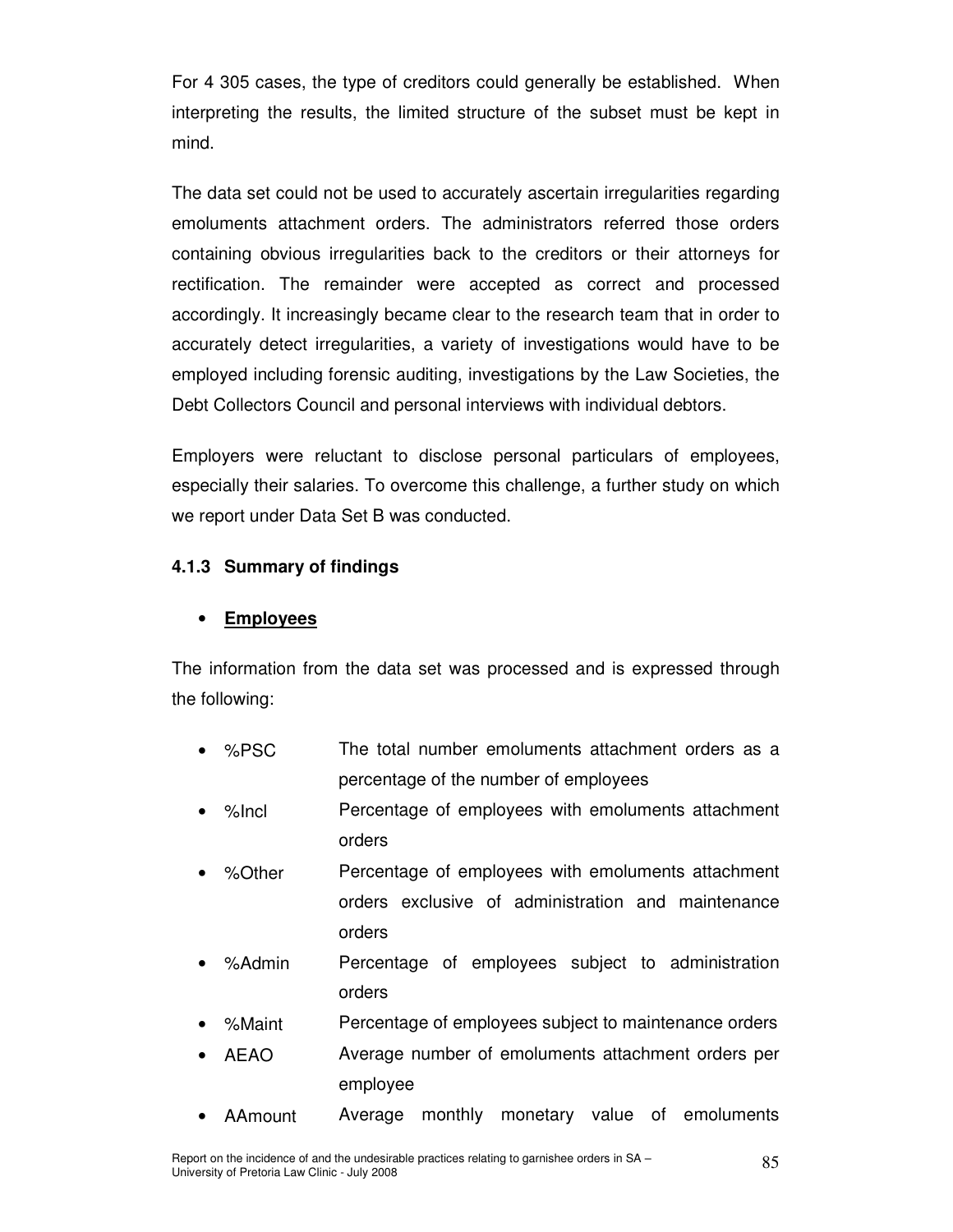|                                          | Number of employees | pSC    | %Incl  | %Other | %Admin | %Maint | AEAO | <b>AAmount</b> |
|------------------------------------------|---------------------|--------|--------|--------|--------|--------|------|----------------|
| <b>Health</b><br>Care/<br><b>Finance</b> | 9 4 6 0             | 2.75%  | 1.86%  | 1.65%  | 0.14%  | 0.08%  | 1.51 | 536.29         |
| <b>Health</b>                            | 19540               | 11.83% | 8.39%  | 6.66%  | 1.45%  | 0.48%  | 1.46 | 349.72         |
| <b>Security</b>                          | 9559                | 6.00%  | 5.15%  | 3.19%  | 1.06%  | 1.05%  | 1.18 | 287.50         |
| <b>Tertiary</b>                          | 7 3 0 4             | 1.71%  | 1.23%  | 0.82%  | 0.12%  | 0.30%  | 1.47 | 291.60         |
| <b>Retail</b>                            | 39 000              | 20.49% | 13.60% | 9.53%  | 3.57%  | 1.68%  | 1.55 | 311.38         |
| <b>Insurance</b>                         | 1596                | 4.70%  | 3.82%  | 3.26%  | 0.13%  | 0.13%  | 1.37 | 516.25         |
| <b>TOTAL</b>                             | 86 459              |        |        |        |        |        |      |                |

**Table 2: Summary statistics per industry** 

The graph below shows the different results obtained for total emoluments attachment orders as a percentage of the number of employees (%PSC), and the percentage of employees with emoluments attachment orders (%Incl).

In respect of emoluments attachment orders, it was not possible for the Public Servants Commission (PSC) to determine the exact number of public servants who made payments by way of emoluments attachment orders. The formula used by the PSC results in an over estimate of the proportion of employees facing salary attachments, as a specific employee may have more than one emoluments attachment order against his salary. For comparative purposes, the graph below represents figures calculated by means of the PSC formula and a formula reflecting the true number.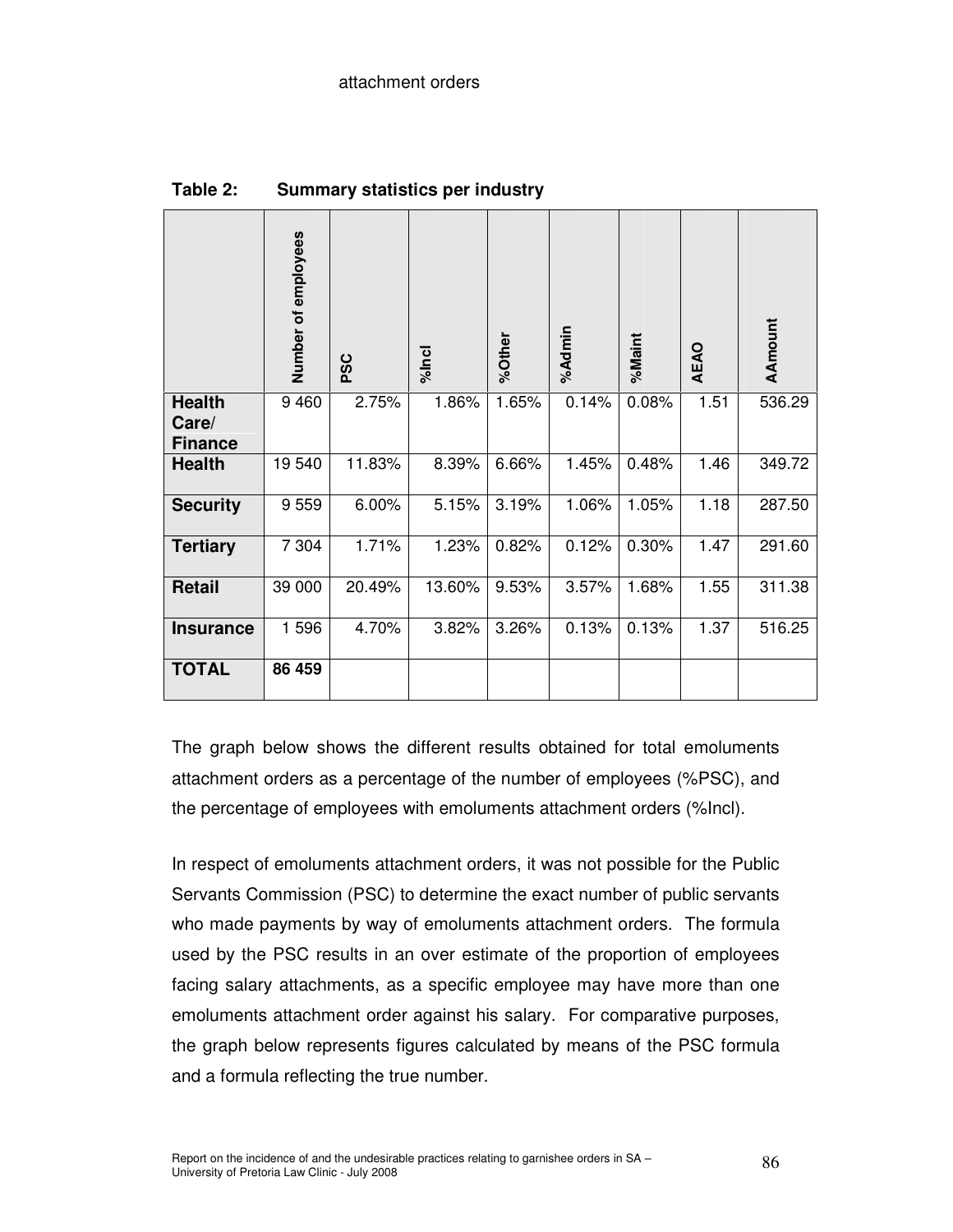

**Figure 1: Percentage employees subject to emoluments attachment orders** 

The percentage (%Incl) of employees subject to total emoluments attachment orders varies from 1.23% for the tertiary industry to 13.60% for the retail industry. A marked over estimation can be seen when the calculations are done according to the PSC formula.

The following graph illustrates the results for the percentage of employees with emoluments attachment orders exclusive of administration and maintenance orders (%Other), as well as percentage of employees subject to administration orders (%Admin) and percentage of employees subject to maintenance orders (%Maint) per industry.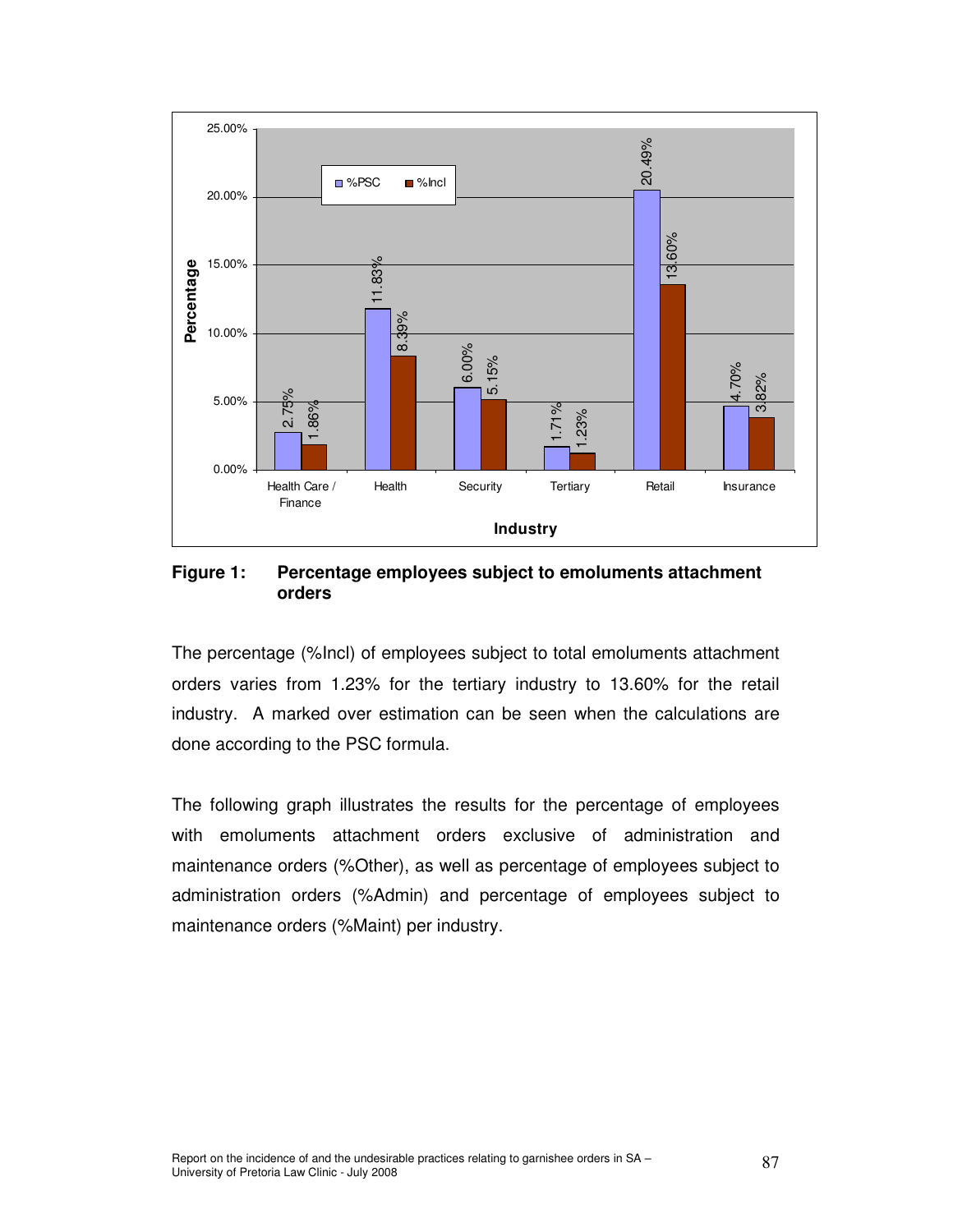

#### **Figure 2: Emoluments attachment orders differentiating between administration orders, maintenance orders and other debt**

Administration orders varied from 0.12% for the tertiary industry to 3.57% for the retail industry. In the same way, emoluments attachment orders relating to individual loans showed that tertiary had the lowest percentage, namely 0.82% and the retail category the highest, 9.53%.

## • **Credit providers**

The subset of 4 305 cases was analysed and the following type of creditors and their frequencies were identified:

| <b>Creditor</b> | Number of<br><b>incidents</b><br>per type | <b>Total</b><br>monthly<br>instalment<br>per type<br>R | Average<br>monthly<br>instalment<br>per type<br>R | Percentage<br>total<br><b>in</b><br>οf<br>number<br>$\%$ | Percentage<br><b>in</b><br>οf<br>total<br>monthly<br><b>instalments</b><br>℅ |  |
|-----------------|-------------------------------------------|--------------------------------------------------------|---------------------------------------------------|----------------------------------------------------------|------------------------------------------------------------------------------|--|
| Administrator   | 257                                       | 83 539.15                                              | 325.06                                            | 5.55%                                                    | 9.01%                                                                        |  |
| Maintenance     | 29                                        | 10 722.08                                              | 369.73                                            | 0.73%                                                    | 10.25%                                                                       |  |
| <b>Bank</b>     | 1 0 2 6                                   | 398 317.83                                             | 388.22                                            | 27.00%                                                   | 10.76%                                                                       |  |
| Micro lender    | 1 374                                     | 416 299.93                                             | 302.98                                            | 28.22%                                                   | 8.40%                                                                        |  |

## **Table 3: Type of creditors and their frequencies**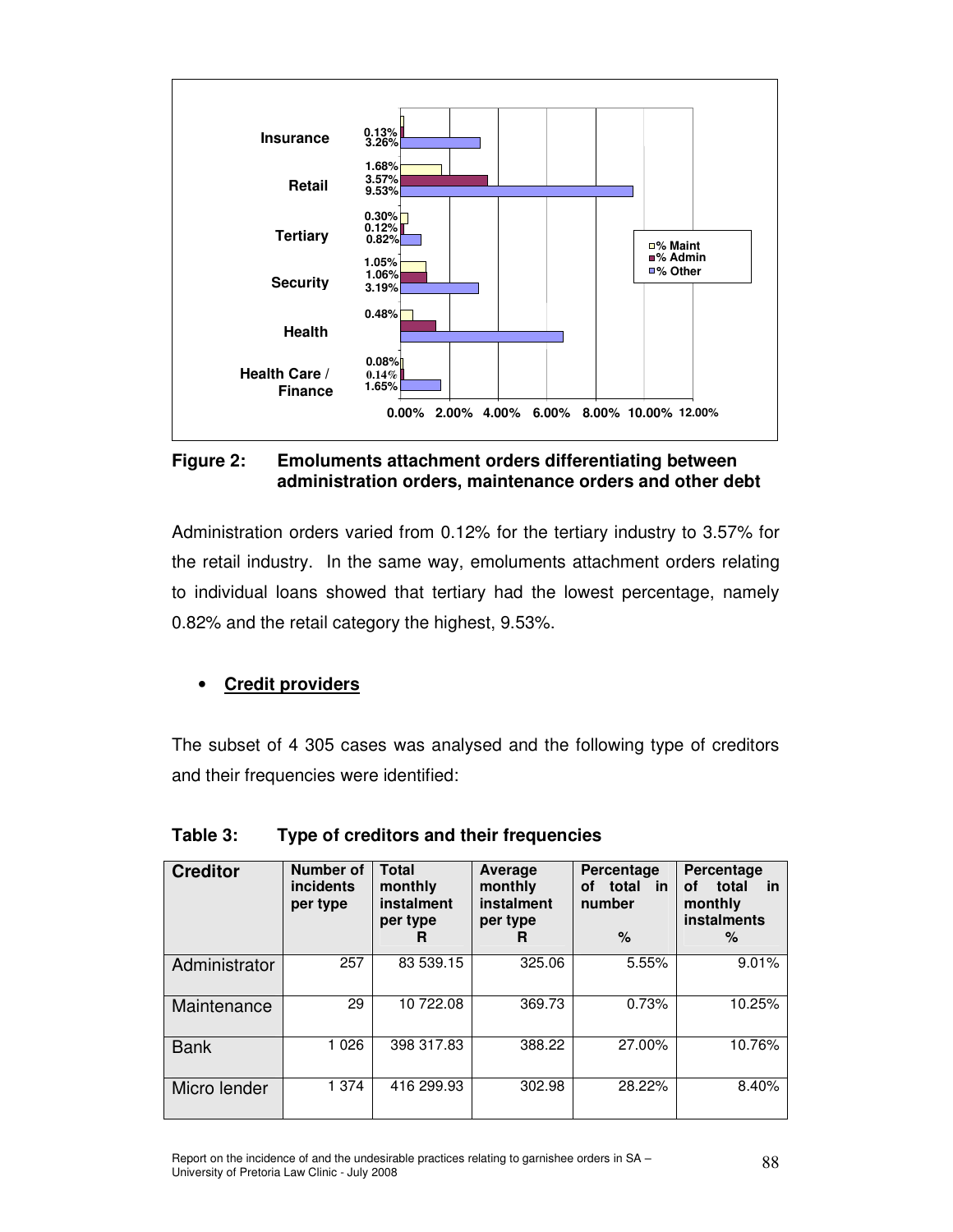| Medical         | 312            | 116 144.20 | 372.26   | 7.87%  | 10.32% |
|-----------------|----------------|------------|----------|--------|--------|
| Retail          | 964            | 348 938.55 | 361.97   | 23.66% | 10.03% |
| Levies          | $\overline{4}$ | 2 012.08   | 503.02   | 0.14%  | 13.94% |
| <b>Services</b> | 78             | 25 375.97  | 325.33   | 1.72%  | 9.02%  |
| School          | 237            | 64 357.86  | 271.55   | 4.36%  | 7.53%  |
| University      | 24             | 9 298.03   | 387.42   | 0.63%  | 10.47% |
| <b>Total</b>    | 4 3 0 5        | 1475       | 3 607.54 | 100%   | 100%   |
|                 |                | 005.68     |          |        |        |

The above mentioned results show three major role players, namely micro lenders, banks and retailers. Micro lenders issued 28.22% of emoluments attachment orders followed by banks with 27%. Retail issued 23.66% of the emoluments attachment orders and medical accounts represent 7.87%.

The percentages per creditor type are also graphically presented below.



#### **Figure 3: Creditors issuing emolument attachment orders**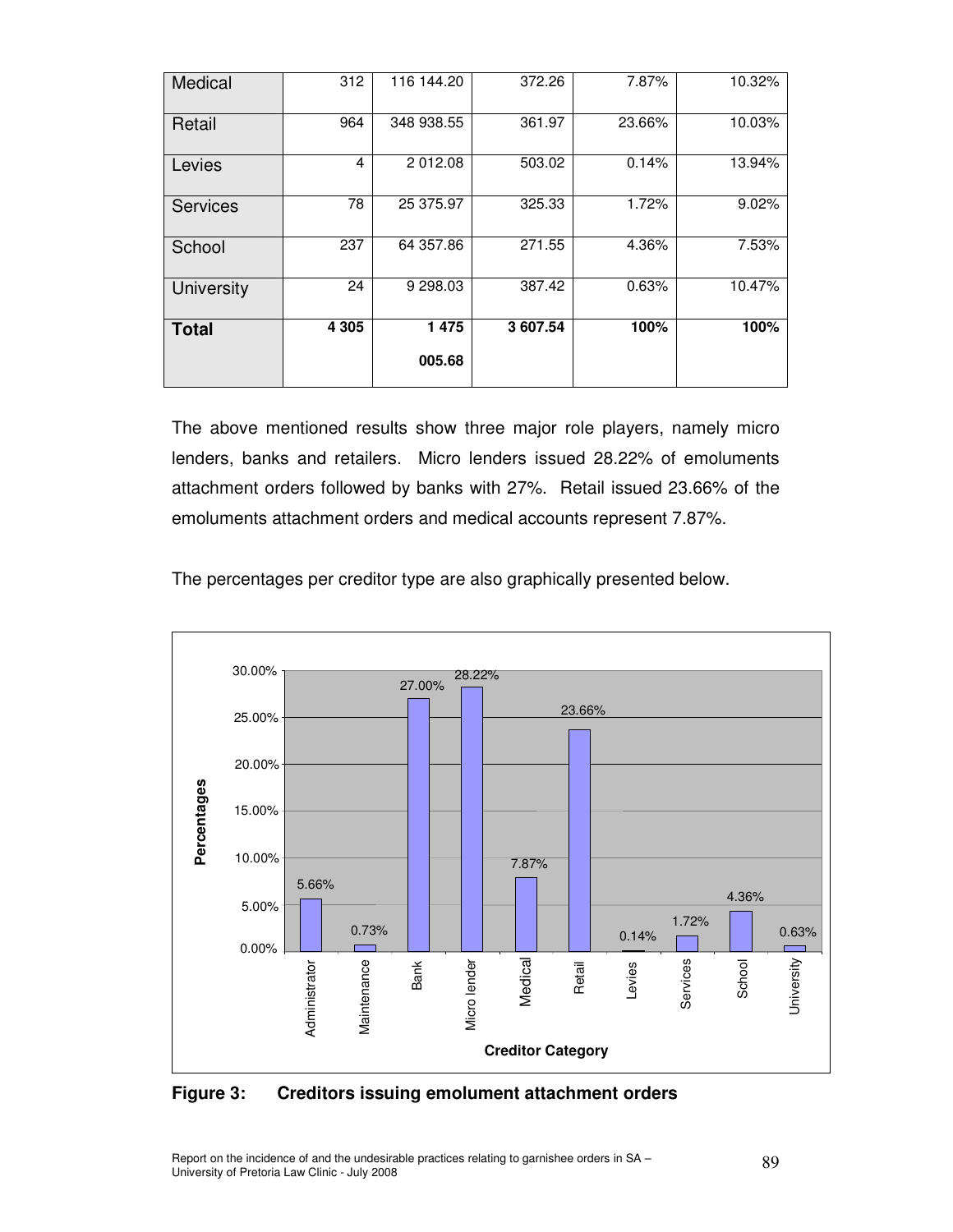#### **4.2 DATA SET B: EMPLOYEES WITH EMOLUMENTS ATTACHMENT ORDERS**

## **4.2.1 Introduction**

In light of the limitations experienced regarding Data Set A as set out above, a sample of 670 individual employees whose salaries were subject to garnishment were identified and data pertaining to these consumers and the attachment against their salaries scrutinised. The data was obtained from two sources, FairDebt an agency specialising in the verification of emoluments attachment orders as well as from the South African Bureau of Standards (hereinafter termed the SABS). A sample of 590 individuals from FairDebt and 80 individuals from the SABS were obtained. The FairDebt judgment debtors are mainly employed or resident in the northern parts of KwaZulu-Natal as well as the Eastern Cape whereas the SABS judgment debtors were mainly from Gauteng, KwaZulu-Natal and Mpumalanga.

Administration and maintenance orders were excluded from this study. Unlike administration orders, maintenance orders are not strictly to be interpreted as a debt as such but rather as an expense. However, both are also indicative of external judicial control over the employees' finances.

In this data set, gender, age and salary levels could be identified and brought into the equation. In addition to this, the emoluments attachment orders and in many instances, the preceding legal documentation could be perused. In the case of the FairDebt individuals, the research team had the benefit of access to the physical files and consultation notes.

#### **4.2.2 Limitations**

The same limitation relating to a national representation as in Data Set A applies. The only other limitation experienced pertained to the irregularities regarding emoluments attachments. In many instances, the cases were still under investigation or sub judice. It must once again be reiterated that whilst emoluments attachment orders and other legal documentation *prima facie* seem to be in order i.e. regular, serious allegations regarding intimidation,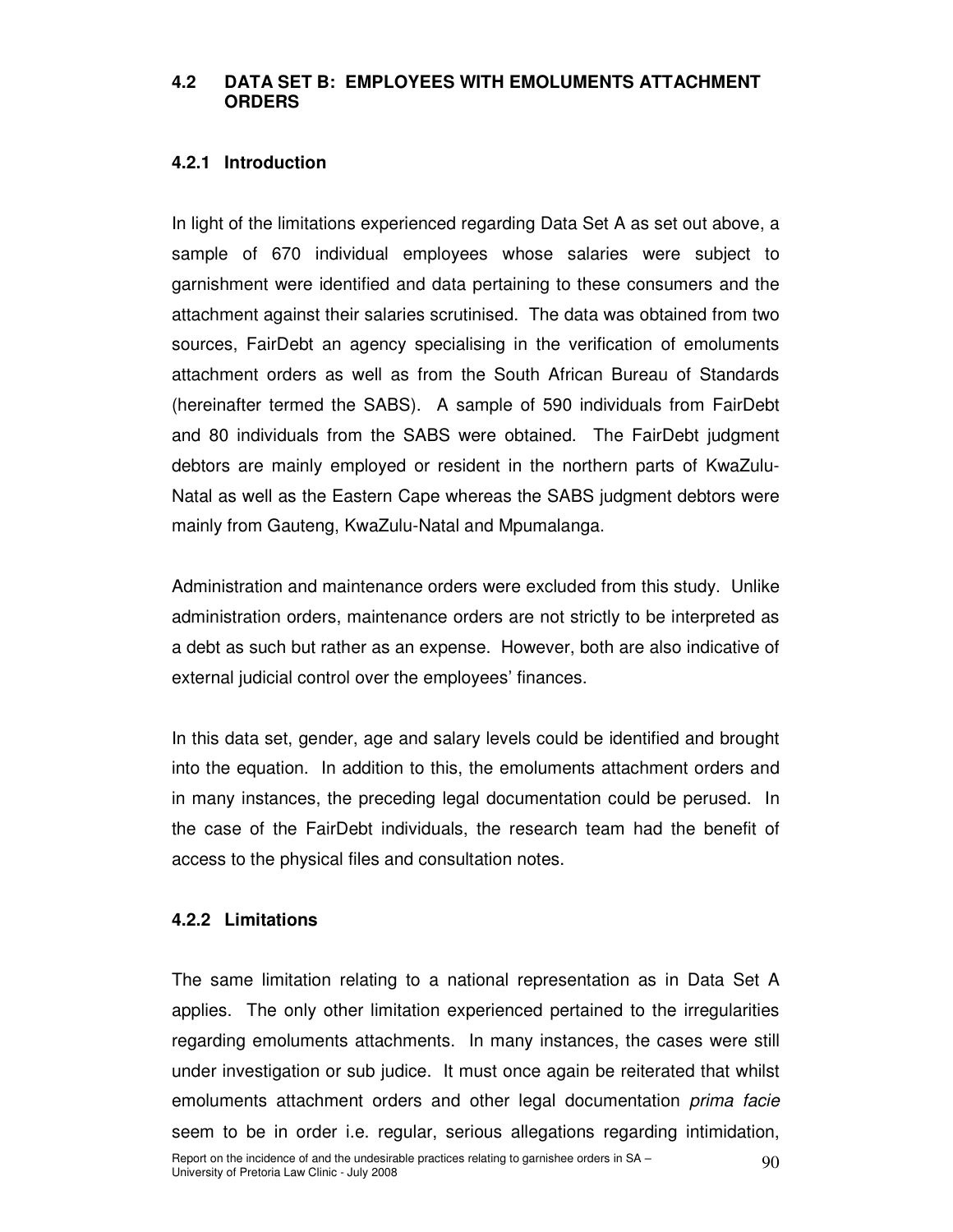irregularities with regard to blank documentation signed by debtors, forgery of signatures, misrepresentation and fraud are made by consumers.

## **4.2.3 Summary of findings**

The data was summarised according to the following variables:

- Age
- **Gender**
- Salary level

The number of females in the study was 371 and males 298. The average age per judgment debtor was 43 years and the average income per judgment debtor was R8 462. The distribution of these variables is shown in the bar charts below.



**Figure 4: Gender distribution** 



## **Figure 5: Age distribution**

Report on the incidence of and the undesirable practices relating to garnishee orders in SA – 91<br>University of Pretoria Law Clinic - July 2008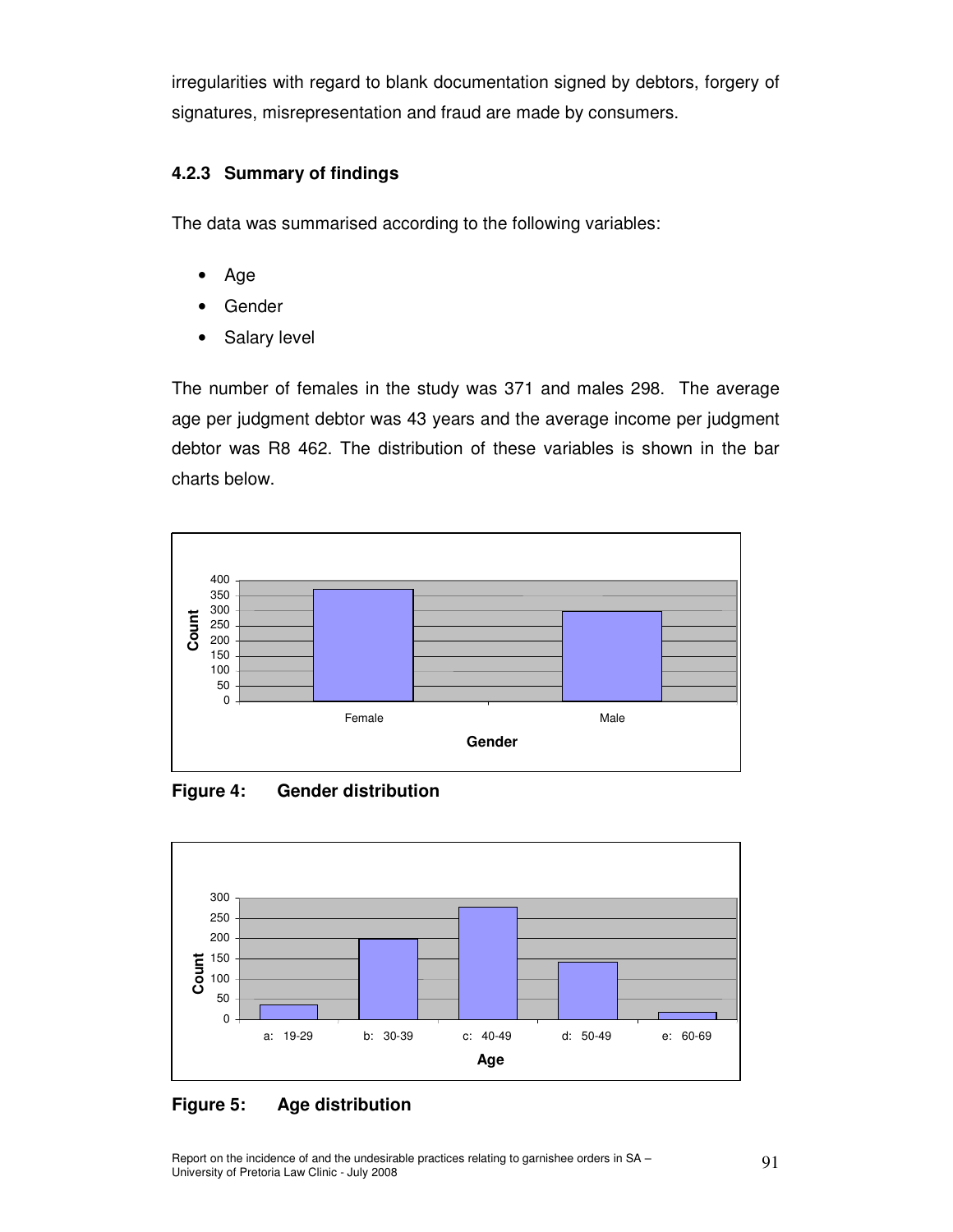

**Figure 6: Salary level composition** 

The number of emoluments attachment orders per judgment debtor was quantified in terms of the following variables:

- %Gross: The percentage of gross salary attached per judgment debtor
- EAO: Number of emoluments attachment orders per judgment debtor

The graphs below show the composition of these variables.



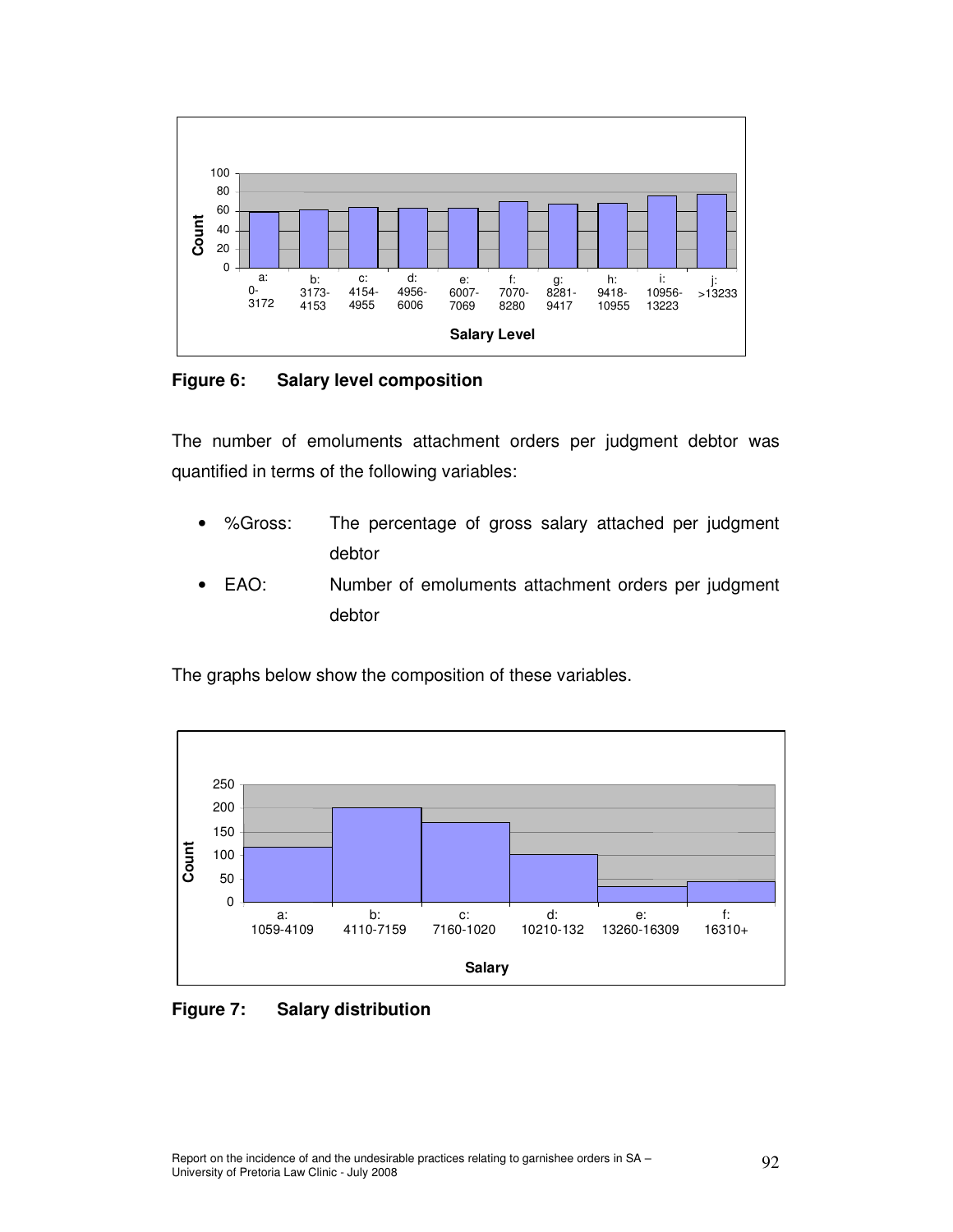

**Figure 8: Number of emoluments attachment orders distribution** 

The average percentage of the gross salary attached is 10.97%, and the average number of orders per judgment debtor is 1.86.

Both the percentage of gross salary attached per judgment debtor and the number of emoluments attachment orders per judgment debtor were modelled by means of a general linear model to ascertain whether significant differences in gender, age and salary level exist. Only salary level was identified to significantly influence the percentage gross income attached as well as the average number of emoluments attachment order per judgment debtor. Refer to the bar charts that follow.



Report on the incidence of and the undesirable practices relating to garnishee orders in SA – 93<br>University of Pretoria Law Clinic - July 2008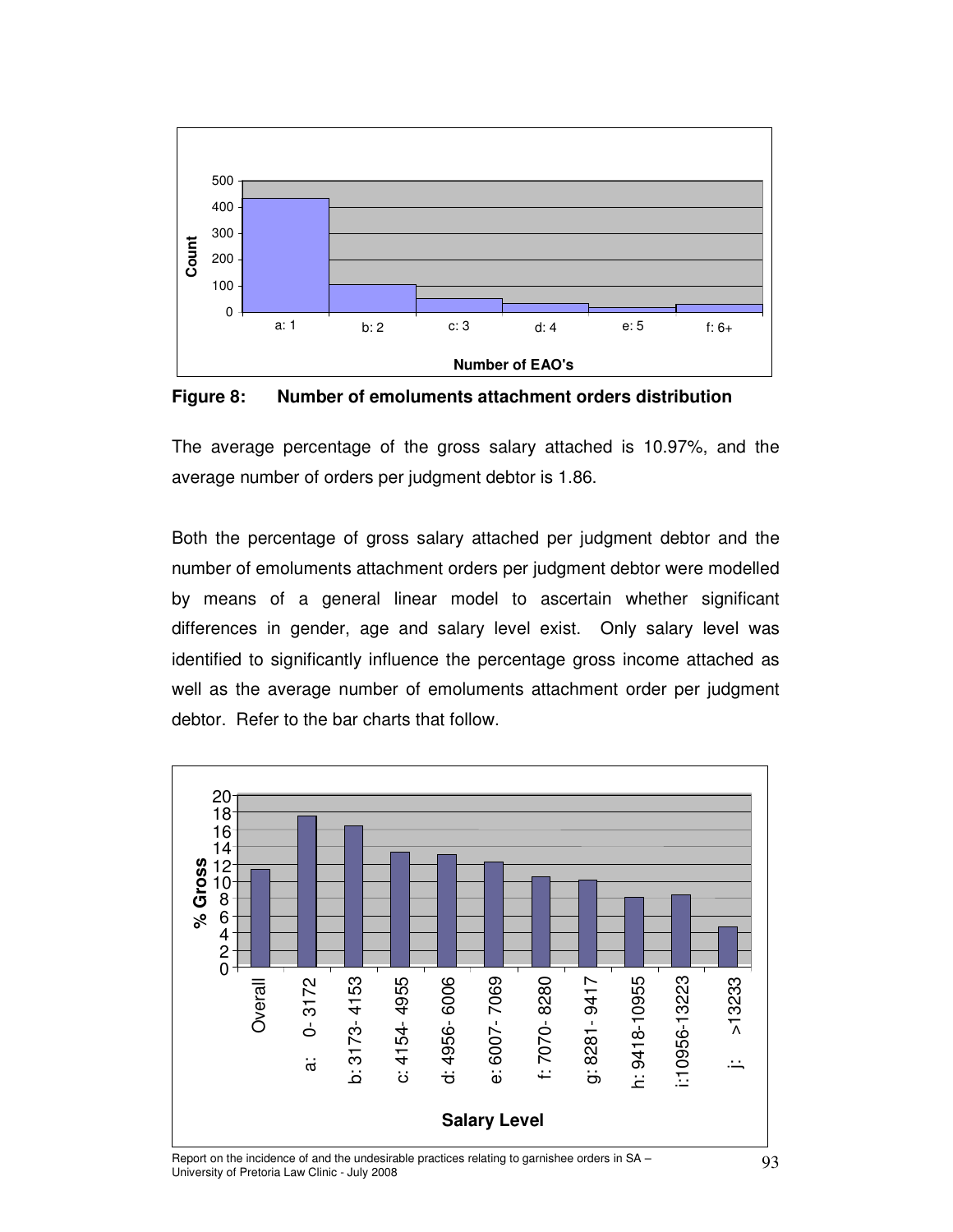

**Figure 10: Average number of emoluments attachment orders versus salary level** 

It is clear from these charts that the percentage of salary attached through emoluments attachment orders generally decreases as the income increases. On the other hand, the average number of emoluments attachment orders per judgment debtor generally increase as the income increases.

Although there are differences in the percentage of gross salary attached per judgment debtor (%Gross) and the number of emoluments attachment orders per judgment debtor (EAO) for gender and age, as can be seen from the graphs below, these differences are not contributing significantly.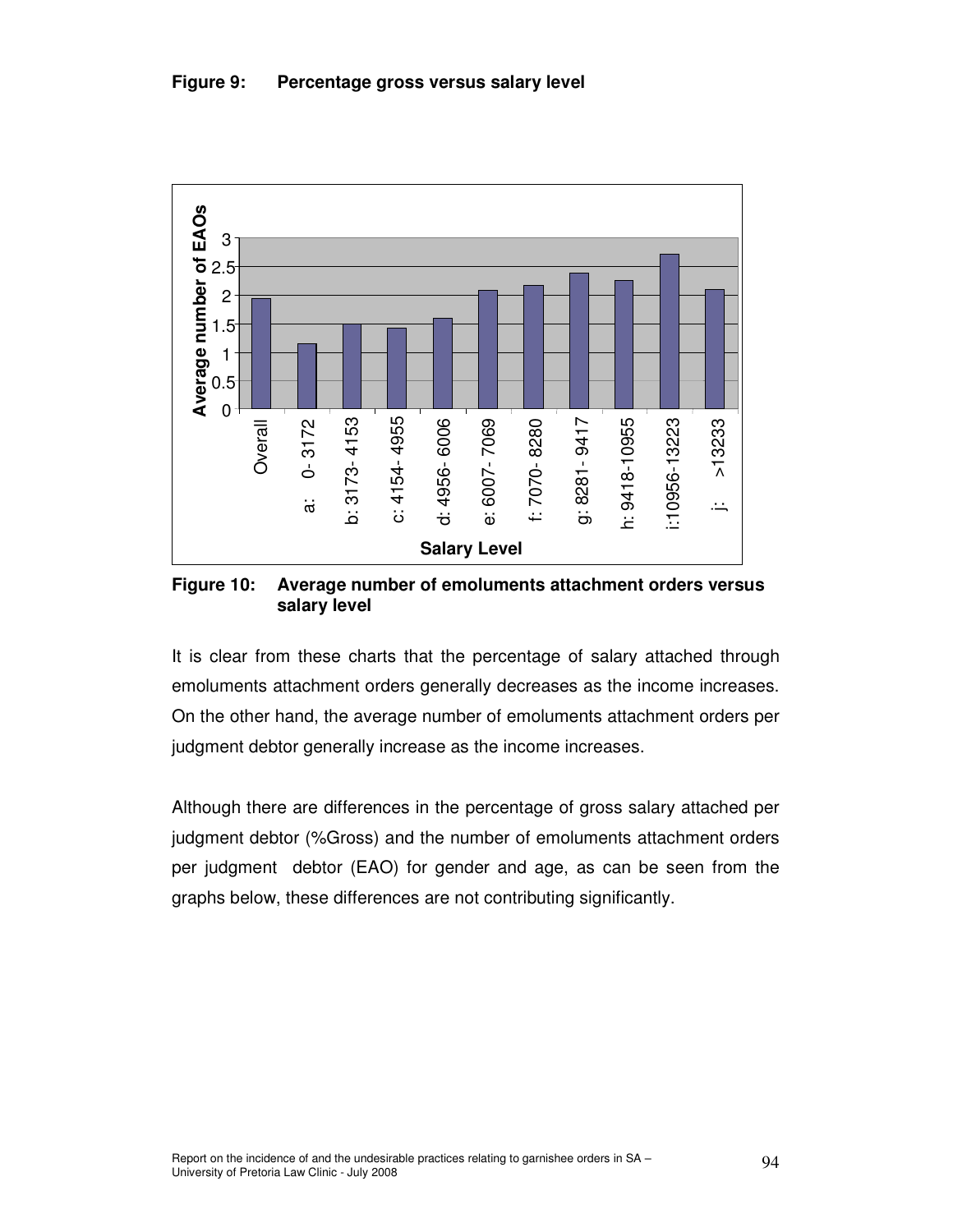

**Figure 11: Percentage gross versus gender** 



**Figure 12: Average number of emoluments attachment orders versus gender** 



#### **Figure 13: Percentage gross versus age e**

Report on the incidence of and the undesirable practices relating to garnishee orders in SA – 95<br>University of Pretoria Law Clinic - July 2008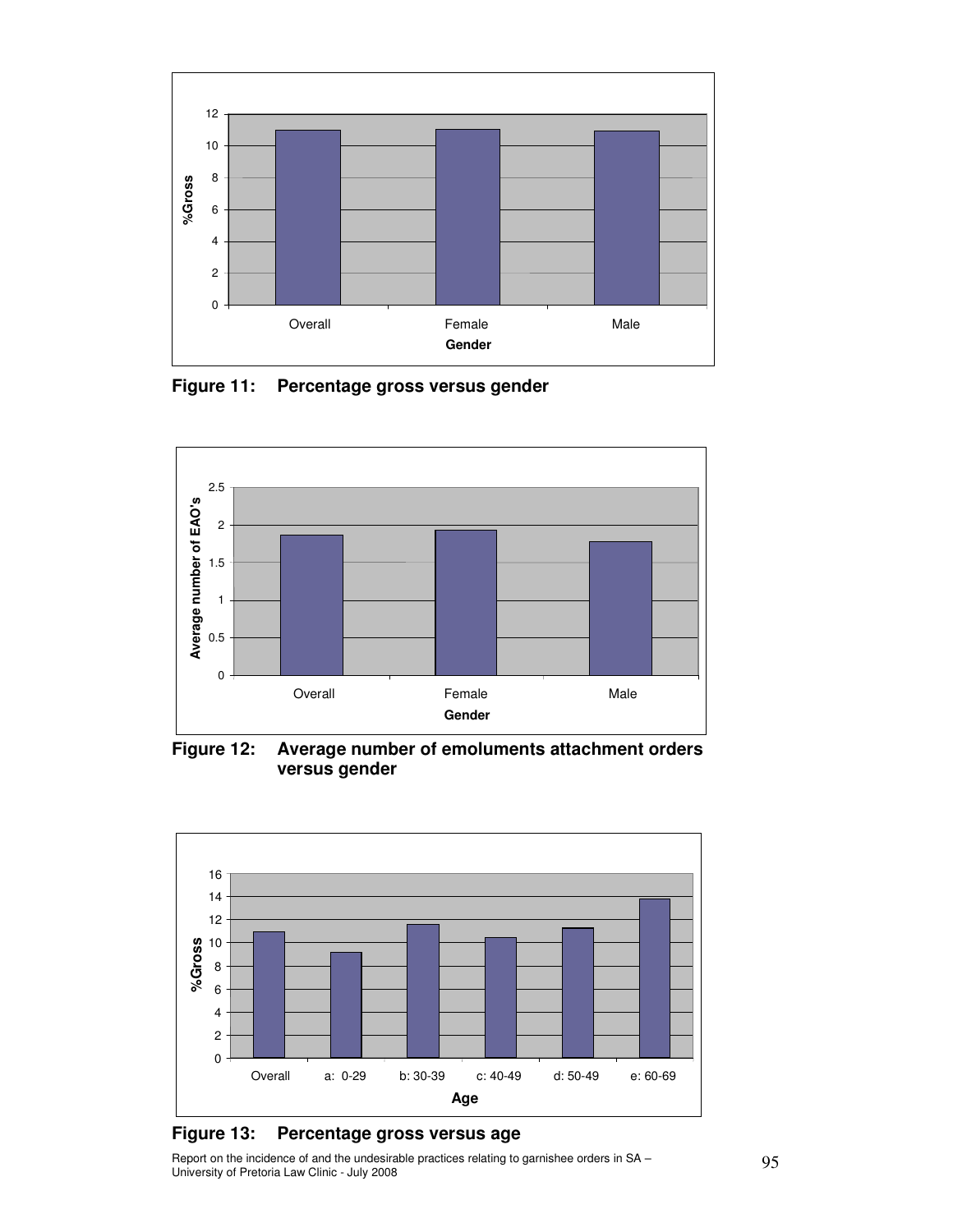

**Figure 14: Average number of emoluments attachment orders versus age** 

## **4.3 DATA SET C: PUBLIC SECTOR**

## **4.3.1 Introduction**

The Public Service Commission (PSC) released a report on the indebtedness of public servants during November 2007. In the report, the term garnishee order is used as a synonym for emoluments attachment order.

## **4.3.2 Methodology**

The report covered all national and provincial departments within the public service and focused on information for the 2006/2007 financial year. Information was acquired from PERSAL (Public Services Payroll namely: The Personnel and Salary Administration System). The data obtained from the PERSAL database was processed according to gender, age, department and component, amount paid to beneficiaries, post level and salary level.

#### **4.3.3 Limitations**

The commission noted certain limitations to its research. These included the fact that information provided by PERSAL was based on the data that the various government departments provided to PERSAL. As a result, where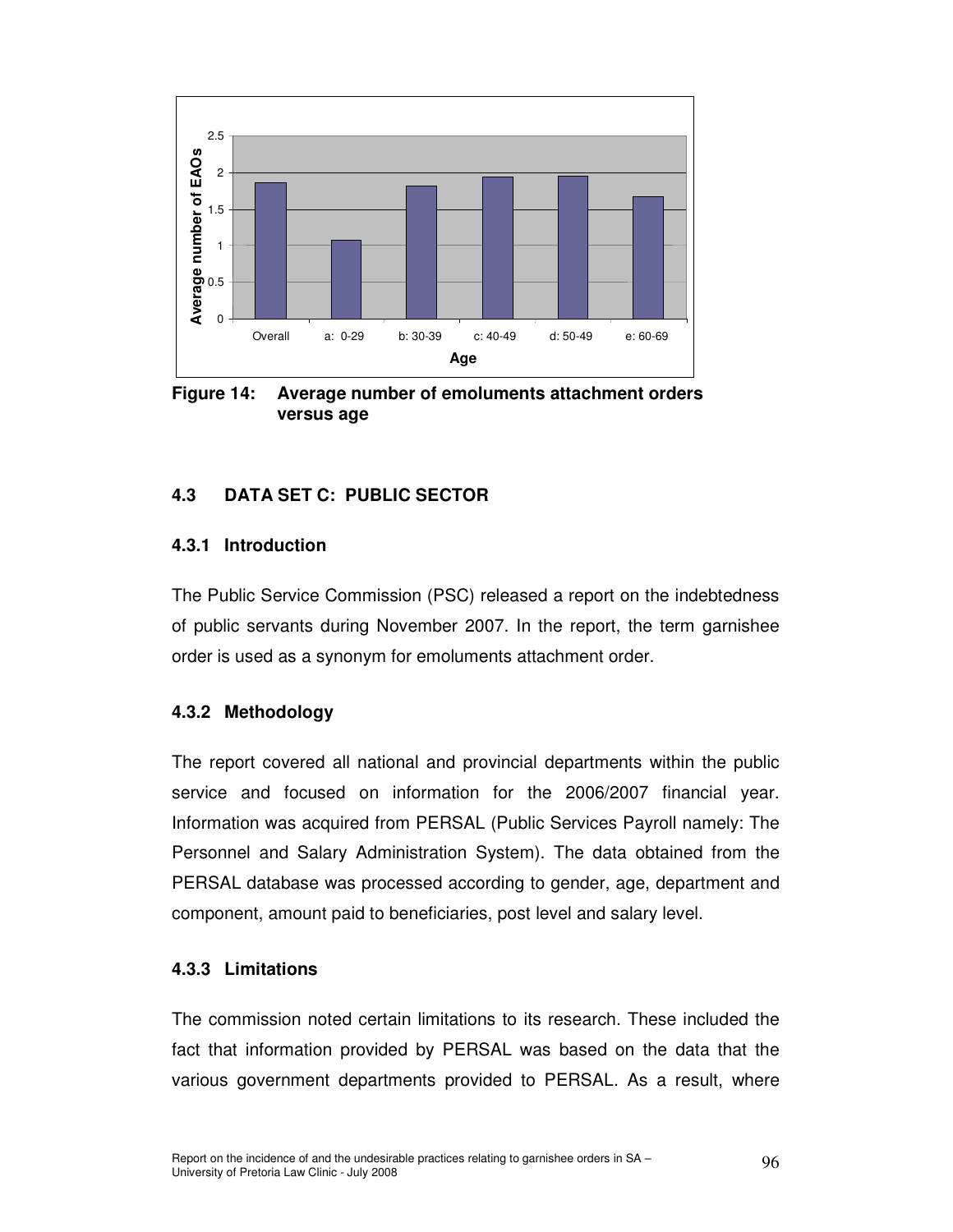departments failed to update information regarding some of their employees, PERSAL was only able to provide the latest information submitted.

Furthermore, in respect of garnishee orders it was not possible to determine the exact numbers of public servants who made payments as one public servant could have been served with more than one garnishee order.

## **4.3.4 Summary of findings**

## • **Introduction**

Chapter 4 of the PSC report provides a statistical overview and analysis of the impact of garnishee orders on public servants. A number of 216 857 out of the total of 1 100 058 public servants made garnishee related payment through PERSAL i.e. 20% of the total number of public servants.

## • **Cost of garnishee orders paid by public servants**

The total cost of payments as a result of garnishee payments that were issued to public servants amounted to 1.01 billion. When measured against the total budget for the compensation of employees in the public service, namely 174, R2 billion, public servants paid a percentage of 0.58% of state salaries to creditors by way of emoluments attachment orders.

## • **Garnishee orders according to gender**

Of the 216 857 emoluments attachment orders, and under the assumption that one emoluments attachment order is equivalent to one public servant, 101 000 (47%) were females and the remaining 115 857 (53%) were males. The total population of females in the public service amounts to 57% and males to 43%. It is notable that an unexpected high proportion of males are making payments through emoluments attachment orders.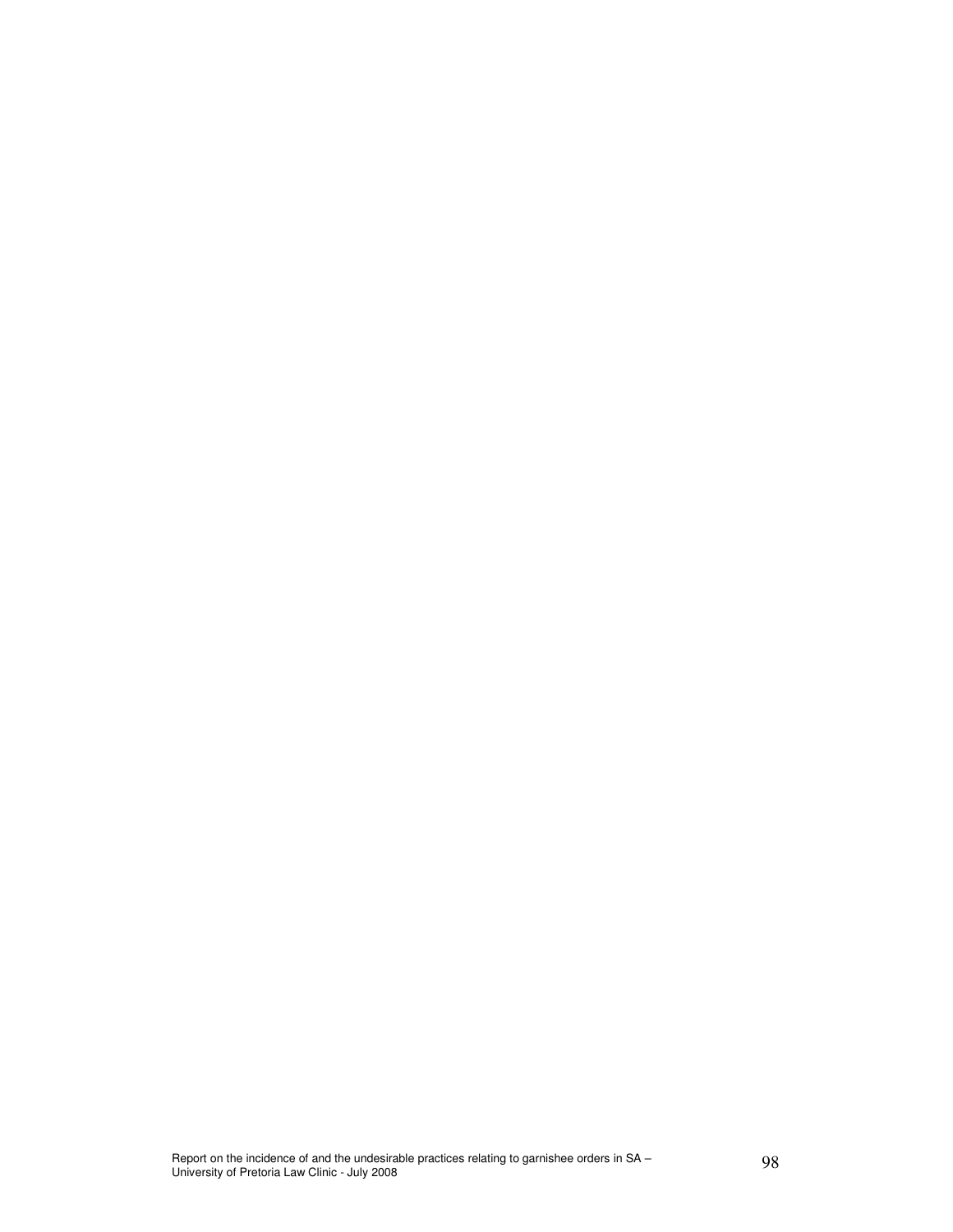|               |                             | <b>Number of public servants</b><br>making payments | <b>Total population of public</b><br>servants |            |  |
|---------------|-----------------------------|-----------------------------------------------------|-----------------------------------------------|------------|--|
| Gender        | <b>Number</b><br>Percentage |                                                     | <b>Number</b>                                 | Percentage |  |
| <b>Female</b> | 101 000                     | 47%                                                 | 623 263                                       | 57%        |  |
| <b>Male</b>   | 115857                      | 53%                                                 | 474 795                                       | 43%        |  |
| <b>TOTAL</b>  | 216 857                     | 100%                                                | 1 100 058                                     | 100%       |  |

## **Table 4: Number of public servants who made garnishee related payments expressed as a percentage according to gender**

## • **Garnishee orders according to salary level**

The salary levels in the public service range from  $1 - 16$ , 1 being the lowest level and 16 the highest. Salary levels 15 and 16 are heads of departments who also act as accounting officers managing the finances of the national or provincial departments respectively. Of the employees making garnishee related payments, the proportional highest number amounting to about 25% were employed at salary level 7 and the proportional lowest number, amounting to about 0.002% were employed at salary level 16. The detailed figures including those for other salary levels, is given in the graph below.



## **Figure 15: Number of public servants who make garnishee related payments, reflected according to salary level**

Report on the incidence of and the undesirable practices relating to garnishee orders in SA – 99<br>University of Pretoria Law Clinic - July 2008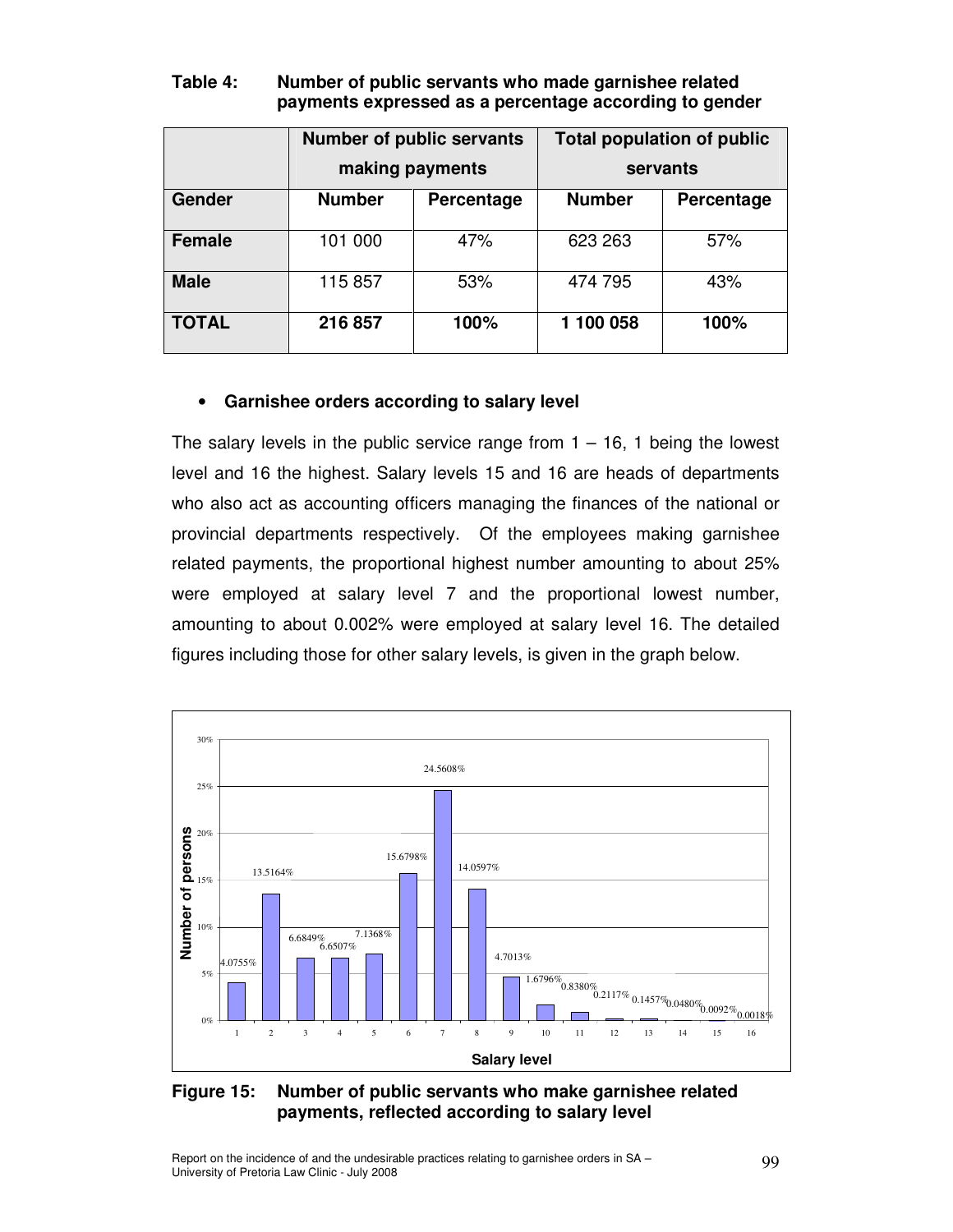The number of public servants' garnishee orders per salary level are also considered in the report and presented in the graph here below.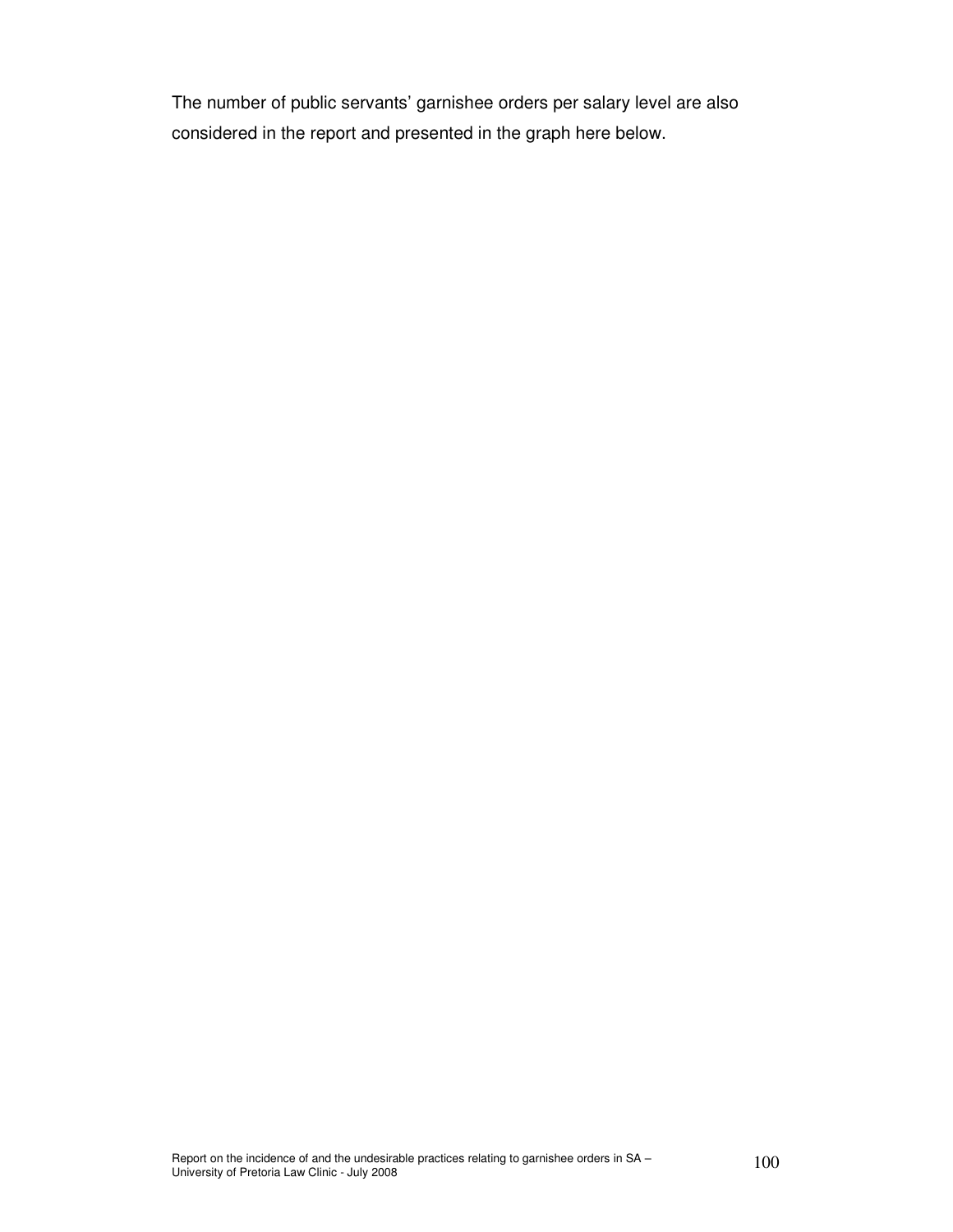

**Figure 16: Amounts paid for garnishee orders by public servants, reflected according to salary level**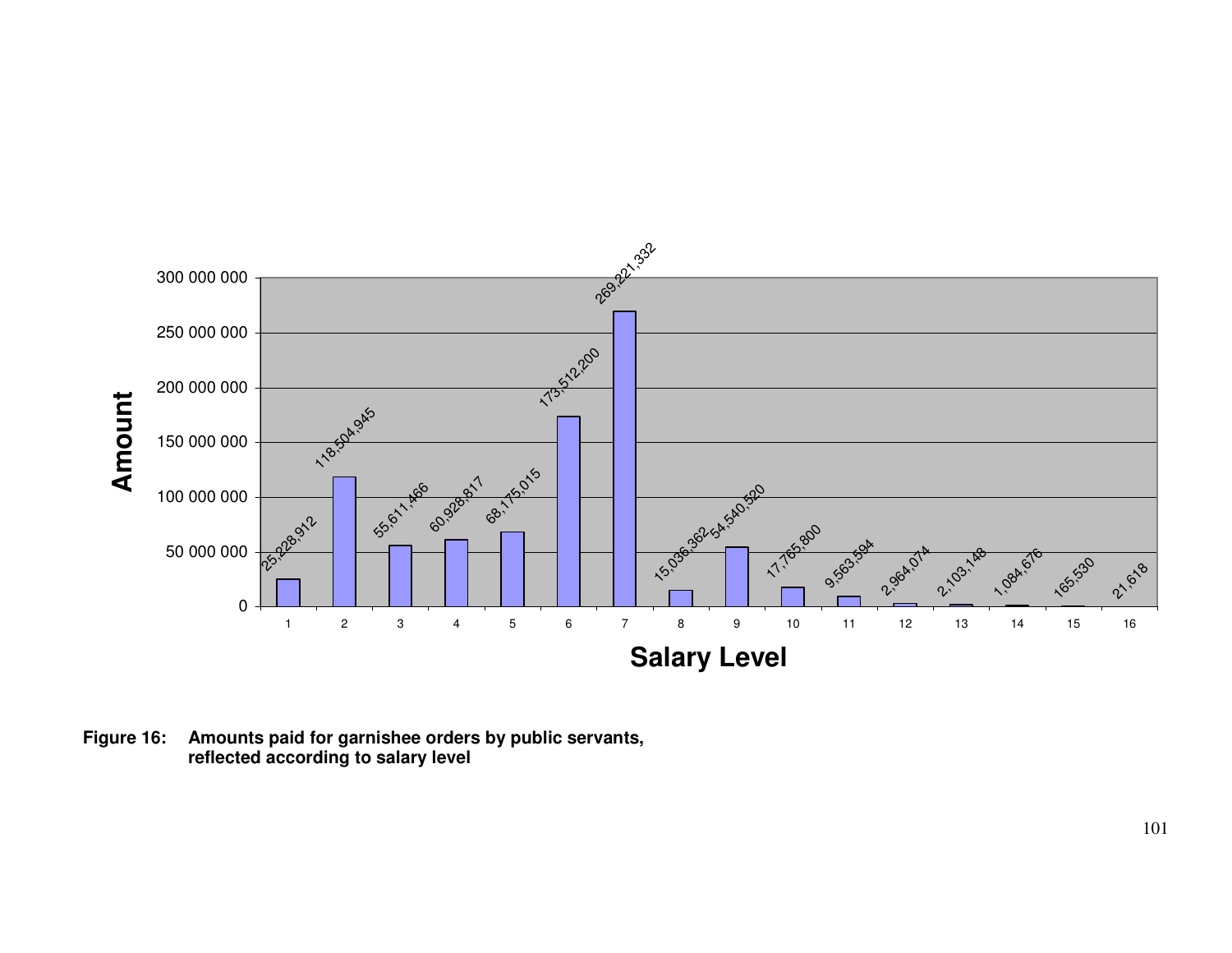It seems that salary level 7 represents the highest amount, but that does not reflect the fact that most of the public servants making garnish related payments are also employed within salary level 7. This amount should be normalised according to the number of employees in the salary category, in order to reflect the true position.

In the report, it is indicated that the highest number of financial misconduct occurs at salary level 7. Again, the highest percentage public servants are employed at this level, but there might be a correlation between overindebtedness and financial misconduct.

Furthermore, it is reported that 444 public servants at senior management make garnishee related payments inclusive of 25 who are employed at salary levels 15 and 16. It was already mentioned that these employees (salary levels 15 and 16) also act as accounting officers. According to the report this paints a bleak picture of the examples set by senior management within public service.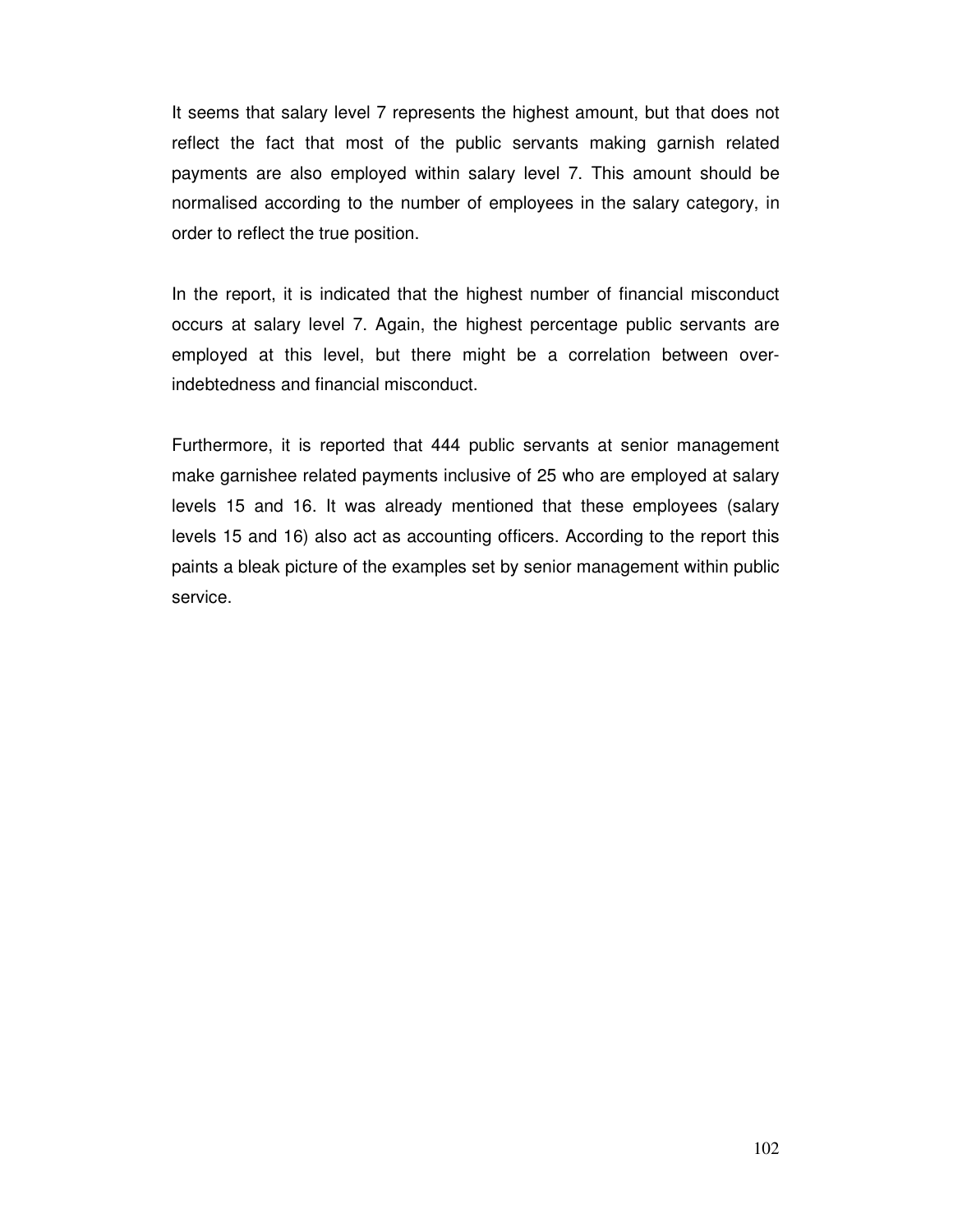## • **Garnishee orders according to age**

The report indicates that public servants between 40 and 49 years of age show the highest percentage of emoluments attachment orders against their salaries and also account for the highest amount of money being paid through emoluments attachment orders. This age group accounts for 45% of all employees making garnishee related payments. The servants between the ages of 30 and 39 of age are the second highest group and thereafter the age group between 50 and 59.

Once again, it should be kept in mind that the amount paid per age group should be normalised for the number of servants employed within that age group.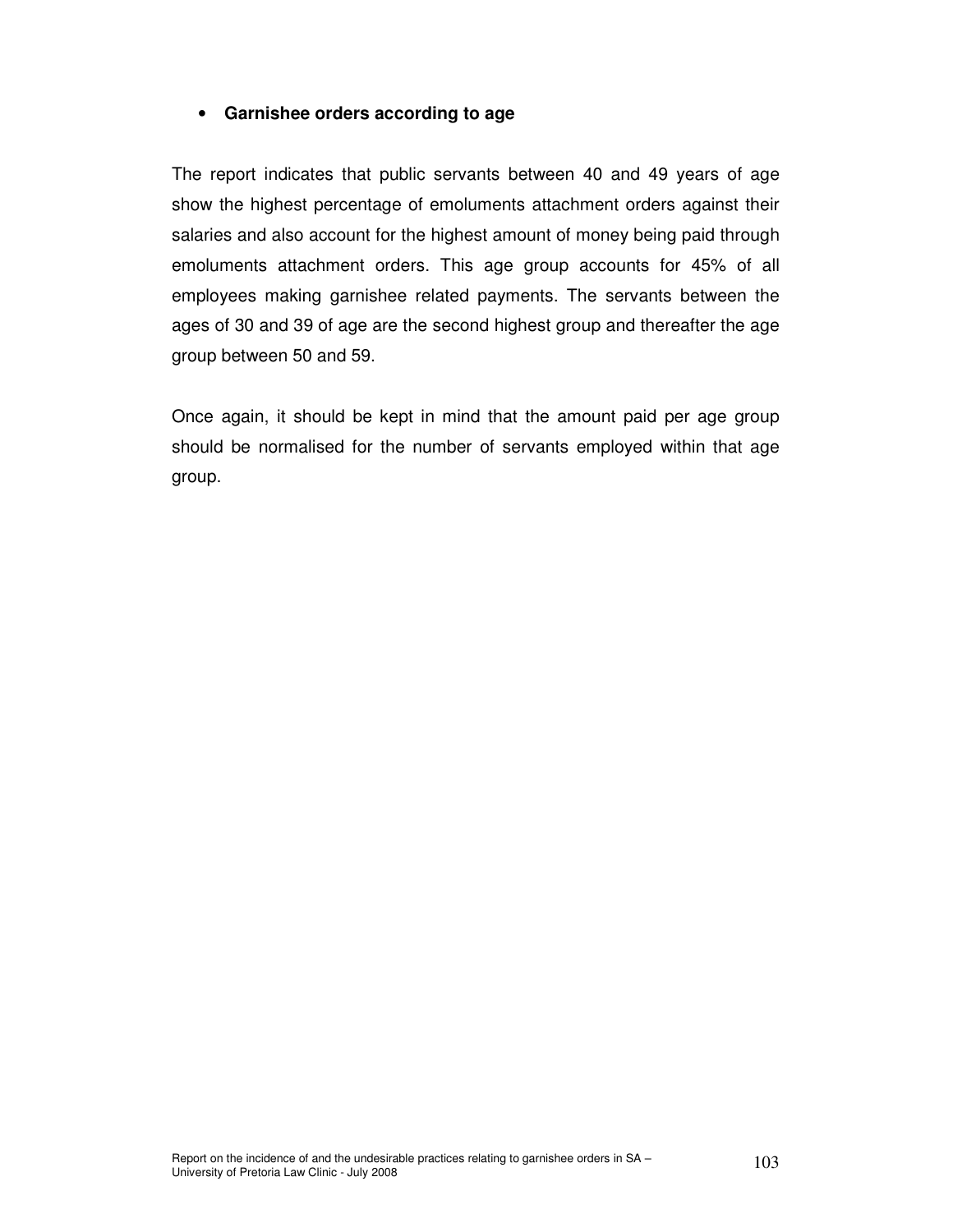

**Figure 17: Amount paid as a result of garnishee orders issued to public servants, reflected according to age-group**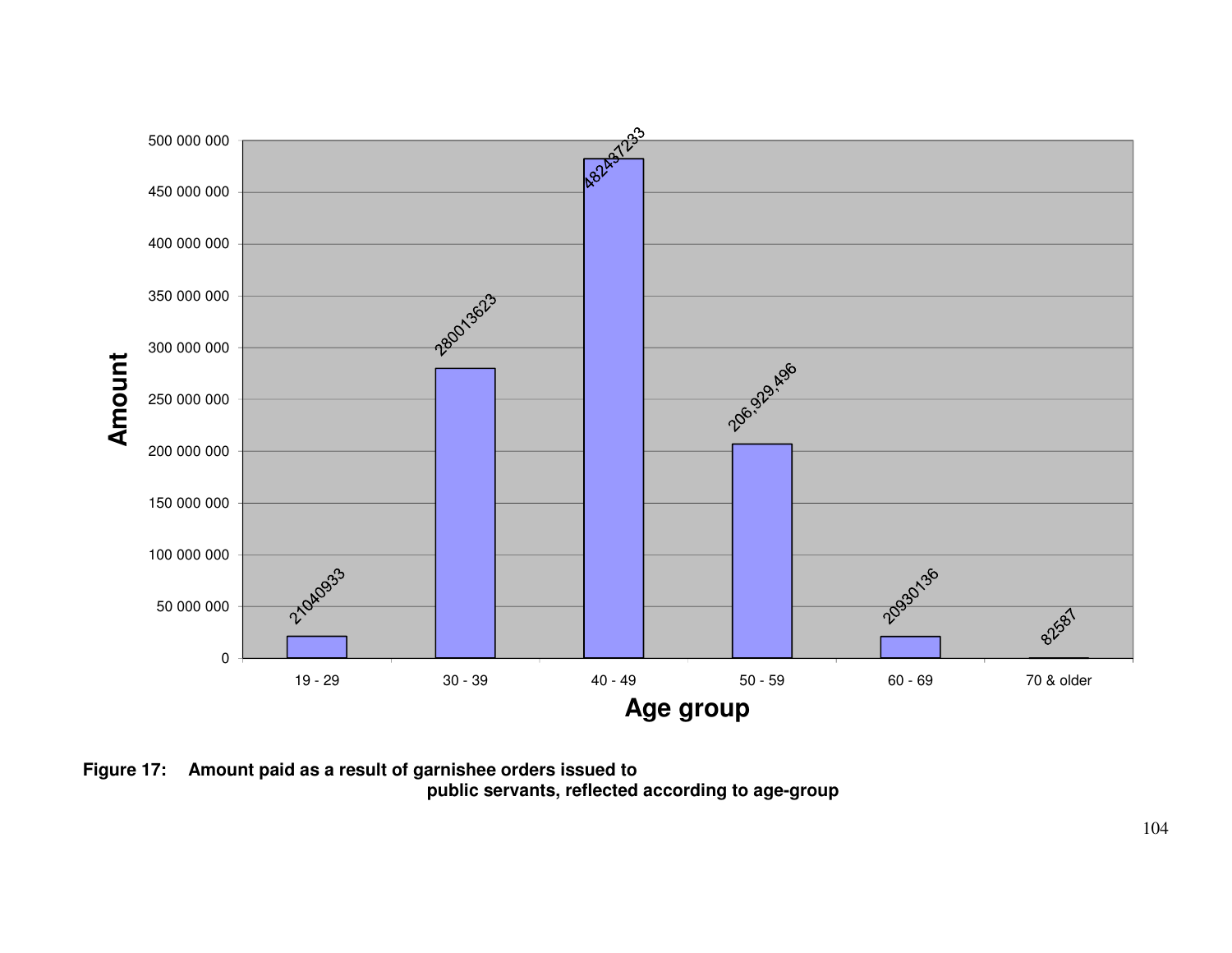## **4.4 DATA SET D: MAGISTRATE'S COURTS**

## **4.4.1 Introduction**

The research team identified the need to interview clerks of the civil courts to assess their knowledge of civil procedure regarding aspects related to emoluments attachment orders.

The Department of Justice and Constitutional Development's website contains on a provincial basis the office names, contact details and physical addresses of all the Magistrate's Courts in South Africa. According to these lists (last updated towards the end of 2007), there existed 453 Magistrate's Courts in South-Africa. A random sample of between 20% and 36% of all clerks of civil courts per province were interviewed.

Two methodologies have been employed, namely personal and telephonic interviews. These interviews can be typified as non-scheduled structured interviews during which specific questions were asked. These questions were presented to every interviewee in exactly the same format.

#### **4.4.2 Limitations**

The most important disadvantage was that the personal interviews proved to be extremely time consuming and expensive with huge distances to be covered. Telephonic interviews on the other hand were much cheaper and more time efficient. The disadvantage was that in some instances the clerk of court could not be reached telephonically and the specific court had to be substituted with a different court within the specific province.

#### **4.4.2 Summary of findings**

The research team decided to use the responses to only one question for purposes of this report. This question related to the issue of jurisdiction (capacity) of a specific court to issue an emoluments attachment order. The question was posed in the following manner: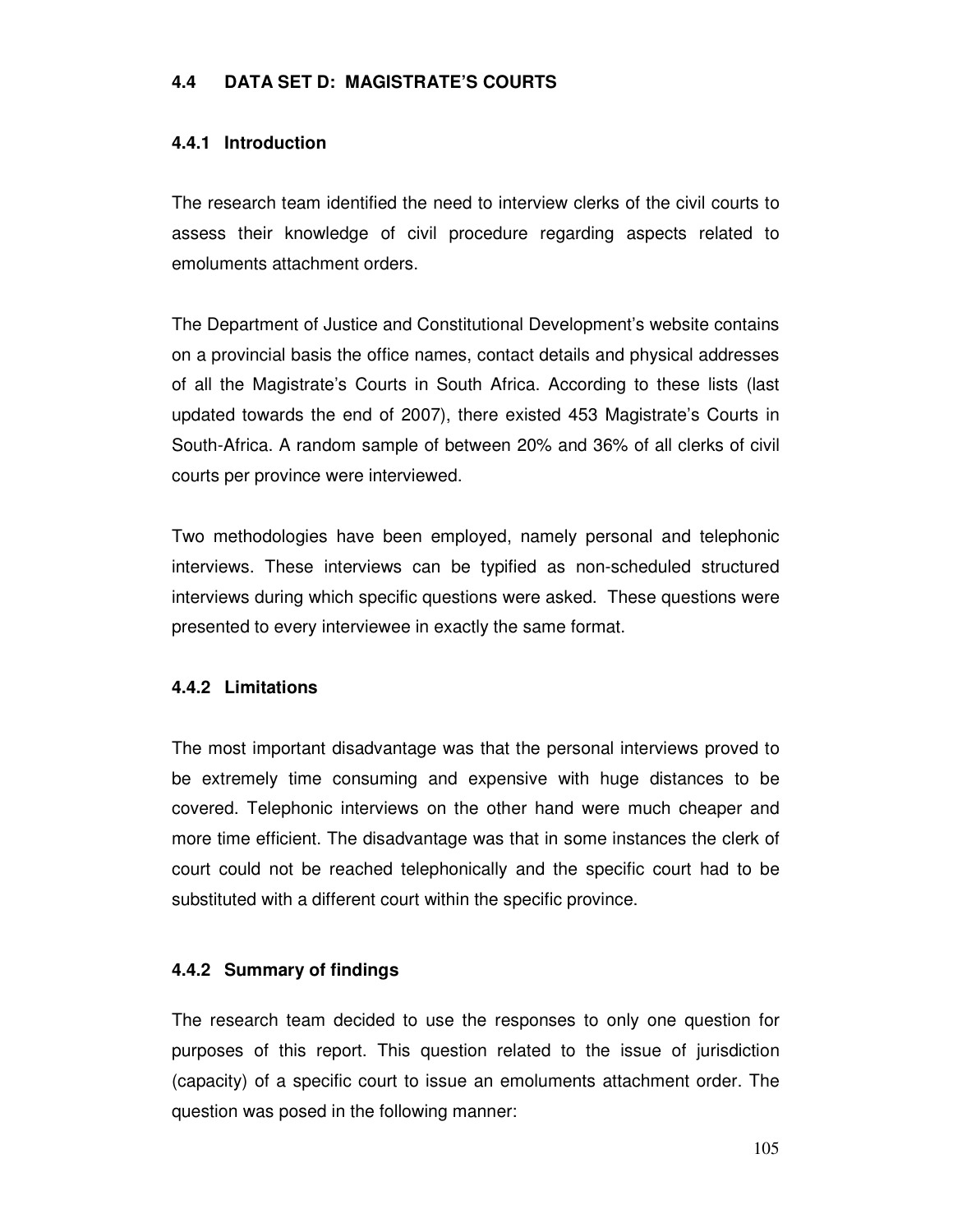I have obtained default judgment against a debtor from the court in whose area the defendant resides. Should the emoluments attachment order be issued from this court or must it be issued from the court in whose area the debtor is employed?

 To put it differently, can I obtain judgment and an emoluments attachment order where the defendant resides and then send the emoluments attachment order to the sheriff in another jurisdiction (where the debtor is employed)?

| <b>Provinces</b>        | Number of<br>courts in | <b>Number of</b><br><b>Clerks of</b> | % of courts<br>interviewed | Jurisdiction:  | Jurisdiction: | Jurisdiction:                              |
|-------------------------|------------------------|--------------------------------------|----------------------------|----------------|---------------|--------------------------------------------|
|                         | province               | court<br>interviewed                 |                            | <b>Correct</b> | Wrong         | Indicated<br>did not<br>know the<br>answer |
| Overall                 |                        |                                      |                            | 43.62%         | 45.37%        | 11%                                        |
| KwaZulu<br><b>Natal</b> | 75                     | $\overline{16}$                      | 21.33%                     | 37.50%         | 37.50%        | 25.00%                                     |
| Mpumalanga              | $\overline{39}$        | $\overline{8}$                       | 20.51%                     | 62.50%         | 25.00%        | 12.50%                                     |
| <b>Free State</b>       | 67                     | 14                                   | 20,90%                     | 58.40%         | 41.60%        | $0\%$                                      |
| Gauteng                 | 28                     | 6                                    | 21.42%                     | 83.33%         | 16.66%        | $0\%$                                      |
| North-West              | 34                     | 8                                    | 23.52%                     | 25.00%         | 75%           | 0%                                         |
| Limpopo                 | 39                     | 8                                    | 20.50%                     | 37.50%         | 62.50%        | 0%                                         |
| Northern<br>Cape        | 35                     | 11                                   | 31.42%                     | 27.20%         | 72.80%        | 0%                                         |
| Eastern<br>Cape         | 81                     | 18                                   | 22.22%                     | 27.78%         | 50.00%        | 22%                                        |
| Western<br>Cape         | 55                     | 20                                   | 36.36%                     | 50.00%         | 35.00%        | 15%                                        |

**Table 5: Summary of findings: correct / wrong jurisdiction** 

The level of understanding of jurisdiction amongst clerks of the courts is tabled above. Gauteng had the highest percentage of clerks providing the correct answer (83%) followed by Mpumalanga (63%) and Western Cape (50%). North-West scored the lowest (25%) followed by Northern Cape (27%) and Eastern Cape (28%). If these figures are weighed and normalised, the results are as shown in the bar charts below.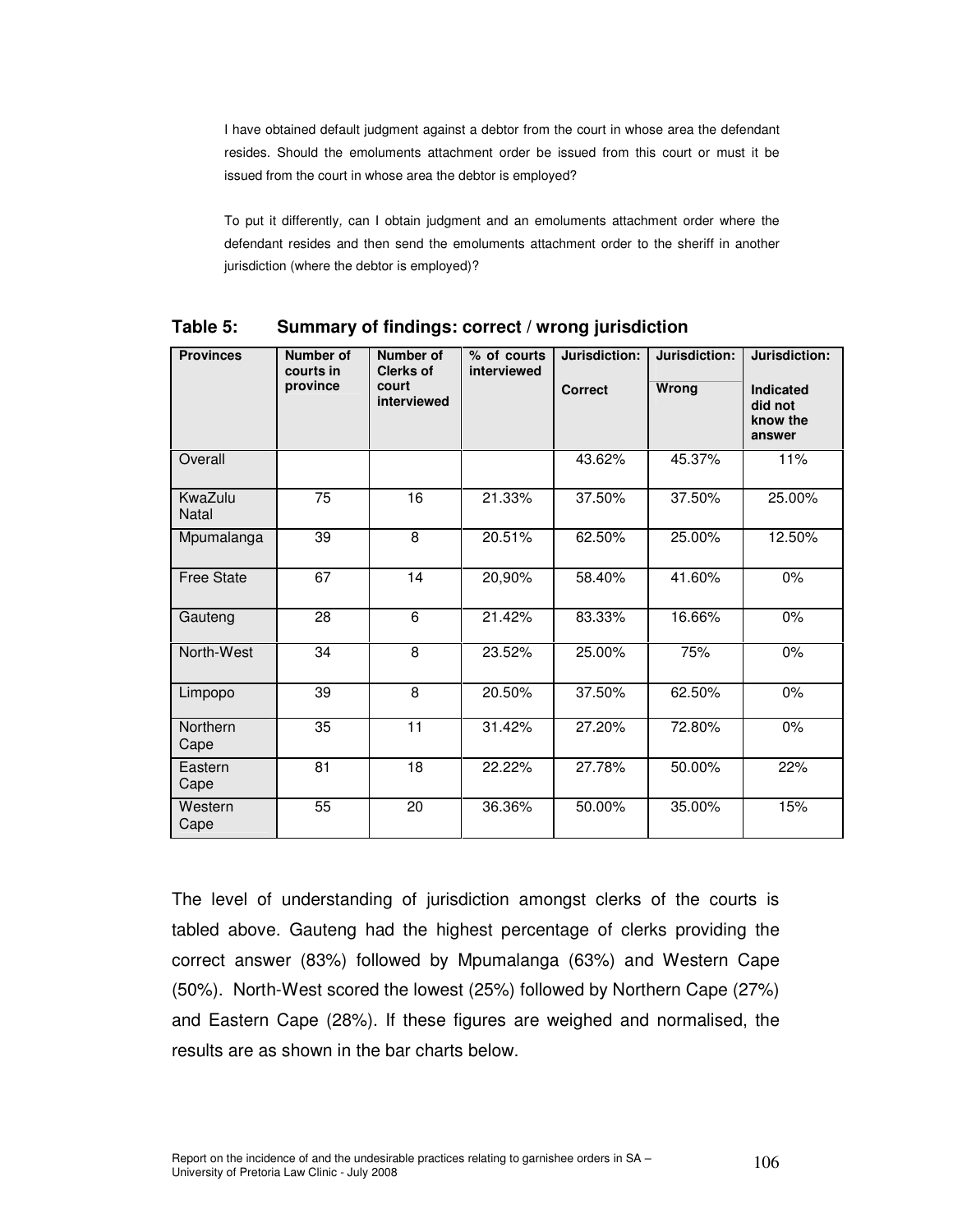In all fairness, the lack of knowledge would not necessarily reflect in practice. In the case where the debtor resides and works in the same area of jurisdiction, which is often the case, the issuing of the emoluments attachment order will be from the correct court by default.



 **Figure 18: Jurisdiction wrong** 



 **Figure 19: Jurisdiction correct**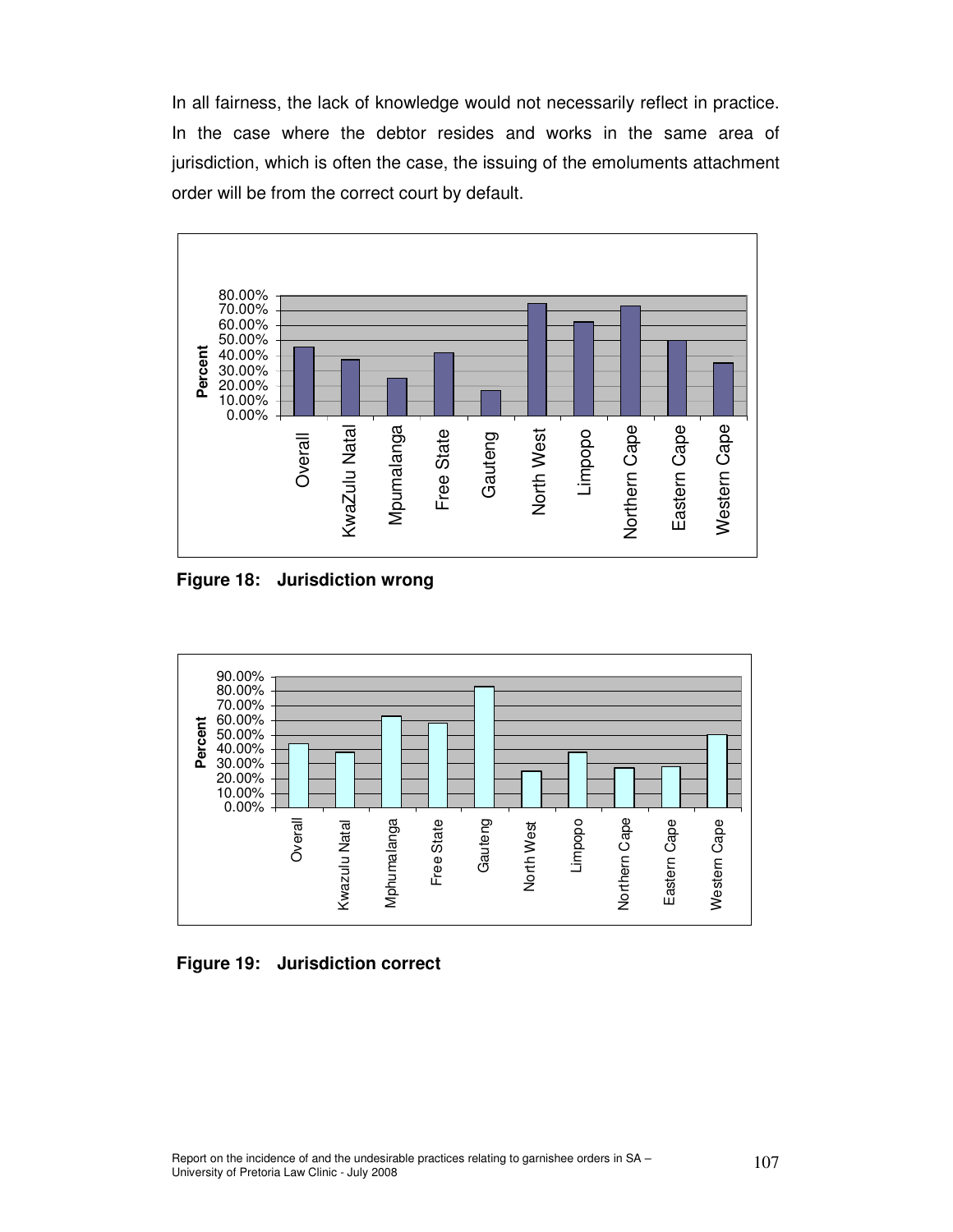The results on a provincial basis are illustrated as follows:



## **Kwazulu Natal Courts**

**Figure 20: Kwazulu Natal Courts interviewed / not interviewed** 



**Figure 21: Kwazulu Natal Courts findings**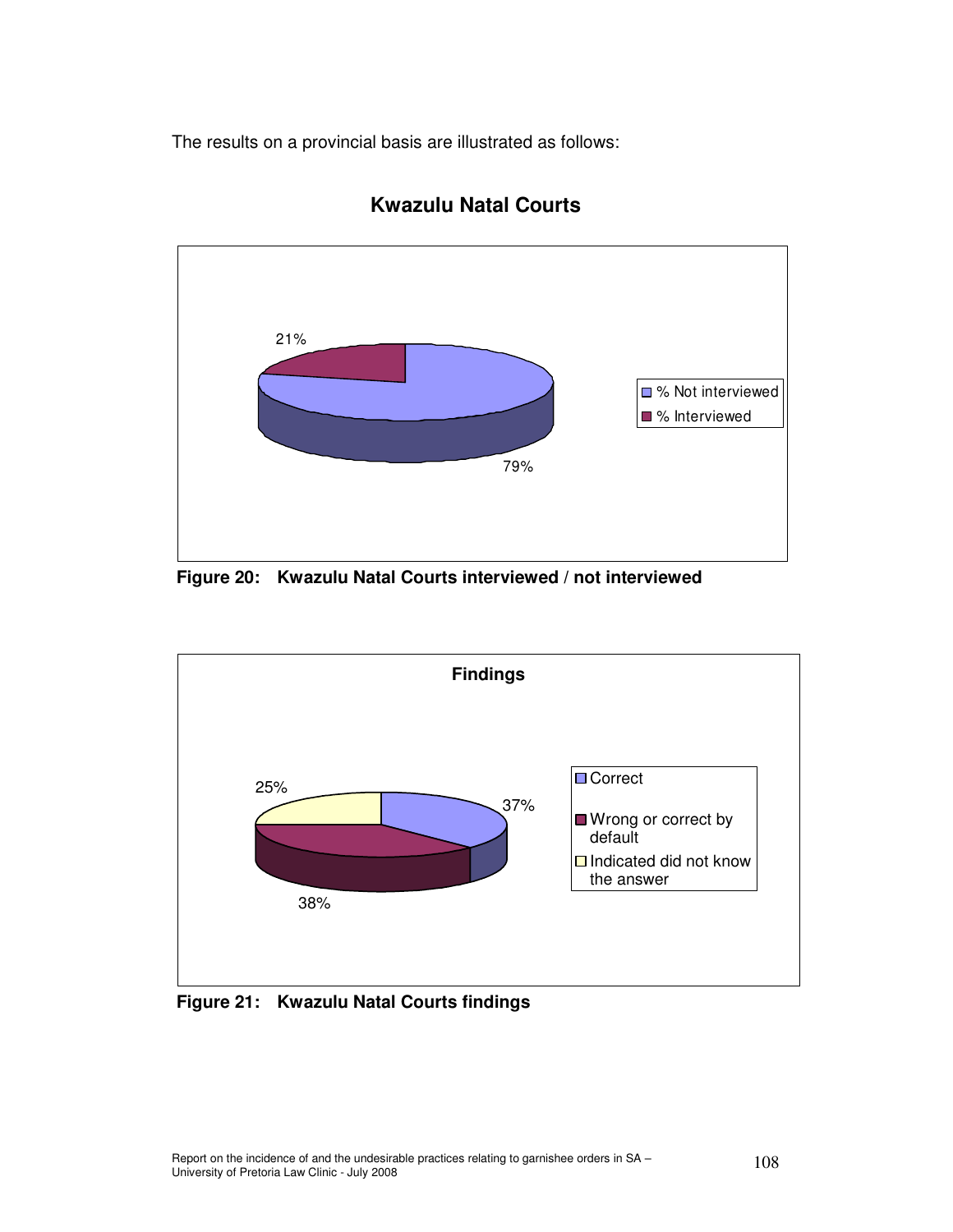# **Mpumalanga Courts**



**Figure 22: Mpumalanga Courts interviewed / not interviewed** 



 **Figure 23: Mpumalanga Courts findings**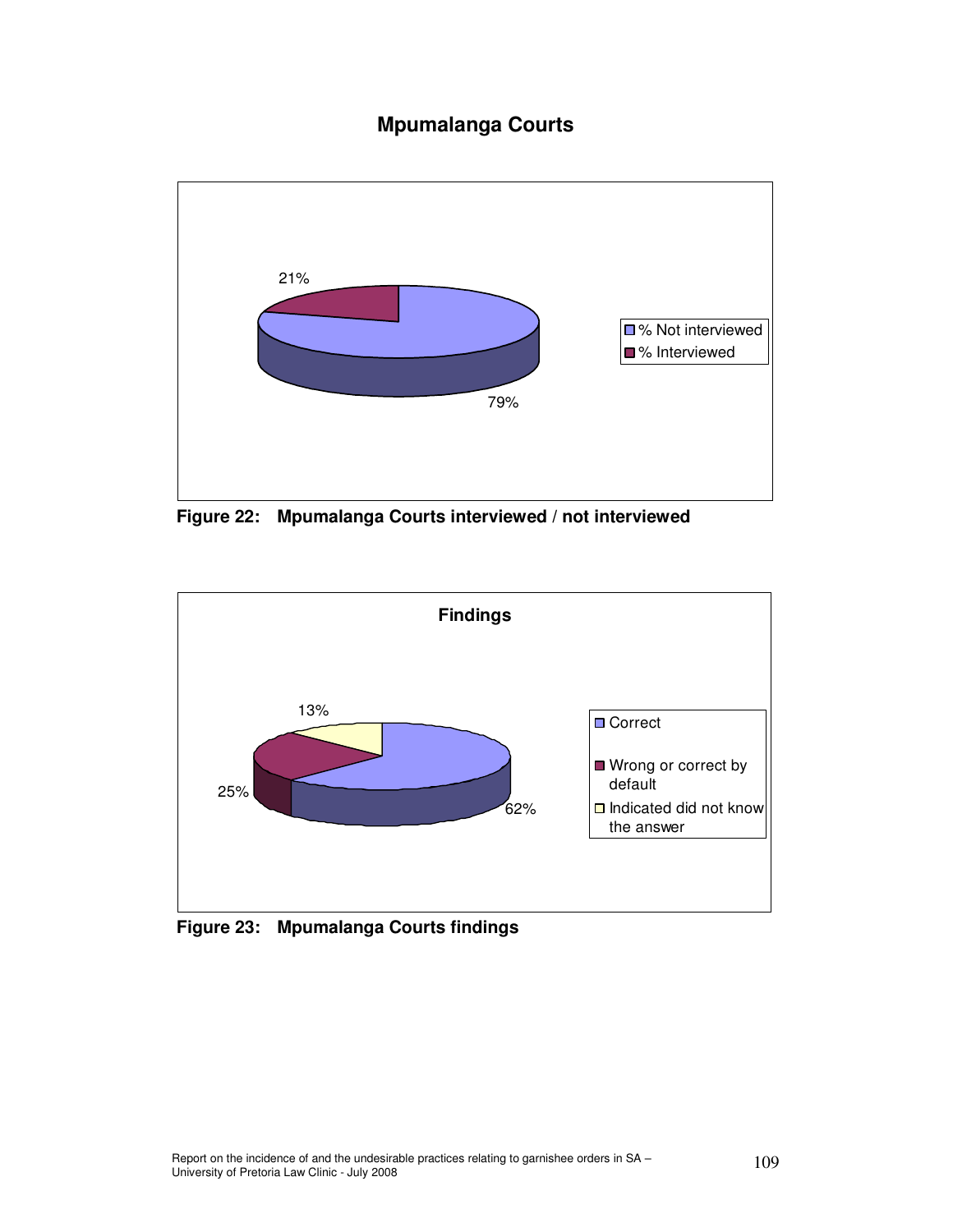## **Free State Courts**



**Figure 24: Free State Courts interviewed / not interviewed**



**Figure 25: Free State Courts findings**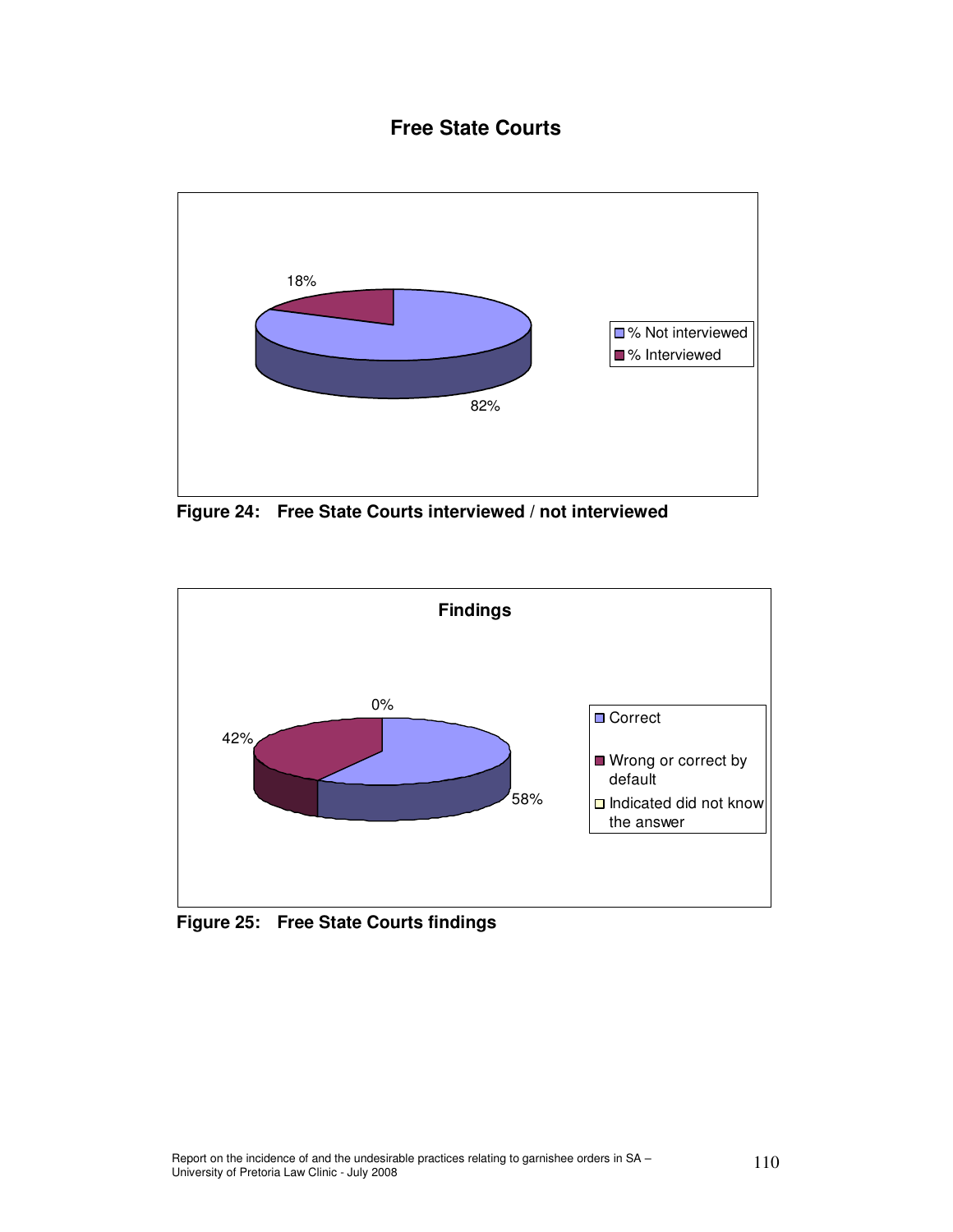# **Gauteng Courts**



**Figure 26: Gauteng Courts interviewed / not interviewed**



**Figure 27: Gauteng Courts findings**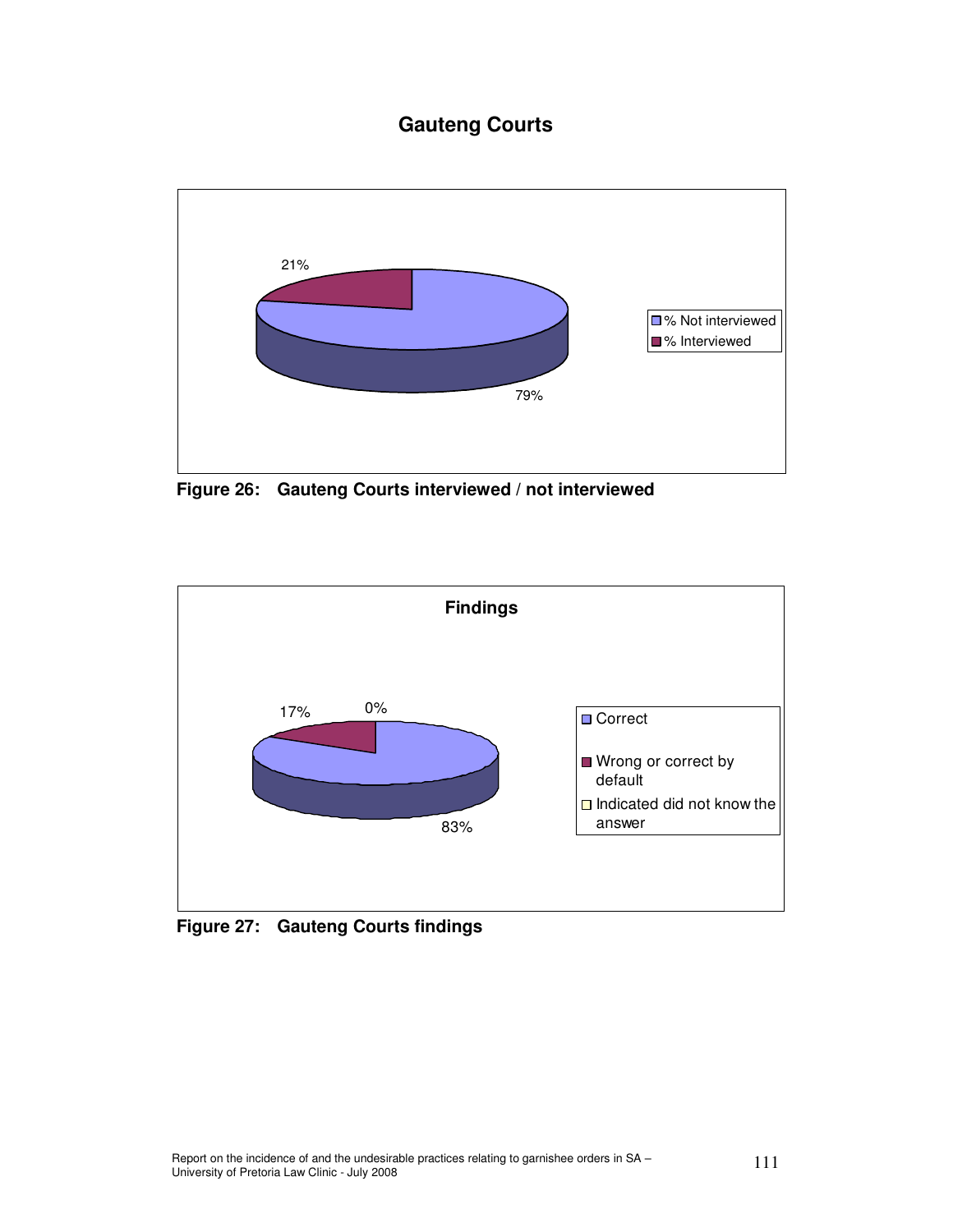# **North-West Courts**



**Figure 28: North-West Courts interviewed / not interviewed**



**Figure 29: North-West Courts findings**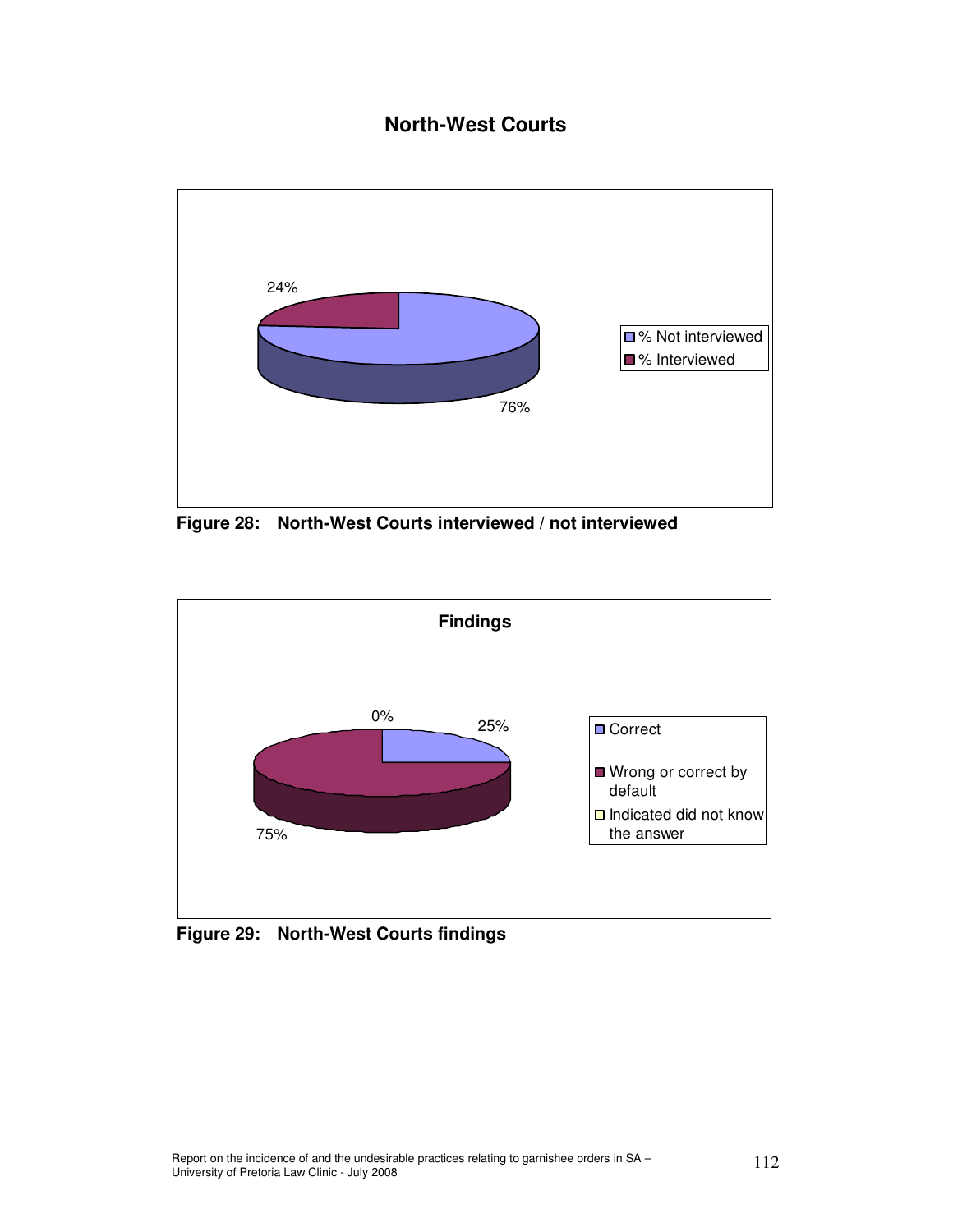# **Limpopo Courts**



**Figure 30: Limpopo Courts interviewed / not interviewed**



**Figure 31: Limpopo Courts findings**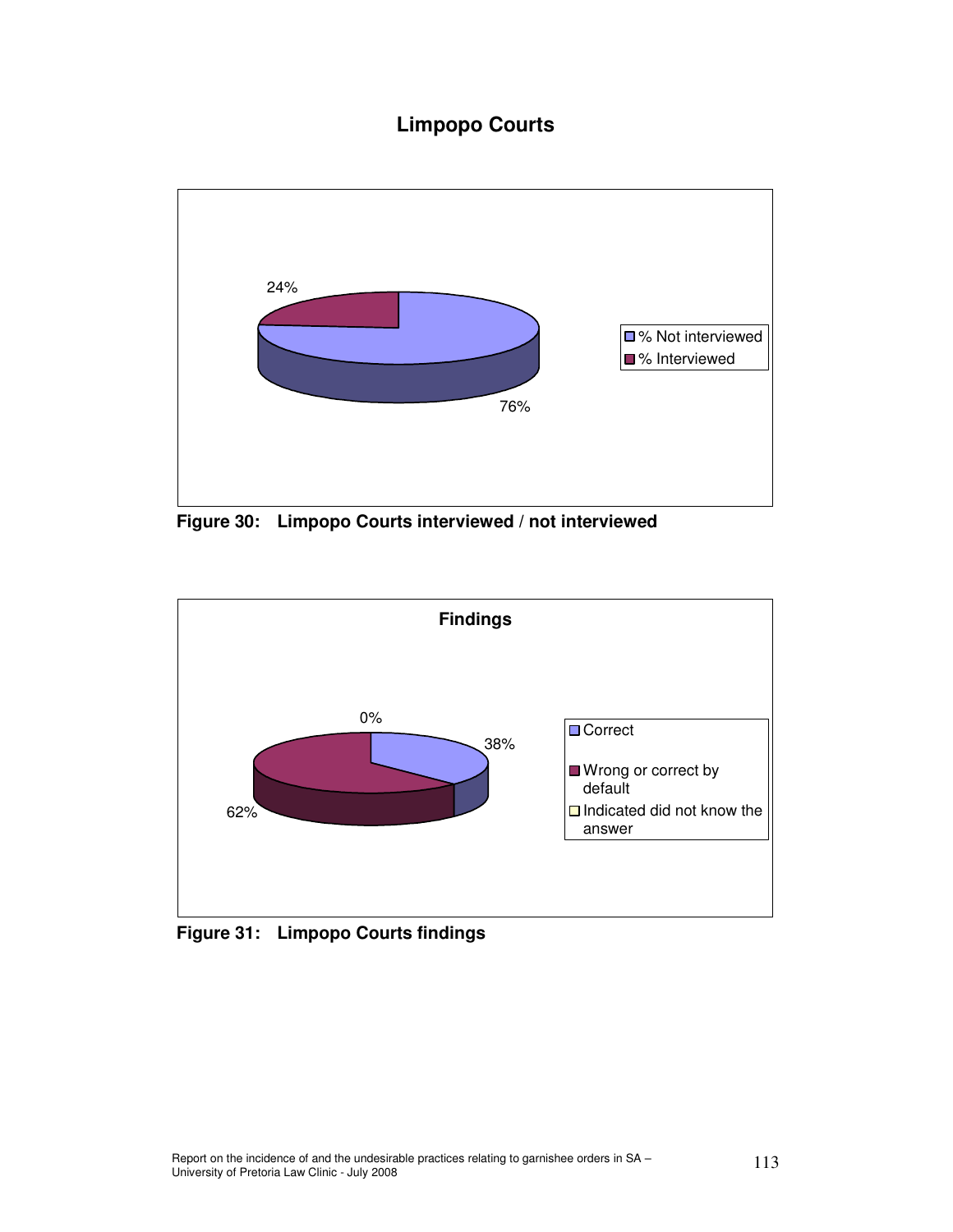# **Northern Cape Courts**



**Figure 32: Northern Cape Courts interviewed / not interviewed**



**Figure 33: Northern Cape Courts findings**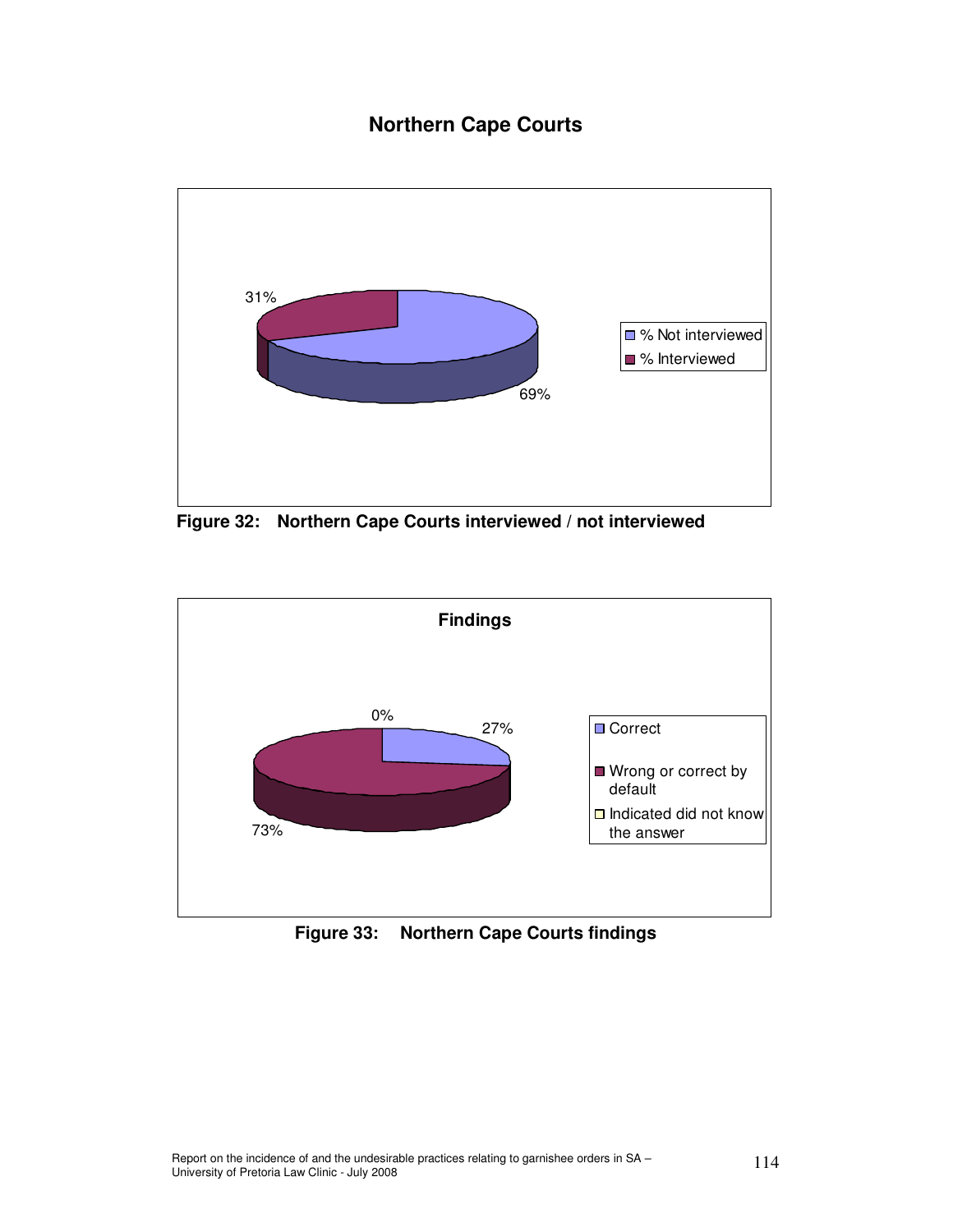# **Eastern Cape Courts**



**Figure 34: Eastern Cape Courts interviewed / not interviewed**



**Figure 35: Eastern Cape Courts findings**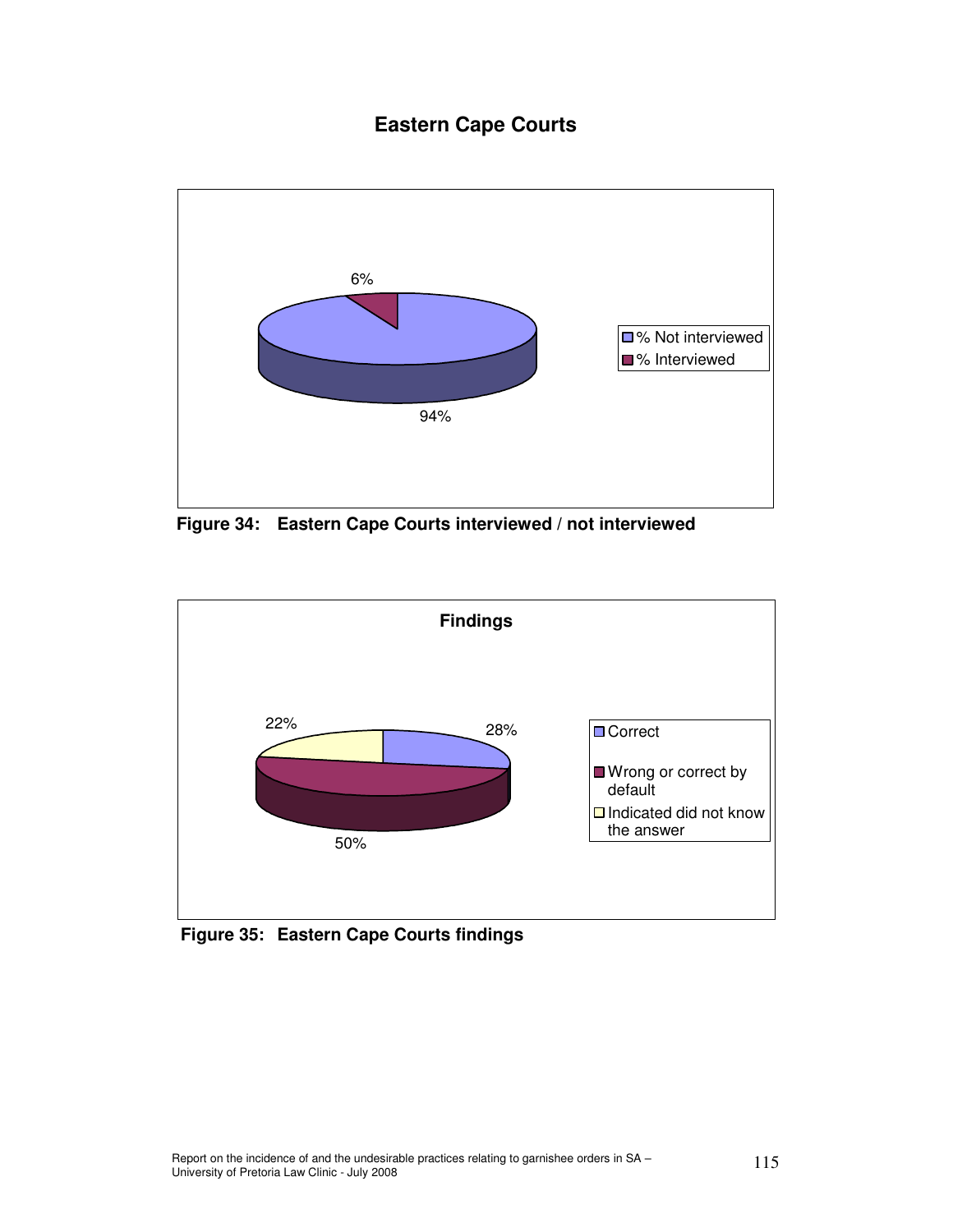## **Western Cape Courts**



**Figure 36: Western Cape Courts interviewed / not interviewed**



**Figure 37: Western Cape Courts findings**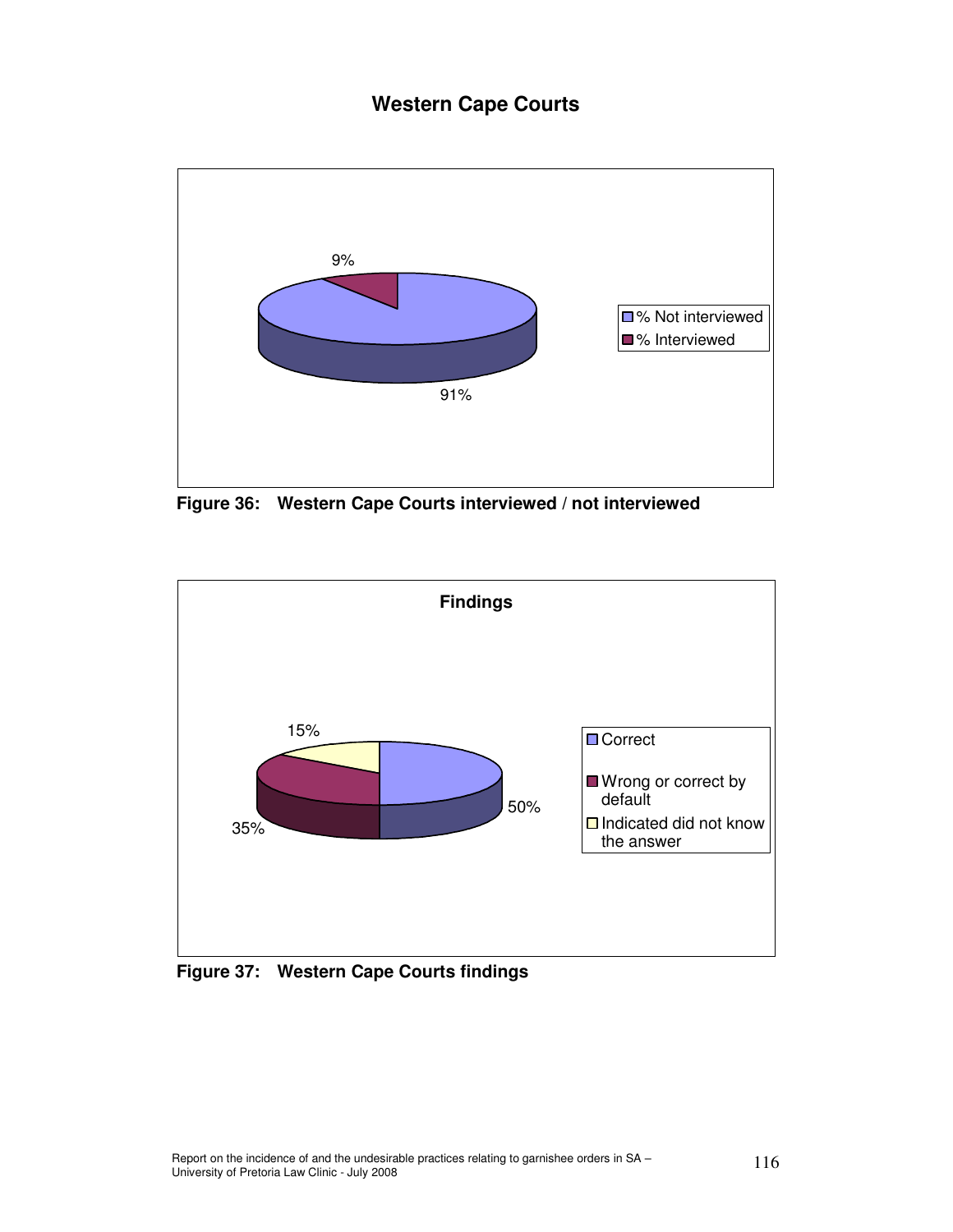### **4.5 DATA SET E : EMPLOYERS**

### **4.5.1 Introduction**

The role of the garnishee employer in the debt collection process via emolument attachment orders is crucial. The employer becomes an intermediary, a garnishee which is compelled by an order of court.

The legal relationship created by garnishee procedure and by the order made under it is not that of debtor and creditor i.e. the judgment creditor does not become a creditor of the garnishee employer – there is no transfer or session of the debt to the judgement creditor. The effect of an emoluments attachment order is that the employer as garnishee is obliged to deduct the amount stipulated from the emoluments accruing to the judgment debtor and pay them to the creditor. Failure on the part of the garnishee to make payment to the judgment creditor is a breach of the obligation to his employee. It also renders him liable for execution against his (the employer's) assets.

It is of paramount importance that the employer understands the process and that the correct implementation thereof is pivotal to properly extinguish debt. The research team obtained input from a number of employers.

### **4.5.2 Methodology**

Using the heuristic method, investigative interviews were conducted with two garnishee orders administrators. These administrators administer garnishee orders on behalf of a number of larger employers representing more than 300 000 employees. In addition thereto, interviews were conducted with 12 smaller employers who handle emoluments attachment orders in-house.

A basic set of specific topics were addressed, e.g. jurisdiction and communication, but the interviews had a free flow to them, allowing related issues to come to the fore.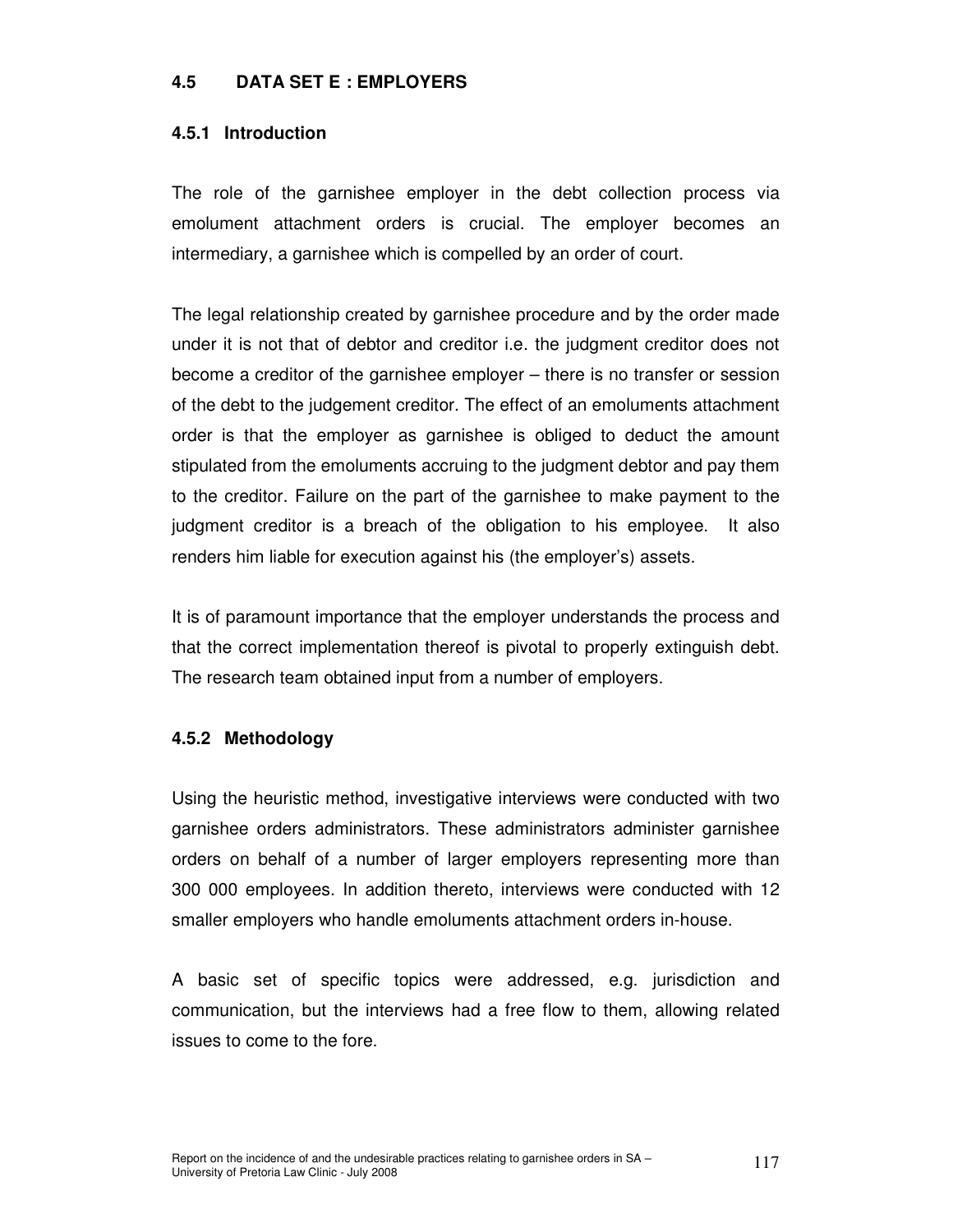### **4.5.3 Limitations**

The scope of the study was limited due to time and budget constraints.

This data set cannot be seen as representative. However, most of the researchers' presumptions regarding the experience of garnished employers were clarified and somewhat further investigated. The major problems areas were identified.

### **4.5.4 Summary of findings**

• **The processing of the emoluments attachment orders** 

The processing of emoluments attachment orders places a huge burden on the employer. It is precisely for this reason that larger employers chose to outsource this function to payroll and emoluments attachment order administrators.

The following were mentioned as tasks associated with the processing of emoluments attachment orders:

- o Attending to and perusing orders
- o Notifying employees of garnishee order
- $\circ$  Spending time in discussion with employee
- o Writing or printing of cheques
- $\circ$  Faxing through proof of payment to creditors or their attorneys
- o Attending on bank to deposit payment
- o Creating payment schedules for attorneys
- o Faxing or posting of schedules and posting of cheques to attorneys or collectors
- o Maintaining outstanding balances on garnishee orders
- o Keeping records of payment history
- o Reconciling between wage and finance department
- o Reconciling discrepancies between attorneys and employer records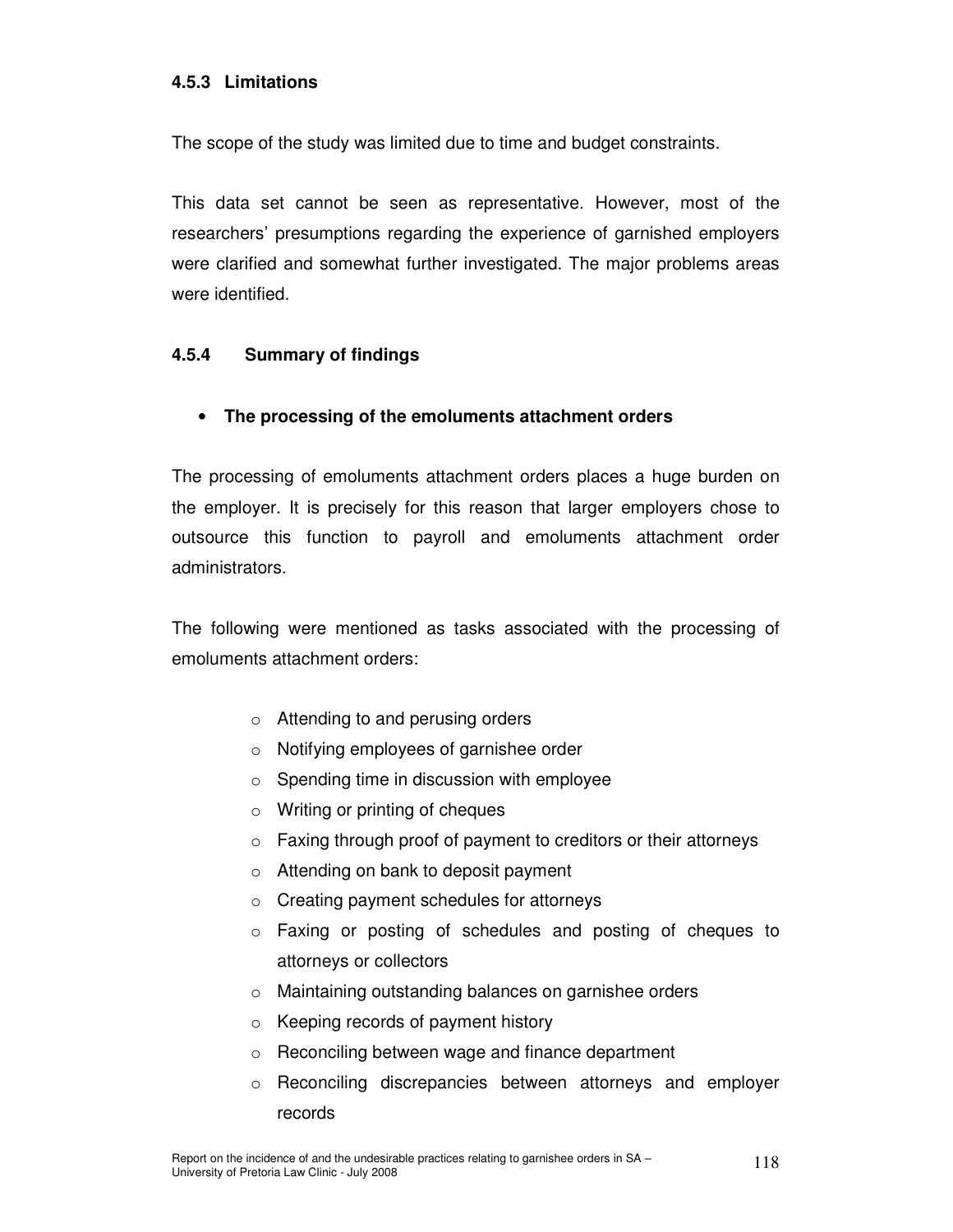- $\circ$  In some cases negotiating with creditors or their attorneys
- o In some instances recalculating balances and challenging correctness
- o Reinstating garnishee orders after payments have stopped

## • **The delivery of emoluments attachment orders**

Most orders are served on the employer by the sheriff accompanied by a letter from the collecting attorneys. However some employers (25%) indicated that orders are sometimes delivered by private persons or agents of debt collection agencies or even received via mail or fax.

## • **The verification of the court's jurisdiction**

Most employers (83%) do not know the rules regarding jurisdiction and therefore do not check whether the emoluments attachment order was issued from the correct court. Realising the order is an instruction made by a court inspires respect and therefore no objection is made.

### • **The verification of correctness of the order**

Most employers accepted the orders as correct and process them without any further queries.

### • **The verification of reasonableness of instalments**

Most of the employers (75%) feel that the deductions often are not reasonable. In many of these cases the creditor or his attorney is contacted and often agrees to a lesser amount to be deducted monthly. These arrangements are normally not put in writing.

## • **The start and cessation of deductions**

All of the employers commence with salary deductions on the pay day following service of the emoluments attachment order and stop deducting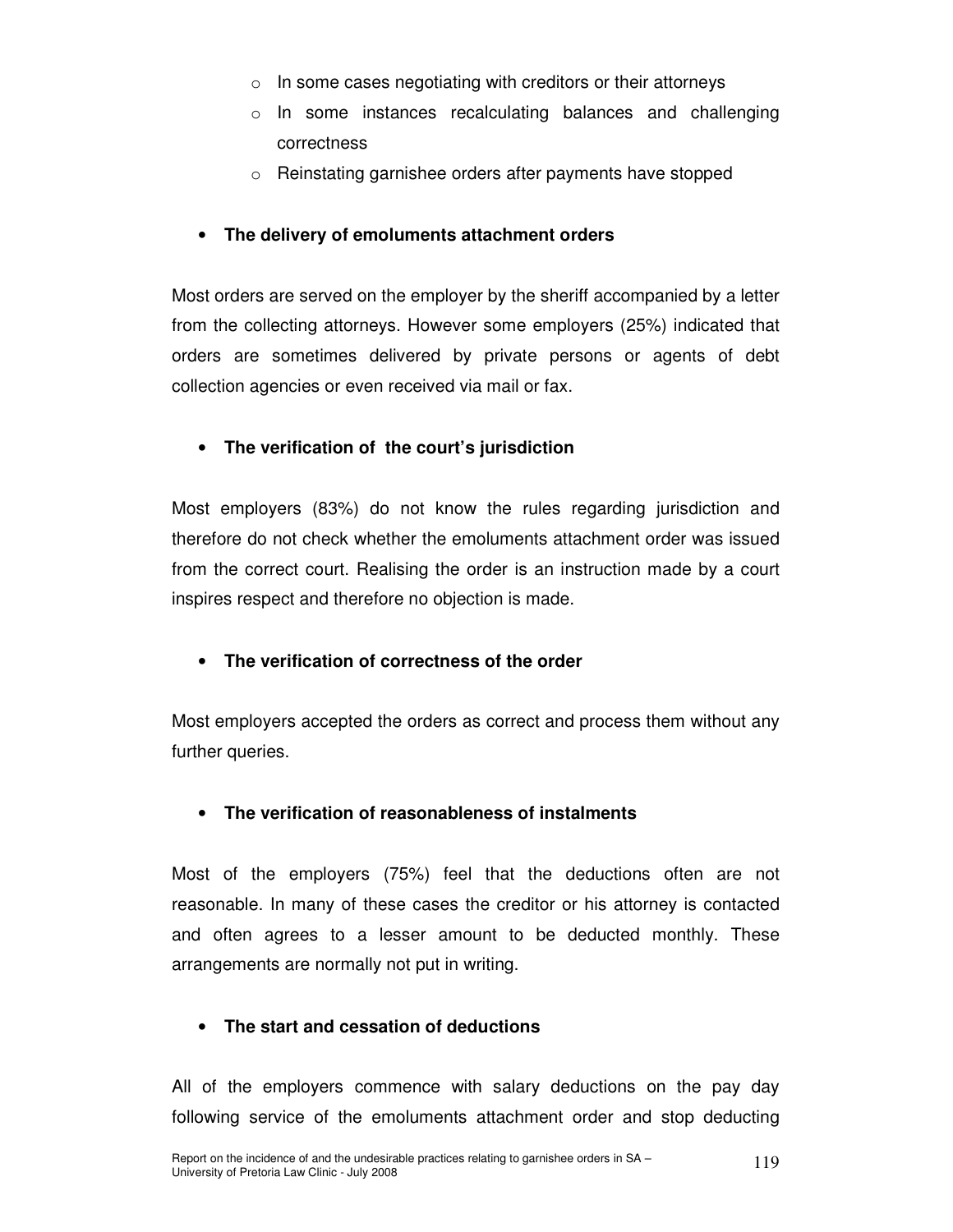instalments once their record shows that the total judgment debt is paid. In 33% of the employers interviewed, it was stated that collection lawyers regularly contact them to inform them that they should continue deducting, since the debt is not yet extinguished. In all of these cases, deductions continued.

### • **The 5% allowed fee deduction**

Most employers (74%) did not know about the 5% allowance. In the case of the remaining employers, 17% were under the impression that the deduction would be to the detriment of the employee and therefore did not claim it. The remaining 9% deducted it correctly from the creditor. When section 65J(10) of the Magistrate Court Act, 32 of 1944, was pointed out to those that weren't aware of the fee, they indicated that they did not read or understand it.

### • **An employee wellness program and debt counselling service**

A third of the employers indicated that they have some form of counselling program and one employer presents a sustained SETA program named "manage personal finances".

### • **Guidelines on how these orders should be handled**

All of the employers indicated that they would welcome guidelines, especially on how the total debt is constituted (principal debt, costs, interest, etc).

### • **Communication with the employee concerned**

Most employers (92%) do consult with or at least inform their employees of the pending deduction before the next payday on which the deductions commence.

### • **Cost to company**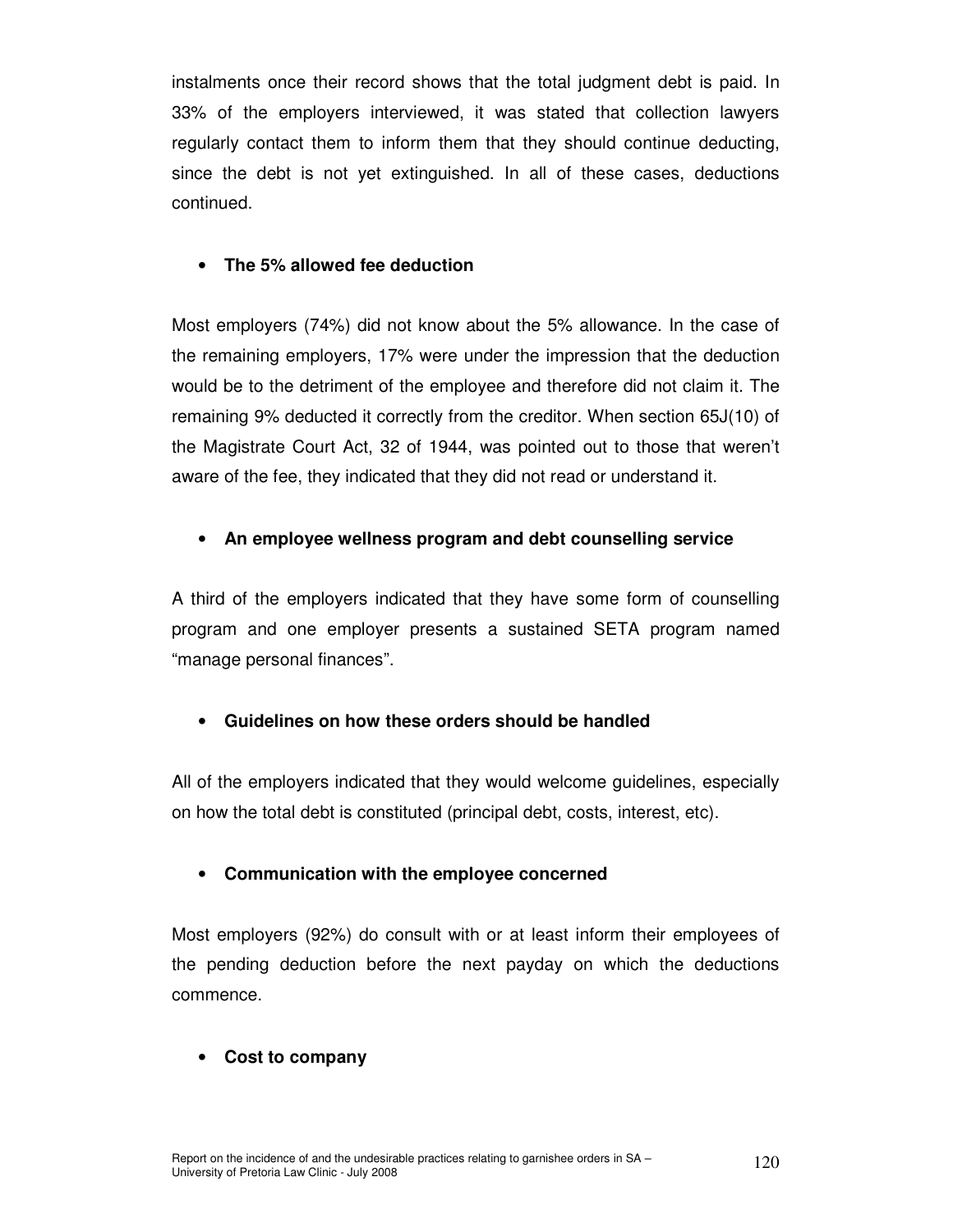The twelve smaller companies interviewed could not place a monetary value on the time and effort spent on administering garnishee orders, but indicated that it added to costs and emotional strain. Employers were found to further be irritated and frustrated with the process, since they are drawn into the arena of a court process for the eradication of debt which does not concern them directly.

In the case of larger companies who have outsourced the administration of garnishee orders, the arrangement with the garnishee administrator is that they would receive their 5% administration fee provided for in the Act. These companies clearly felt that it was not worthwhile administering garnishees against payment of 5% of the amounts deducted.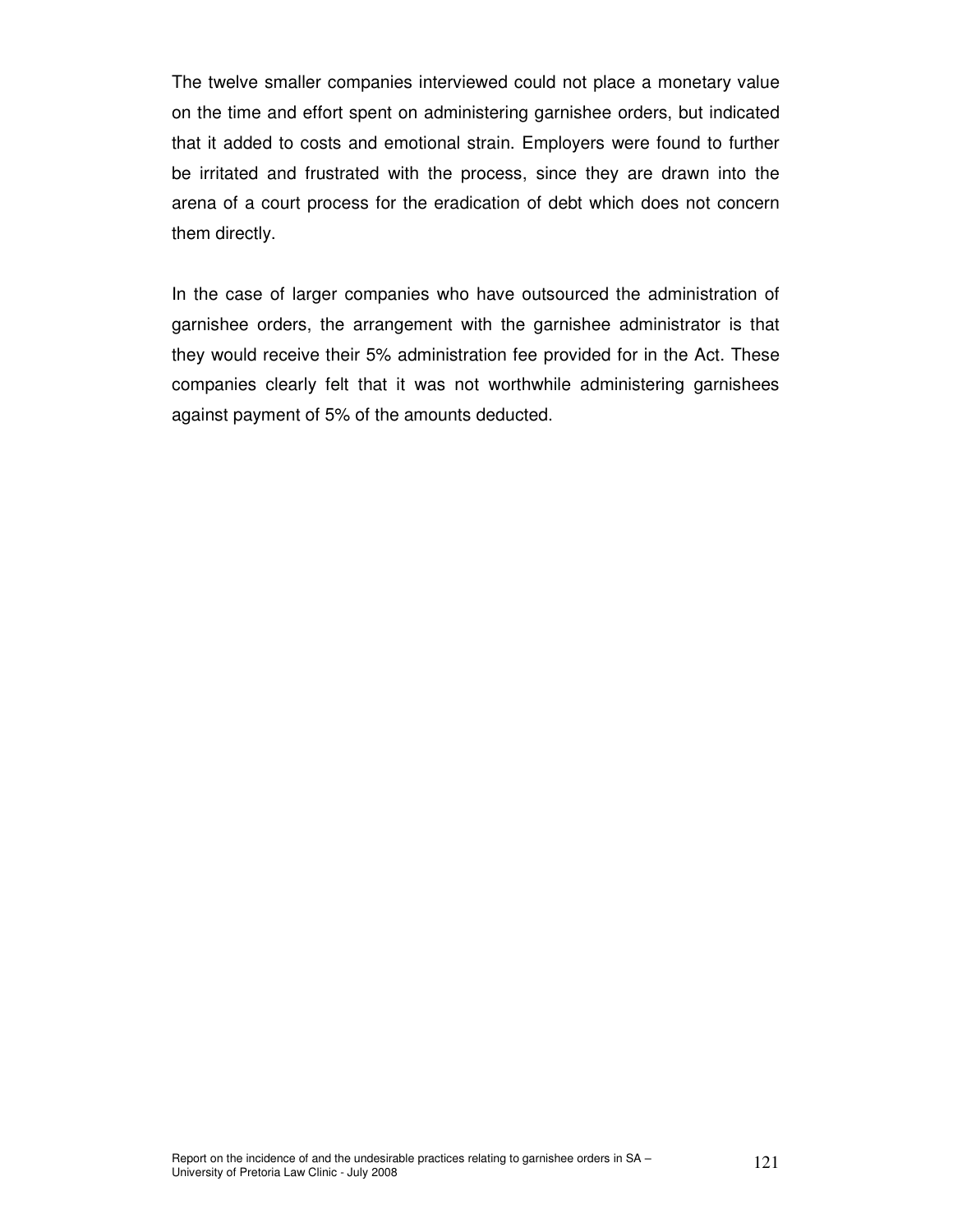# **CHAPTER 5 : RECOMMENDATIONS**

### **5.1 INTRODUCTION**

Throughout our investigations, serious concerns regarding irregularities associated with the debt collection process and the legislative framework governing it were raised by various parties. These concerns were often corroborated by the evidence collected.

### **5.2 FINDINGS**

The most important problems that the research team has come across are the following:

### **5.2.1 Lack of basic financial and legal literacy skills and knowledge of consumers / employees**

The lack of basic financial skills is resulting in consumers making uninformed decisions that could *inter alia* lead to default judgments and subsequent emoluments attachment orders. Some consumers do not understand the full financial risks, costs and obligations of the agreements that they enter into. It was found that consumers sometimes sign blank and undated enforcement documentation in advance which are then dated at a later stage and used to obtain default judgement. Further, consumers are not aware of the maximum interest rates and fees that may be charged.

### **5.2.2 Irregularities regarding and abuse of processes**

Some creditors are requesting consumers to sign blank and/or undated enforcement documentation when applying for credit as discussed above. The research team also came across instances of falsified legal documentation forwarded to employers as well as allegations of clerks accepting bribes from credit providers to ensure that emoluments attachment orders are issued.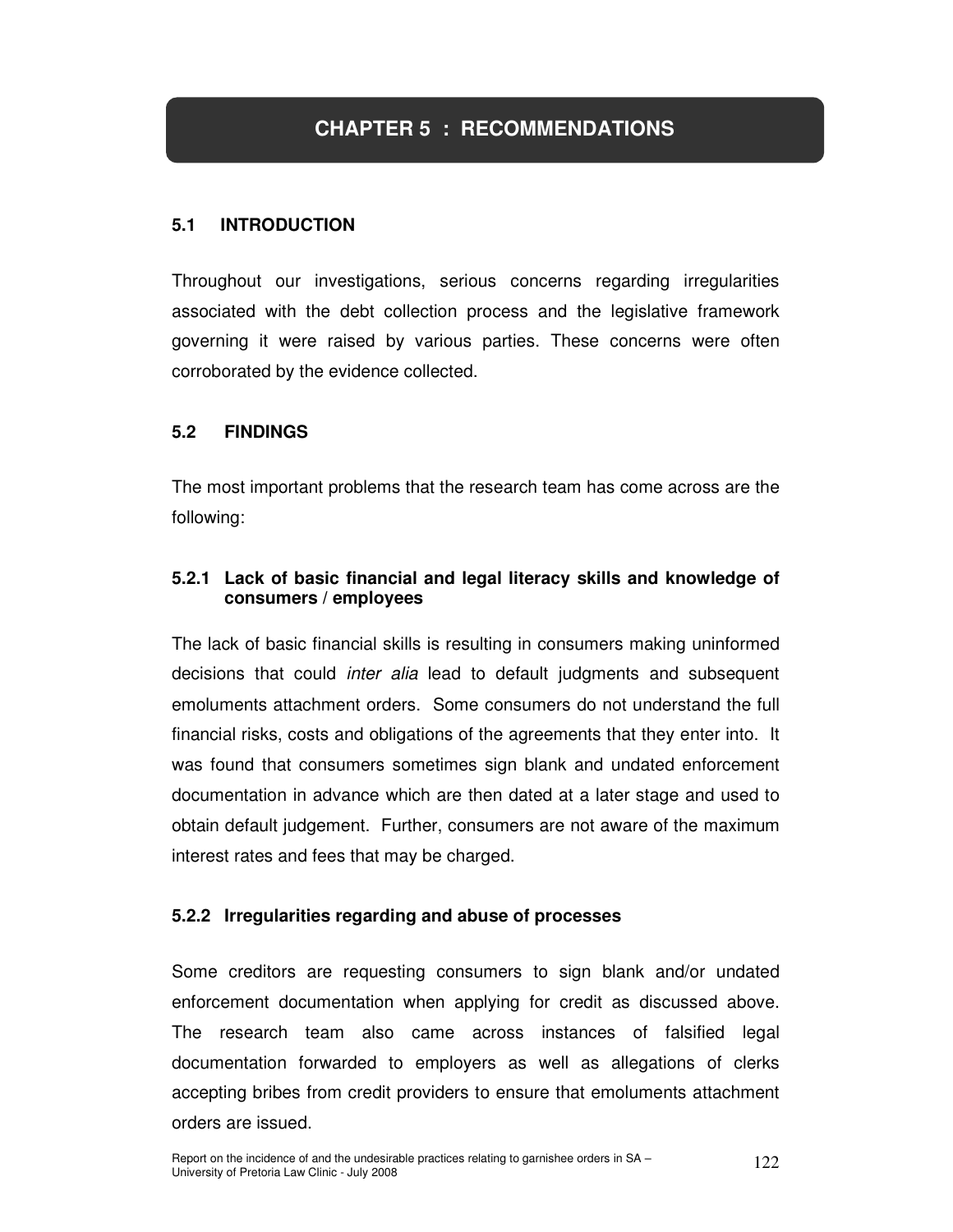The research team further found that in some instances, credit providers and or their agents inflates the principal debt with unlawful charges. Some attorneys or collectors are adding contingency fees arranged amongst themselves and their clients to the principal debt. Judgement is often granted on these inflated amounts.

Sometimes emoluments attachment orders are not duly served on employers and are merely faxed or delivered by lay persons. In other instances, emoluments attachment orders were granted after the consumer was placed under administration.

### **5.2.3 Insufficient communication between creditors and employers**

In numerous instances, emoluments attachment orders are re-implemented due to poor administration and communication between creditors and employers.

In these matters an employer will typically stop deductions after the judgement debt has been paid in full, but do not take cognisance of the interest and legal fees that accrued. A credit provider will then re-implement the order creating hardship for the employee who was under the impression that his debt was extinguished. This situation further creates an administrative burden to both the creditor as well as the employer.

### **5.2.4 Lack of knowledge amongst clerks of court**

It was found that some clerks of court do not check whether the supporting documentation or the draft emoluments attachment order comply with the legal requirements before issuing the emoluments attachment order. In our national interviews with clerks it was noted that some clerks do not know or employ the correct procedures.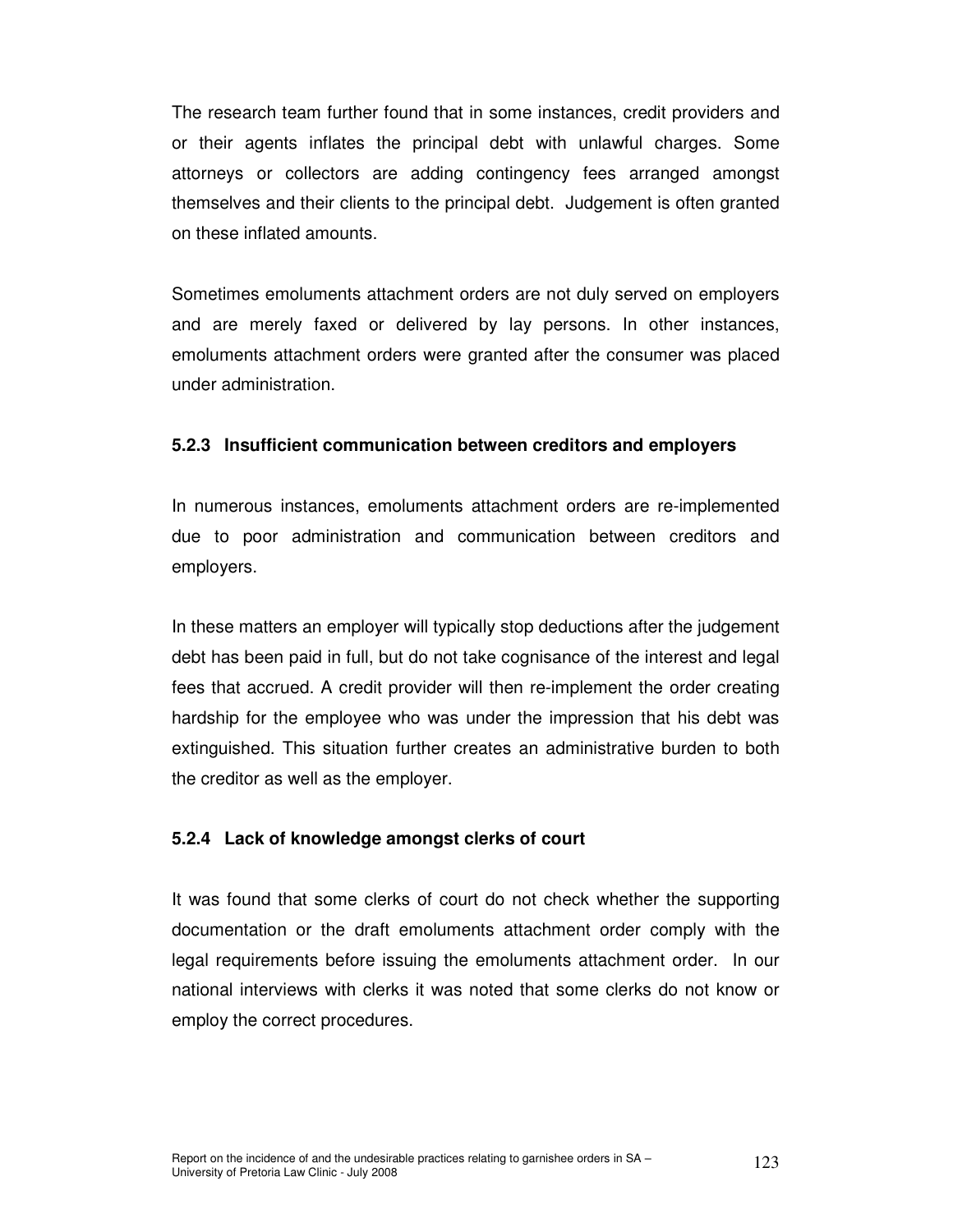### **5.2.5 Lack of knowledge amongst employers**

Employers seldom have the necessary legal and/or financial knowledge to detect irregular processes and or charges. Some employees complained that they were not informed of the emoluments attachment order by their employer and only became aware of the attachment once the first instalment was deducted.

### **5.2.6 Lack of adequate administrative systems**

Many problems arose due to the lack of a centralised national administrative system. The research team came across instances where the judgment creditor obtained emoluments attachment orders under a specific case number whilst an active emoluments attachment order already exists under another case number. A further observation was that in some cases the bulk or even total salary of the consumer was attached, leaving him with no or very little money for necessary living expenses for himself or his dependants.

A centralised national administrative system could be employed by presiding officers and/or clerks of court in order to determine the judgments already entered against the debtor as well as the total amount already attached through garnish orders. Whilst insufficient communication between credit providers and their agents may contribute to this problem, it could be alleviated by a centralised system.

### **5.2.7 Absence of judicial oversight and control**

Many of the above-mentioned challenges can be prevented through proper judicial control.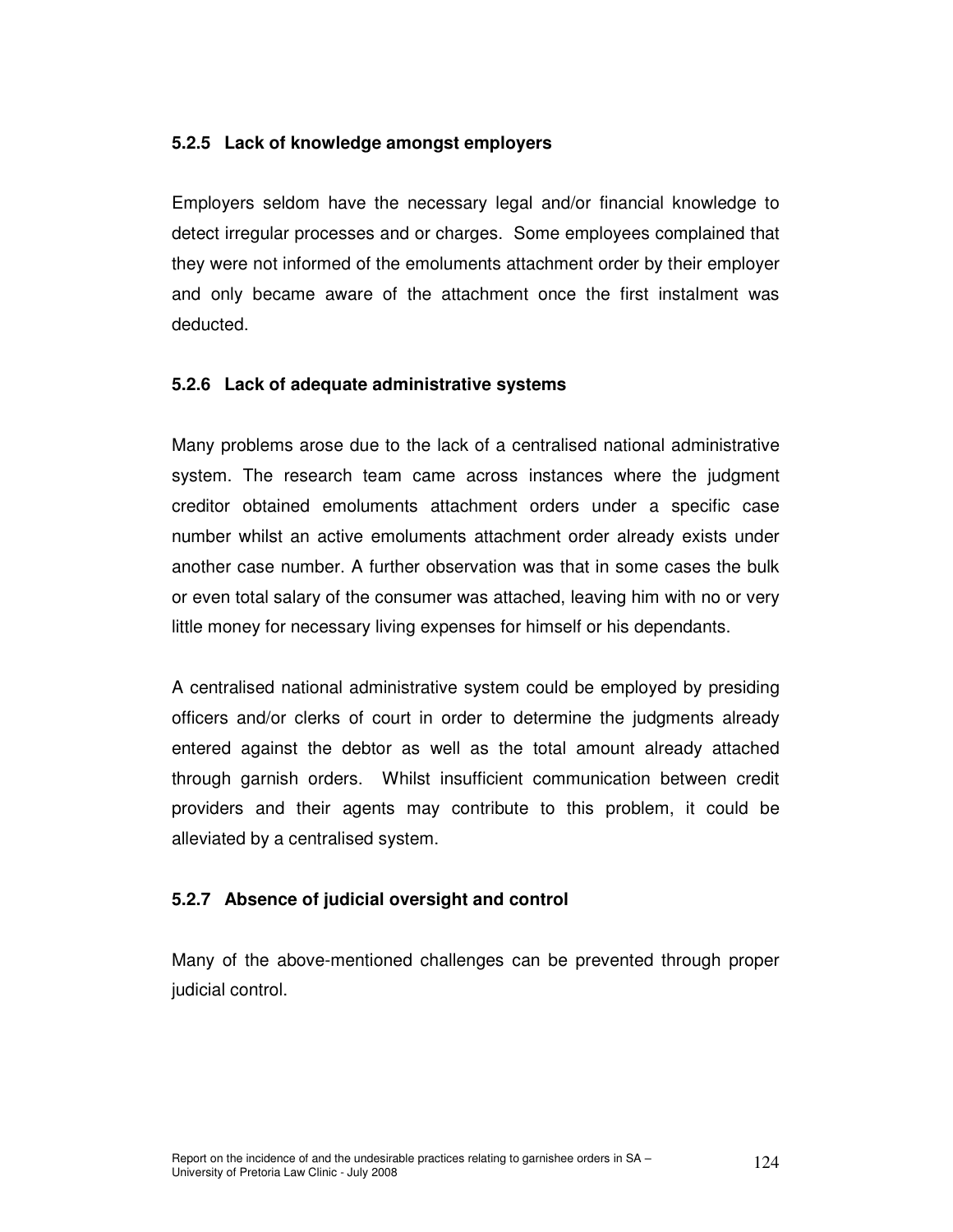## **5.3 RECOMMENDATIONS**

### **5.3.1 General**

The research team, after considering the above, recommends as follows:

- Continued research and investigation to be supported and conducted
- Improving the basic financial and legal literacy of consumers / employees
- Utilise employee wellness programs to assist over-indebted consumers, both reactively and proactively
- Increase knowledge regarding emoluments attachment orders amongst Payroll and HR managers and personnel
- Improve communications between creditors and employers by way of regular statements of account
- Proper training and education of clerks of the Magistrate's Court
- Outsourcing by employers of management of emoluments attachment orders
- Improve application of and adherence to existing legislative measures
- Engage credit providers, the attorney's profession and debt collectors organisations
- Lobby for legislative reform, specifically the relevant sections in the Magistrate's Court Act and Rules of Court - see 5.3.2 hereunder
- Identifying, financing and conducting impact / strategic litigation
- Instituting a centralised national administrative system

### **5.3.2 Legislative reform**

Various inputs were made and recommendations were received from employers, consumers, clerks of the courts and consultants. These included:

• Abolition of the consent to judgement as well as the consent to emoluments attachment orders. This would necessitate the issuing of a summons in all cases and obtaining of a default judgement which would at least, so it was argued, entail some scrutiny and control by clerks of the court and/or magistrates.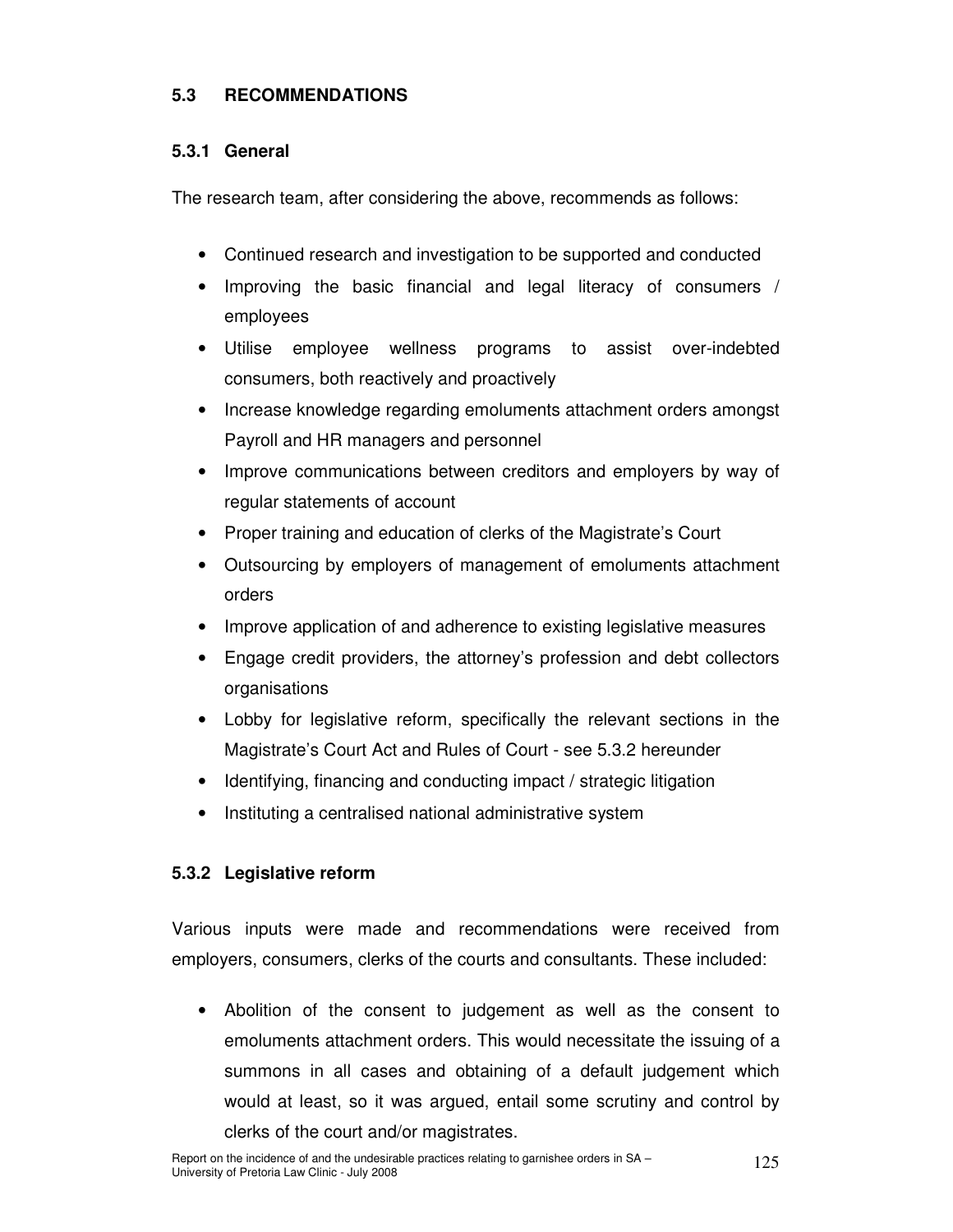- Retaining of the consent to judgement, but including the requirement that in cases where the cause of action was based on a preceding written document e.g. a loan agreement or contract, these be filed with the consent and request for judgement.
- Retaining of the consent to judgement, but abolishing consent to or obtaining of emoluments attachment order via the present procedure and replacing it with an ex parte application to court for such an order. The order is then granted with a return date on which the employer or employee could oppose the granting of a final order (similar to the procedure currently used in section 72 proceedings for the garnishment of debts). As an alternative to the ex parte application, the obtaining of emoluments attachment orders via the existing section 65A(1) procedure (enquiry into the financial affairs of the debtor). It was argued that in both the above procedures, the presiding officer would be in a position to grant a just and fair amount after consideration of all the relevant circumstances.

 When considering legislative reform with the aim of consumer protection, two factors have to be taken into account i.e. the costs of the protection and the already heavy work load of clerks and magistrates in the civil section of the Magistrate's Court.

Bearing in mind the additional costs and time involved in requiring a summons to be issued in each and every collection case as well as the fact that the majority of these summonses are undefended, the research team was of the opinion that the consent to judgment be retained with certain provisos, but that the requirements for obtaining an emoluments attachment order be amended.

The research team is of the view that the possible impact of the suggested changes to the legislation be studied and that consultation with all the relevant role players be conducted in order to present a coherent proposal for legislative reform.

The following draft, incorporating the suggested amendments to sections 57, 58 and 65, could serve as a point of departure for further discussion. Note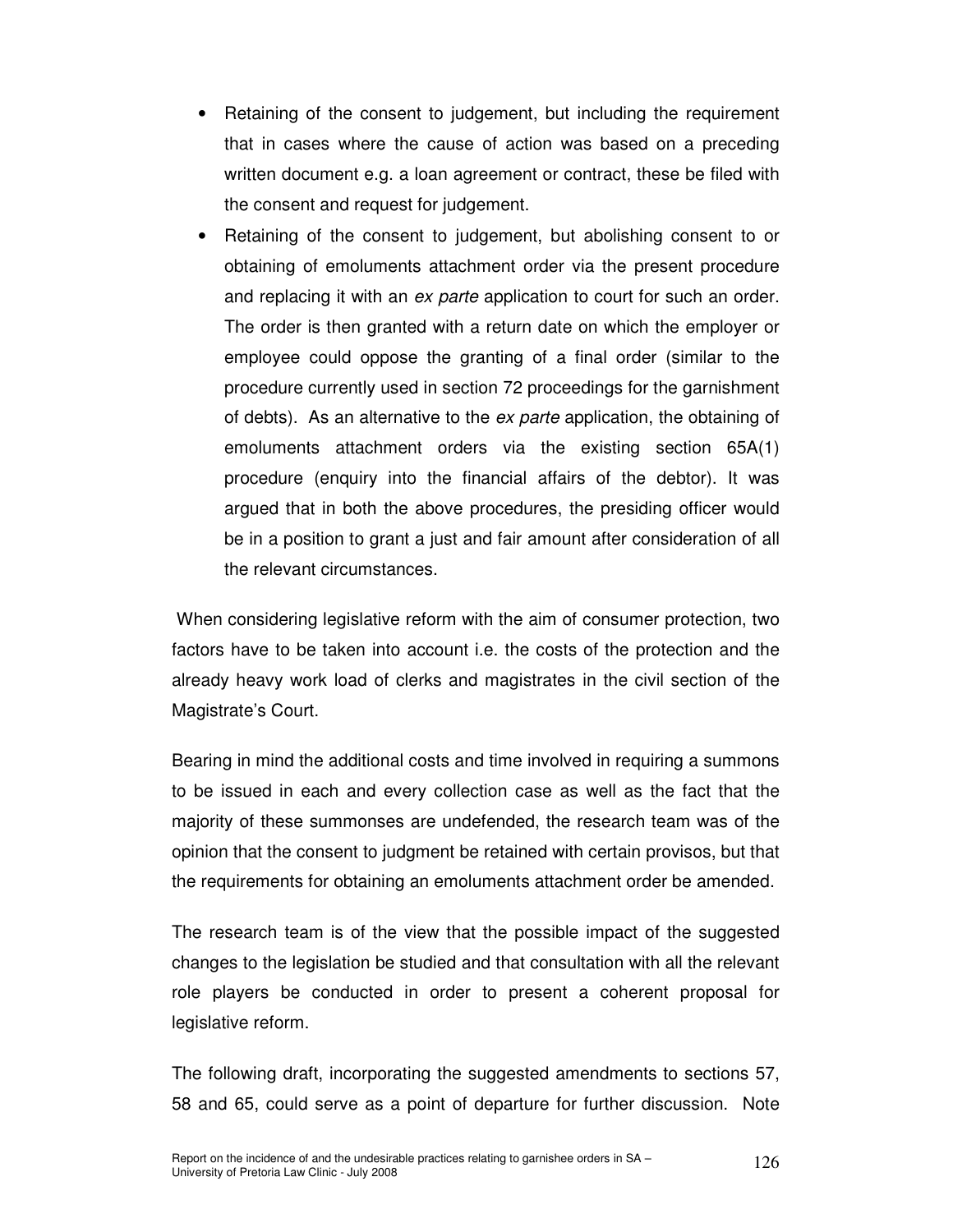that the **[bold in brackets]** are suggested deletions and the underlined suggested insertions.

#### **Section 57**

## **Admission of liability [and undertaking to pay debt in instalments or otherwise]**

(1) If any person (in this section called the defendant) has received a letter of demand or has been served with a summons

demanding payment of any debt, the defendant may in writing-

- (a) admit liability to the plaintiff for the amount of the debt and costs claimed in the letter of demand or summons or for any other amount;
- (b) offer to pay the amount of the debt and costs for which he admits liability, in instalments or otherwise;
- (c) undertake on payment of any instalment in terms of his offer to pay the collection fees for which the plaintiff is liable respect of the recovery of such instalment; and
- (d) agree that in the event of his failure to carry out the terms of his offer the plaintiff shall, without notice to the defendant, be entitled to apply for judgment for the amount of the outstanding balance of the debt for which he admits liability, with costs, **[and for an order of court for payment of the judgment debt and costs in instalments or otherwise in accordance with his offer, and if the plaintiff or his attorney accepts the said offer, he shall advise the defendant of such acceptance in writing by registered letter]**.
- (2) If, after having been advised by the plaintiff or his attorney in writing that his offer has been accepted, the defendant fails to carry out the terms of his offer, the clerk of the court shall, upon the written request of the plaintiff of his attorney accompanied by-
	- (a) if no summons has been issued, a copy of the letter of demand;
	- (b) the defendant's written acknowledgment of debt and offer and a copy of the plaintiff's or his attorney's written acceptance of the offer;
	- (c) an affidavit or affirmation by the plaintiff or a certificate by his attorney stating in which respects the defendant has failed to carry out the terms of his offer and, if the defendant has made any payments since the date of the letter of demand or summons, showing how the balance claimed is arrived at-
		- (i) enter judgment in favour of the plaintiff for the amount or the outstanding balance of the amount of the debt for which the defendant has admitted liability, with costs; and
		- **[(ii) order the defendant to pay the judgment debt and costs in specified instalments or otherwise in**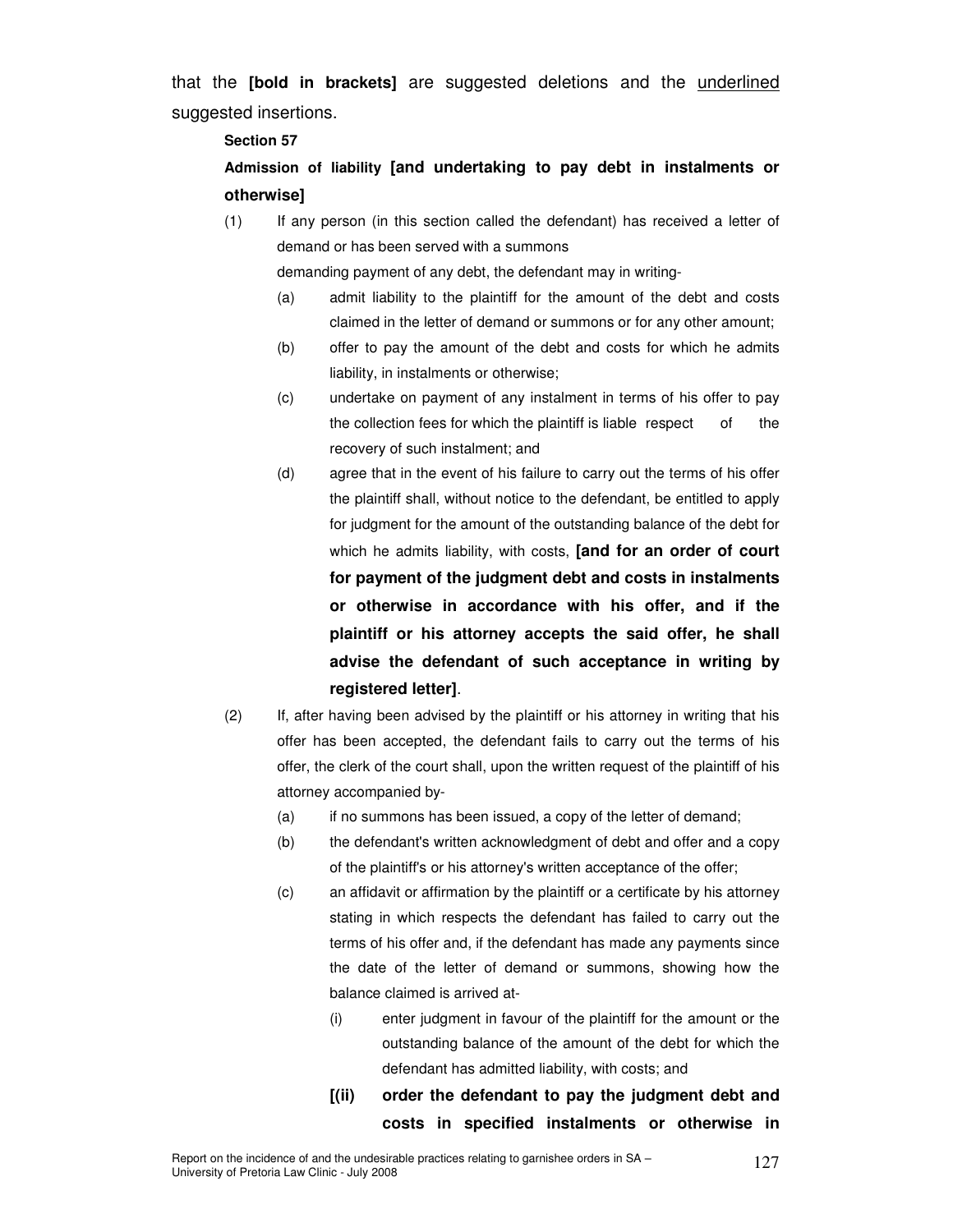## **accordance with his offer, and such order shall be deemed to be an order of the court mentioned in section 65A (1).]**

- (3) When the judgment referred to in subsection (2) has been entered and an order made, and if the judgment debtor was not present or represented when the judgment was entered by the clerk of the court and the order made, the judgment creditor or his or her attorney shall forthwith advise the judgment debtor by registered letter of the terms of the judgment **[and order.]**
- (4) Any judgment entered in favour of the plaintiff under subsection (2) shall have the effect of a judgment by default.

#### **Section 58**

## **Consent to judgment [or to judgment and an order for payment of judgment debt in instalments]**

- (1) If any person (in this section called the defendant), upon receipt of a letter of demand or service upon him of a summons demanding payment of any debt, consents in writing to judgment in favour of the creditor (in this section called the plaintiff) for the amount of the debt and the costs claimed in the letter of demand or summons, or for any other amount, the clerk of the court shall, on the written request of the plaintiff or his attorney accompanied by-
	- (a) if no summons has been issued, a copy of the letter of demand; and
	- (b) the defendant's written consent to judgment-
		- (i) enter judgment in favour of the plaintiff for the amount of the debt and the costs for which the defendant has consented to judgment; and
		- **[(ii) if it appears from the defendant's written consent to judgment that he has also consented to an order of court for payment in specified instalments or otherwise of the amount of the debt and costs in respect of which he has consented to judgment, order the defendant to pay the judgment debt and costs in specified instalments or otherwise in accordance with this consent, and such order shall be deemed to be an order of the court mentioned in section 65A (1).]**
- (2) The provisions of section 57 (3) and (4) shall apply in respect of the judgment and court order referred to in subsection (1) of this section.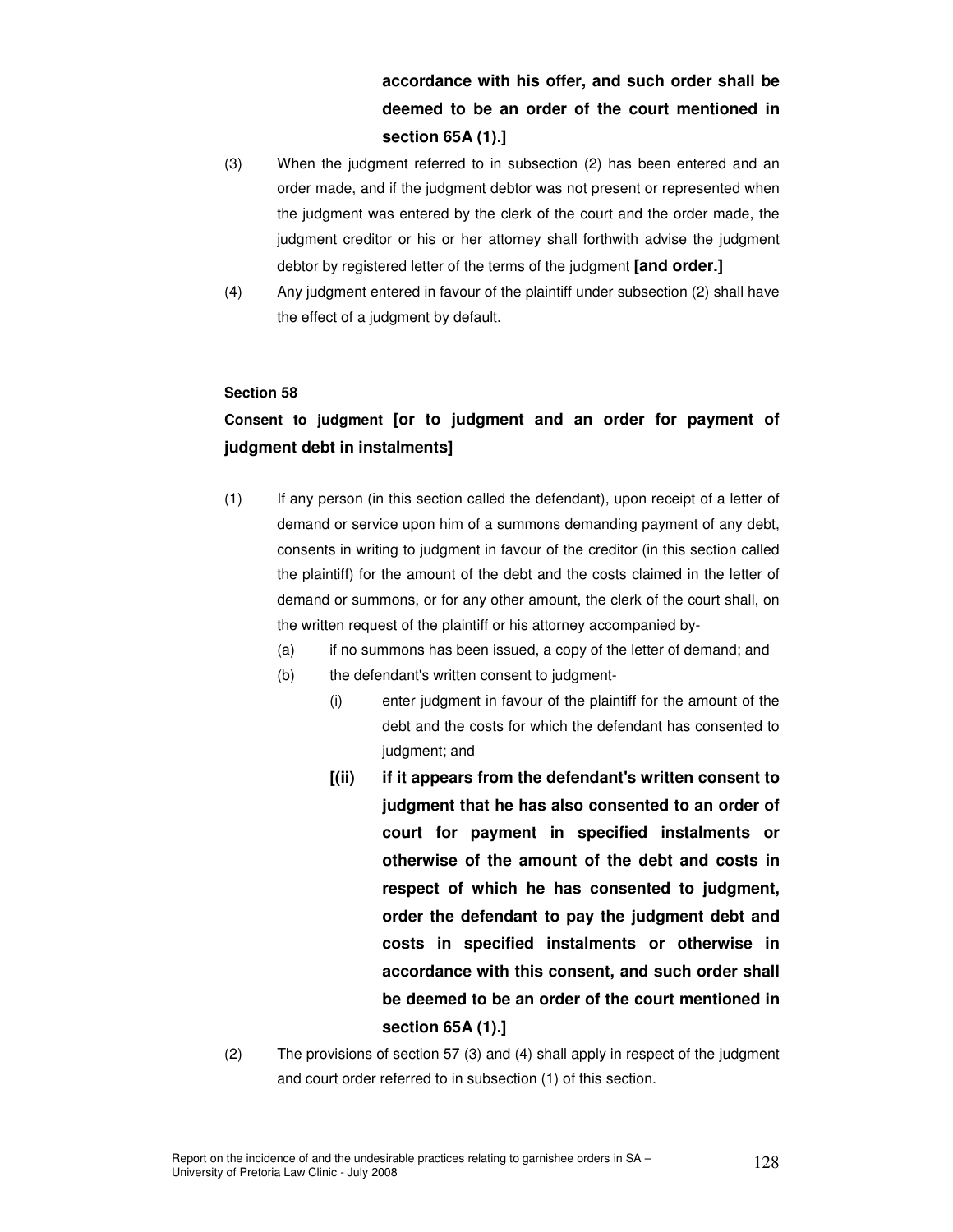In order to address the irregularities and unlawful practices associated with emoluments attachment orders, the research team recommends that such an order may only be granted upon a financial enquiry as in terms of section 65A(1) and not by consent or default. The problems that the research team encountered as fully set out under the problem statement above will be indirectly impacted by the proposed legislative amendments that follow.

The following changes could be affected to section 65 in order to obtain the mentioned result:

#### **Section 65**

#### **[Offer by judgment debtor after judgment**

 **and before the issue of a notice under section 65A (1), the judgment debtor makes a written offer to the judgment creditor to pay the judgment debt in specified instalments or otherwise and such offer is accepted by the judgment creditor or his attorney, the clerk of the court shall, at the written request of the judgment creditor or his attorney, accompanied by the offer, order the judgment debtor to pay the judgment debt in specified instalments or otherwise in accordance with his offer, and such order shall be deemed to be an order of the court mentioned in section 65A (1).]** 

#### **65A Notice to judgment debtor if judgment remains unsatisfied**

(1) (a) If a court has given judgment for the payment of a sum of money or has ordered the payment in specified instalments or otherwise of such an amount, and such judgment or order has remained unsatisfied for a period of 10 days from the date on which it was given or on which such an amount became payable or from the expiry of the period of suspension ordered in terms of section 48 (e), as the case may be, the judgment creditor may issue, from the court of the district in which the judgment debtor resides, carries on business or is employed, or if the judgment debtor is a juristic person, from the court of the district in which the registered office or main place of business of the juristic person is situate, a notice calling upon the judgment debtor or, if the judgment debtor is a juristic person, a director or officer of the juristic person as representative of the juristic person and in his or her personal capacity, to appear before the court in chambers on a date specified in such notice in order to enable the court to inquire into the financial position of the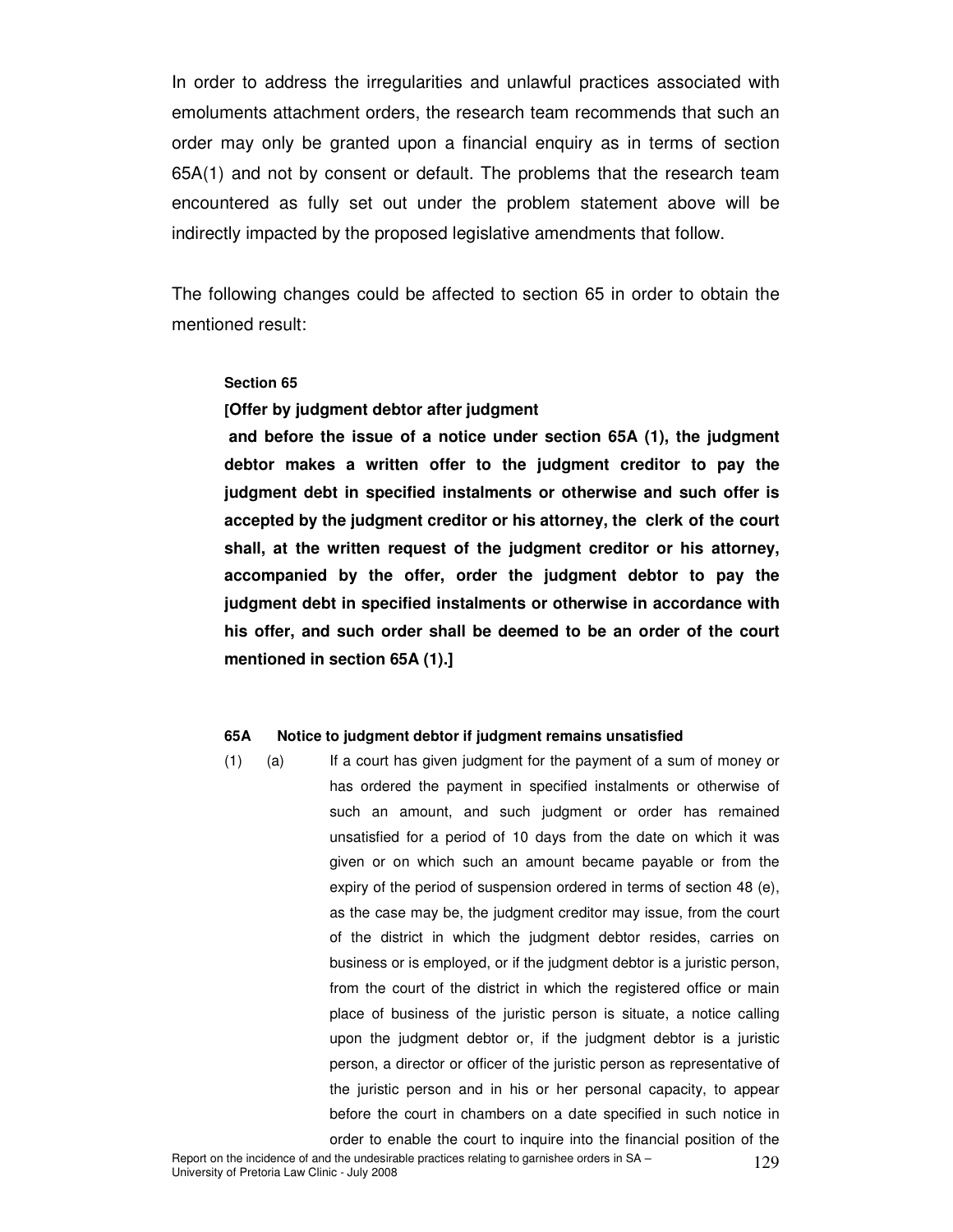judgment debtor and to make such order as the court may deem just and equitable.

- (b) A notice referred to in paragraph (a) shall be drawn up by the judgment creditor or his or her attorney, signed by the judgment creditor or his or her attorney and the clerk of the court, and served by the sheriff, or by the attorney of the judgment creditor or any candidate attorney in his or her employ, on the judgment debtor or, if the judgment debtor is a juristic person, on the director or officer summonsed as the representative of the juristic person and in his or her personal capacity, in the manner prescribed by the rules for the service of process in general and at least ten days before the date fixed in the notice for the appearance before the court.
- (c) The fees and charges in respect of a notice served by any attorney or candidate attorney shall be determined in accordance with the tariffs prescribed by the rules for the service of process by a sheriff: Provided that no such fees and charges shall be payable unless personal service of the notice has been effected.
- (2) If the minutes of the proceedings do not show that the judgment debtor was present in person or represented by any person when judgment was given and if no warrant of execution pursuant to the judgment has been served on the judgment debtor personally, no notice under subsection (1) shall be issued unless the judgment creditor or his or her attorney provides proof to the satisfaction of the clerk of the court that he or she has advised the judgment debtor by registered letter of the terms of the judgment or of the expiry of the suspension ordered under section 48(e), as the case may be, and a period of 10 days has elapsed since the date on which the said letter was posted.
- (3) The court may, at any stage of the proceedings, if a director or officer mentioned in subsection (1) ceases to be a director or officer of the juristic person concerned or absconds, at the request of the judgment creditor, from time to time replace such director or officer by any other person who at the time of such replacement may be a director or officer of the juristic person, and the proceedings shall then continue as if there has been no replacement.
- (4) If the court has given judgment for the payment of an amount of money in instalments, no notice under subsection (1) shall be issued unless the judgment creditor has delivered an affidavit or affirmation or his or her attorney has delivered a certificate to the clerk of the court in which is mentioned the outstanding balance of the judgment debt, in what respects the judgment debtor has failed to comply with the court order, to what extent he or she is in arrear with the payment of the instalments and that the judgment debtor was advised by registered letter of the terms of the judgment.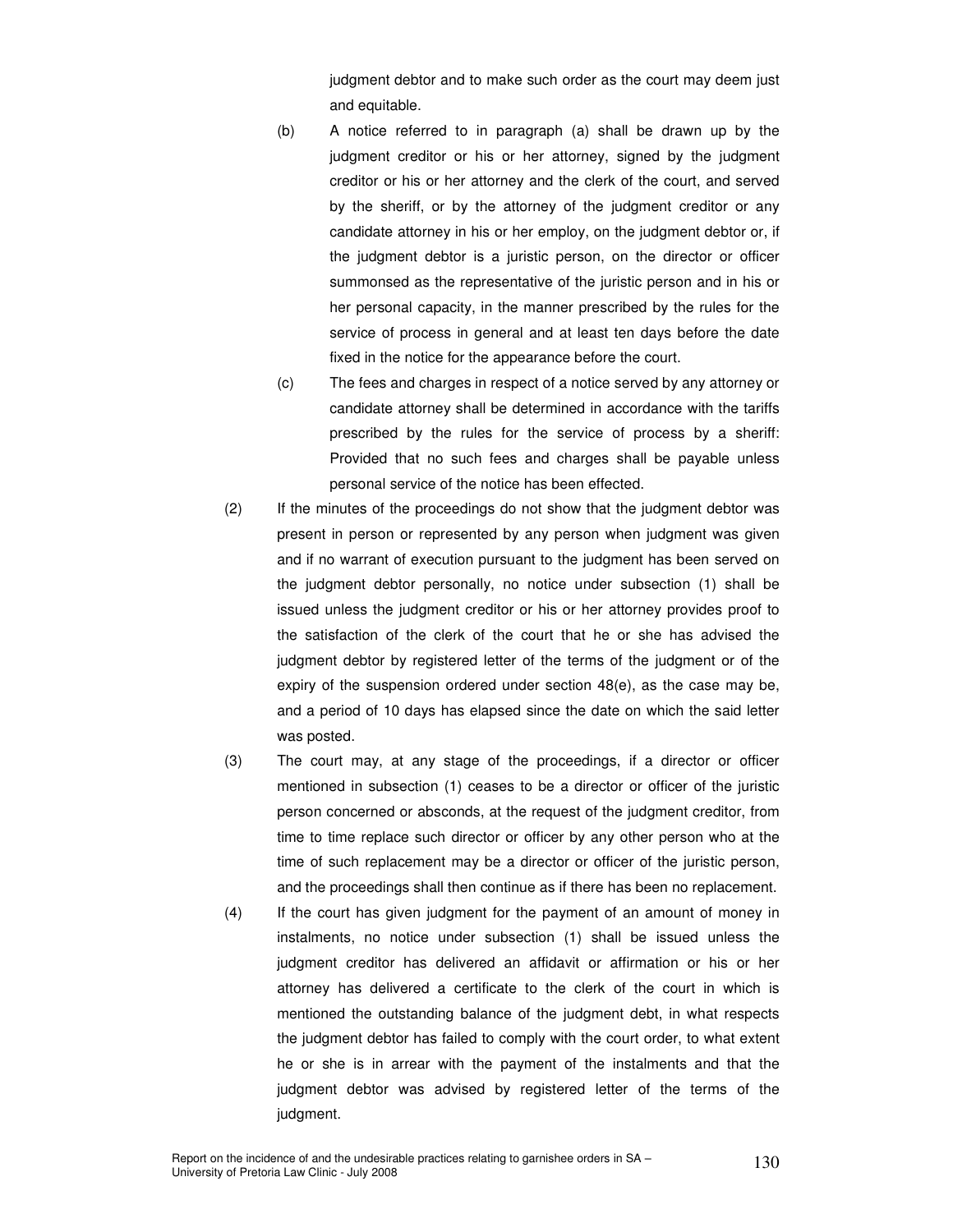- (5) If a judgment debtor fails to satisfy an order to pay the judgment debt in instalments or otherwise, or if an emoluments attachment order has not been satisfied, a judgment creditor may issue anew a notice in accordance with subsection (1).
- (6) If the court is satisfied on the ground of sufficient proof or otherwise-
	- (a) that the judgment debtor, director or officer concerned has knowledge of a notice referred to in subsection (1) and that he or she has failed to appear before the court and on the date and at the time specified in the notice;
	- (b) that the judgment debtor, director or officer concerned, in the case where the relevant proceedings were postponed in his or her presence to a date and time determined by the court, has failed to appear before the court on that date and at that time; or
	- (c) that the judgment debtor, director or officer concerned has failed to remain in attendance at the relevant proceedings or at the proceedings as so postponed, the court may, at the request of the judgment creditor or his or her attorney, authorise the issue of a warrant directing a sheriff to arrest the said judgment debtor, director or officer and to bring him or her before a competent court at the earliest possible opportunity in order to enable that court to conduct an inquiry referred to in subsection (1).
- (7) A warrant authorised under subsection (6) shall be prepared by the judgment creditor or his or her attorney, signed by the judgment creditor or his or her attorney and the clerk of the court, and executed by the sheriff.
- (8) (a) Any person arrested under a warrant referred to in subsection (6) shall, in accordance with section 35(1)(d) of the Constitution of the Republic of South Africa, 1996 (Act 108 of 1996), be brought as soon as reasonably possible before the court within the district of which that person was arrested: Provided that any such person, if it is not possible to bring him or her before the court concerned, may be detained at any police station pending his or her appearance before that court.
	- (b) In lieu of arresting a person contemplated in paragraph (a), the sheriff may, if the judgment creditor or his or her attorney consents thereto, hand to that person a notice in writing which-
		- (i) specifies the name, the residential address and the occupation or status of that person;
		- (ii) calls upon that person to appear before the court and on the date and at the time specified in the notice; and
		- (iii) contains a certificate signed by the sheriff to the effect that he or she has handed the original of the notice to that person and that he or she has explained to that person the import thereof.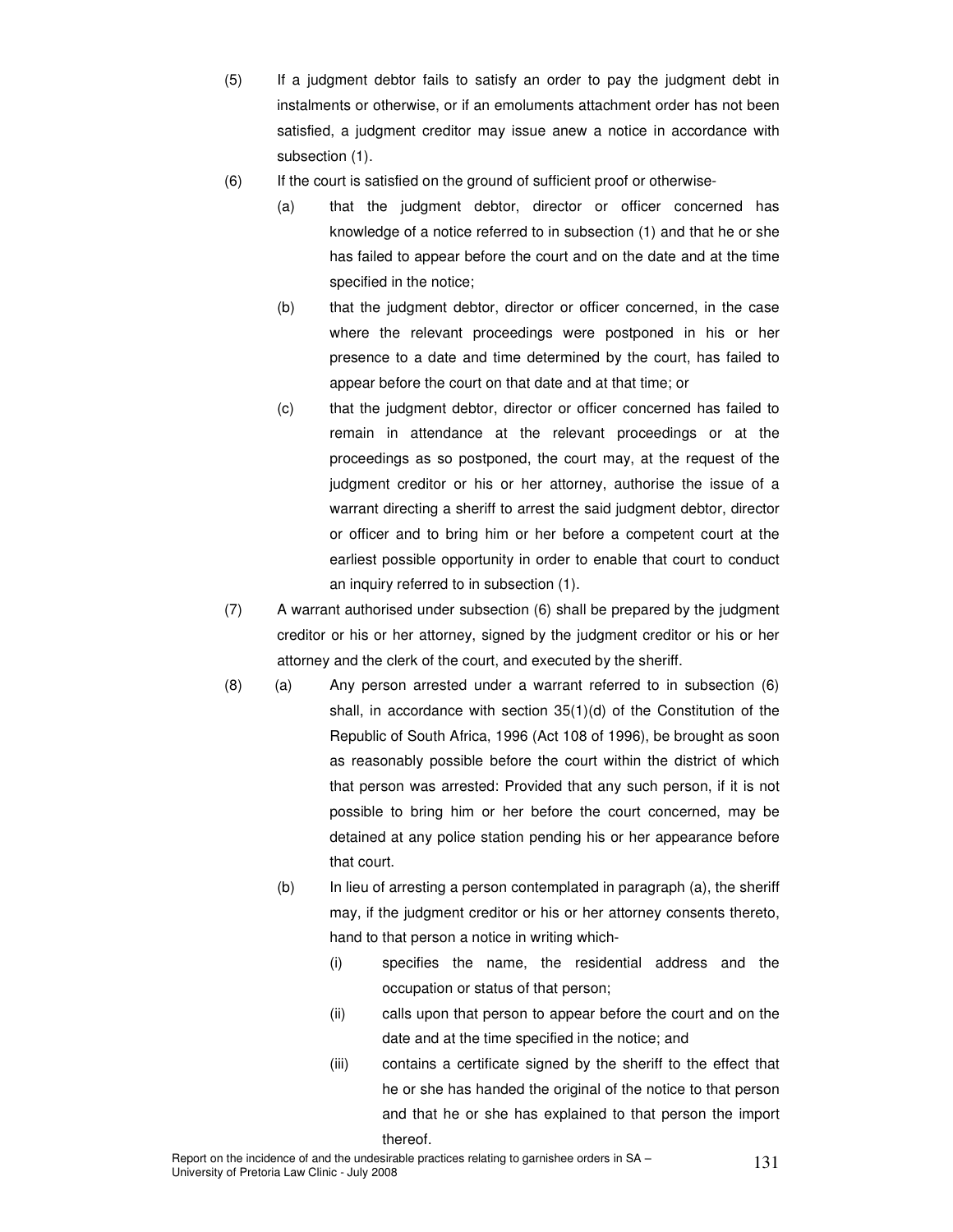- (c) The sheriff shall forthwith forward a duplicate original of the notice to the clerk of the court concerned, and the mere production in the court of such a duplicate original shall be prima facie proof that the original thereof was handed to the person specified therein.
- (d) The provisions of subsection (6) shall mutatis mutandis apply in respect of a notice referred to in paragraph (b).
- (9) Any person who-
	- (a) is called upon to appear before a court under a notice referred to in subsection (1) or (8)(b)and who wilfully fails to appear before the court and on the date and at the time specified in the notice;
	- (b) in the case where the relevant proceedings were postponed in his or her presence to a date and time determined by a court, wilfully fails to appear before the court on that date and at that time;
	- (c) wilfully fails to remain in attendance at the relevant proceedings or at the proceedings as so postponed, shall be guilty of an offence and liable on conviction to a fine or to imprisonment for a period not exceeding three months.

#### (10) (a) Notwithstanding anything to the contrary contained in this

- Act-
- (i) the court which authorised the issue of a warrant referred to in subsection (6) and the court contemplated in subsection (8) (a), if the latter court is not the court which authorised the issue of the warrant concerned, shall have jurisdiction to inquire in a summary manner into the commission of an offence referred to in subsection (9), and upon proof beyond reasonable doubt that the person concerned is guilty of such an offence, to so convict him or her and to impose on him or her any penalty provided for in the said subsection (9);
- (ii) the court contemplated in subsection  $(8)(a)$ , if the court is not the court which authorised the issue of the warrant concerned, shall have jurisdiction to conduct an inquiry referred to in subsection (1) and to perform such other acts as the court which authorised the issue of the warrant concerned could lawfully have performed.
- (b) On the appearance before the court of the judgment debtor, director or officer concerned in pursuance of either his or her arrest under a warrant referred to in subsection (6) or the delivery to him or her of a notice referred to in subsection (8)(b), the court shall inform him or her-
	- (i) that the court intends to inquire in a summary manner into his or her alleged wilful failure to appear before the court and on the date and at the time specified in a notice referred to in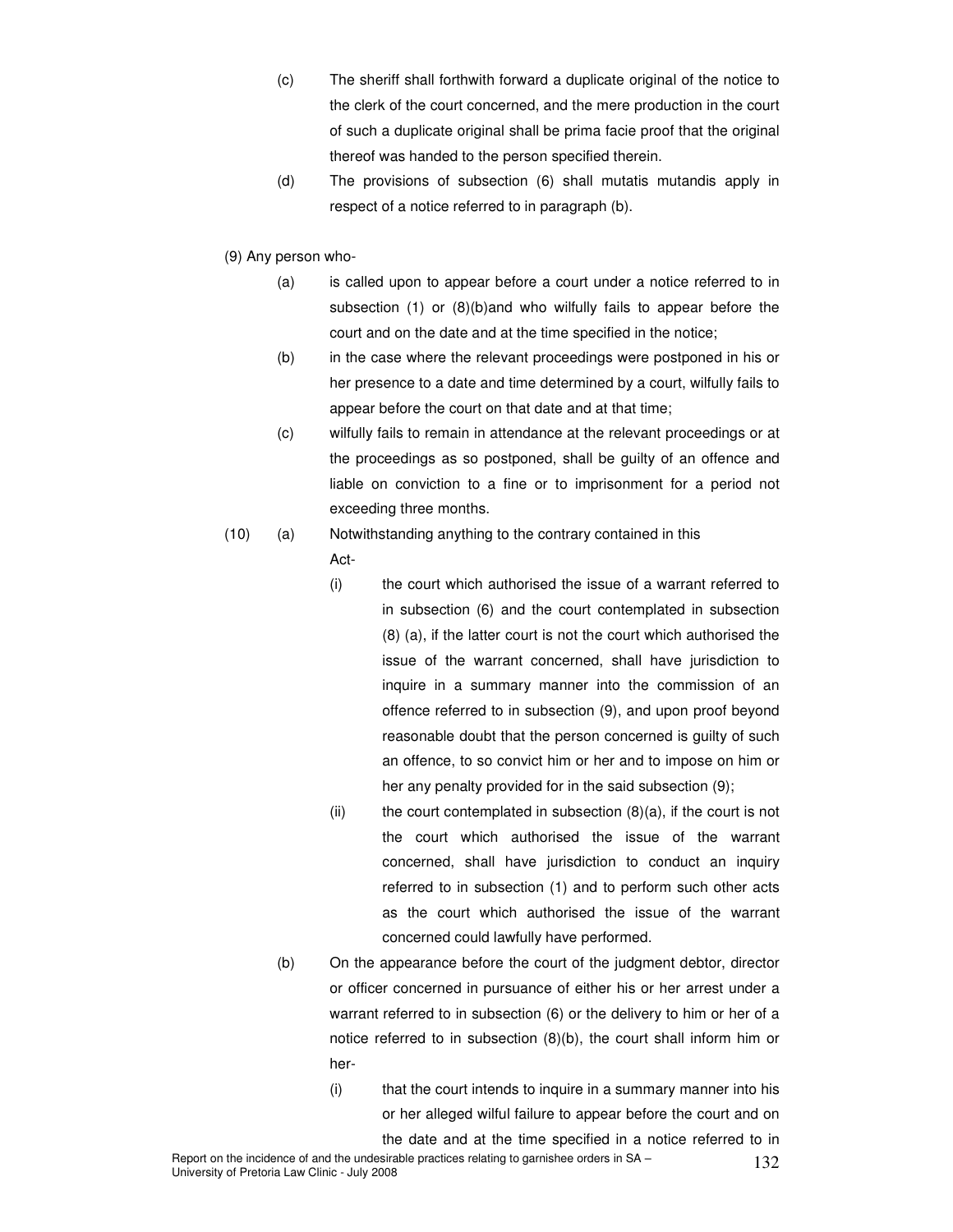subsection (1) or (8)(b), or to appear, in the case where the relevant proceedings were postponed in his or her presence to a date and time determined by any court, before that court on that date and at that time, or to remain in attendance at the relevant proceedings or at the proceedings as so postponed, as the case may be;

- (ii) that the court, if the court so convicts him or her, may impose on him or her any penalty provided for in subsection (9); and
- (iii) that he or she has the right to choose, and be represented by, a legal practitioner.
- (c) A court before which proceedings under paragraph (b) are pending-
	- (i) shall have due regard to the following rights, namely-
		- (aa) the right of an accused person to be presumed innocent, to remain silent and not to testify;
		- (bb) the right of an accused person to adduce and to challenge evidence; and
		- (cc) the right of an accused person not to be compelled to give self-incriminating evidence;
	- (ii) may adjourn such proceedings to any date on such conditions not inconsistent with a provision of the Criminal Procedure Act, 1977 (Act 51 of 1977), and as the court may think fit;
	- (iii) if the court is of the opinion that it is in the interests of the administration of justice, may at any time before the judgment debtor, director or officer concerned is acquitted or convicted of an offence referred to in subsection (9) suspend such proceedings and refer the matter to the public prosecutor concerned to take a decision on the prosecution of the said judgment debtor, director or officer for such an offence.
- (11) After the court has dealt with the inquiry referred to in subsection (10) (b), the court shall proceed to the inquiry referred to in subsection (1) and deal with the matter in accordance with the other sections of this Chapter: Provided that the court-
	- (a) if the court is not the court which authorised the issue of the warrant concerned; and
	- (b) if the court is of the opinion that it is in the interests of the administration of justice, may transfer the matter to the court which authorised the issue of that warrant.
- (12) (a) If the court before which proceedings under subsections

(10)(b) and (11) are pending is not the court which authorised the issue of the warrant concerned, the clerk of the former court shall without any delay notify the clerk of the latter court of the appearance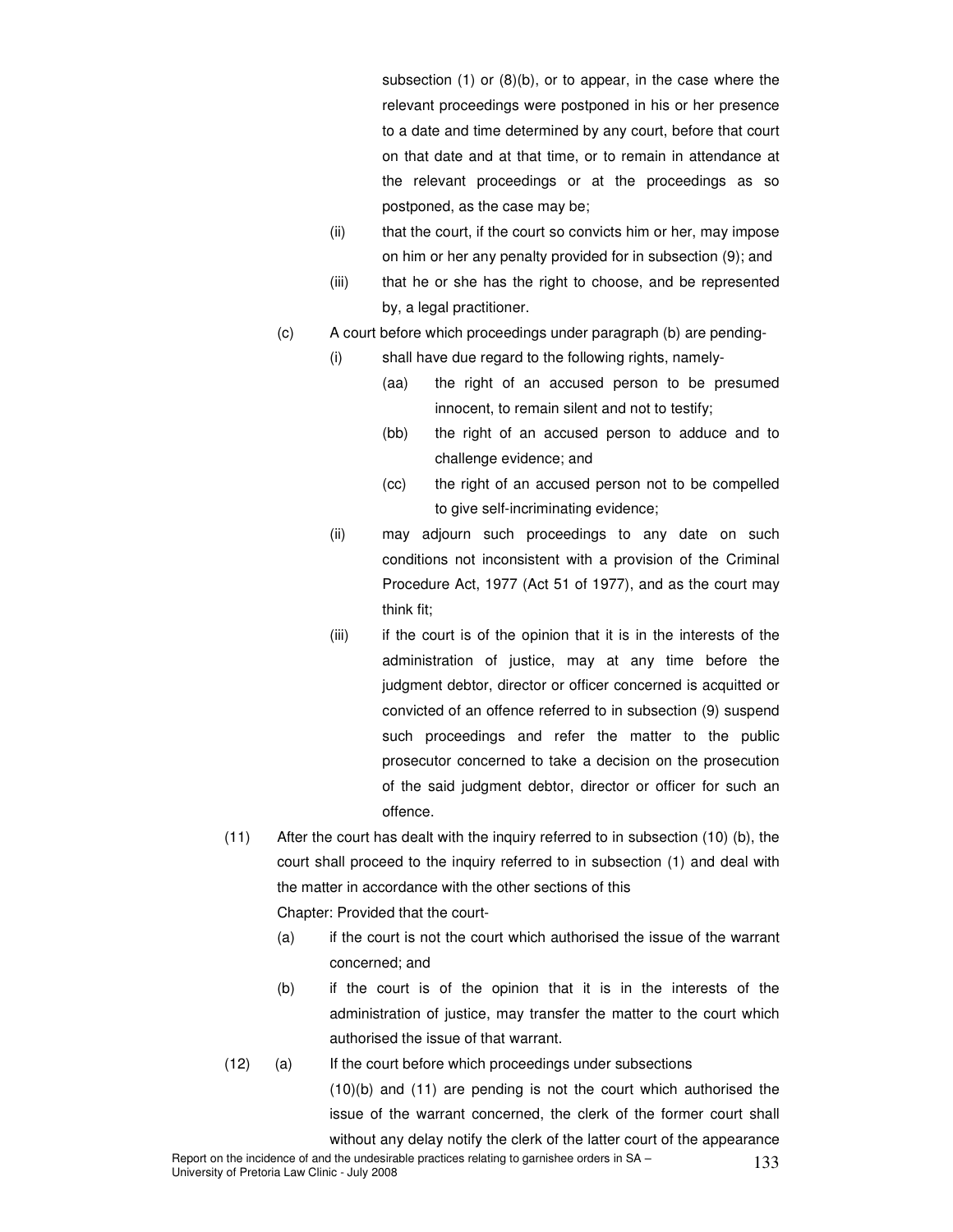of the judgment debtor, director or officer concerned before the former court, and shall inform the judgment creditor or his or her attorney accordingly.

(b) The clerk of the court which authorised the issue of the warrant concerned shall without any delay furnish the court before which proceedings under subsections (10)(b) and (11) are pending with such records or documents relating to such proceedings as the latter court may direct.

#### **Section 65C**

#### **Joinder of proceedings**

 If, under section 65A(1), two or more notices have been served on any judgment debtor or director or officer to appear on the same day as provided in that section, the proceedings in terms of such notices may be heard concurrently.

#### **Section 65D**

#### **Determination of judgment debtor's financial position**

- (1) On the appearance before the court of the judgment debtor or, if the judgment debtor is a juristic person, the director or officer of the juristic person summonsed as the representative of the juristic person or in his or her personal capacity, on the return day of the notice referred to in section 65A(1) or (8)(b), in pursuance of his or her arrest under a warrant referred to in section 65A(6), or on any date to which the proceedings have been postponed, the court in chambers shall, subject to the provisions of subsection (2) of this section, call upon him or her to give evidence under oath or affirmation on his or her financial position or the financial position of the juristic person, as the case may be, and the court shall permit the examination or cross-examination of the judgment debtor or the said director or officer on all matters relevant to the judgment debtor's financial position and his or her ability to pay the judgment debt, and the court shall receive such further evidence as may be adduced either orally or by affidavit or in such other manner as the court may deem just, by or on behalf of either the judgment debtor or the judgment creditor, as is material to the determination of the judgment debtor's financial position and his or her ability to pay the judgment debt, and for the purposes of such evidence witnesses may be summoned in the manner prescribed in the rules.
- (2) The court may at any time in the presence of the judgment debtor or the said director or officer postpone the proceedings to such date as the court may determine.
- (3) When postponing the proceedings under subsection (2) the court-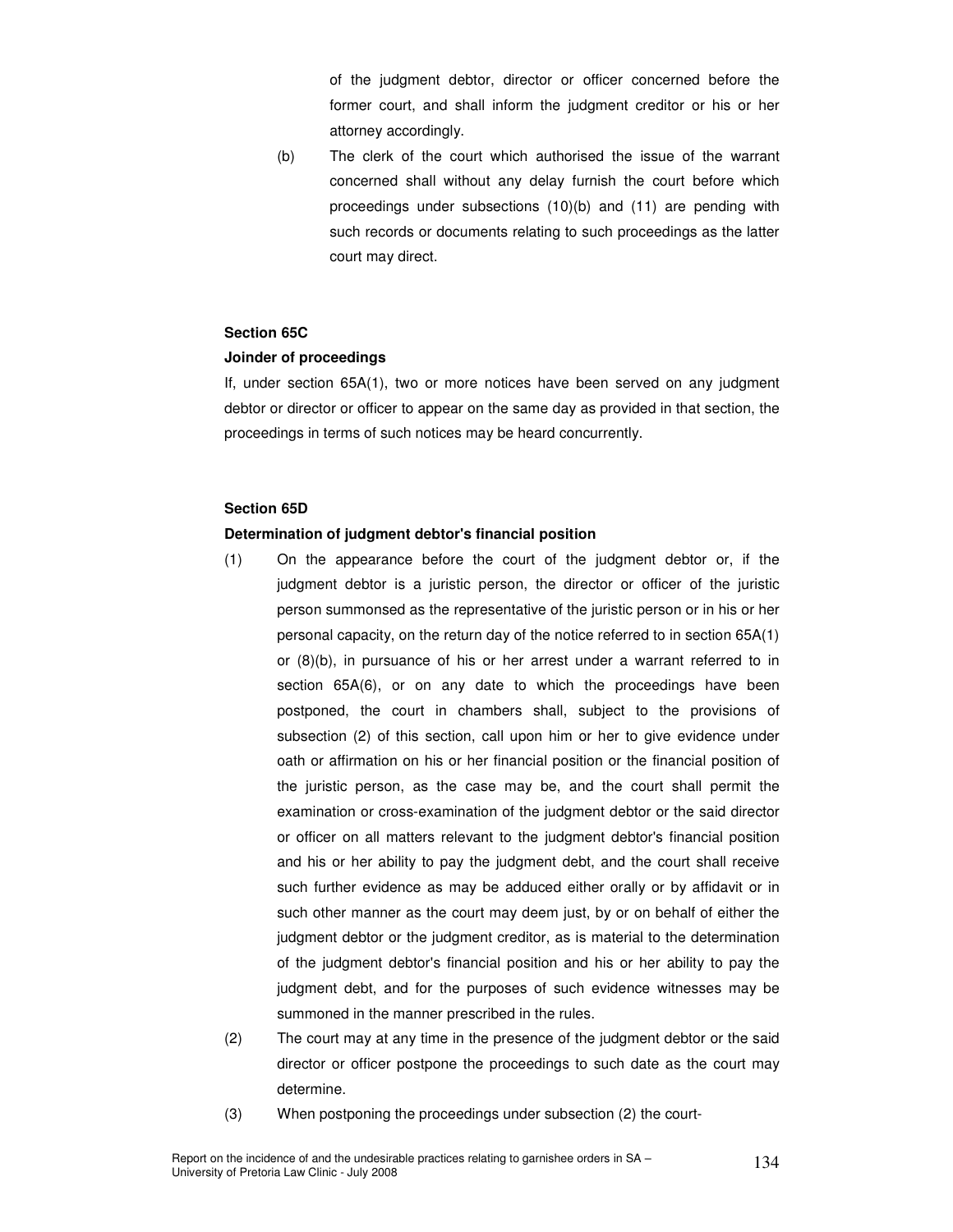- (a) shall inform the judgment debtor or the director or officer concerned of the provisions of section 65E(1)(c);
- (b) may order the judgment debtor or the director or officer to produce such documents as the court may specify at the hearing on the date determined by the court; and
- (c) may determine such conditions as it may deem fit.
- (4) In determining the ability of the judgment debtor to pay the judgment debt in instalments or otherwise the court shall take into consideration-
- (a) in the case of a judgment debtor who is a natural person, the nature of his income, the amounts needed by him for his necessary expenses and those of the persons dependent on him, and for the making of periodical payments which he is obliged to make in terms of an order of court, agreement or otherwise in respect of his other commitments as disclosed in the evidence presented at the hearing of the proceedings; or
- (b) in the case of a judgment debtor who is a juristic person, the amounts required by such juristic person to meet its necessary administrative expenses and for the making of periodical payments which it is obliged to make in terms of an order of court, agreement or otherwise in respect of its other commitments as disclosed in the evidence presented at the hearing of the proceedings.
- (5) In determining the ability of the judgment debtor to pay the judgment debt in instalments or otherwise the court may, in its discretion, refuse to take account of the periodical payments that a judgment debtor has undertaken to make in terms of a credit agreement, as defined in section 1 of the National Credit Act,2005 (Act 34 of 2005) for the purchase of goods which have not been exempted from seizure in terms of section 67 or which cannot, in the opinion of the court, be regarded as the judgment debtor's household requirements.

#### **Section 65E**

#### **Postponement of proceedings pending execution**

- (1) If at the hearing of the proceedings in terms of a notice under section 65A(1) the court is satisfied-
	- (a) that the judgment debtor has movable or immovable property which may be attached and sold in order to satisfy the judgment debt or any part thereof, the court may-
		- (i) authorize the issue of a warrant of execution against such movable or immovable property or such part thereof as the court may deem fit; or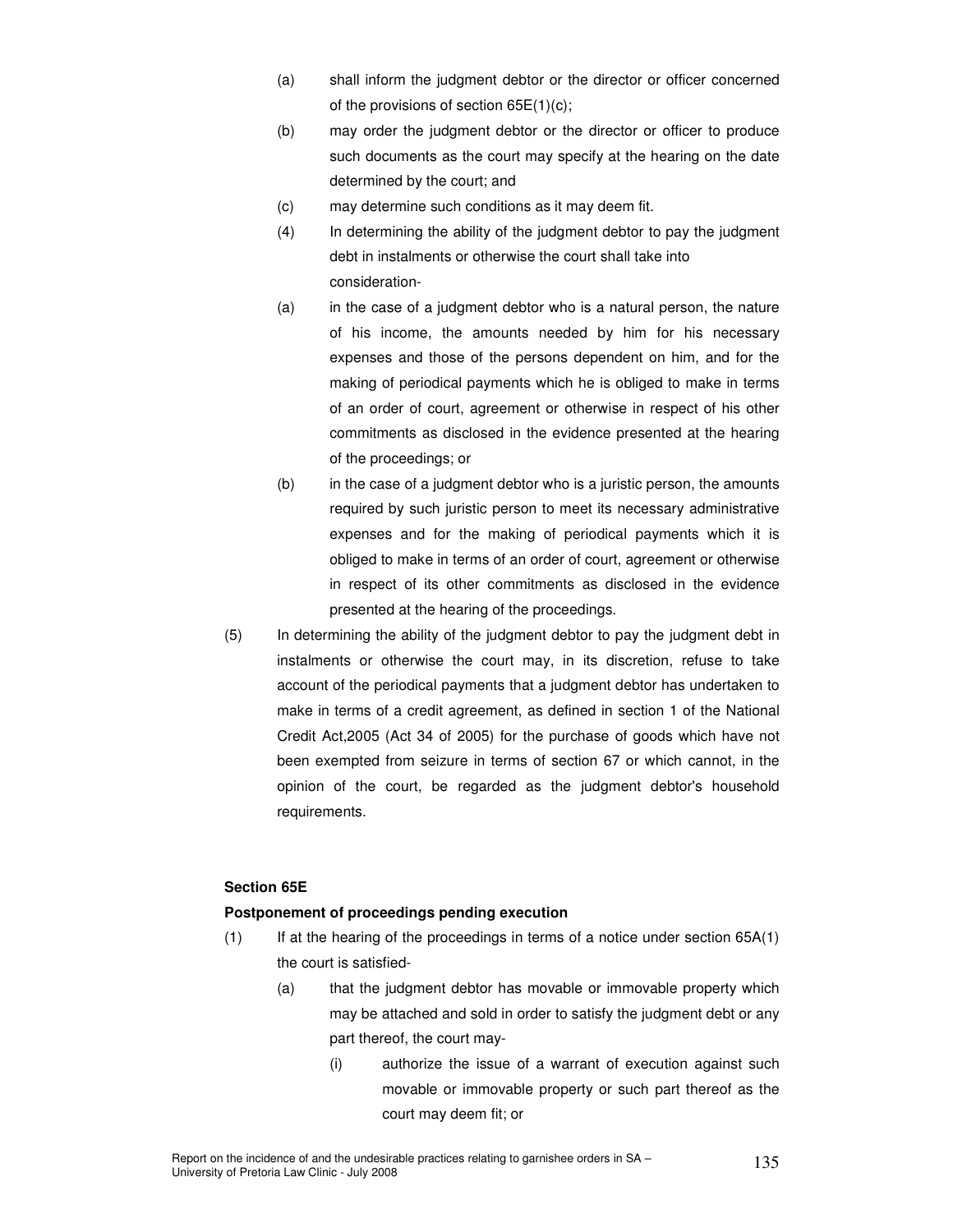- (ii) authorize the issue of such a warrant together with an order in terms of section 73; or
- (b) that there is a debt due to the judgment debtor which may be attached in terms of section 72 to satisfy the judgment debt and costs or a part thereof, the court may authorize the attachment of that debt in terms of that section; or
- **[(c) that the judgment debtor or,]** if the judgment debtor is a juristic person, the director or officer summoned as representative of the juristic person, at any time after receipt of a notice referred to in section 65A (1), has made an offer in writing to the judgment creditor or his attorney to pay the judgment debt and costs in specified instalments or otherwise, **[whether by way of an emoluments attachment order or otherwise,]** or, if such an offer has not been made, that the judgment debtor is able to pay the judgment debt and costs in reasonable instalments, the court may order the judgment debtor to pay the judgment debt and costs in specified instalments **[and, if the judgment debtor is employed by any person who resides, carries on business or is employed in the district, or if the judgment debtor is employed by the State in the district, in addition authorize the issue of an emoluments attachment order by virtue of section 65J (1) for the payment of the judgment debt and costs by the employer of the judgment debtor,]** and postpone the further hearing of the proceedings.
- (2) Any authorization under subsection (1)(a) shall, pending the execution of the warrant, serve as an interdict against the alienation of the property concerned by the judgment debtor.
- (3) Proceedings postponed under subsection (1) may again be placed on the roll by the judgment creditor or his attorney by notice delivered personally or served by registered letter addressed to the judgment debtor or, if the judgment debtor is a juristic person, to the director or officer summoned as the representative of the juristic person and in his personal capacity and delivered or posted at least 10 days before the day appointed therein for the hearing.
- (4) If the judgment creditor issues or causes to be issued a warrant of execution against movable property belonging to any judgment debtor before the hearing of proceedings in terms of a notice under section 65A (1) and a nulla bona return is made, the judgment creditor shall not be entitled to costs in connection with the issue and execution of such warrant unless the court on good cause shown orders otherwise at the hearing of the proceedings.
- (5) The court may from time to time suspend, amend or rescind an order for the payment of a judgment debt and costs in specified instalments made in terms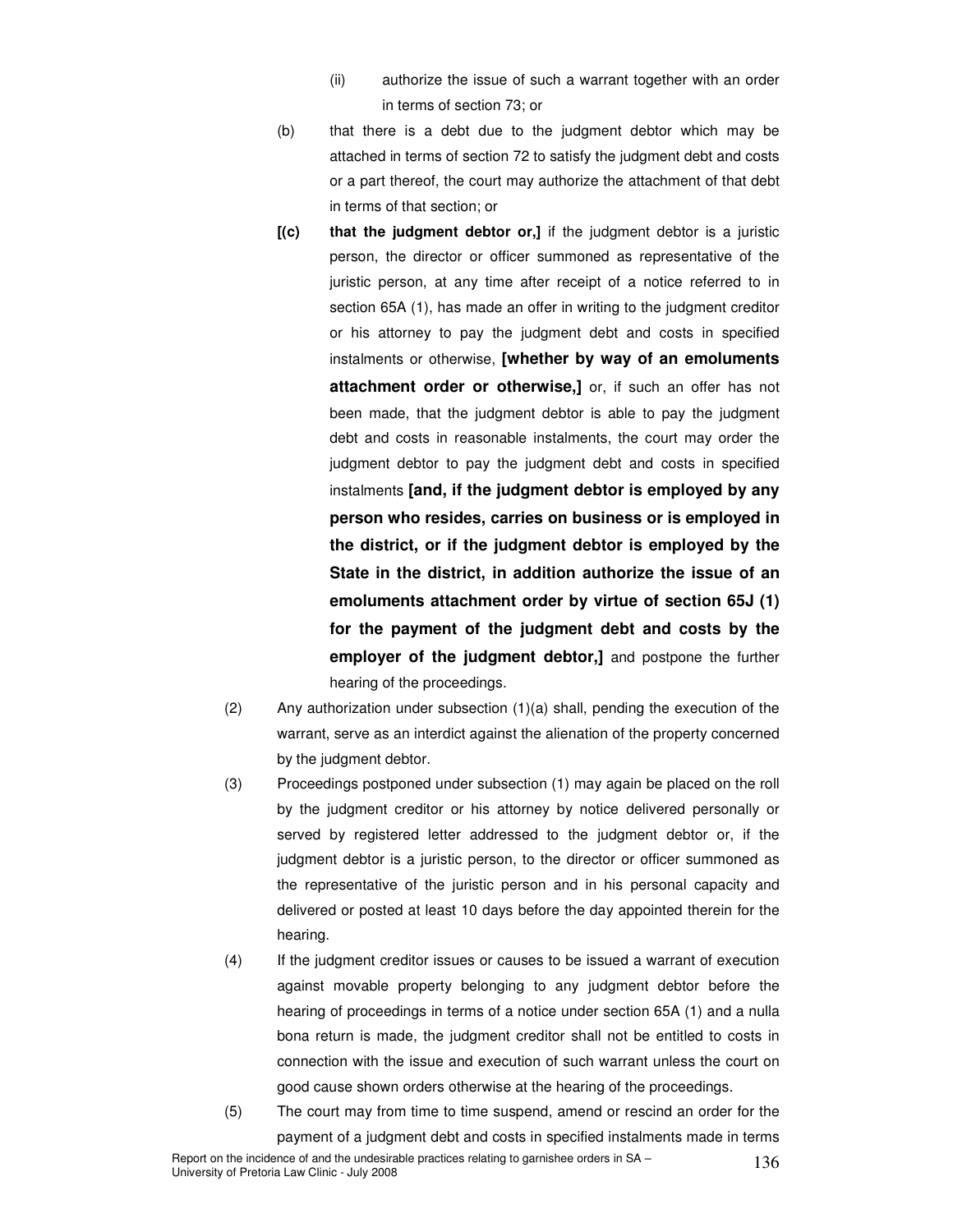of subsection (1) (c) of this section or section 65A(1) **[section 57, 58 or 65.]** 

 (6) Upon an order referred to in subsection (1) (c) of this section **[or section 57, 58 or 65]** having been made and if the judgment debtor was not present or represented in court when the order was made, the judgment creditor or his or her attorney shall forthwith by registered letter advise the judgment debtor of the terms of the order.

#### **Section 65I**

#### **Application for administration order has preference**

- (1) If, before or during the hearing of the proceedings in terms of a notice under section 65A (1) a judgment debtor has lodged or lodges with the court an application for an administration order for hearing on a date not later than the earliest date on which such application may be heard and it appears that he has complied with the provisions of section 74, the court shall postpone the hearing of the proceedings until the application for an administration order has been disposed of.
- (2) If a judgment debtor has not lodged or does not lodge with the court an application for an administration order before or during the hearing of such proceedings and it appears at the hearing that the judgment debtor has other debts as well, the court shall consider whether all the judgment debtor's debts should be treated collectively and if it is of opinion that they should be so treated, it may, with a view to granting an administration order, postpone further hearing of the proceedings to a date determined by the court and order the judgment debtor to submit to the court a full statement of his affairs in the form prescribed in the rules, and containing the particulars for which the said rules make provision and to cause a copy thereof to be delivered by registered post to each of his creditors at least 3 days before the date appointed for the further hearing.
- (3) If upon receipt of the statement referred to in subsection (2) it appears that the judgment debtor's total debts do not exceed the amount\* determined by the Minister from time to time by notice in the Gazette, the court may grant an administration order under section 74 in respect of the judgment debtor's estate.
- (4) If the court grants an administration order in respect of the judgment debtor's estate, it shall stay the proceedings in terms of the notice under section 65A(1), but may grant the judgment creditor costs already incurred in connection with such proceedings, and such costs may be added to the judgment debt.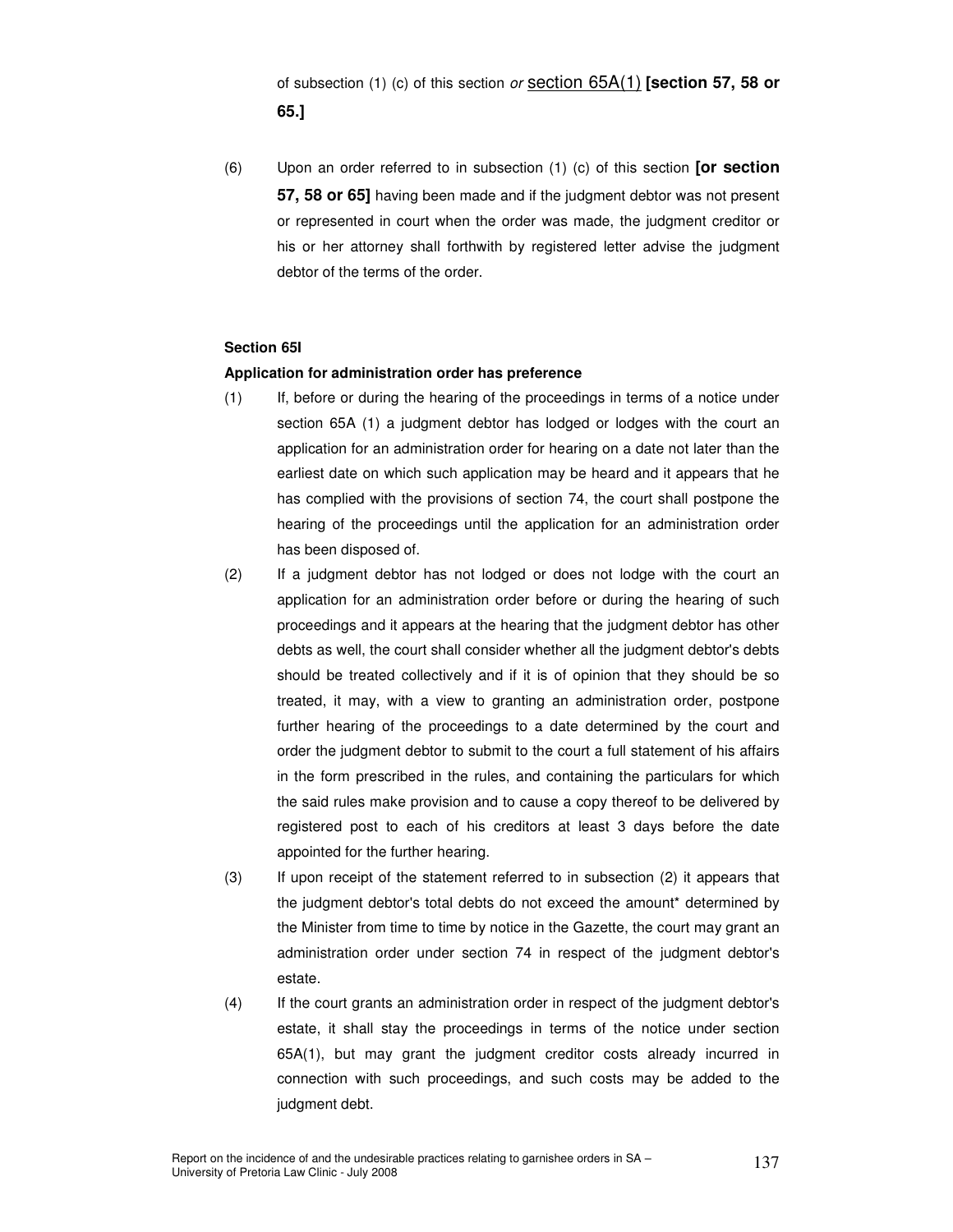#### **Section 65J**

#### **Emoluments attachment orders**

- (1) (a) Subject to the provisions of subsection (2), a judgment creditor may cause an order (hereinafter referred to as an emoluments attachment order) to be issued from the court of the district in which the employer of the judgment debtor resides, carries on business or is employed, or, if the judgment debtor is employed by the State, in which the judgment debtor is employed.
	- (b) An emoluments attachment order-
		- (i) shall attach the emoluments at present or in future owing or accruing to the judgment debtor by or from his or her employer (in this section called the garnishee), to the amount necessary to cover the judgment and the costs of the attachment, whether that judgment was obtained in the court concerned or in any other court; and
		- (ii) shall oblige the garnishee to pay from time to time to the judgment creditor or his or her attorney specific amounts out of the emoluments of the judgment debtor in accordance with the order of court laying down the specific instalments payable by the judgment debtor, until the relevant judgment debt and costs have been paid in full.
- (2) An emoluments attachment order shall not be issued-
	- (a) unless **[the judgment debtor has consented thereto in writing or]** the court has so authorised during or after section 65A(1) proceedings, or by way of application, **[whether on application to the court or otherwise]**, and such authorisation has not been suspended; or
	- (b) During the hearing of such application, the court must be satisfied that the judgement debtor will have sufficient means to maintain himself and those dependent upon him, before granting such an emoluments attachment order.
	- **[(b) unless the judgment creditor or his or her attorney has first-** 
		- **(i) sent a registered letter to the judgment debtor at his or her last known address advising him or her**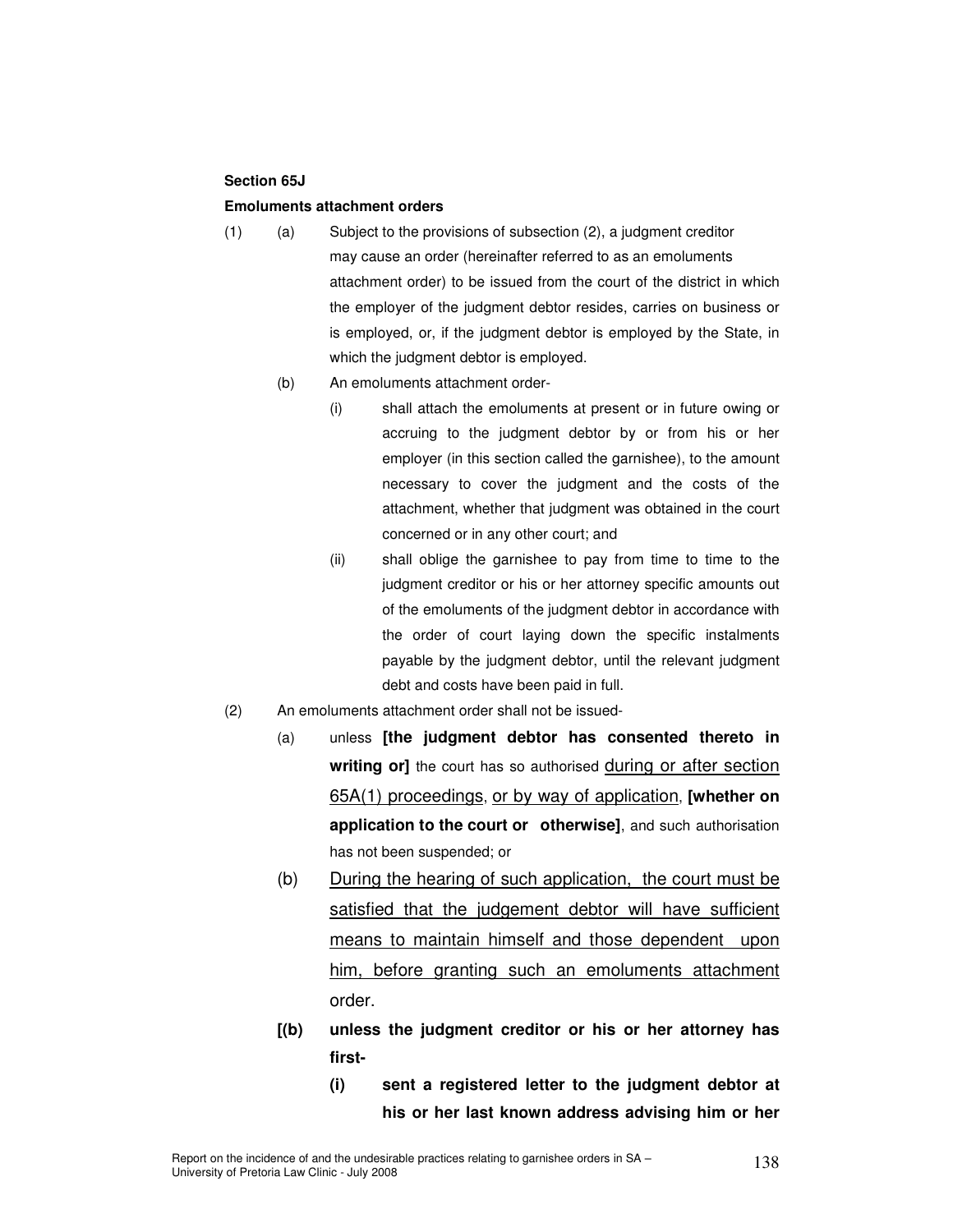**of the amount of the judgment debt and costs as yet unpaid and warning him or her that an emoluments attachment order will be issued if the said amount is not paid within ten days of the date on which that registered letter was posted; and** 

- **(ii) filed with the clerk of the court an affidavit or an affirmation by the judgment creditor or a certificate by his or her attorney setting forth the amount of the judgment debt at the date of the order laying down the specific instalments, the costs, if any, which have accumulated since that date, the payments received since that date and the balance owing and declaring that the provisions of subparagraph (i) have been complied with on the date specified therein.]**
- (3) Any emoluments attachment order shall be prepared by the judgment creditor or his attorney, shall be signed by the judgment creditor or his attorney and the clerk of the court, and shall be served on the garnishee by the messenger of the court in the manner prescribed by the rules for the service of process.
- (4) (a) Deductions in terms of an emoluments attachment order shall be made, if the emoluments of the judgment debtor are paid monthly, at the end of the month following the month in which it is served on the garnishee, or, if the emoluments of the judgment debtor are paid weekly, at the end of the second week of the month following the month in which it is so served on the garnishee, and all payments there under to the judgment creditor or his attorney shall be made monthly with effect from the end of the month following the month in which the said order is served on the garnishee.
	- (b) **[The judgment creditor or his or her attorney shall, at the reasonable request of the garnishee or the judgment debtor, furnish him or her free of charge with a statement containing particulars of the payments received up to the**  date concerned and the balance owing.] The judgement creditor or his or her attorney shall, furnish free of charge a monthly statement containing particulars of the payments received up to the date concerned and the balance owing. By agreement between the judgement creditor and the garnishee the requirement of a monthly statement may be substituted with a quarterly statement.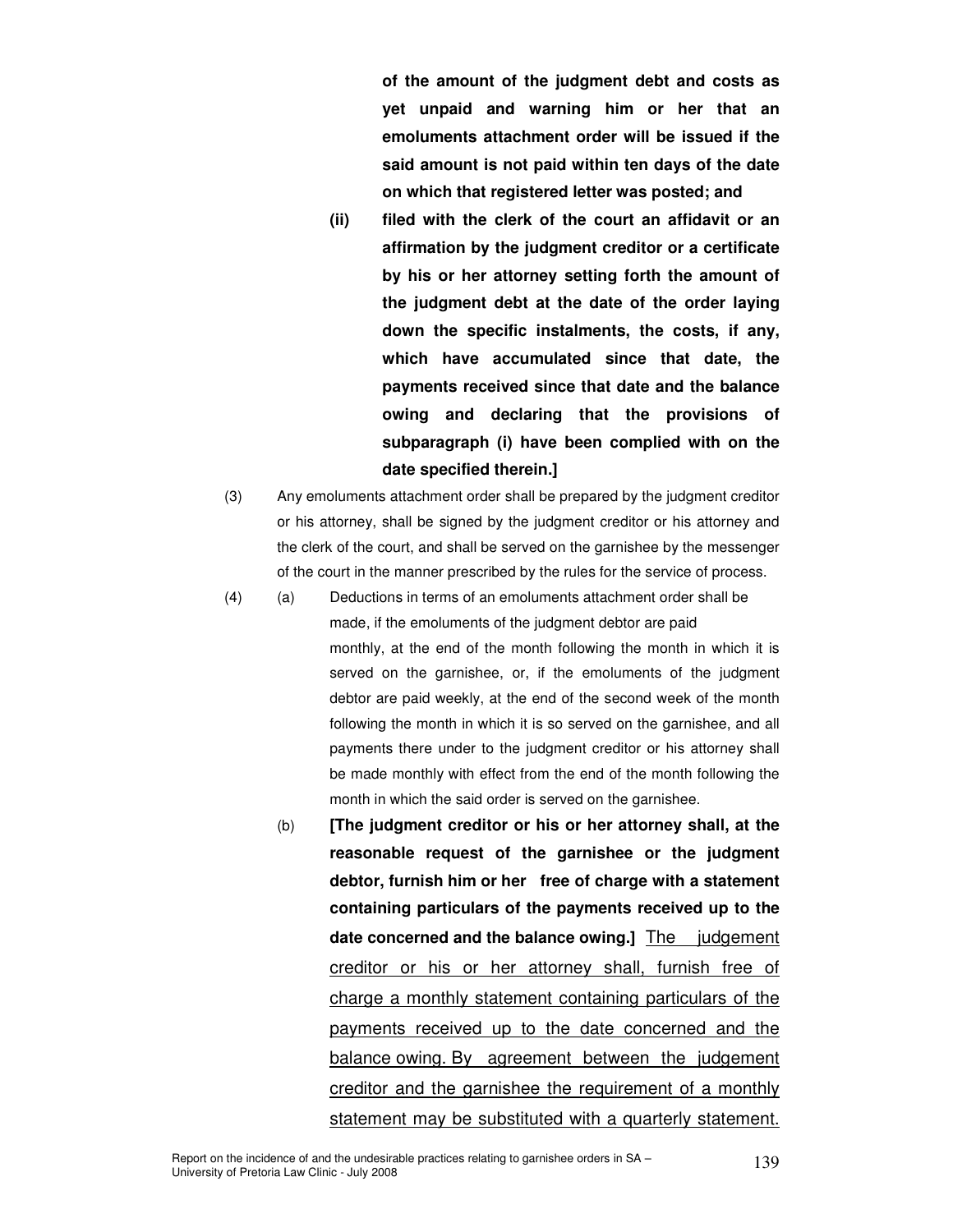## The right to receive such statements or the time periods specified may not be waived.

- (5) An emoluments attachment order may be executed against the garnishee as if it were a court judgment, subject to the right of the judgment debtor, the garnishee or any other interested party to dispute the existence or validity of the order or the correctness of the balance claimed.
- (6) If, after the service of such an emoluments attachment order on the garnishee, it is shown that the judgment debtor, after satisfaction of the emoluments attachment order, will not have sufficient means for his own and his dependants' maintenance, the court shall rescind the emoluments attachment order or amend it in such a way that it will affect only the balance of the emoluments of the judgment debtor over and above such sufficient means.
- (7) Any emoluments attachment order may at any time on good cause shown be suspended, amended or rescinded by the court, and when suspending any such order the court may impose such conditions as it may deem just and reasonable.
- (8) (a) Whenever any judgment debtor to whom an emoluments
	- attachment order relates leaves the service of a garnishee before the judgment debt has been paid in full, such judgment debtor shall forthwith advise the judgment creditor in writing of the name and address of his new employer, and the judgment creditor may cause a certified copy of such emoluments attachment order to be served on the said new employer, together with an affidavit or affirmation by him or a certificate by his attorney specifying the payments received by him since such order was issued, the costs, if any, incurred since the date on which that order was issued and the balance outstanding.
		- (b) An employer on whom a certified copy referred to in paragraph (a) has been so served, shall thereupon be bound thereby and shall then be deemed to have been substituted for the original garnishee, subject to the right of the judgment debtor, the garnishee or any other interested party to dispute the existence or validity of the order and the correctness of the balance claimed.
- (9) (a) Whenever any judgment debtor to whom an emoluments attachment order relates, leaves the service of the garnishee before the judgment debt has been paid in full and becomes self-employed or is employed by someone else, he or she shall, or shall pending the service of the emoluments attachment order on his or her new employer, again be obliged to comply with the relevant order referred to in subsection (1) (b).

(b)......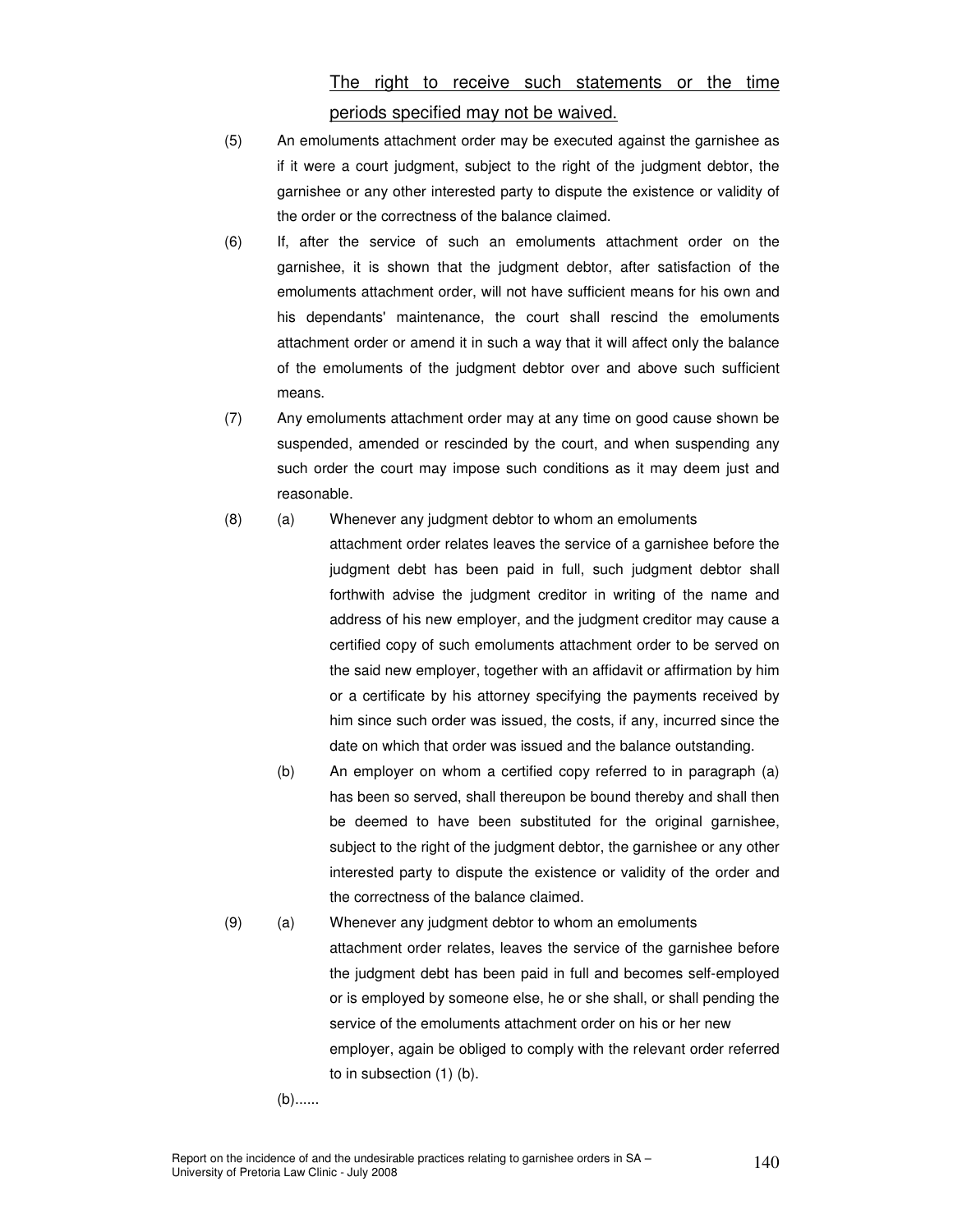(10) Any garnishee may, in respect of the services rendered by him in terms of an emoluments attachment order, recover from the judgment creditor a commission of up to 5 per cent of all amounts deducted by him from the judgment debtor's emoluments by deducting such commission from the amount payable to the judgment creditor.

#### **Section 65K**

#### **Orders as to costs relating to certain proceedings**

 (1) Unless at the hearing of any proceedings in terms of a notice under section 65A(1) it appears to the court that the judgment debtor, after learning of the judgment upon which such proceedings were founded, made an offer to pay the judgment debt in instalments which the court deems reasonable, or notified the judgment creditor that he was not able to make an offer and the court finds this to be true, the court may order the judgment debtor to pay the costs of such proceedings, but if it appears that the judgment creditor refused such offer, the court may order the judgment creditor to pay such costs, including the loss of wages suffered by the judgment debtor through having to appear in court in connection with the proceedings.

 $(2)$  .....

 (3) The provisions of this section shall not preclude the court from making such order regarding costs as it may deem just in any proceedings in terms of a notice under section 65A(1).

#### **Section 65M**

#### **Enforcement of certain judgments of Supreme Court**

If a judgment for the payment of any amount of money has been given by a division of the Supreme Court of South Africa, the judgment creditor may file with the clerk of the court from which the judgment creditor is required to issue a notice in terms of section 65A(1), a certified copy of such judgment and an affidavit or affirmation by the judgment creditor or a certificate by his attorney specifying the amount still owing under the judgment and how such amount is arrived at, and thereupon such judgment, whether or not the amount of such judgment would otherwise have exceeded the jurisdiction of the court, shall have all the effects of a judgment of such court and any proceedings may be taken thereon as if it were a judgment lawfully given in such court in favour of the judgment creditor for the amount mentioned in the affidavit or affirmation or the certificate as still owing under such judgment, subject however to the right of the judgment debtor to dispute the correctness of the amount specified in the said affidavit or affirmation or certificate.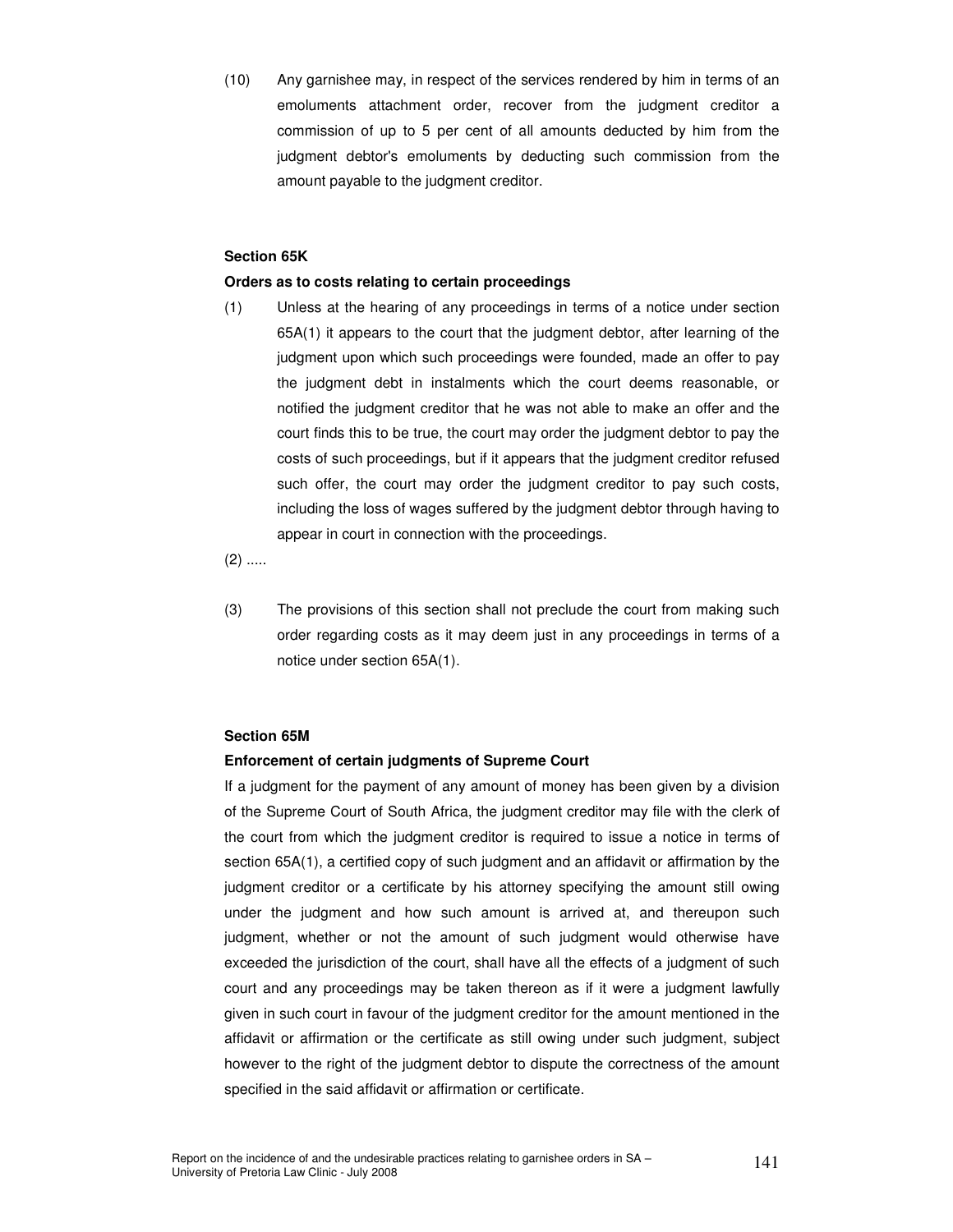It is further suggested that no more than 35% of a judgement debtor's gross salary be susceptible of attachment by way of emoluments attachment orders.

# **BIBLIOGRAPHY**

### **ARTICLES**

- Allwright, P 'On guard against abuse of garnishee orders' (2006)
- 'Without Prejudice' February at 32 33
- Anonomous 2003 'Workers face avalanche of garnishee orders' 27 SA Labour Bulletin 49
- Gardner, C 2007 'The complexity of emoluments attachment orders' HR Highway 1:7 October 21 22

### **BOOKS**

- Theophilopoulos, C & Rowan, AWT & Van Heerden, CM & Boraine A (2006) Fundamental principles of civil procedure Durban: Butterworths
- Du Plessis, JC & Goodey, J (2003) Practical guide to debt collection Durban: Butterworths
- Harms, LTC & Van der Walt, I & Harms, D & Faris, J & Louw, C & Neukircher, B (2007) Civil procedure in the Magistrate's Court Durban: **Butterworths**
- Paterson, T (2001) Eckard's principles of civil procedure in the Magistrates' Courts Cape Town: Juta
- Pete, S (ed) Civil procedure: a practical guide Claremont: New Africa
- Van Loggerenberg, D E (ed) (2000) Jones & Buckle: the civil procedure of Magistrate's Court in South Africa (Vol I The Act) Cape Town: Juta

### **CASES**

- Barclays Western Bank Ltd v Creser 1982 (2) SA 104 (T)
- Carleton Auto Centre v Kitching 1994 (2) SA 616 (T)
- Chetty v Law Society, Transvaal 1985 (2) SA 756 (A) at 765A C
- Minister NO v Baker and another 2001 (3) SA 175 (W)
- Reichenberg v Röntgen 1983 (3) SA 745 (W)